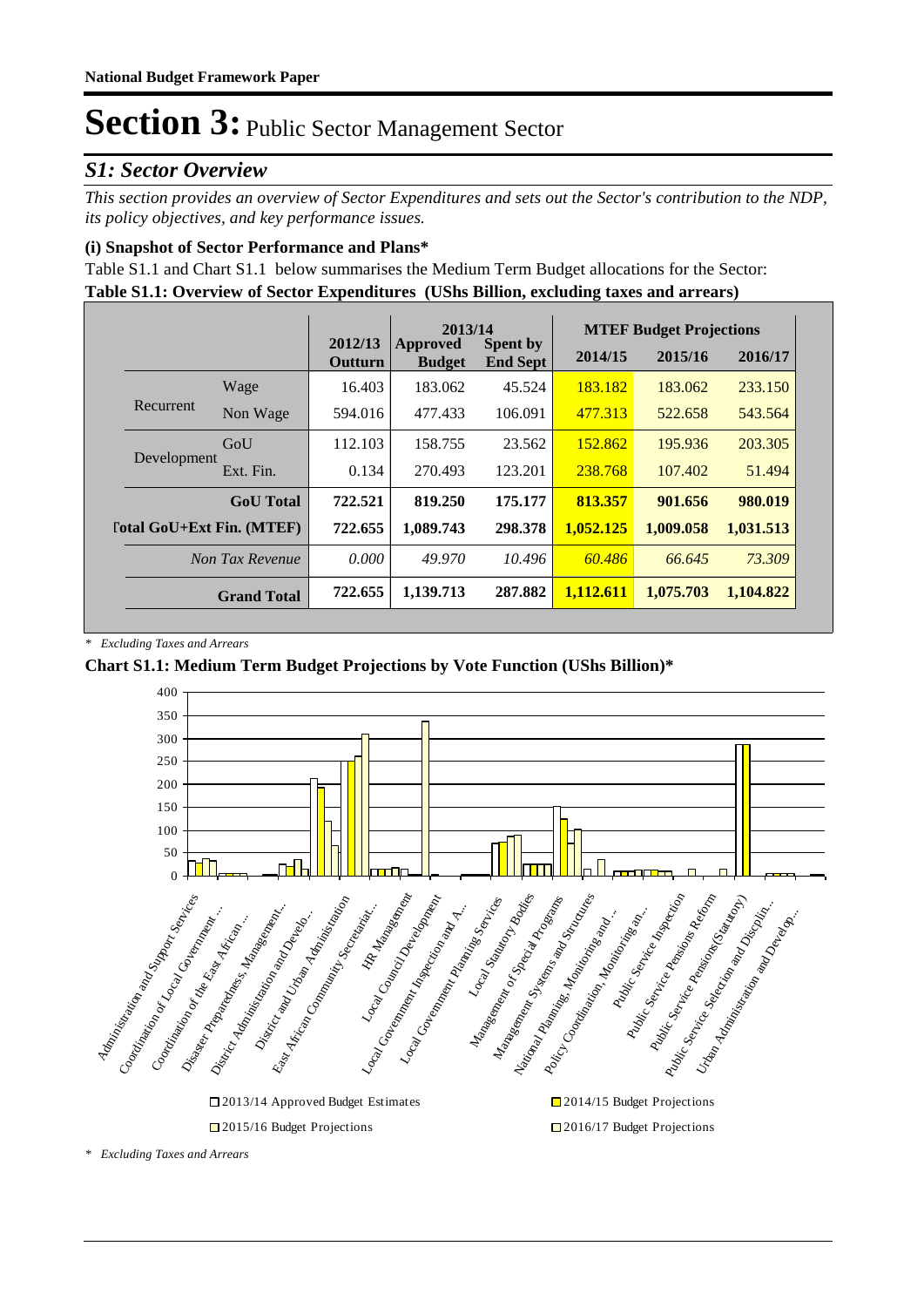#### **(ii) Sector Contributions to the National Development Plan**

Sector Contributions to the National Development Plan

The Sector will contribute to the NDP through the following Objectives, Strategies and interventions:

- 1. Strengthening the policy, legal and regulatory framework. This will be realized by:
- Strengthening the public policy formulation and implementation framework;
- Strengthening policy planning frameworks in Government.
- 2. Rationalizing Public Sector Institutions to deliver the NDP objectives:
- Reviewing institutional mandates, roles, responsibilities and structures;
- Ensuring that the five year NDP is operational;

- Providing overall oversight and reporting on the five year NDP, 10 Year Plan, and the 30 Year Vision; and Building sustainable capacity of sectors and Local Governments for development planning.

- 3. Strengthen Human Resource capacity
- Developing the National Human Resource Plan; and
- Developing and maintaining skilled, able and committed human resource in the Public Service.
- 4. Enhancing the Performance of the Public Sector:
- Implementing an accelerated pay reform strategy;
- Implementing a pension reform strategy;
- Institutionalizing a Result Oriented Performance Management System;
- Strengthening Public Service Delivery Accountability;
- Improving public and media relations management;
- Enhancing work facilities and environment;

- Strengthening records and information management systems to improve timeliness and quality of decisions made;

- Ensuring adequate financing for priority public service delivery functions;
- Enhancing value for money and downward accountability; and
- Strengthening coordination of the implementation of government policies and programmes.

5. Ensuring that all National plans, Sectoral and Local Government plans are sensitive to the plight of special interest groups:

- Implementing special programmes for affirmative actions;

- Implementing the Uganda Epicenter Strategy as demonstrations to facilitate mindset change, gender equity and social - economic transformation; and

- Strengthening Capacity for mainstreaming cross-cutting issues into National, Sectoral and LG plans.

6. Ensuring that National Development Plans and Programmes as well as other interventions achieve the intended goals of social- economic transformation:

- Effective monitoring and evaluation of national development plans and the vision framework; and - Maintaining essential linkages and working relations with key stakeholders in development planning and policy formulation management.

7. Ensuring proper coordination of Continental, Regional and National Cross-Sectoral Development Initiatives:

- Coordinating NEPAD initiative in Uganda;
- Coordinating the implementation of Uganda Country Capacity Building Programme (UCCBP);
- Coordinating the National Productivity Movement (NPM);
- Monitoring the implementation of protocols on EAC/SADC/COMESA, foreign policy coordination and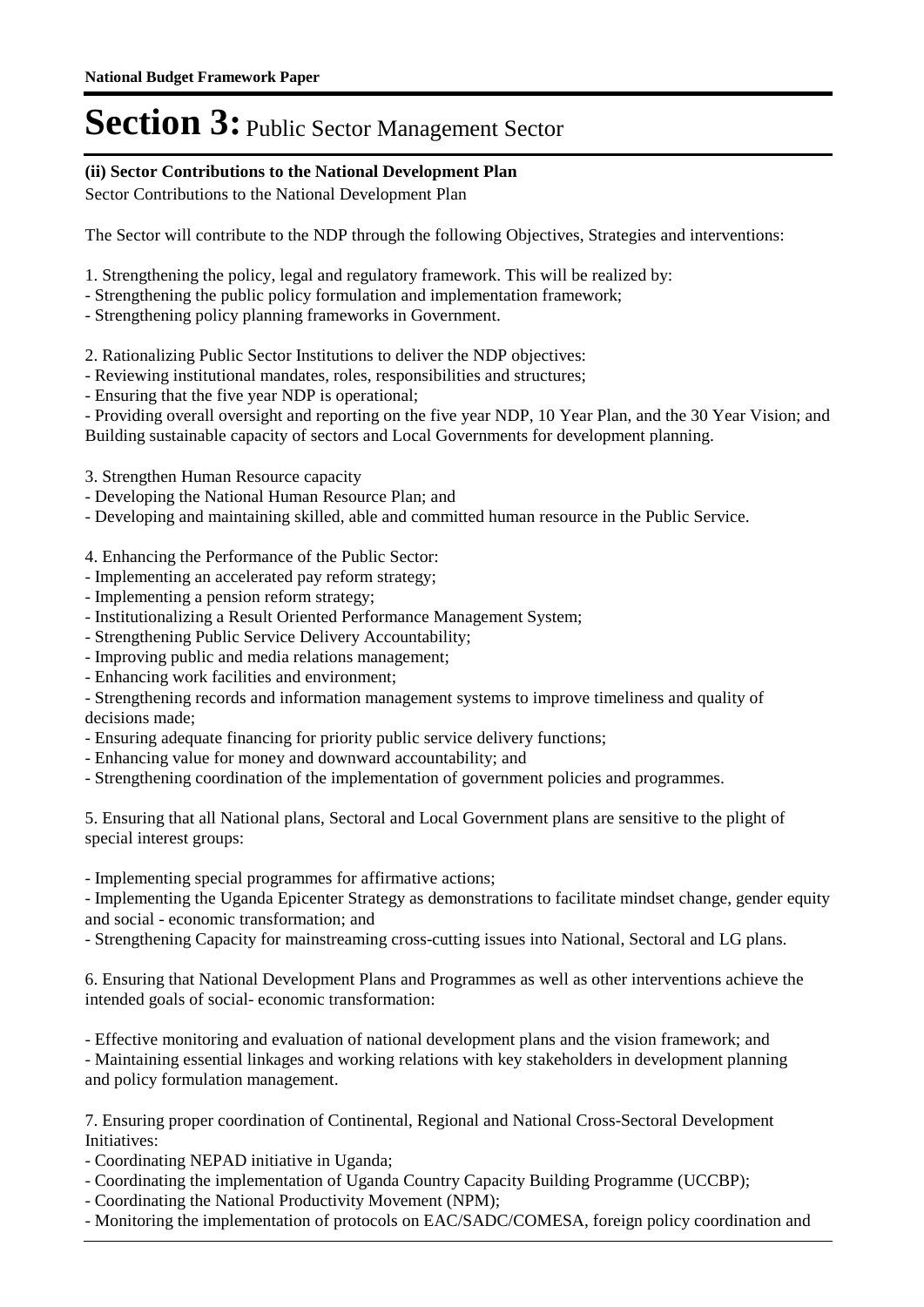cooperation in defense as well as harmonizing municipal laws, thematic areas in defense and elements of good governance in EAC; and Finalizing the criteria and procedures for the establishment of EAC institutions

#### **(iii) Medium Term Sector Policy Objectives**

The sector objectives which guide medium term outputs and resource allocations are:

*1. To establish mechanisms that will promote coordinated and harmonized policy, planning, budgeting, and M&E at National and Local Government levels, the implementation of which is responsive to Uganda's needs and improves its image;*

*2. To attract, recruit, develop and retain a highly skilled and professional workforce and develop management and operational structures and systems for effective and efficient service delivery in public service;*

*3. To promote efficient and effective Local Governance systems;*

*4. To ensure implementation of the East Africa Customs Union, implementation of the EA Common Market, subsequently a monetary Union and ultimately the East African Political Federation;*

*5. To initiate, design and coordinate the implementation of special development recovery programs and disaster preparedness in all parts of Uganda.*

#### **(iv) Summary of Sector Performance**

The status of the sector in terms of its three priority sector outcomes is set out below:

Outcome 1: Highly skilled and professional workforce recruited and retained

Performance 12/13

1. HR MANAGEMENT

- Technical guidance and support supervision provided to HR practitioners in Judiciary, MoFPED, NPA, CID, Mbale hospital, Budaka, Kisoro districts and Mulago hospital complex; Provided guidance and monitored performance management initiatives in 17 LGs i.e. Kiruhura, Mbarara, Mbarara MC, Bushenyi MC, Bushenyi, Sheema, Mitooma, Buhweju, Rubirizi, Kabale, Kabale MC, Ibanda, Kisoro, Ntungamo, Ntungamo MC and Rukungiri;

- Monitoring, support and guidance extended to Ministries, Departments and Local governments on implementation of the Public Service Code of Conduct and Ethics to the institutions; Ministry of East African Community Affairs, Ministry of Justice & Constitutional Affairs, Uganda Human Rights Commission, Ministry of Water & Environment, Judicial Service Commission, Ministry of Trade, Industry & Co-Operative, Ministry of Agriculture Animal Industry ;

- Ministries, Departments and Local Governments monitored and supported in implementation of Human Resource Management Policies, regulations and systems. A report on compliance with disciplinary procedures was prepared for 7 MDs and 32 LGs.

- Technical support on Recruitment was extended to Lyantonde, Mbarara DLG and Mbarara DSC, & in LGs, Sheema, Mbale, Buvuma LRC, on request; PSC was also supported during the recruitment exercise;

- Implementation of HRM policies/Regulations in LGs of Gulu, Kalungu, Sembabule, Kitgum and Masaka supported and monitored; handled early retirement, medical board, staff lists, duty allowance and absenteeism reports;

- Technical Support and guidance was provided to 22 LGs of Gulu, Kalungu, Sembabule, Kitgum Masaka, Kiruhura, Mbarara, Mbarara MC, Bushenyi MC, Bushenyi, Sheema, Mitooma, Buhweju, Rubirizi, Kabale, Kabale MC, Ibanda, Kisoro, Ntungamo, Ntungamo MC and Rukungiri in the implementation of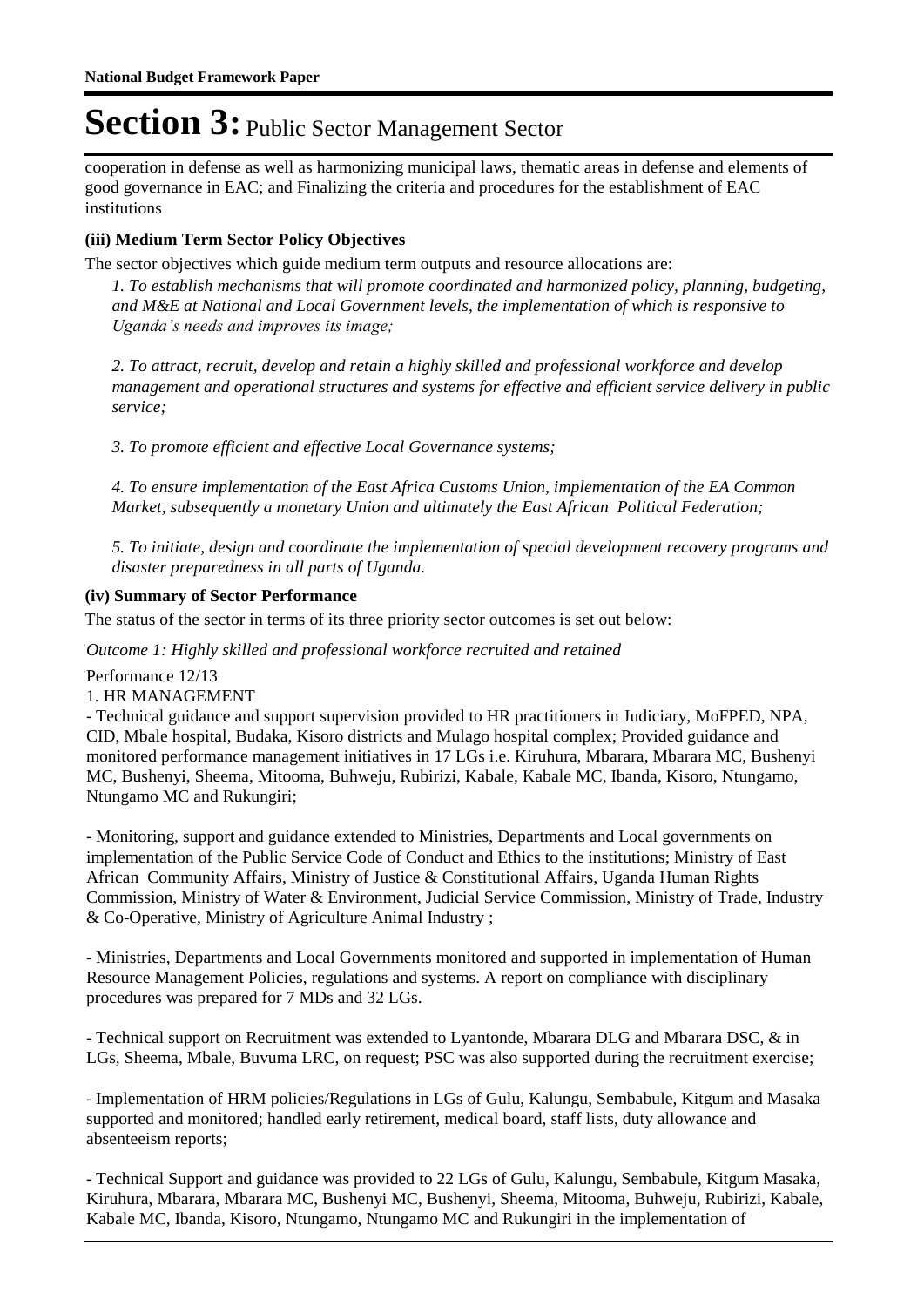performance appraisal ;

- Performance Agreements rolled out to Accounting Officers in 12 Government Agencies and Heads of Human Resource Management function in Ministries Departments and Local Governments namely: UNRA, NPA, NEMA,NFA,UAC,EC,NITAU,NARO,UHRC,UBOS,LGFC,ULRC and Heads of Human Resource function in all DLGs and Central Government Ministries.;

- Implementation of the Reward and Sanctions Frame work monitored and support provided to all Ministries and 17 LGS (Kiruhura, Mbarara, Mbarara Municipality Bushenyi, Bushenyi Municipality, Sheema, Mitooma, Buhweju, Rubirizi, Kabale, Kabale Municipality, Ibanda, Kisoro, Ntungamo, Ntungamo Municipality and Rukungiri);

- Implementation of STP in the new and old votes monitored and support provided and Targeted Payroll support supervision provided to Nakapipritit, Soroti,Kitgum, Kasese, Kyenjojo, Abim and Mbale ;

- Impact assessment on payment of hardship allowance carried out , Vacancy rates in the HTR areas established with technical support and guidance offered to three LGs on payment of Hardship Allowance and Payment of Hardship allowance in HTR LGs monitored

- IPPS rolled out to 28 Phase 2 Sites in all 22 Central Ministries (other than the pilot sites) and the Districts of Bushenyi Mbale, Mbarara, Mpigi, Masaka and Soroti (100% of Payroll Data Validated and 90% of the Government Payroll Data migrated to IPPS );

- Monitored wage bill performance for all MDAs and LGs, established shortfalls and underperformance and submitted to MoFPED for supplementary funding;

#### 2. HUMAN RESOURCE DEVELOPMENT

- Designs for CSCU facility approved by MoPS and World Bank. In addition, a Contractor for refurbishment of the CSCU facility has been identified and evaluation report submitted to World Bank for a no objection.

- Built Capacity of 372 senior Local Government Leaders (District Chairpersons, CAOs, Town Clerks and Mayors of Municipalities, RDCs, Speakers) in Leadership and Change Management.

- Capacity of 102 senior Public Officers in MDAs and LGs built in innovations Management; Training functions in 15 MDAs evaluated (MoEMD, MoLG, MoLHUD, MoWE, MoH, MoTW&H, MoIA, MoPS, MoFPED, MoE&S, MoD, MoICT, MoAAIF, MoGLSD and MoFA);

- Conducted pre-retirement for 138 Public Officers in MDAs and LGs; Conducted induction training for 185 newly recruited officers;

- Created awareness in innovation management for 320 delegates from MDAs and LGs during the 1st Public Sector Innovations Conference.

- TOT and presentation skills capacity building conducted for 180 participants in MDAs and LG; Environmental Impact Assessment for refurbishment of the CSCU was conducted and report approved by NEMA; Conducted TNA and developed two core programmes of the CSCU(Pre-retirement and innovation management); Gender Equality Lens developed; and Data base tool for Trainers and Service providers of HRD developed.

#### 3. MANAGEMENT SYSTEM AND STRUCTURES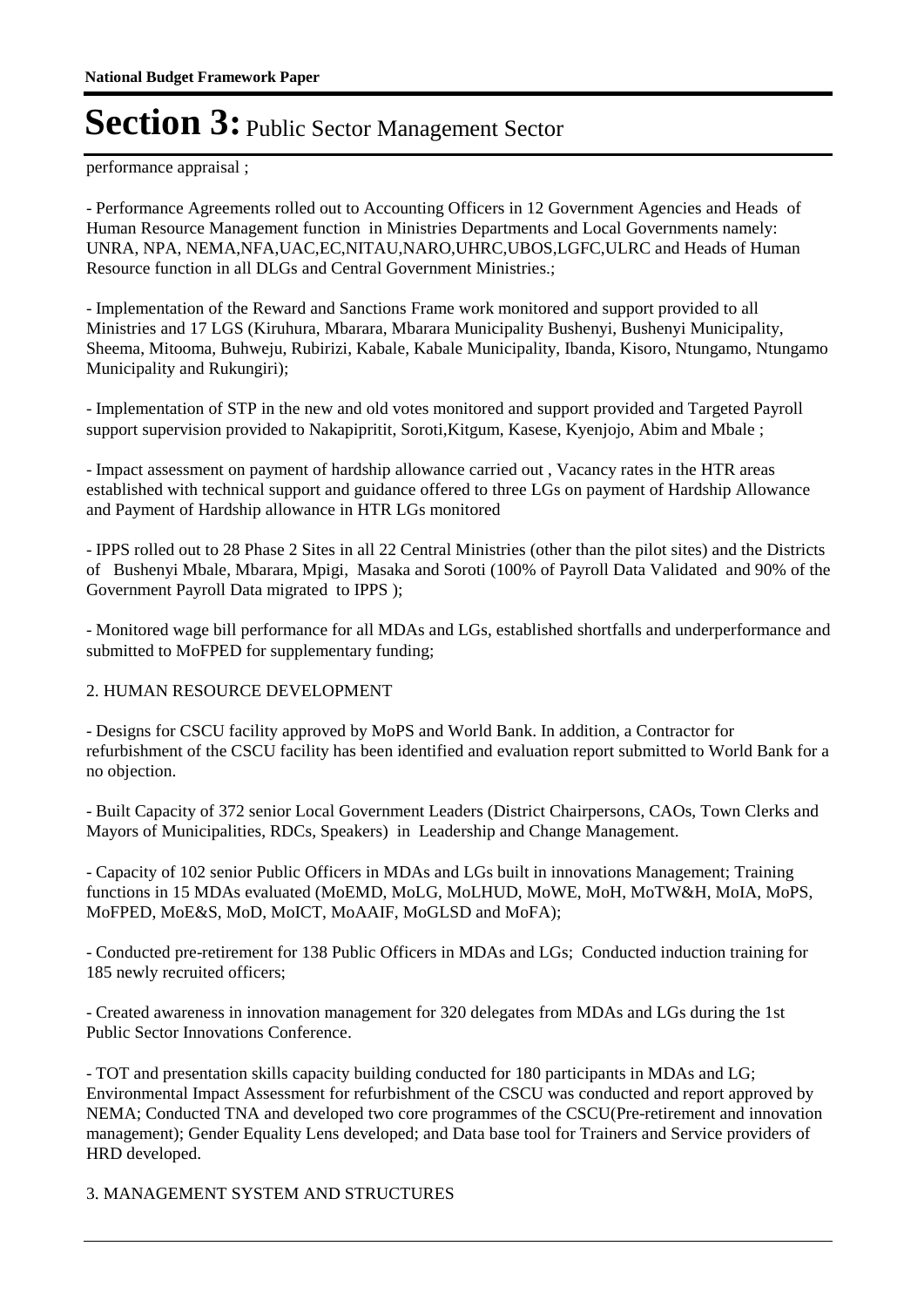- Structures customized for 19 new Urban Councils of Namasale TC; Kasiro TC; Nakaloke TC; Bukomero TC; Igorora TC; Sanga TC; Kazo TC; Matete TC; Butogota TC; Kambuga TC; Rubale TC; Bugongi TC; Rwashameire TC; Rwebisengo TC; Karugutu TC; Kanara TC; Butunduzi TC; Kiko TC and Kalago TC;

- A Restructuring report of sampled 15 BTVET institutions produced (Butaleja Technical Institute, Lumino Community Polytechnic , Uganda Technical College Mbale, Uganda Technical College Lira, Kapchorwa Technical School, Rwentanga Farm School, Kitagata Farm School, Butuuku Community Polytechnic, Ngugo Technical School, Busheny Technical College, Bbowa Community Polytechnic, Kyema Technical College, Kiryandongo Technical Institute, Omugo Technical School and Ragem Technical Institute) Technical support on the implementation of MDAs and LGs restructuring reports was given to MDAs where there was need for quick wins i.e.; MoFPED, MoTWA, MEND and MoFA;

- Technical support and guidance was provided on the implementation of the structures for MDAs i.e. Office of the Minister for KCCA in the Office of the President; Accounts and Internal Audit functions in Ministry of Public Service; MoEMD, MoLUD, UPF, DPP, MoWE, MoWT, NGO board under MoIA, Soroti RRH.

- Technical support on implementation of LG structures provided to Masaka MC, Manafa TC, Mubende DLG, Kiruhura DLG, Arua DLG, Namayingo DLG.Base line survey on a comprehensive review of LGs was conducted in Arua, Gulu, Lira, Amuru, Oyam, Kabale, Ntoroko, Kabarole, Bukedea, Tororo, Soroti, Napak Katakwi, Masindi, Zombo, Nakasongola, Mpigi, Mbarara, Insingiro, Bududa, Namanyingo, Jinja, Buikwe, Kalangala and Masaka.

- Job Descriptions and Specifications developed for Health Facility Managers i.e. Medical Superintendent for General Hospital, Head of Health Centre IV, Head of Health Centre III, Head of Health Centre II;

- A draft report on re-engineered recruitment system in Local Governments produced based on information collected from Ntungamo, Kanungu and Kabale; A draft report on efficiency and productivity study of cost centres produced based on the LGS of Masaka, Sembabule, Lyantonde and Gomba;

- Bidding documents for mobile shelving, furniture and archiving equipment developed and submitted to World Bank for a No Objection;

- The contract for the Construction of the National Records and Archives Centre signed; 10820 files were catalogued; Records management systems streamlined to 2 District Service Commissions of Kapchorwa and Hoima;

- Records management audits carried out in 16 MDAs: Ministries; Health, Agriculture, Animal Industry & Fisheries, Tourism, Wildlife & Antiquities, Trade, Industry & Cooperatives, Water & Environment, Internal Affairs, Gender, Labour & Social Development, National Information Technology, National Planning Authority, Butabika Regional Hospital and Uganda Land Commission and 6LGs: Kitgum, Nebbi Wakiso, Tororo ,Masaka and Jinja. Records Retention and Disposal Schedule rolled out to 1 MDA: Judicial Service Commission and 2 LGs: Rakai and Apac;

- A negotiated contract for individual Consultant to develop Policy and institutional framework for the NRCA and carry out needs assessment for archiving system submitted to the World Bank for a No objection.

#### 4. PUBLIC SERVICE INSPECTION;

- Provided technical support to 4 JBSF sectors of MoES, MoH, MoWT and MoWE and 3 DLGs of Mbale, Gulu and Masaka and their Urban Authorities including Regional Refferal Hospitals of Masaka, Gulu and Mbale;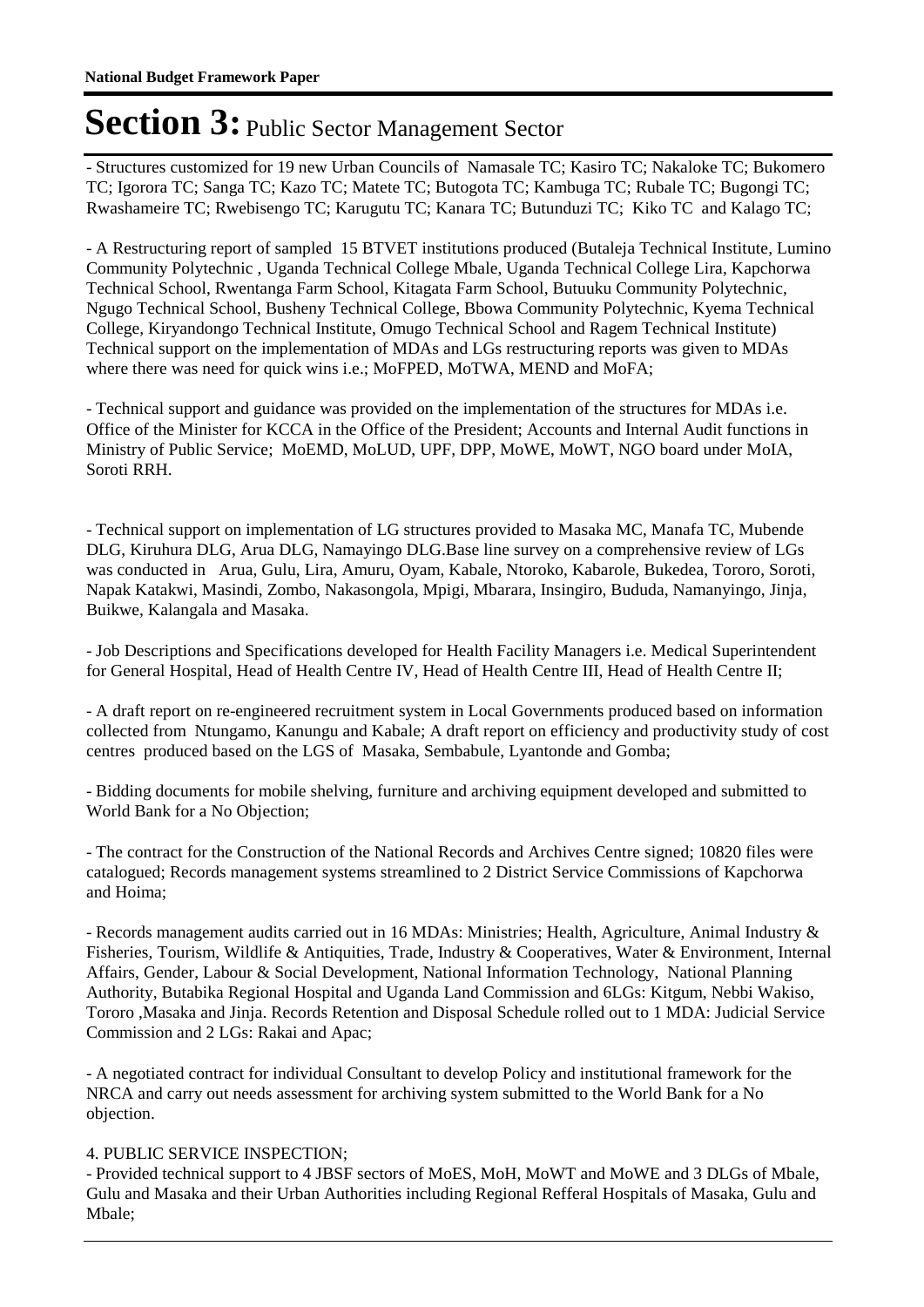- Implementation of client charter was monitored in Bugiri, Budaka, Palisa a Busia, Rukungiri, Bushenyi ,Soroti,Amuria,Tororo and Kamwenje.In addition result oriented management was cascaded in Dokolo,Amolatar,Kaberamaido,Kasese,Mbarara,Masindi,Arua,MbaleAbim,Otuke,Kumi,Bukedea,Bukoman simbi and Sembabule;

- Joint inspections were carried out in DLGs of Hoima, Kiboga,Masindi, Dokolo, Amolatar, Kaberamaido, Moroto, Kotido Kalangala, Nakaseke, Lyantonde, Kiruhura, Mayuge, Kamuli, Abim, Otuke, Kumi, Sembabule, Bukedea, Bukomansimbi and their Urban Authorities;

- Compliance inspections were carried out in Prisons Authority and Education Service Commission, MAAIF and Ministries of Tourism, wildlife and Antiquities, Lands and Housing, Local Government and Education service Commission were inspected;

- Uganda Human Rights Commission, Uganda Virus Research Institute, Ministry of Energy and Mineral Development and Maracha DLG were supported to produce client charters; Introduced Client Charters in Ministry of Internal Affairs, Directorate of Public Prosecutions, National Blood Bank and National Drug Authority;

- The Client Charter development process was initiated in Prisons Department and Prisons Authority launched in Client Charter in Mukono District Local Government; and issues to be included in the NSDS were Identified

5. PUBLIC SERVICE PENSIONS (Statutory);

- Monthly Pensions was paid out to different categories of beneficiaries as follows; Ushs. 87,394,289,965bn was paid to 307,885 Traditional Civil Servants, Uhs. 49,041,877,195bn was paid to 167,730 Teachers and Ushs.33, 352,122,777bn was paid to 159000 UPDF Veterans and UPDF Widows.

- 151 files for Traditional Civil Servants assessed; 300 files for teachers assessed and 230 files for contract gratuity cases assessed. (Period of Jan- March)

- Procured extension of the pension Advisor's contract;

- A cabinet Memorandum on the proposed Pension Reforms drafted;

- 42 participants in the Pensions Department were trained on the important aspects of pension Reform and Pension Administration including Customer care and Public relations in the Public Service.

- 15 Records Officers in the Pension Department were trained in basics on the use of the Electronic Data Management System (EDMS).

#### 6. POLICY, PLANNING AND SUPPORT SERVICES;

- Logistical support was provided to all user departments, office equipments and computers maintained.

- Political supervision of sector activities for consistency with government policies and administrative monitoring by the Directors and PS carried out.

- Finalized the Ministry of Public Service Success Magazine (July to Sept edition) it's now in print and an online version is already accessible; Quarter 3 magazine developed but not printed due to lack of funds.

- Developed the Ministry's photo bank and populated it with digital content. Additional photos and videos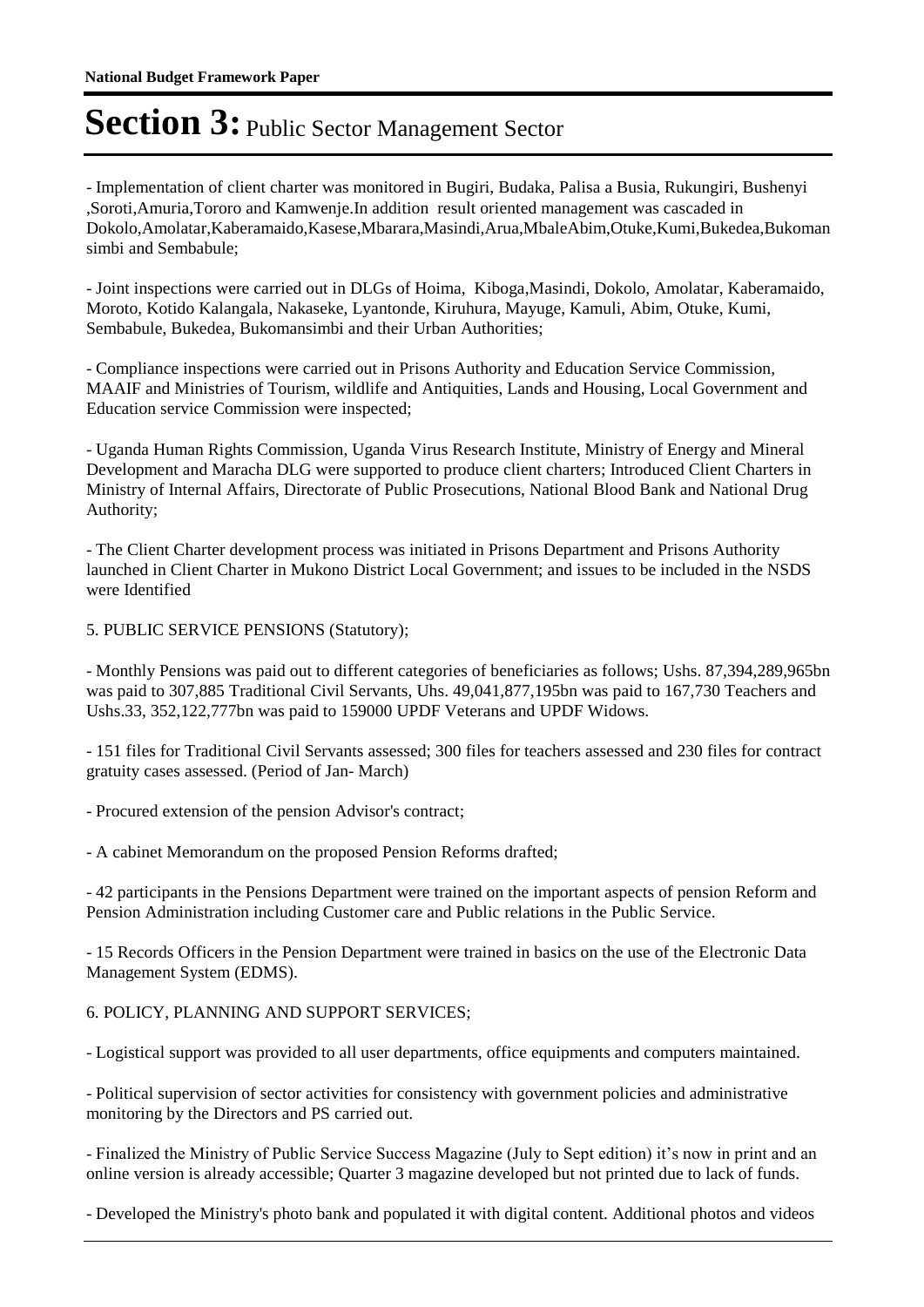have been added to the Ministry photo/video bank.

- MIS installed on 2 servers and introduced to staff.

Performance 13/14 1. HR MANAGEMENT

- Joint monitoring of HRM performance Management initiatives in ten selected Ministries carried out(Directorate for Ethics and Integrity,Ministry of trade,ICT,ealth service Commission,Ministry of works and Transport, Foreign affairs,Lands,Gender and Energy) and twenty five local governments of Namutumba, Butalejja, Bukwo, Budaka, Paliisa, Kiruhura, Sheema, Mbarara, Lyantonde, Rukungiri, Oyam, Kole, Lira, Alebtong, Kayunga, Butambala, Wakiso, Gomba, Mpigi, Gulu, Pader, Agago and Moroto, Bukwo, Amuru, Nwoya and Moroto. Furthermore twenty accounting officers in phase two sites were trained.

- Aquestion and answer manual in performance management was developed and in addition Public officers were sensitized in performance management concepts. These included officers from the following districts; Namutumba, Butalejja, Bukwo, Budaka, Paliisa, Kiruhura, Sheema, Mbarara, Lyantonde, Rukungiri, Oyam, Kole, Lira, Alebtong, Kayunga, Butambala, Wakiso, Gomba, Mpigi, Gulu, Pader, Agago and Moroto, Bukwo, Amuru, Nwoya and Moroto.

- The MDAs included Ministry of Works and Transport, Directorate of Ethics and Integrity, Ministry of Education and Sports, Health Service Commission, Ministry of Information and National Guidance, Ministry of Foreign Affairs, Ministry of Lands and Urban Development and Ministry of Gender Labour and Social Development, Ministry of Energy and Mineral Development and Ministry of Trade.

- Payroll Management monitored under the Joint monitoring of HRM Performance Management Initiatives in 10 selected Ministries of:Ethics,Trade,ICT,HSC,Works and Transport, Foreign Affairs,Lands,Gender and Energy, and 25 Local Governments

of:Namutumba,Butaleja,Bukwo,Budaka,Pallisa,Kiruhura,Sheema,Mbarara,Lyantonde,Rukungiri,Oyam,Nwo ya,Kole,Lira,Alebtong,Amuru,Kayunga,Butambala,Wakiso,Gomba,Mpigi,Gulu,Pader,Agago and Moroto

- Quick Wins from the Transformation Policy Paper identified; and Gender Lens finalized.Furthermore the department held retreat at Civil Service College in Jinja where two schemes of service for the Commercial and Administrative cadres were reviewed and finalized.

#### 2. MANAGEMENT SYSTEM AND STRUCTURES

- Data collected and analyzed in 10 sampled Business Technical Vocational Education and Training Institutions (BTVET), These Iclude Amugo Agro Technical Institute, Uganda Collegge of Commerce Soroti, Mbale Municipality Polytechnic, Jinja Vocational Training Institute, Kasese Youth Polytechnic, Bumbeire Technical Institute, Ugand Technical College Kichwamba, Nsamiizi training Institute for Social Development, Uganda Technica College, Pacer Community Polytechnic, Uganda College of Commerce Pakwach, Uganda Cooperative College Kigumba and Ora technical Institute;

- Technical support and guidance provided on the review and re-organisation of the Executive Office in the Office of the Prime Minister;

- Technical support and guidance provided on the Structures and Staffing levels of Regional Statutory Bodies, Regional Service Commissions, Regional Land Boards and Regional Public Accounts Committees;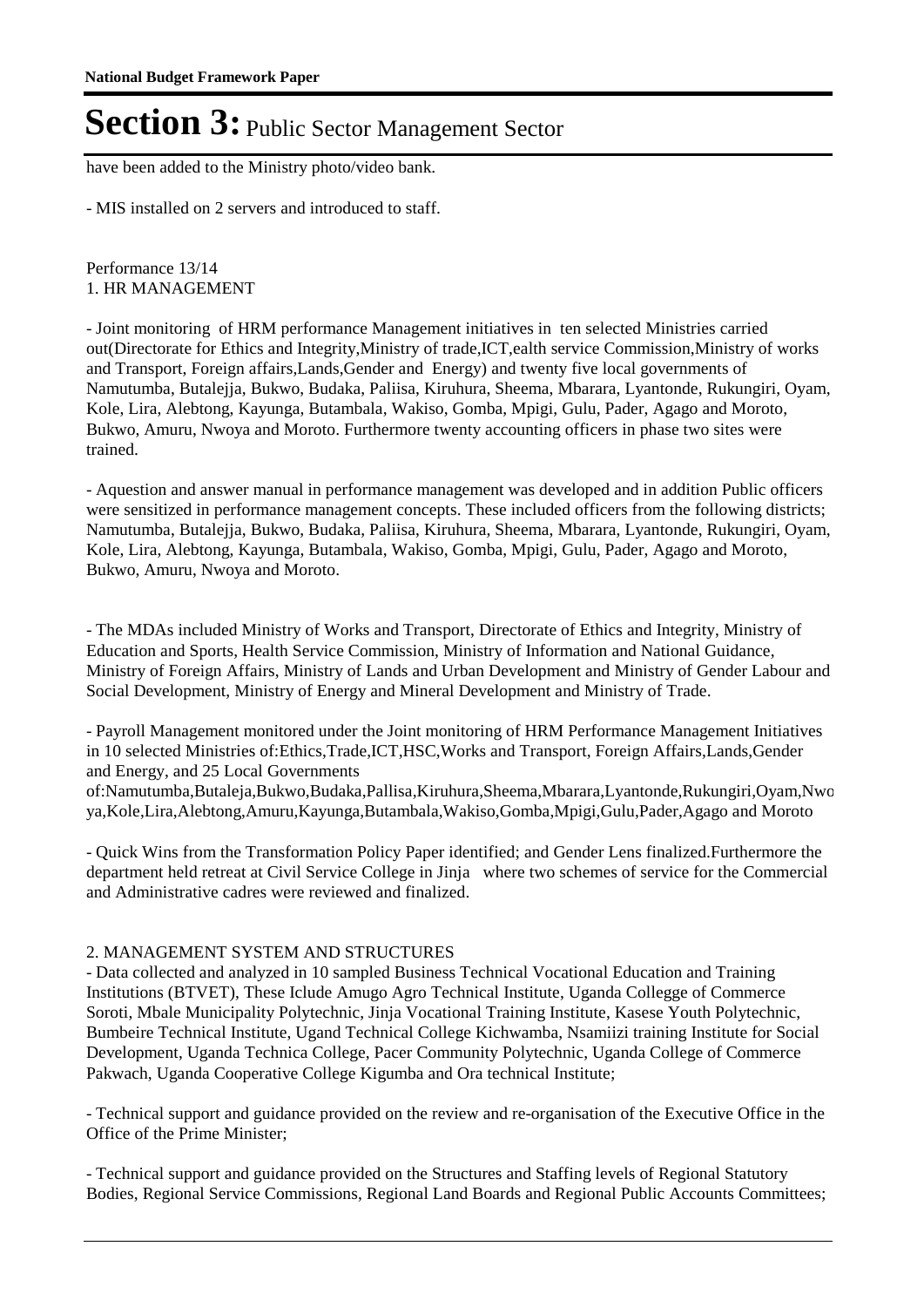- Technical support and guidance on Staffing and cost implication on the structure of East African community was provided;

- Technical support provided on the review and re-organise of the structure and staffing levels of Luweero industries limited;

- Technical support and guidance on the re-organisation of National Agricultural Research Organisation (NARO) Secretariat to effectively support its institutions.

- The Construction of the National Records and Archives Centre is on going records management audits carried out in 6 LGs (Kabale, Kisoro, Kween, Bukwo, Kitgum, Pader) ;

- Draft Records Centre Manual in place;

- Records Retention and Disposal Schedules rolled out to 3 LGs (Busia, Bugiri, Kalangala)

#### 3. PUBLIC SERVICE INSPECTION;

- Provided technical support on ROM and OOB in 9 LGs of Mbarara, Sheema, Mitooma, Kamuli, Namutumba, Luuka, Masindi, Hoima and Amuru including their Urban Authorities;

- Demand driven support was provided to Senior Officers in the Inspectorate of Government to define outputs, performance indicators and targets.

#### 4. PUBLIC SERVICE PENSIONS (Statutory);

- Traditional Civil Servants paid -July: shs. 7,339,497,849 paid to 26,110 Pensioners. -August: shs. 7,994,819,749 paid to 26,379 Pensioners. -September: shs. 7,872,026,632 paid to 26,835 Pensioners.

- Teachers paid -July: shs. 4,126,392,282 paid to 14,109 Pensioners -August: shs. 4,491,211,153 paid to 14,181 Pensioners -September: shs. 4,387,339,913 paid to 14,409 Pensioners; Military Paid -July: 647,480,924 paid to 6,792 Vet Soldiers, and 2,317,457,532 paid to Widows. Aug: 647,708,317/= paid to 6,792 Vet Soldiers and 2,317,312,116/= paid to Widows -Sep: 676,261,124/= paid to 7,367 Vet Soldiers and 2,312,861,116 paid to 6,751 Widows;

- Audited Gratuity claims paid (Aug 2013: 4,606,454,571/= paid to122 Traditional Civil Servants, 4,638,824,800/= paid to 355 Local Gov't Pensioners, 3,553,341,987/= paid to 143Teachers 4,272,402,583/= paid to 415 UPDF Veterans and Claimants, 340,073,430/= paid to 9 pensioners as Contract gratuity,

- Sep. 2013: 2,125,755,129/= paid to 71 Traditional Civil Servants, 1,988,376,330/= paid to 107 Local Gov't Pensioners 344,435,822/= paid to 12 Teachers, 3,207,071,033/= paid to 1088/= paid to 1,261 UPDF Veterans and Claimants/widows, 17,359,818/= paid to 3 pensioners as Contract gratuity) 10 Pension staff were trained on Pension Reforms;

- 10 Ministry of Public Service staff trained on the Pension Reforms by Core World Bank Team

#### 5. POLICY, PLANNING AND SUPPORT SERVICES;

- Logistical support was provided to all user departments, office equipments and computers maintained.

- Political supervision of sector activities for consistency with government policies and administrative monitoring by the Directors and PS carried out.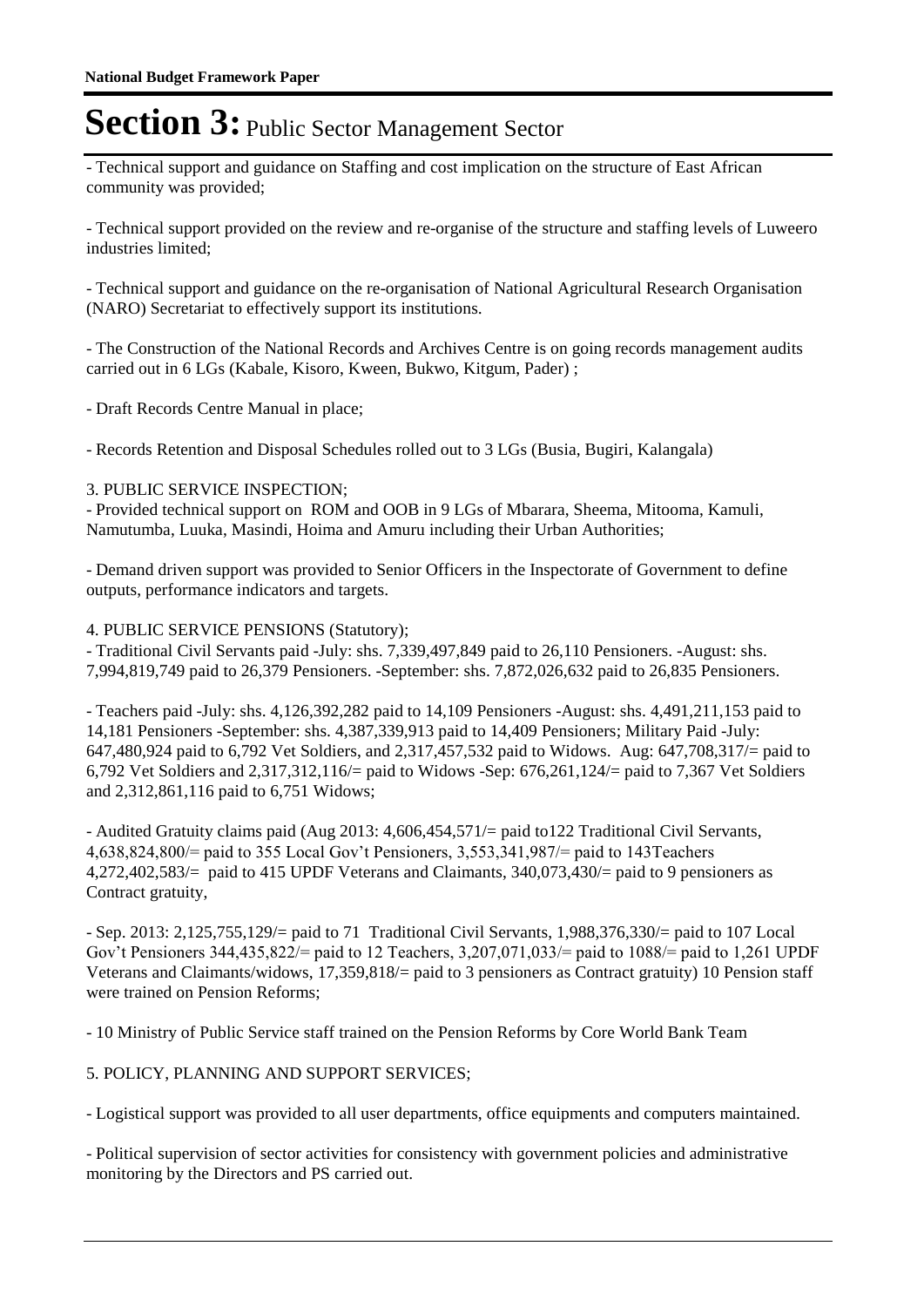Planned Outputs

In the Financial Year 2014/15, the Ministry of Public Service plans to undertake the following activities:

1. Human Resource Specialists and line managers sensitized on the best Human resource management practices;

2. Performance Management initiatives strengthened and rolled out to Public servants in Exit procedures and processes;

3. Implementation of Human Resource Management Policies, procedures and systems monitored and technical support provided;

4. Provide support and guidance on the implementation of performance management and monitor, support and guide MDAs and LGS in implementing Performance Agreements and roll out the implementation of the revised open performance appraisal system and performance;

5. Performance Management Initiatives strengthened and Performance agreements rolled out to Secondary School Head Teachers, District Hospitals and Officers in charges of HCIVs;

6. Implementation of the Public Service code of conduct and Ethics and the Reward and Sanctions frame work;

7. Payroll Validation undertaken;

8. Implementation of payroll and wage bill management policies and procedures in MDAs and strengthened;

9. Hard to Reach framework parameters reviewed;

10. The National Negotiating and Consultative Council and the Public Service Tribunal operationalised;

11. Hard to Reach framework reviewed;

12. IPPS Human Resource Modules (Training, Recruitment, Leave management and Exist Management)

13. IPPS Human resource Modules (Training, Recruitment, Leave Management and Exit Management) operationalised;

14. Technical Support and maintenance provided to all IPPS Sites;

15. Continue rolling l out IPPS, Operationalize IPPS Human Resource modules in phase two sites and provide support training and technical guidance to IPPS users;

17. Review 2 new schemes of service(Administrative and Commercial officers);

18. Roll out the CSCU core programmes (early leadership and management, Procurement and contract Management programme, Pre-retirement training, and performance management programme);

19. Disseminate the Gender Equality lens;

20. Develop Implementation plan for the Transformation Policy recommendations;

21. Implement the quick win of the Transformation Policy;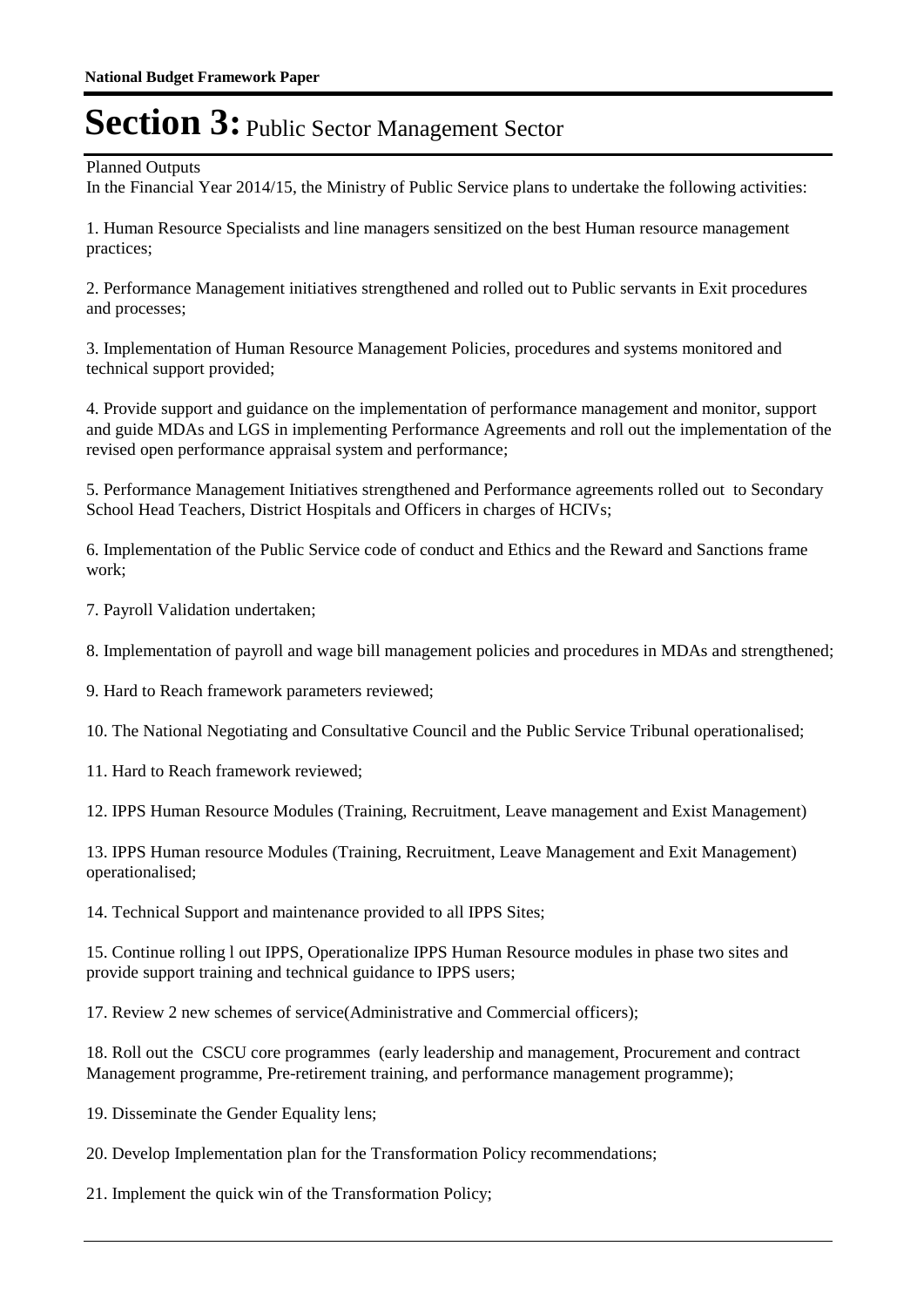22. Produce a Final draft restructuring report for BTVET institutions and draft a Cabinet paper on the review and restructuring of BTVET institutions and provide technical support to 10 MDAs and 20 LGs on structures

23. Review and re-engineer 2 recruitment Systems (HSC and JSC);

24. Study and analyze 2 Wasteful Cost Centers in Local Governments (Office lay out in Education and Health Departments);

25. Commence construction of the National records and Archives centre, Supervise Civil works for the NRCAB and procure furniture, archives equipment and mobile shelving;

- 26. Carry out Specialized training in records management;
- 27. Introduce records management systems to 6 newly created LGs;
- 28. Streamline records management systems to 6 District Service Commissions;
- 29. Records centre manual printed and distributed to MDAs and LGs;
- 30. Carry out records management audits in 16 MDAs and 6 LGs;
- 31. Roll out records retention and Disposal Schedule to 12 MDAs and 6 LGs;
- 32. Roll out ROM/OOB frame work to 4JBSF sectors and 14 LGs;
- 33. Develop Service Delivery Standards;
- 34. Disseminate Guidelines for service delivery standards to 2 JBSF sectors and 14 LGs;
- 35. Undertake joint inspections of 25LGs and carry out compliance inspections in 12 MDAs;
- 36. Support 8 MDAs in the use of client charters;

37. Carry support activities to undertake the NSDS;

38. Continue paying Monthly pension (Traditional, Teachers, Veterans, widows and Claimants);

39. Provide technical support to MDAs/ LGS on the Pension Reform and update all records on the PIMS data base to cater for effective implementation of IPPS by redesigning and updating of the data base;

40. Carry out pension Reform Advocacy and awareness training for departmental staff and refresher sessions on customer care and client charters;

41. Assess pensioner's files and run and update Pension's payroll;

42. Provide assorted stationery, office equipment, computers, fuel and lubricants motor vehicle service and repair;

43. Prepare annual work plans and Ministerial policy statement; Production and updating of quarterly work plans; provide technical support to departments on planning and budgeting;

44. Implement the MoPS IEC Strategy;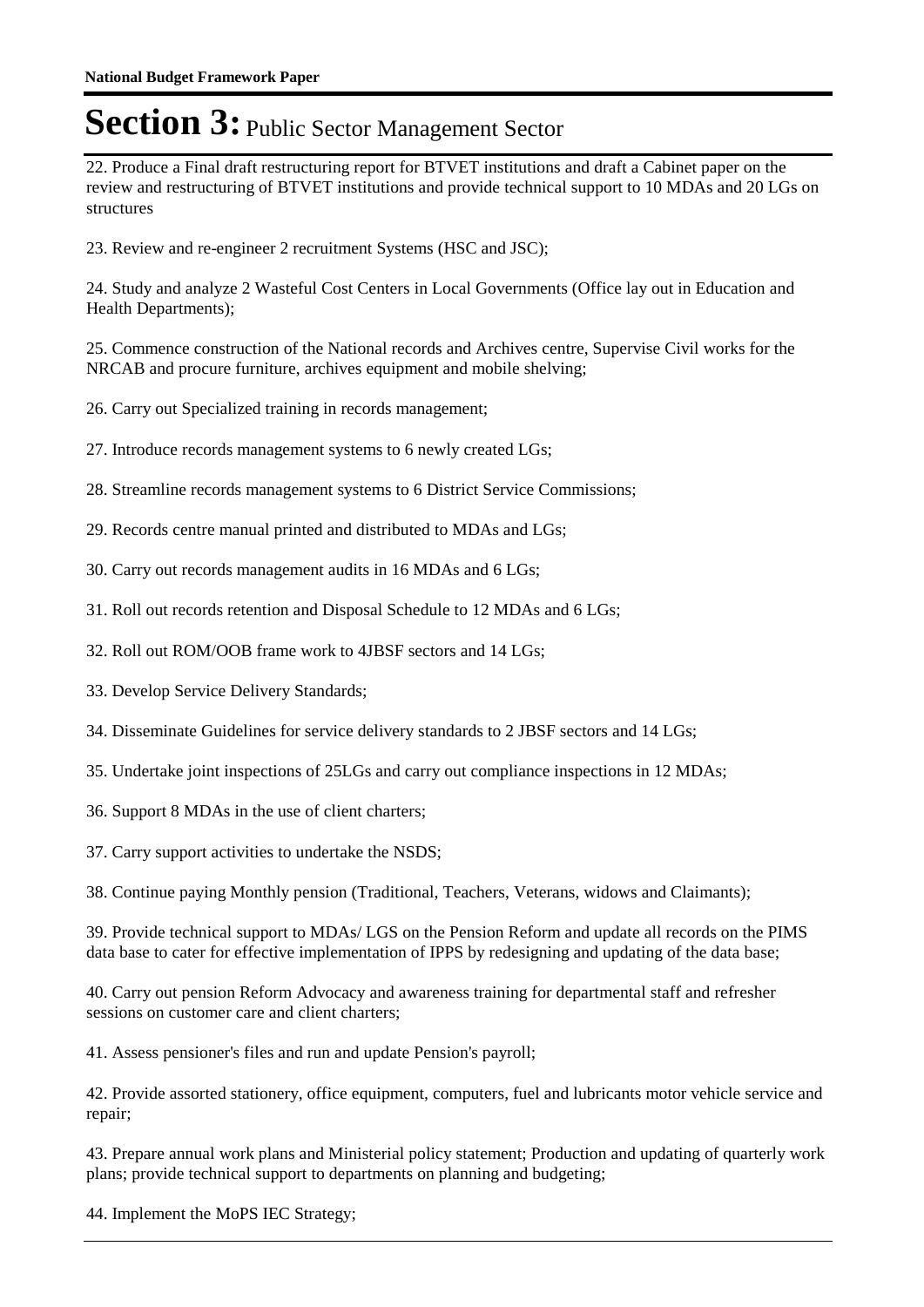- 45. Implement MOPS Knowledge Management Strategy;
- 46. Carry out and image Building Campaign and Counteracting Negative Publicity;

#### Medium term Plans

In the Medium term, the Ministry of Public Service plans to undertake the following activities:

- 1. Implement strategies for Public Service Transformation;
- 2. Attract, recruit, develop and retain a highly skilled and professional workforce;

3. Develop management and operational structures for the effective and efficient service delivery in the public service;

- 4. Roll-out IPPS in all MDAs and LGS;
- 5. Construct the National Records Centre and Archives building and professionalize the Records Cadre;
- 6. Provide appropriate structures for MDAs and LGs.
- 7. Strengthen reward and sanctions frame work recognition
- 8. Monitor the implementation of HIV/AIDS Policy in MDAs and LGs.
- 9. Refurbish and equip the Civil service College facility.
- 10. Develop and roll out CSCU core programmes.
- 11. Implement Transformation Policy recommendations.
- 12. Implement the Human Resource Strategy.
- 13. Step up guidance to all sectors to develop, document and disseminate service delivery standards.
- 14. Prioritize Payment of Pension and Simplify Pension management systems.
- 15. Roll out Performance agreements to all Public Service Institutions
- 16. Strengthen compliance with Public Service Policies Procedures and Systems.
- 17. Strengthen the inspection function to ensure compliance
- 18. Strengthen the demand side of accountability
- 19. Re-engineering business processes for efficiency gains

Outcome 2: Integration of member states into the East African Community Achievements

Under this output, the sector has been able to attain the achievements below;

1. Public awareness on regional integration process has been carried out, Coordinated national consultations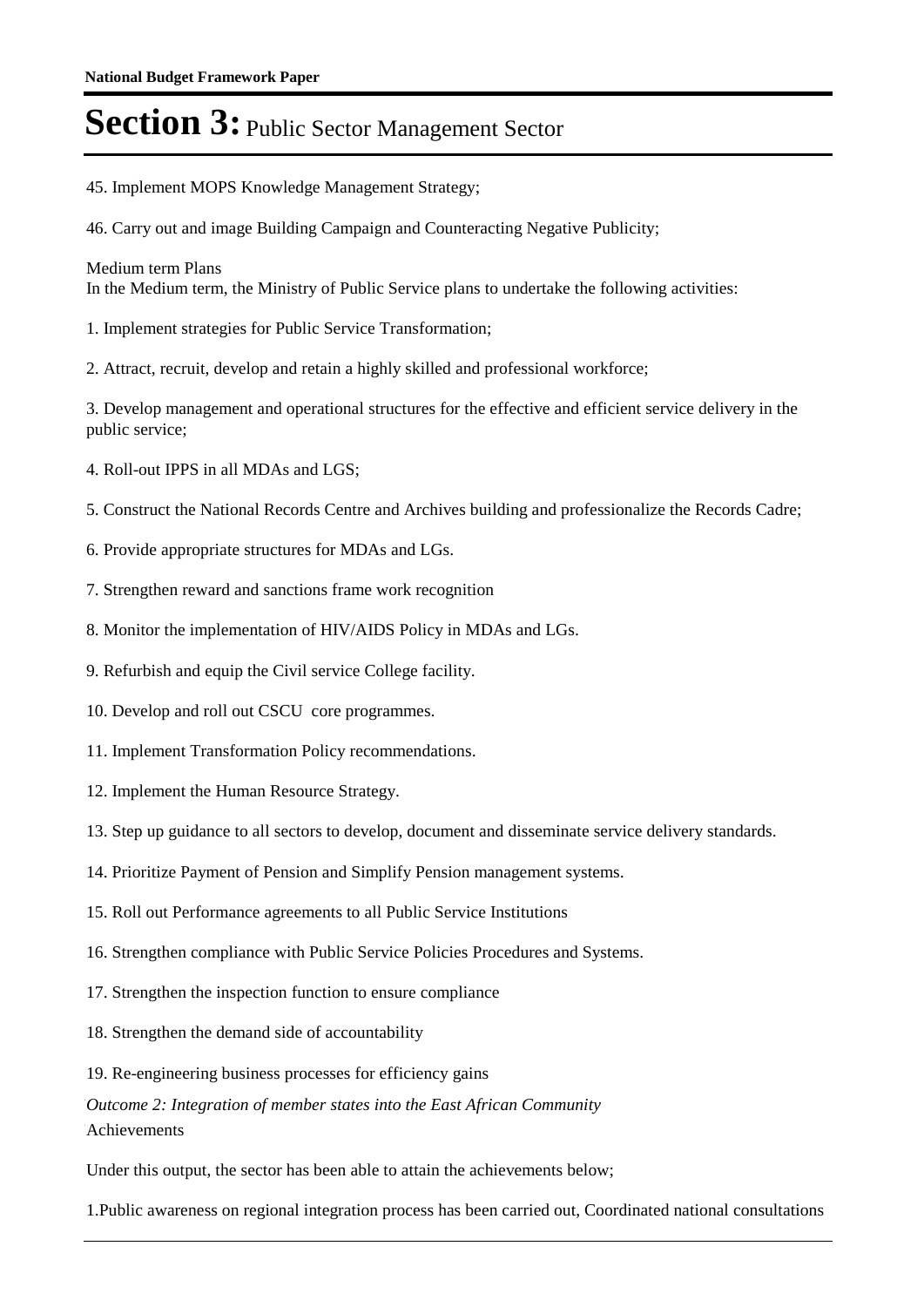for participation in EAC negotiations (such as; drafting of the Sanitary & Photo-Sanitary Protocol, Protocol on Foreign Policy Coordination, draft EAC Climate Change Policy, draft Food Action Plan)

2. Developed the East African Railway Master Plan, Coordinated a regional Study on implementation of the EAC Customs Union, Participated in the development of a framework for macro-economic convergence which laid a foundation for the negotiations of the EAC Monetary Union Protocol.

3. East African Monetary Union protocol negotiation and drafting was finalized, 6 regional meetings on Economic Integration were attended, Status report on the key areas of economic integration (COMESA-EAC-SADC Tripartite; EAMU; EAC-US-BIT and the EPA) was prepared

Major Challenges and unfunded priorities

1. Attainment of the achievement has been undermined by the fact that the impact of the integration has not been felt on the ground in the country. This is due to inadequate funding to effectively implement a comprehensive program on sensitization and awareness on issues of EAC integration. Funding gap of Ug. Shs 0.500 billion is required.

2. Office Space has also emerged as a challenge due to increasing staffing levels. MEACA is looking forward to acquiring another floor (a third floor) on postel building at a cost of Ushs 211.4 million.

Amidst the challenges above, the sector through the Ministry of East African Community affairs plans to improve performance through the following measures

- Initiate sensitization programmes that target a broad spectrum of Uganda's population especially the key stakeholders in the EAC integration agenda.

- Operationalize the M&E System for tracking implementation of EAC directives & decisions within Uganda.

- Exchange rate should be taken into consideration when releasing funds for this item.

- Ensure timely release of adequate funds to the Ministry, for remittance to the EAC Secretariat.

- Through the PSM Sector, engage MFPED on the development projects' needs.

- Submit vacant position to the Ministry of Public Service and Public Service Commission for action.

The following major expenditure For the FY 2014/2015allocations have been projected to aid the attainment of the plans above

Under VF 1331: COORDINATION OF EAST AFRICAN COMMUNITY AFFAIRS

- The Major Allocation is to the Programme 03 (Production & Social Services) amounting to UGX 0.505 million.

- VF 1332: EAST AFRICAN COMMUNITY SECRETARIAT SERVICES

- The Major Allocation is to the Programme 01A (Finance & Administration) amounting to UGX 14.187 billion.

- VF 1349: POLICY, PLANNING AND SUPPORT SERVICES

- The Major Allocation is to the Programme 01 (Finance & Administration) amounting to UGX 3.230 billion.

Under this outcome, the following will be the major outputs that will attained in the FY 14/15 1. Progress report on harmonization of Ugandan laws into the EAC context (those that impact on the implementation of the Common Market Protocol) prepared

2. Progress report on Implementation of Protocol Provisions on Cooperation in Defense, Peace and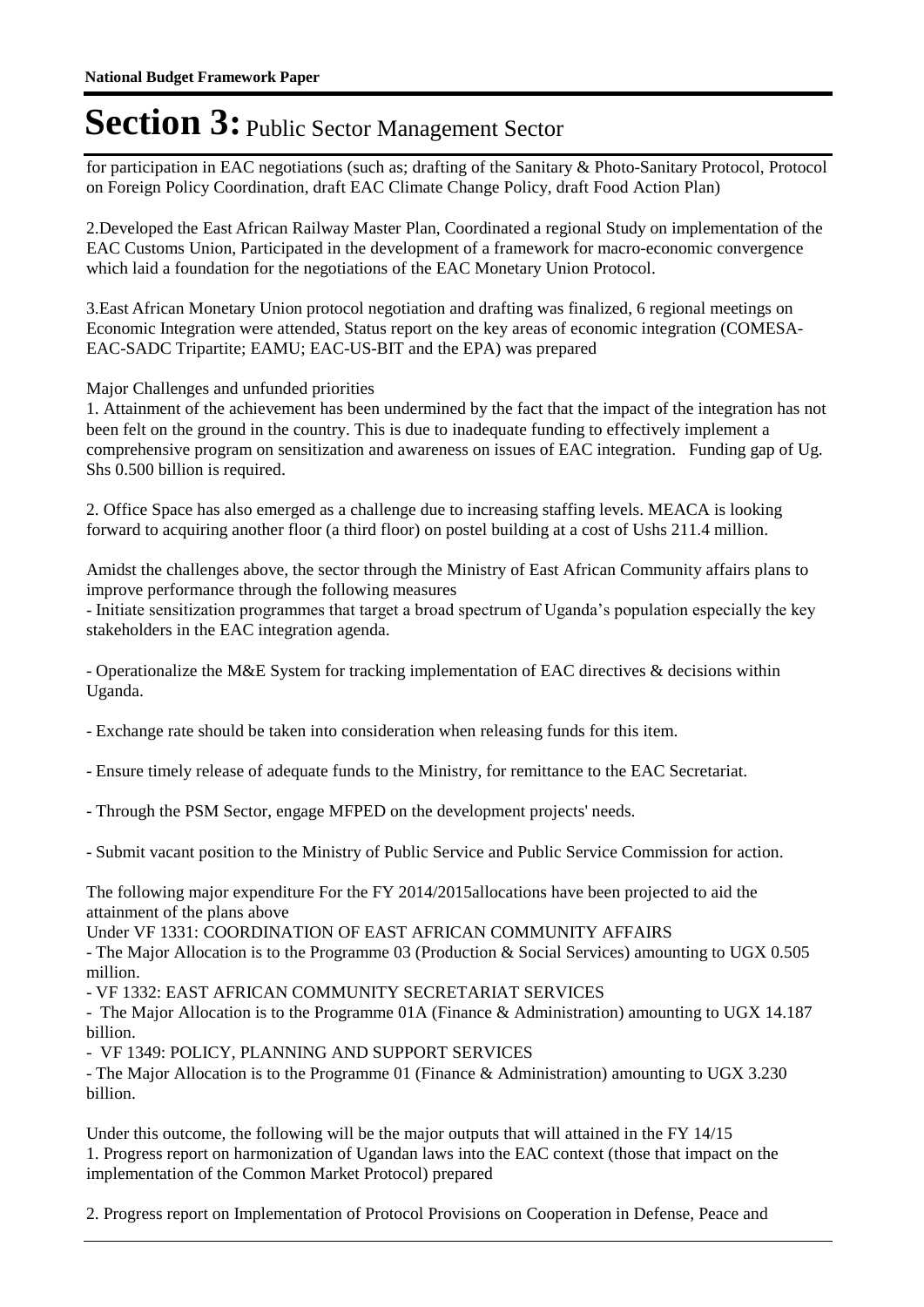Security,

3. Four quarterly progress reports on the implementation status of EAC decisions and directives prepared

4. Study to review and Identify National laws for alignment with the CMP

5. Study report on the perception survey on the draft framework of the structure of the EAC Political federation

6. Country position papers for Council and Sectoral Council meetings prepared for participation in Council and Summit meetings.

7. Capacity of women in cross-border trade enhanced, Commemoration of international days; World AIDS day, Women's Day, World Environment day, World Food Day, Labour day, world communications day)

Outcome 3: Mechanisms that will promote coordinated and harmonized planning, monitoring and *budgeting of National and Local Government levels established* Sector Summary:

The Sector attained the achievements below in the FY 12/14 Under the Office of the Prime Minister,

16 Bills passed, 17 Ministerial Statements made, 13 Questions for oral answers responded to 35 Reports concluded, 5 Petitions concluded

Committee meeting under the Institutional Framework for Coordination of Government Policies and Programs were held and facilitated. These meetings resulted into harmonization of 16 cross cutting issues in Government

A Public Sector Management Strategic Investment Plan was developed in line with the National Development Plan, Successfully facilitated the Presidential Investors Round Table (PIRT), Developed a draft National Coordination Policy, and commenced the coordination of the Uganda Nutrition Action Plan 2011-2016 which was launched by H.E. the President. Facilitated a consultation process that resulted into cabinet approval of the National NGO Policy in October 2012.

Produced the Government Annual Performance Report for the Financial Year 2011/12, Conducted Subcounty Accountability Meetings (Barazas) in a total of 39 Districts. Developed two online database (and websites) for tracking actions from Cabinet Retreats and implementation of recommendations of the Government Performance Assessments and for the Government Evaluation Facility (gef.opm.go.ug) where all evaluation reports and resources are published

Conducted an Evaluation of; Effectiveness of Government response to absenteeism in the Public Service, The Public Procurement and Disposal of Public Assets Authority's development impact and its role in ensuring efficiency and effectiveness of public procurement in NDP priority sectors in Uganda.

Prepared three evaluation studies for funding by the International Initiative for Impact Evaluation (3ie), namely; (a) The effectiveness of the Land Act and Registration of the Titles Act in curbing the practice of illegal land evictions, (b) Impact Evaluation of the Effectiveness of Barazas in empowerment of citizens and improving service delivery, (c) The impact of investment in socio-economic infrastructure under NUSAF (PRDP) on staff increase and retention under PRDP Districts.

Prepared a project implementation completion report for the Avian Human Influenza Progam (AHIP) project supported by the World Bank.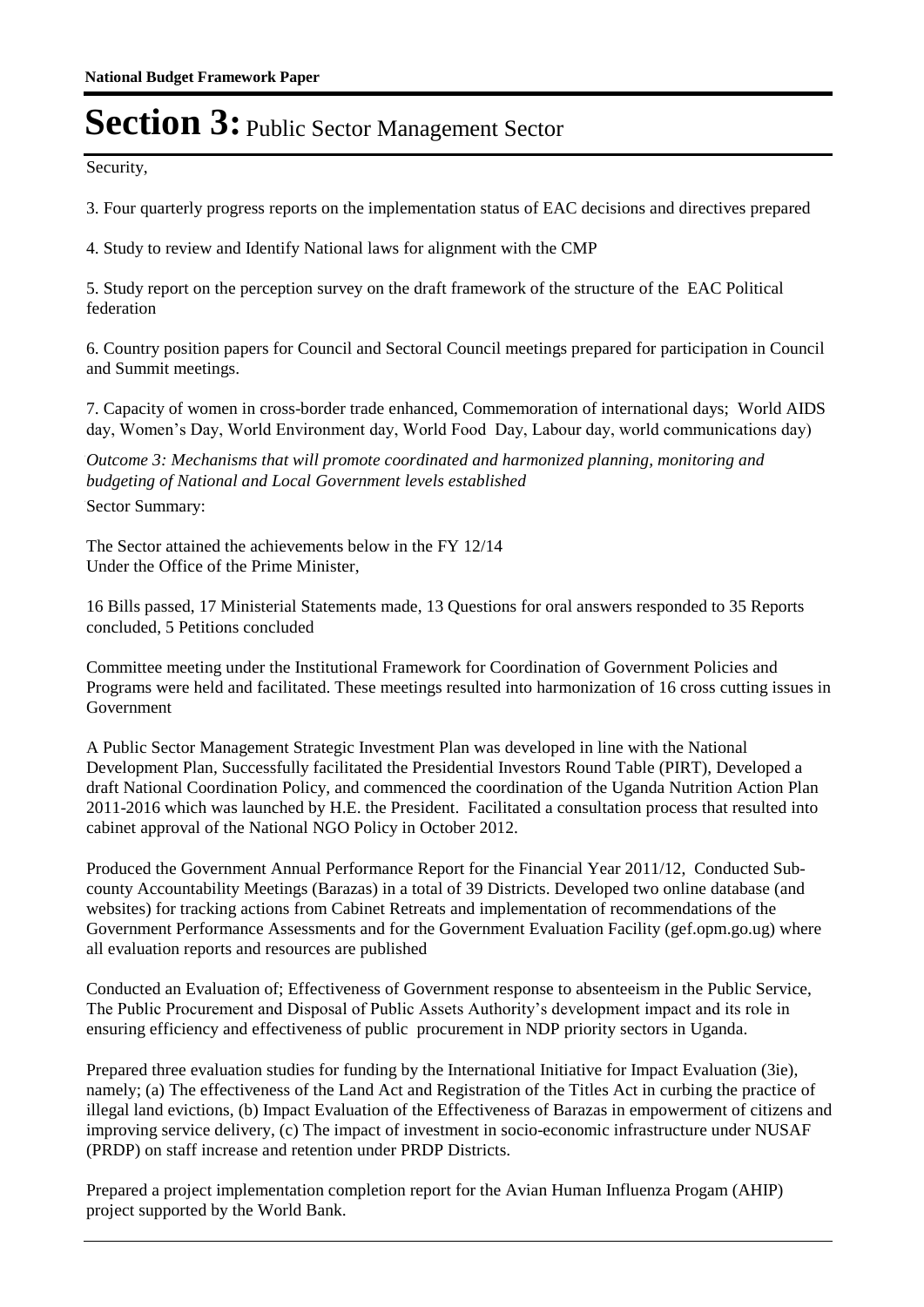Finalized and resubmitted to cabinet; The National Partnership Policy, The National Monitoring and Evaluation Policy and a Paper on strategies measures to improve performance on the Public service.

Produced the quarterly newsletter, "The Premier Executive" for quarter one and two. Implemented Access to Information Act and held 6 Consultative meetings with stakeholders.

Conducted civic education and consultative meeting for District leaders on National Guidance issues in Bulisa, Hoima, Kiryandongo, Masindi, Kibaale in Bunyoro sub region and Jinja, Iganga, Bugiri, Namayingo, Kamuli, Kaliro, Buyende, Mayuge, Luuka and Namutumba in Busoga Sub Regions.

Conducted Rapid Assessment of the level of Comprehension of the National Vision and National Development Plan among elected and appointed leaders in West Nile region, Nebbi, Arua and Maracha and Mityana, Luwero, Kayunga, Masaka, Sembabule and Kalangala in the Central region. Acholi sub region Lira, Gulu and Kitgum. Elgon Sub Region- Kapchorwa, Kween, Bududa, Teso Sub Region- Bukedea, Amuria, and Soroti districts and Kigezi sub region Kabale, Kisoro and Kanungu districts.

Facilitated youths programmes in nationalism and patriotism, Conducted a pre-sensitization field research surveys in the districts of Mukono, Jinja, Luuka, Pallisa, Butalleja and Namutamba. Conducted Civic Education training for district leaders in the Districts Rukungiri, Nakaseke and Adjuman. Facilitated in the sensitization programme on the nodding syndrome in Pader, Lamwo and Kitgum districts.

7 main DRR platform meetings were held to discuss issues to prepare for natural hazards/ disasters that were bound to happen as a result of the El Nino rains.

In addition to the above, the International DRR day was organized and celebrated in Mbale during this period. The main theme was "Women and girls, the invisible force of resilience."

The Sub-committee conducted a fact finding assessment mission to the Elgon region on the areas prone to landslides covering the districts of Bududa, Manafwa, Sironko, Bulambuli, Kapchorwa and Kween. A further follow up assessment mission was carried out in Bukwo district on the cracks in the area with a special focus also on the IDP's.

The Department coordinated the construction of 10 houses out of the 20 planned in Kiryandongo by the Office of the Prime Minister in conjunction with Habitat for humanity Uganda. In addition to the above, 46 external metallic door shutters have been fixed on part of the first 100 units for beneficiaries who have finished digging pit latrines at the Panyadoli resettlement. 15 out of the 25 houses have been fully plastered and fixed with doors and works on the remaining 10 is on going

1. A number of assessments were conducted in 35 districts this half year 2012/13.

2. 6710 bags of 100kg of maize and 2812 bags of 100kg of beans were distributed to over 31 districts for a number of reasons ranging from hailstorms, floods, Nodding syndrome, displacement and food insecurity. Non relief items such as buckets, basins, blankets, jerry cans, tarpaulins and mosquito nets were distributed to Kibaale & Rukungiri districts and 1500 pieces of tarpaulins, 500 pieces of mosquito nets were distributed this quarter to Ntoroko district.

3. The Department managed to coordinate demining, risk awareness and released 1,356,097 square meters of land in Lamwo, Amuru, Kasese and Bundibugyo districts. Efforts were also made to destroy 4,314 antipersonnel mines, 9273 unexploded ordinances, 20 anti-tank mines and 42 air bombs in the above districts.

4. The Department submitted Uganda's declaration on completion of mine clearance under article 5 of the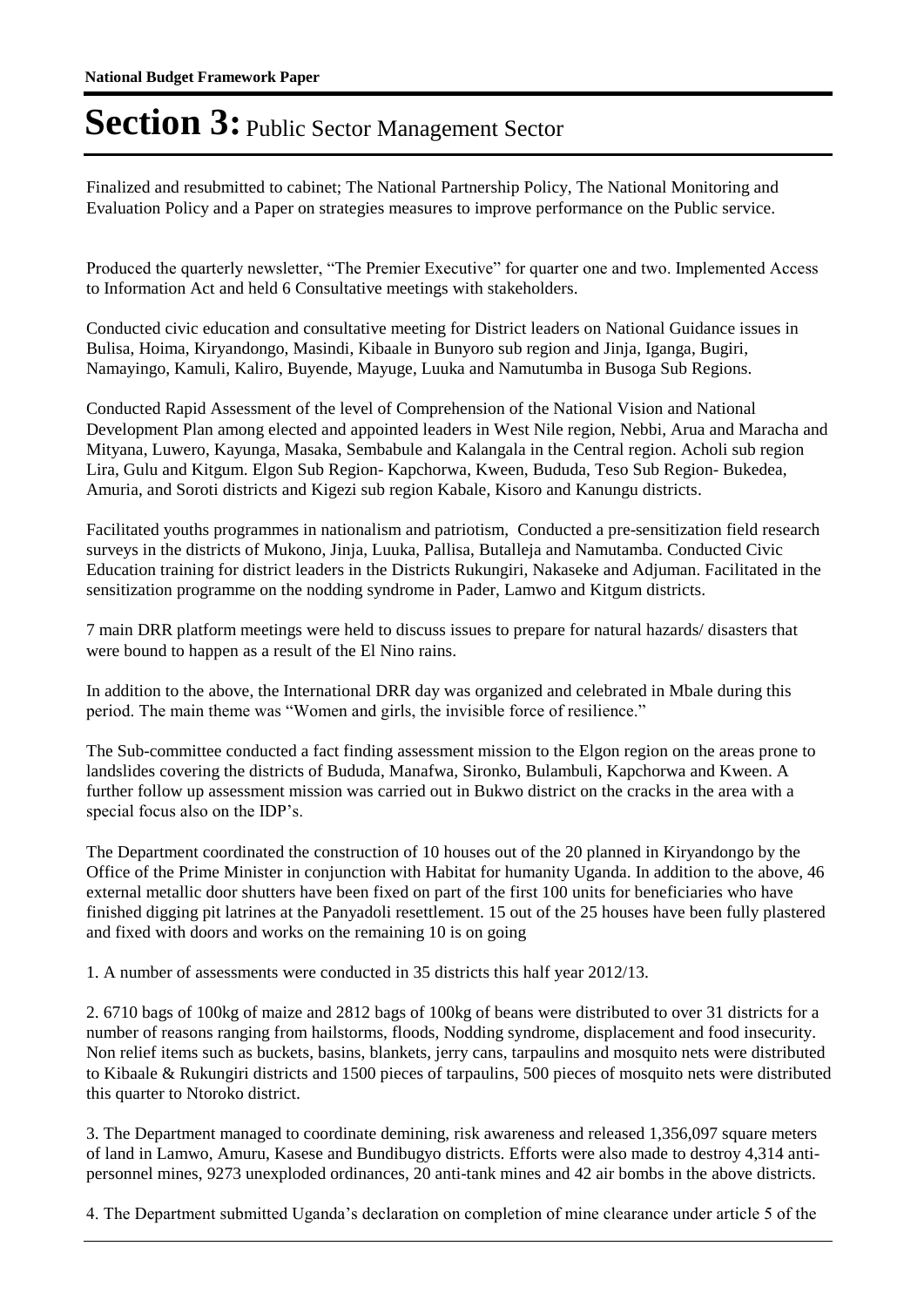Mine Ban Convention at the 12th meeting of state parties in Geneva.

5. A new Mercedes 40 tonne trailer was bought during this period which shall ease on food delivery.

#### 6. Refugee Protection and Management

5500ts demarcated and 4503 households settled in Rwamwanja, Nakivale and Oruchinga. 1 589 Urban asylum claims profiled submitted to the Refugee Eligibility Committee (REC) for adjudication. - 1 781 Refugee Identity cards were issued to refugees in the period of reporting. 69 Conventional Travel Documents issued to Refugees in the period of reporting. 43,225 Refugees received and settled on Land in Rwamwanja Refugee Settlement, Lake Nakivale restoration carried to protect it from further degradation. Contingency plan for possible new influx of Congolese refugees finalized

- Refugees and host communities in Rwamwanja supplied with tree seedlings under livelihood for Environment, Validation of refugees conducted in Kyangwali, Oruchinga and Nakivale Settlements Attended UNHCR Excom meeting in Geneva

Management of Special Programmes

Karamoja

Transferred funds to Ministry of Water and Enviroment for the construction of ten (10) dams in Kotido and Amudat

80 Heads of cattle procured and distributed for community empowerment two youth and women groups in Kaabong. 7,607 acres ploughed and harrowed in Karamoja sub region

Three Hydra form machines procured for Karamoja sub region. Housing units built for 5 health workers at Morulinga HCII, Matany Sub county Napak district. Solar system installed on Morolinga health workers houses, Housing units built for 18 education staff Karotom primary school Ngoleriet Subcounty- Napak District

Latrine stances, kitchen and stores constructed at Acerer in Mororto District . Kitchens, latrine stances and stores constructed at Lolengedwat housing units (eres) in Nakapiripirit district.

Seven (7) walking tractors procured and distributed. Five National KIDP Technical Working Group Meetings conducted to coordinate the implementation of Programmes and projects in Karamoja. Three Regional Technical working group meetings conducted at Moroto regional Office Two political monitoring visits conducted in all districts of Karamoja. One inter district meeting conducted to solve district border conflict between Napak and Katakwi.

#### Northern Uganda

1000 acres ploughed for traditional chiefs in Northern Uganda, Five National PRDP Technical working group meetings conducted. Five PRDP Monitoring visits conducted in all the 64 PRDP Local Governments.

Four hydra form machines procured for Northern Uganda. Tractor hire scheme up scaled in Alebtong and Agago, 1000 ox-ploughs procured for Acholi and Lango subregions.

54 Acholi traditional leaders' houses fitted with water harvesting facilities, Five additional Acholi traditional chief houses constructed Various political monitoring and technical monitoring visits to PRDP Investments conducted.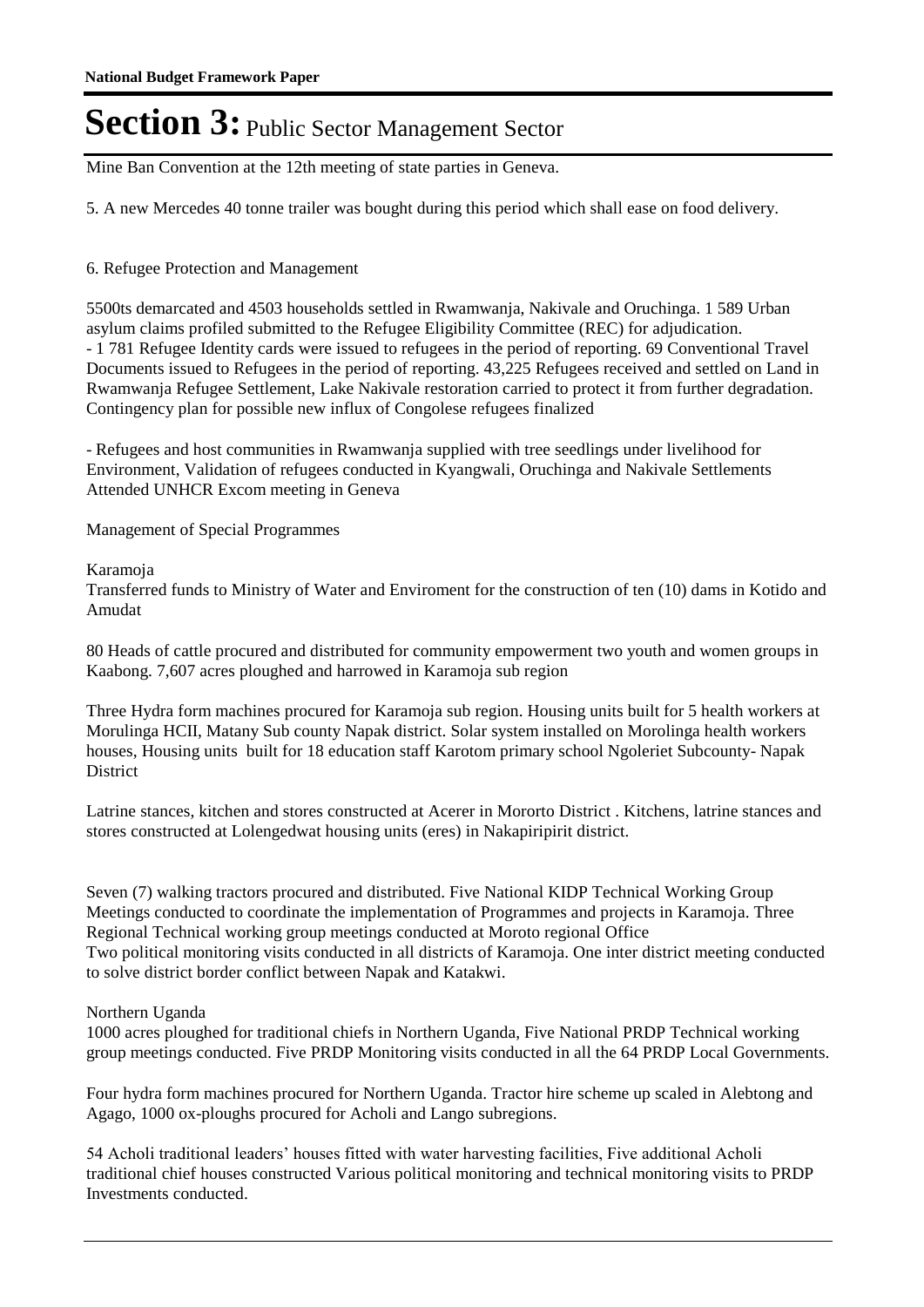#### Teso Affairs

Operationalization of OPM Teso regional office. One hydra form machine was procured. One Teso policy committee meeting conducted. Various political monitoring visits to PRDP Investments conducted. Procured 200 ox ploughs Procured equipment-computers and furniture

#### Bunyoro Affairs

Five consultative meetings held to develop the concept Paper on the Bunyoro Integrated Affirmative Development Plan. Four Coordination and Monitoring visits of Government Programmes conducted in Bunyoro Sub-region and Procured equipment-computers and furniture

#### 7. Luwero Triangle

- 1690 civilian veterans paid a one off gratuity.

- Memorandum of Understanding (MOUs) for funds, proper usage between OPM and the 14 beneficiary districts designed and signed by the district CAOs.

- Funds disbursed to 14 districts; Kabarole,Kasese, Nakaseke, Kyegegwa,Kyenjojo ,Mityana,Mubende, Luwero,Nakasongola,Kyankwanzi, Ntoroko, Bundibugyo and Wakiso to implement activities in their approved work plans to enhance household incomes of their people.

- Funds released to Kabarole district to kick start the construction of Kabarole Youth Skills Training Center.

- 39 Micro projects for enhancing household incomes for the youths, women and veterans in Kasese,

- Kiboga, Kyenjojo, Kyegegwa, Luwero, Mpigi, Mityana, Mubende, Mukono, Nakaseke, Nakasongola and Wakiso districts have been supported.

- Consultative review meeting with district officials from Bundibugyo, Kabarole, Kasese, Kiboga, Kyankwanzi, Kyenjojo, Kyegegwa, Luwero, Mubende, Mityana, Nakaseke, Nakasongola & Wakiso held.(14 districts).

- 1 GIS/GPS mapping exercise of LRDP facilities for FY 2010/11 undertaken in Mpigi, Masaka, Lwengo, Lyantonde, Sembabule, Mbarara, Isingiro, Ibanda, Kiruhura, Buikwe, Buvuma, Kalangala, Kalungu, Kayunga, Mukono, Mityana, Mubende, Kyegegwa, Kyenjojo, Kamwenge, Kabarole, Kasese, Ntoroko, Bundibugyo Hoima, Bulisa, Kiryandongo, Kibaale, Masindi, Nakasongola, Bukomansimbi, Butambala, Gomba, Kiboga, Kyankwanzi, Luwero, Nakaseke, Rakai, and Wakiso districts

- 3 Technical monitoring missions undertaken; 2 written reports produced and film documentary is at editing stage.

- 5 Support supervision and monitoring missions undertaken in 17 districts; Nakaseke, Nakasongola, Luwero, Kyankwanzi, Wakiso, Bundibugyo, Mubende, Kyegegwa, Kyenjojo, Mityana, Kiboga, Ntoroko , Kabarole, Kasese, Kamwenge, Kibale and Kiruhura.

- Lower local government sensitization about the refocused LRDP undertaken in Kiboga,

- Kyankwanzi, Luwero, Mubende, Mityana, Nakaseke, Nakasongola and Wakiso districts.

- Procured 2000 bags of cement, 305 iron sheets, 85 ridges, 182 gutters and timber for construction of Nalutuntu Health Centre III in Mubende District.

- 15 community micro-projects in Kabarole, Mubende,Nakasongola, Gombe, Buikwe, Nakaseke, and Luwero districts appraised and corresponding reports prepared.

- 2 Political monitoring missions undertaken by the MSLT and PMU in Bukomansimbi,Butambala, Gomba,Isingiro, Kayunga, Kiruhura, Luwero, Nakaseke and Nakasongola districts.

8. Karamoja Livelihood Programme KALIP

- Trained 30 Water User Committees (180 persons) of 108 persons (F=37, M=71) in Kotido and 162 persons (F=64, M=98) in Kaabong District

- Started the construction of 50 micro dams involving 3,644 beneficiaries in labour intensive works to build 26 dams in Kotido district and 24 dams in Kaabong district with payment of UGX 34,112,000 to beneficiaries in Kotido district and UGX 31,488,000 in Kaabong District.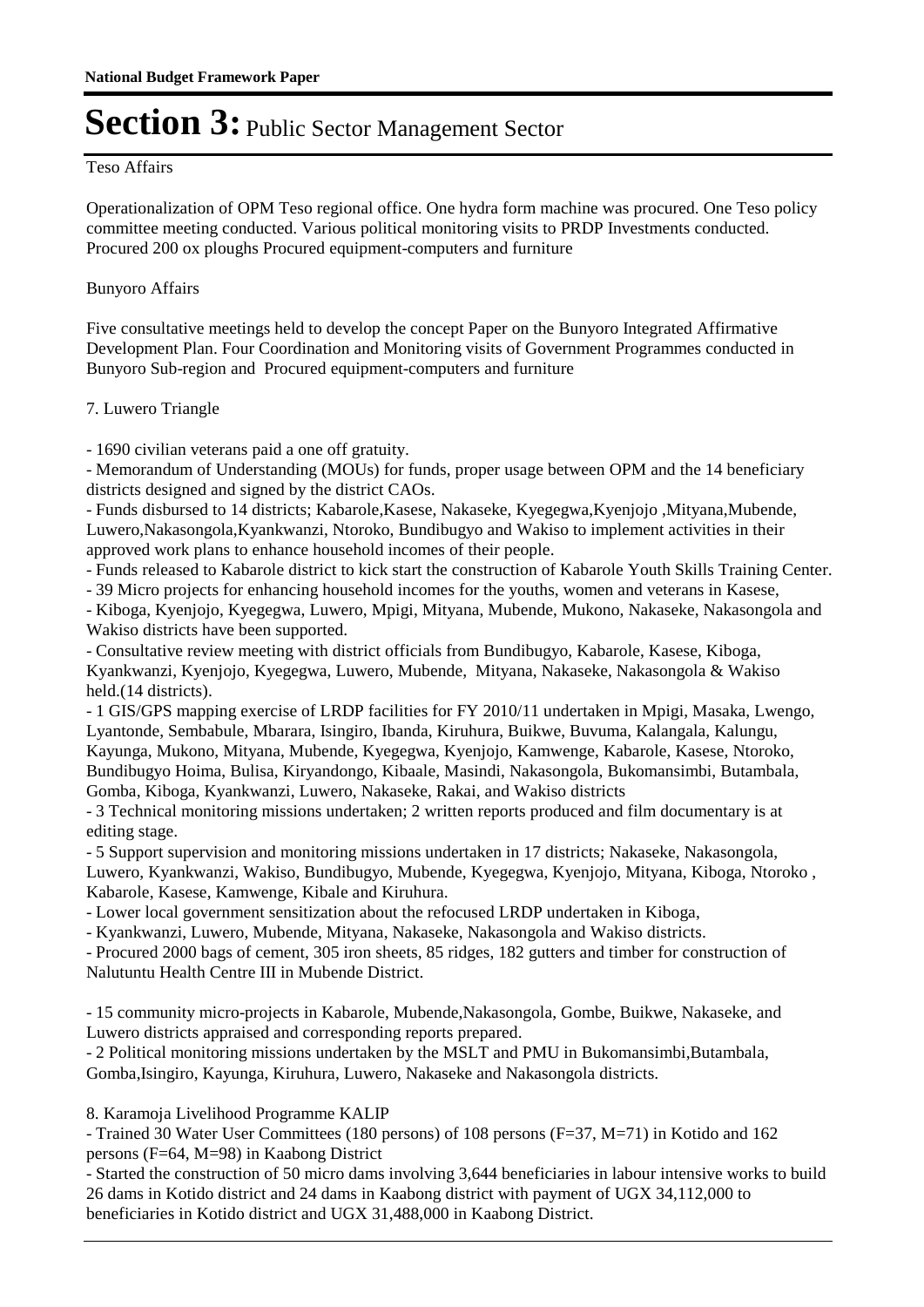- Supported and trained beneficiaries of labour intensive works in Village Savings and Loans Associations to save UGX 29,151,600 and give loans of UGX 13,754,550 to members in Kotido and Kaabong Districts. - Started the construction of 15 grain stores (5 in Kotido and 10 in Kaabong), each with a drying slab, and involving 225 beneficiaries (M=213, F=12) and payment of UGX 38,640,000 to beneficiaries for their labour.

- Started the construction of 48 drying slabs (20 in Kotido and 31 in Kaabong) which involved 485 (M=427, F=58) beneficiaries and payment of UGX 47,987,750 to beneficiaries for their labour.

- Injected cash total of UGX 173,875,000 into the local community to purchase locally available building materials including sand, hardcore, aggregate and murram.

- Trained 60 VSLA groups (16 in Kotido and 14 in Kaabong) in group constitution development, social welfare, savings and lending, conflict resolution and group records.

- Started the desilting of 54 irrigation ponds (30 Moroto and 24 Napak) which are 1.5m

- deep and volume of 315 m3 and involving 1,290 beneficiaries (465 male and 825 females) and payment of UGX 63,616,600 to beneficiaries.

- Started excavation of the valley dam in Naitokosowan in Lotome Sub County in Napak district which 4m deep and volume of 20,000m3 and involving 200 beneficiaries (58 men and 142 women) and payment of UGX 20,742,000 to beneficiaries.

- Constructed 20 roads of 137.4 km and involving 96 beneficiaries (84 men and 12 ladies) with payment of UGX 58,710,100.

- Trained 16 VSLA groups (24 in Moroto, 24 in Napak and 13 in Abim district) and saved UGX 4,988,600, loaned UGX 2,085,000 and welfare funds of UGX 990,200.

- Started the construction of 8 sub surface dams, 5 rock catchments and 5 water ponds each with a hand pump and cattle troughs in Amudat and Nakapiripirit.

- Procured tools (1326 hoes, 540 spades, 128 pangas, 70 wheelbarrows, 171 pickaxes, 148 axes, 130 mattocks, 172 rakes, 4 shovels, 16 tape measures and 73 sisal ropes) for road construction in Amudat and Nakapiripirit

- Ploughed 90 acres of land for farmers using tractor and started procurement of seeds and agricultural inputs for 150 groups in Amudat district.

- Distributed 9,375 woodlot tree seedlings (neem and eucalyptus) for planting at health centres and schools and 2500 orange seedlings to Manyatta level

- Signed MoU with Ministry of Water and Environment for the construction of 21 valley tanks in Karamoja

- Launched a tender for the supply one (1) bull dozer, one (1) track hydraulic excavator and one (1) tipper truck for the construction of 21 valley tanks in Karamoja

- Distributed 80 oxen to Agro-pastoral Field Schools (farmer groups) in Moroto district and finalized plans for distribution of more oxen to farmer groups in other districts.

- Procured 40 VSLA kits leading to a cumulative total of 340 VSLA kits procured and distributed to communities.

- Harvested the multiplication plots of foundation seeds and carried out post-harvest handling.

- Continued season-long training of APFS groups in crop and livestock enterprises Carried out disease surveillance and livestock support activities of farmers

- Sensitized Agro-pastoral field schools (farmer groups) in Amudat to support the use of ox-ploughs to plough whose cultural beliefs prevent the use of livestock for traction.

- Continued the construction of 27 Sub County production offices and 6 District production offices, of which one District and 11 Sub County production offices were completed while the rest are at various stages of completion

- Supplied and installed solar power units valued at UGX 113,147,134 in 7 Sub County production offices in Karamoja

- Distributed 28 laptop computers, 16 Desktop computers and 16 printers valued at UGX 94,282,000 to Sub County production offices in Karamoja

- Distributed 7 Pick-Up vehicles and 2 Pick-Up vehicles for use by the District Production

- Officers and CAOs for Napak and Amudat district respectively.

- Distributed 30 Honda motor cycles valued at UGX 306,280,640 for use by the Sub County production staff to provide extension services to farmers and cattle keepers in Karamoja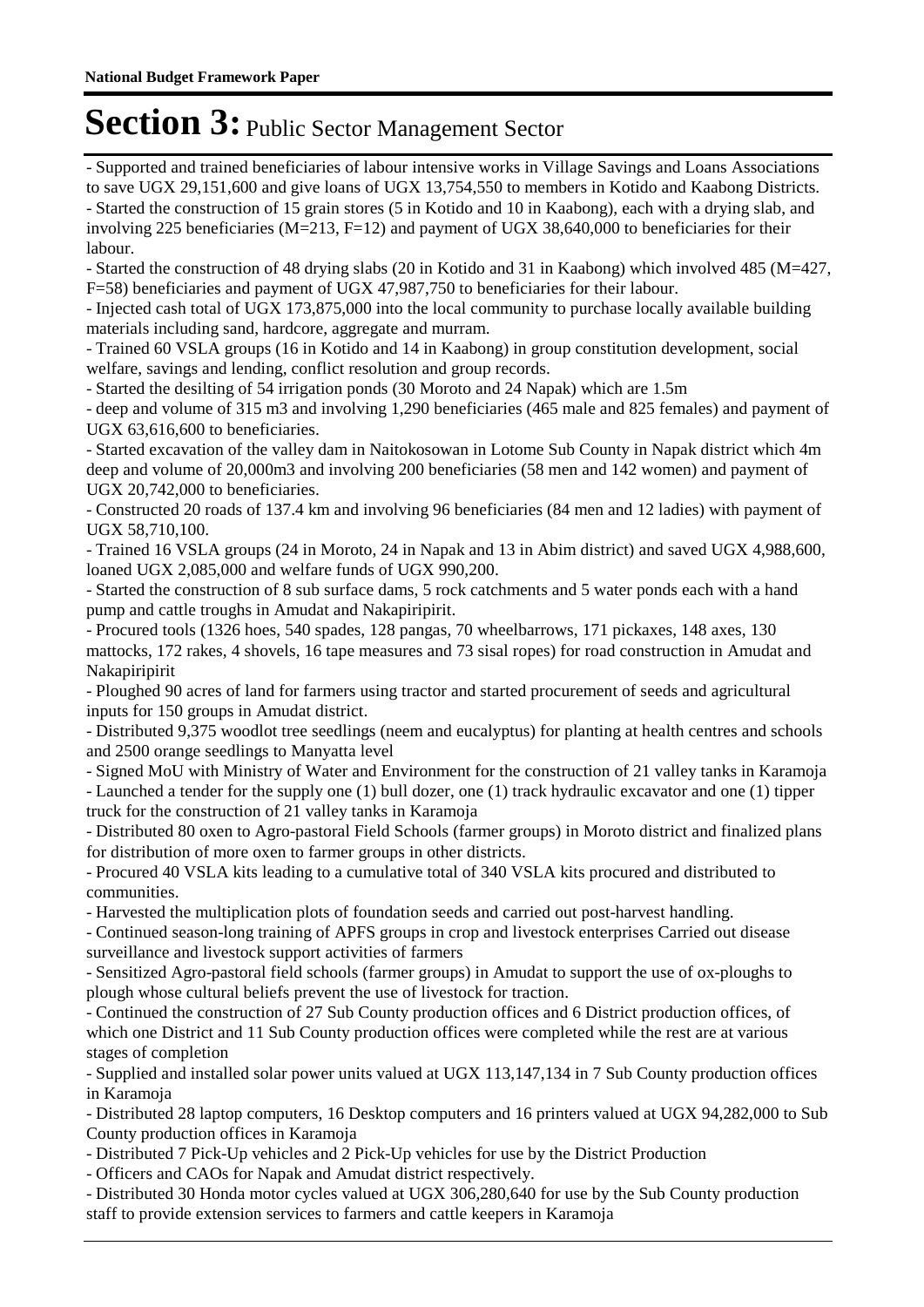- Procured and distributed 7 multi-purpose photocopying machines, 14 cameras and 14 Geographical Positioning System (GPS) to districts for District Production offices in Karamoja

- Distributed 35 office desks, 147 office chairs and 21 Counter stools valued at UGX 39,690,000 for the seven police posts in Karamoja.

- Continued the construction of 7 police posts (office and accommodation), of which 2 police posts were completed and commissioned while the rest are at various stages of completion

- Signed contract of UGX 118,098,864/= for the installation of solar power units to 7 police posts in Karamoja

- Supported the Uganda Police Force to train over 400 police constables in community policing. The training was facilitated by Regional Police officers and distributed 300 copies of community policing manuals.

- Installed sign posts in each district for Government of Uganda and European Union visibility

- Completed the renovation of two Moroto Estate houses

- Supported the Monitoring and Evaluation department of OPM to conduct Barazas in Katikekire and Rupa Sub counties in Moroto District and Kacheri and Panyangara Sub counties in Kotido District.

- Published and contributed supplements to The New Vision and Europe Day magazine and participated in radio Talk show on the Europe Day cerebrations on 9 May 2013

- Compiled KALIP Carbon Emission data for 2012 and put in place mechanisms to reduce carbon emissions

- Held 9 Programme Steering Committee meetings

- Prepared and submitted quarterly expenditure report

#### 9. ALREP

- Signed grant contract of €575,880.12 with CESVI Onlus for promotion of commercial Agriculture in Lira, Otuke, and Alebtong districts

- Trained 56 District staff in Farmer Field School methodologies to enhance their capacity to provide technical backstopping to farmers.

- Supported 47 Farmer Field School networks through mentoring and capacity building.

- Established 480 farmer groups consisting 14,402 farmers in the 48 sub-counties and supported them in agriculture production activities.

- Supported the diagnosis and vaccination of 26,658 heads of cattle in Gulu (15,053) and Kitgum (2,100) against CBPP.

- Supported seed multiplication of improved cereals, oil crops, root crops and legumes by 45 Farmer Field Schools (farmer groups).

- Developed 188 business plans for income generating projects valued at UGX 793,979,976/= for 50% cofinancing by ALREP. Co-financing of the projects will include local materials, labour and structures for hosting the enterprises. ALREP will provide supplies, equipment, livestock and planting materials.

- Developed 188 business plans for income generation which are ready for co-financing by 50%.

- Supported 853 farmer groups to increase their savings from UGX 847,516,400 to UGX 1,194,777,307 in 23 weeks.

- Recruited 9 farmer group facilitators for the 9 sub counties in West Lango.

- Distributed 8,317 tools for community access roads, protected springs and woodlots projects in Nwoya and Amuru.

- Sensitized 88 Labour Intensive Work groups in Amuru (51) and Nwoya (37) in Village Savings and Loans methodology.

- Selected 1,000 beneficiary farmers (439 Males / 561 Females) to benefit from High Value Seeds.

- Distributed high value seeds of vegetables including cabbages, carrots, sukuma wiki worth UGX

19,250,000 to 500 beneficiaries in Katakwi district.

- Supported the seed multiplication of 77,014 kg for high value seeds by 949 farmer field schools. Total yield was 474,596 kg or harvest-sowing ratio of 6.2.

- Constructed 14 km Adipala-Angerepo road in Amuria and 8.4 Km of Aperur-Adoto Olupe road in Katakwi.

- Started de-silting and rehabilitation of Aumoi dam in Ongongoja sub county in Katakwi district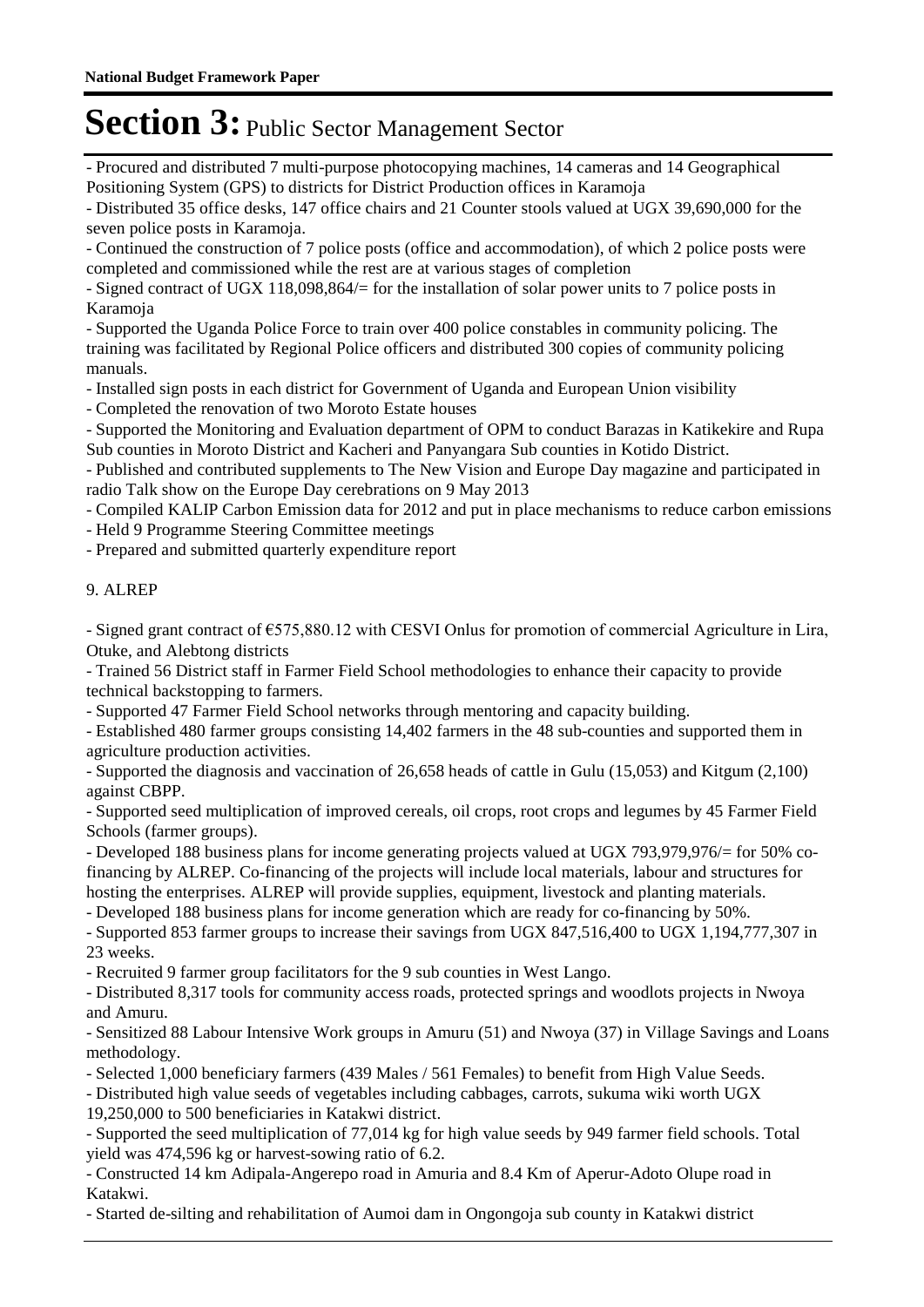- Conducted an Environmental Impact Assessment (EIA) of the impact of road construction and valley dam rehabilitation.

- Paid UGX 87,182,000 through Labour intensive works (provision of labour for cash) to 1230 beneficiaries for road construction, desilting valley dams and Rain Water Jar construction in Amuria and Katakwi. - Constructed 10 Rain Water Jars in sub counties of Ongongoja (3), Kapelebyong (5), and Obalanga (2) using labour intensive works.

- Distributed general purpose tools valued at UGX 22,512,500 to 600 beneficiaries participating in road rehabilitation in Amuria.

- Trained 119 (76 males, 43 females) group leaders in Amuria in Village savings and loans methodology.

- Trained 13 new savings groups in Katakwi district comprising of 333 members, (176 males /157 females) in Village savings and loans methodology.

- Constructed 4 market stalls, 4 produce stores and 10 cattle crushes in Lamwo and Kitgum districts.

- Constructed 6 boreholes; 3 in Alebtong, 1 in Kole, 1 in Oyam and 1 in Amuru districts.

- Completed the construction of 20 fish stalls at Aboke market in Kole District

- Signed a contract of UGX 131,385,100 for the construction of 1 cattle crush in Chegere Sub County, 1 Shallow well in Akura Sub County and fencing of live stock market in Inomo Sub County in Apac and an agricultural show ground in Lira Municipal Council.

- Started the installation of motorised solar water pump for warehouse at Elegu market in Bibia parish, Atiak Sub Country in Amuru District.

- Distributed 100 carts for transport in Kitgum and Lamwo.

- Identified 37 sites for establishing woodlots at group level and received land agreements in Lango.

- Started the construction of 96.4 km of community access roads in Oyam, Kole, Lira and Apac.

- Paid UGX 137,733,500 to 1,590 beneficiaries undertaking community access road works in 11 sub counties in Lango.

- Established 50 Village savings and loan groups and have so far saved over UGX 33,718,700.

- Distributed 186 boards to Market Information Managers and trained and mentored them on the use and maintenance of the boards.

- Linked farmers to market 13,500 kg of cassava chips in Amuria and 6,220 kg of white sorghum in Oyam, Agago and Pader districts.

- Developed Operational Manual for matching grants for agro-processors and produce traders from Acholi, Lango and Teso sub regionsLaunched call for matching grants valued at UGX 3.4 billion targeting processors and produce traders from Acholi, Lango and Teso sub regions and sensitized 1,364 participants about the application procedures.

- Trained 310 agro input dealers in seed merchandising and extension skills (179), business planning (18) and safe use and handling of agro- chemicals (113).

- Conducted mentoring and follow up visits to 129 agro-input dealers.

- Identified 9 new agro-input dealers in Acholi (4), Lango (4) and Teso (1) sub regions.

- Identified and appraised 145 agro-input dealers in Teso (37) and Lango (105) sub regions for support towards shop improvement.

- Trained 178 groups comprising of 10,643 members (3,193 males /7,450 females) in financial literacy.

- Conducted ToT for 23 trainers in linkage banking.

- Conducted 84 radio broadcasts in agricultural information in Acholi, Lango and Teso sub regions and involved professionals, farmers, traders and community members.

- Construction of 19 cattle crushes, 9 markets of 8 stalls, 8 markets of 4 stalls, 6 produce stores, a

warehouse and 15 production offices on-going in Acholi, Lango and Teso valued at UGX 5,834,709,656/= - Completed the construction /renovation of 2 sub county production offices in Gulu and Amuru District production office.

- Distributed 100 motorcycles for production staff and Clerks of Works valued at UGX 833,143,650 in 15 Districts of Acholi, Lango and Teso sub regions

- Distributed 147 Laptops, 40 desktop computers, 29 printers, 45 multipurpose printers and 9 scanners valued at UGX 299,388,169 for 15 districts of Acholi, Lango and Teso sub regions

- Distributed office furniture consisting of 166 Office Desks, 215 Medium-Size Office Chairs, 85 Metallic Filling Cabinets, 202 Office Visitors Chairs, 20 Executive Office Chairs, 84 Medium-Size Office Desks and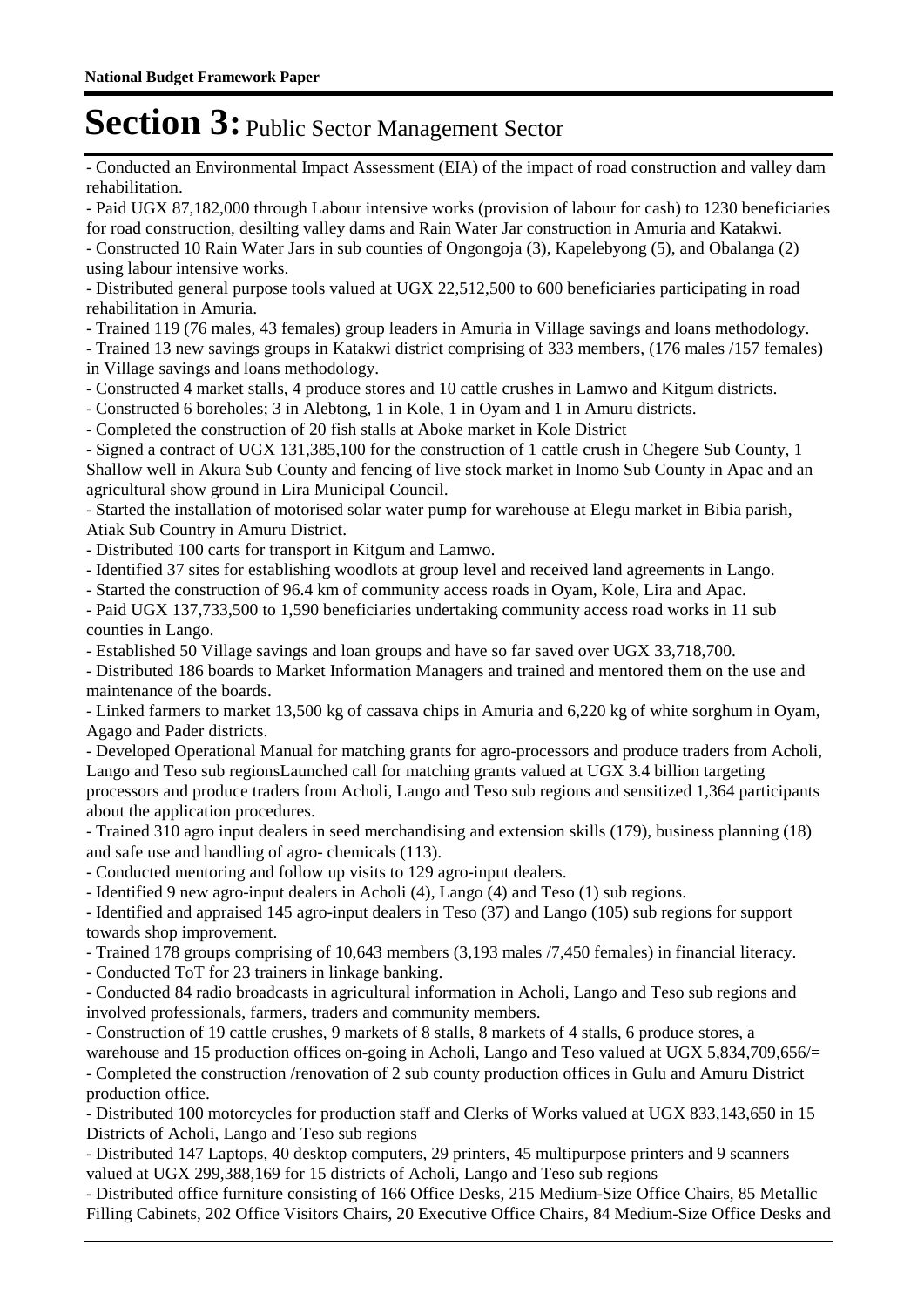19 Book Shelves for 15 districts of Acholi, Lango and Teso sub regions

- Distributed 39 cameras for 15 districts of Acholi, Lango and Teso sub regions

- Distributed 30 moderns and paid monthly internet subscription for 15 districts of Acholi, Lango and Teso sub regions

- Conducted 15 district quarterly report meetings.

- Supported the Monitoring and Evaluation department of OPM to conduct Baraazas in Palaro and Paicho Sub counties in Gulu District from 14-15 February 2013.

- Published and contributed supplements to The New Vision and Europe Day magazine and participated in radio Talk show on the Europe Day cerebrations on 9 May 2013

- Compiled ALREP Carbon Emission data for 2012 and put in place mechanisms to reduce carbon emissions
- Held 9 Programme Steering Committee meetings
- Prepared and submitted quarterly expenditure report

#### 10. NUSAF 2

- 1,974 sub projects worth Ushs. 65,446,341,262 approved for funding.

- 586 sub projects worth Ushs. 24,168,594,621 received funds under the second tranche for completing mostly under Community Infrastructure Rehabilitation across the implementing districts

- Three GOU/WB Implementation Support Missions conducted

- Rolled out implementation of the HISP component in Karamoja including training of 54 EPRA facilitators, identification and training two NGO staff to pilot the support to communities (i.e. CARITAS and KDDS)

- Equipment to support project implementation at district level procured and distributed to the respective districts and TST including: 55 Laptops, 35 Photocopiers, 35 printers, 56 Filing Cabinets, 56 Cupboards, 56 Desktops.

- NUSAF2 Mid Term Review conducted from 4th – 14th June 2013.

Administration and Support Services

- Ministerial policy statement 2012/13 compiled and submitted to Parliament

- BFP containing the Work Plan, and Detailed Annual Budget Estimates for OPM for FY 2012/13 Compiled.

- Quarterly expenditure projections for FY 2012/13 prepared and submitted to MoFPED.
- Financial accountabilities and activity reports reviewed and verified.

- Responses to queries raised by Auditor General and parliament prepared and submitted.

11. Ministry of Local Government

Performance 12/13

During the FY 2012/13, the following achievements were registered under each of the Vote Functions: - District Administration and Development:

- Support supervision and monitoring activities were conducted in 48 LGs;
- The 2012 JARD was conducted;
- Members of DSCs and TPCs in 31 LGs trained;
- CAOs' Performance Agreements in 111 LGs monitored;

a. Urban Administration and Development:

- Monitoring and support supervision visits were conducted in 32 Urban Councils;
- Orientation of a total of 96 newly recruited Town Clerks was conducted;
- Staff from 21 Town Councils were mentored on management and administration of urban councils.
- Supervised the distribution, registration and dispatch of road and sanitary equipment.
- Monitored the establishment of 6 service centres for road and sanitary equipment

b. Local Councils Development:

- The Seventh Commonwealth Local Government Conference was hosted in Kampala during the period 14tth to 18th May 2013 under the theme of "Developmental local government: Putting LGs at the heart of development";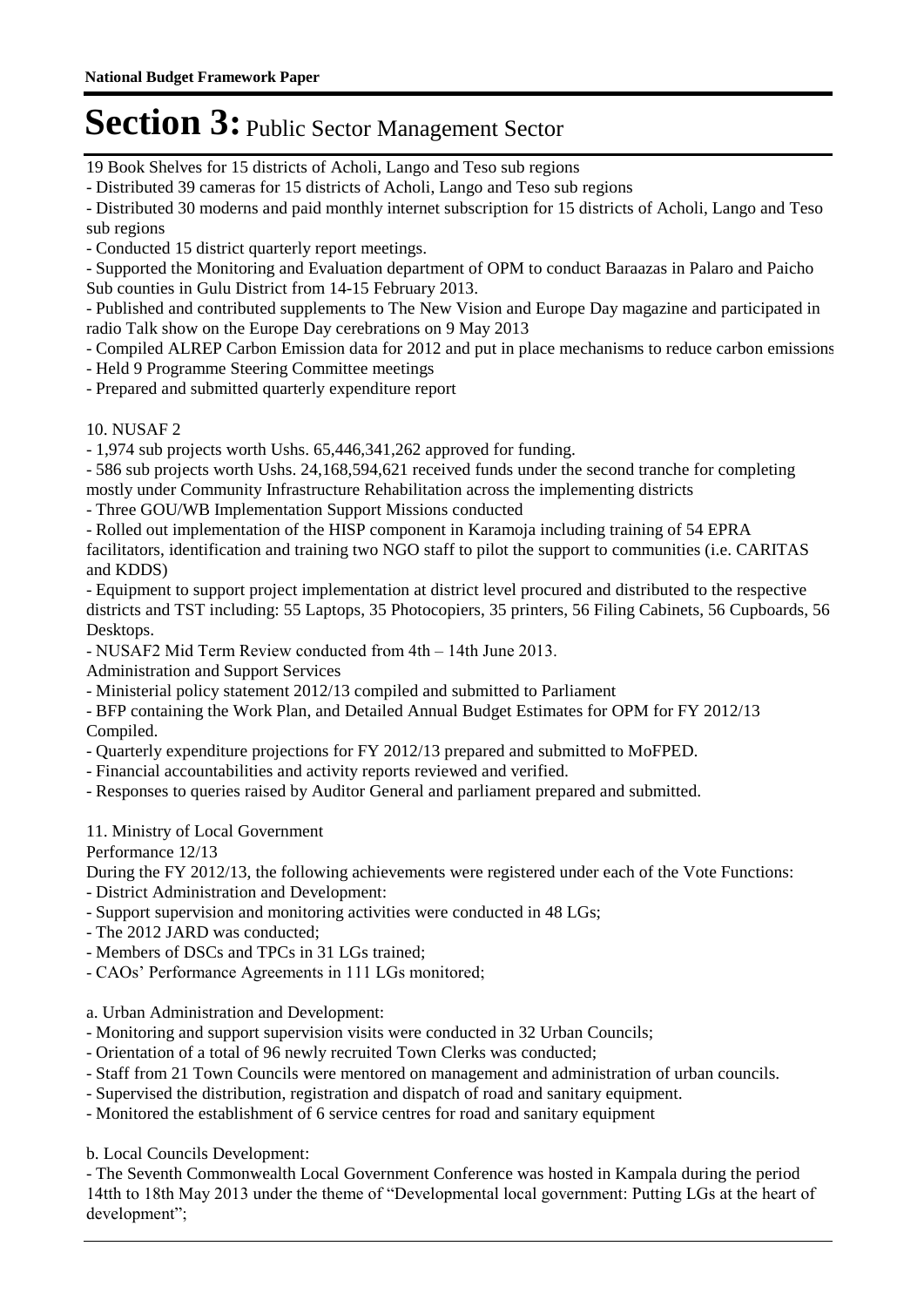- Conflicts in 6 LGs were resolved;
- The LG HIV/AIDS sector strategic plan 2011/12-15 was developed;
- Studies for creation of 25 proposed new districts were conducted.

c. Local Government Inspection and Assessment:

- Routine inspection and monitoring visits were conducted in 94 districts, and 98 urban councils;
- 14 Urban Councils and 15 districts were supported with interventions in financial management and accountability;
- All LGs were covered under the 2012 national assessment exercise;
- 8 Urban Councils were supported on local revenue generation initiatives.
- Finalized the policy guidelines on the management of public vehicle parking areas.

d. Policy, Planning and Support Services:

- Ministry's quarterly performance reports for FY 2012/13 were produced;
- Ministry's annual budget estimates for FY 2013/14 were finalized and submitted;
- Coordination meetings with CAOs and follow-up of performance agreements were conducted;
- Ministry's utilities were provided, vehicles maintained and rent paid;
- Ministry Staff were inducted and support supervision to LGs conducted;
- 4 internal audit reports were prepared;
- 20 LGs were supported to link their development plans and budgets to the NDP;
- 24 LGs were supported in the use of Management Information Systems.
- The LG Public-Private Partnership guidelines were developed.

Projects Performance

The following section provides summaries of outputs delivered by the respective development projects nder the Vote.

1. District Livelihoods Support Programme (DLSP):

- The constructions of 960 kms of community access roads have been completed under batch one (313 kms) and batch two (647 kms) constructed in financial year 2012/13.

- The design of third batch of community access roads measuring 488 kms has been completed and the procurement process to get contractors is in advanced stages works will commence in September 2013. - The procurement of consultants to design fourth batch of community access roads measuring 765 has been completed and design work has commenced in June 2013.

- Fourteen (14) bore holes rehabilitated and serving over 4,200 people in Apac, Nakaseke and Bulisa.

- Thirty one (31) bore holes constructed and serving over 9,300 people in Apac, busia, Kamwenge, Luwero, Masindi, Mayuge, Oyam and Yumbe.

- Five (5) motorised shallow wells constructed in Bugiri serving over 1,500 people.
- Thirty nine (39) shallow wells constructed and serving over 11,700 people.
- Twenty eight (28) springs, serving over 7,000 people.

- Kibira gravity flow scheme completed in Kyenjojo, serving over 2,100 people.\680 groups have been supported with Enterprise development grants valued at an average of US Dollars 5,000 each. Below is a table showing the number of grants per district

- 18,172 poor households have been supported with food security grants.

- 236 demonstration sites have been established focusing on the different agronomic practices in management of upland rice and cassava (Akena variety).

- The surveying and registration of 666 parcels of land has been completed and individual owners issued with certificates.

- Training of 1, 232 Community volunteers (FAL instructors and House hold mentors) to equip and empower them to run the 572 FAL classes and mentor 17,280 poorer households in all the 13 districts.

- Training of 1,373 (573 males and 800 females) community resource persons on gender mainstreaming

- Identification and training of 560 groups in group dynamics and leadership skills has been completed.
- Mentoring 4,850 (43%female headed) poor households in F/Y 2011/12 bringing the cumulative total to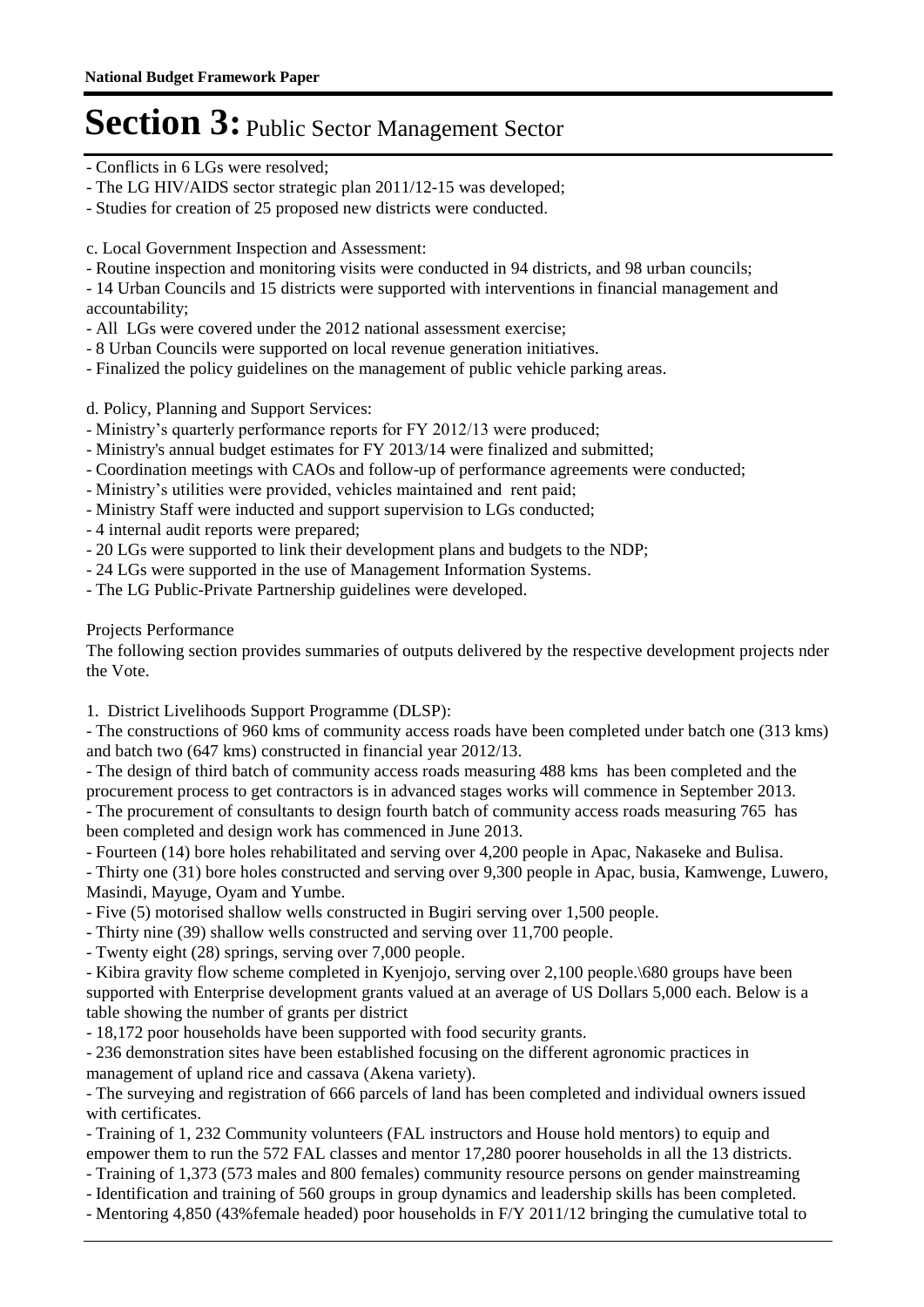16,035 poorer households has been done to enable them participate in development initiatives through identifying and developing their own path ways out of poverty.

- Training of 13,523 (66% female) FAL learners to improve their literacy and numeracy skills is on-going.

- Graduated 2,696 FAL learners in exams conducted in December 2011 and the learners awarded certificates.

- Administration of FAL proficiency tests to over 10,240 FAL learners.

- Formation and training of 134 water user committees

- Formation and training of 149 road user committees

- Mainstreaming of Knowledge management activities done with publication of issues of newsletter and establishment of E-library.

- Quarterly monitoring and supervision conducted by the PCU staff regularly.

- Inter-ministerial Policy committee meetings and field visits held regularly.

2. Community Agriculture Infrastructure Improvement Project (CAIIP):

- 5,766 kms of community access roads constructed;

- 808 Kms of District Roads rehabilitated;

- Supply and Installation of 123 value addition facilities (Milk Cooler, Rice huller, Maize Mills and Coffee hullers);

- 77 rural and road side markets constructed;

- 22kms of HEP national grid extension to agro-processing facilities;

Markets and Agricultural Trade Improvement Programme (MATIP)

- Completed about 80% of the civil works which are at superstructure level in the 7 urban council markets, namely: Lira Central, Jinja Central, Mbale Central, Wandegeya, Mpanga, Gulu main and Hoima Central. - Registered about 40,000 market vendors that will directly benefit from the constructed markets

3. Local Government Management and Service Delivery Programme (LGMSDP):

4.1) The Local Development Grant was disbursed to LGs for social services and infrastructures such as construction of classrooms, roads, water supply and sanitation, health centres, etc. Among others, LGs using LDG achieved the following:

- A total of 910 projects in the education sector (among others, 44,590 desks, 4,400 classrooms and 2355 staff houses were built);

- Sanitation projects constructed were 710.

- A total of 210 health facilities among which 140 were Health Centres/OPD and 70 staff houses;

- There were 1014 water projects with a total of 774 water sources;

- Road projects were 701, among which 7,241 km of community and feeder roads were worked on/rehabilitated and 6,732 culverts fixed;

- Under animal production 95 projects were implemented (inclusive of construction of 25 slaughter houses and abattoirs, purchase and provision of exotic goats);

- There were 214 projects implemented under crop production among which were the distribution of 5,960 banana suckers, 1,763,984 clonal coffee seedlings and 15,584 fruit trees country wide;

- A total of 872,256 tree seedlings were planted;

- A total of 1,740 tsetse fly traps were bought and installed;

- Community Driven Development (CDD), under which funds are provided to communities to empower them and to finance small-scale investments for enhancing production and household income and enhancing the interface between the lower LGs and the communities and bringing the two closer. A total of 414 community projects were implemented across the country. Among others, the communities invested in maize, cassava and rice mills, coffee hullers, fruits and wine production, production of chalk, catering equipment and services, etc.

Many community projects added value to peoples produce and hence improved their incomes. Food mills, rice hullers and coffee hullers reduced peoples time and effort they used to put into milling and hulling their produce using traditional mortars and sticks.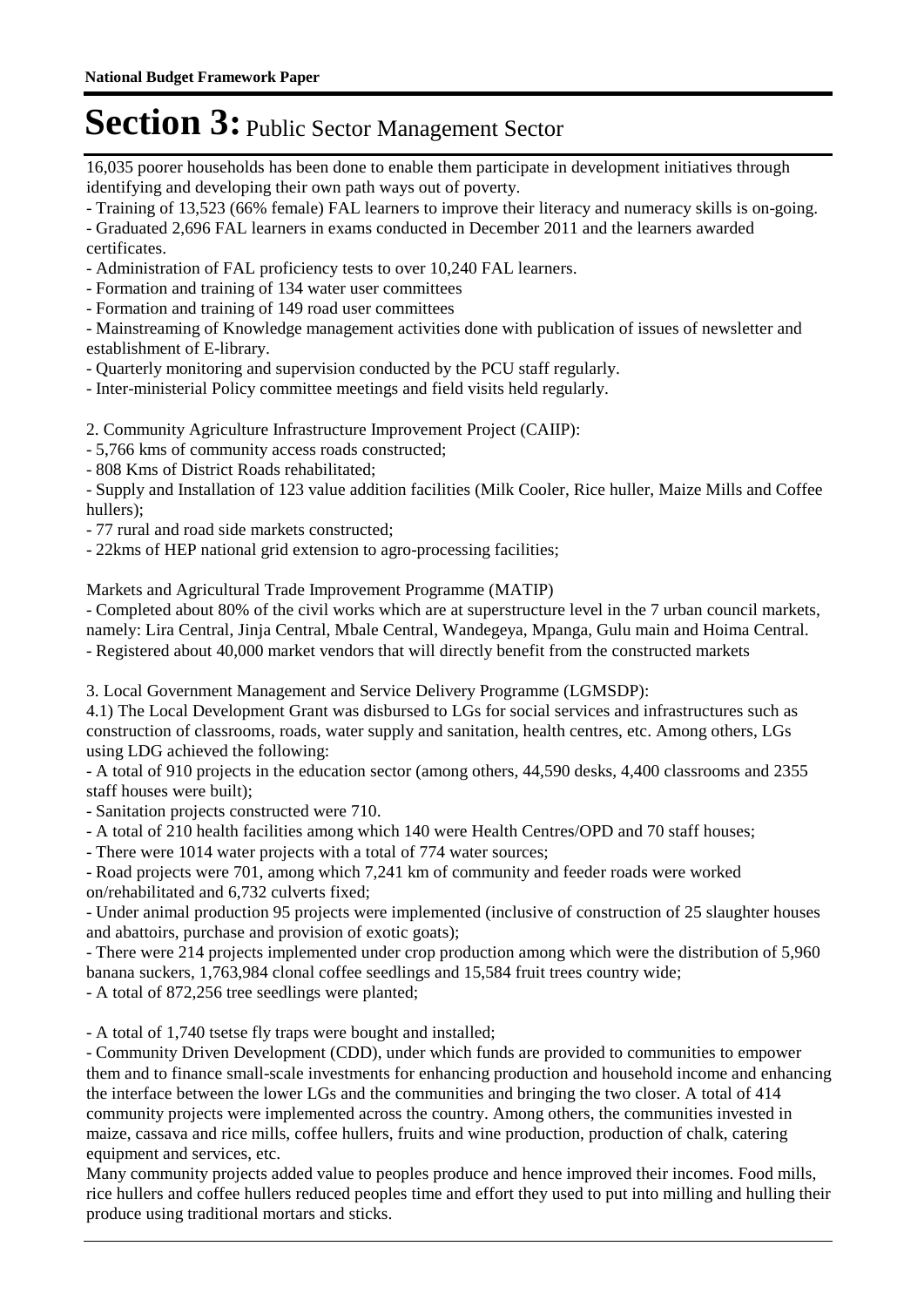CDD transformed Parish Chiefs into agents of change and the major facilitators and overseers of CDD at community level. The community assessment and preparation of project proposals continued to improve knowledge and skills for the Parish Chiefs and the communities. CDD hence created a mass of people at

#### Good Governance

- As a pre-requisite for accessing the funds for community projects, the communities were assessed for hygiene and sanitation, school enrollment, immunization, adult literacy, leadership and sustainability of services, etc.

- The community assessment re-awakened the people about their service situation and needs. The community groups had to have in place certain services in their homes before accessing CDD funds, and as such there was tremendous improvement in sanitation, school enrollment and immunisation.

- Procurement of materials was done by the community groups. This lead to purchasing of materials locally and hence investing most of the funds in the communities for further development of the local material producers. It also removed suspicion of the LGs officials by the community.

Support to the Local Governments in the War-Ravaged Areas

The following were achieved:

- A development grant of shs.5.846bn was transferred to 181 sub-counties of northern Uganda for the construction and repair of offices; staff houses for Sub-county Chiefs; and staff houses for Extension staff. - Physical planning of 30 Town Boards (former IDP camps) was completed. A demonstration of physical planning was held in Lolo Town Council and country wide physical planning was launched by the Minister of Local Government.

- The purchase and supply of office furniture (office chairs, desks and cabinets) for 429 Sub-counties of northern Uganda was completed. The aim was to enable the human resource to be fully functional.

#### Strengthening Local Governments

- A total of 162 LGs officials (Procurement officers, Chief Administrative Officers, Personnel Officers & Sub-county Chiefs) were funded and continued to pursue Post Graduate Diplomas in Public Administration, Human Resource, Registry and Information Management, Procurement Management.

- The Capacity Building Grant was disbursed to LGs on quarterly basis and was invested in areas of career development, skills enhancement, and professionalization of LGs staff. A total of 46,1123 LGs official benefited from the CBG.

Strengthening of the Institutional Framework for Service Delivery Project:

- Finalized study to review and make recommendations on the appropriate LG set-up;

- Finalized study on the comprehensive review of the LG structures;

- Revised the National Local Government Capacity Building Policy;

- Assessed the capacity needs of the Ministry of Local Government and developed a capacity building plan for the Ministry;

- Identified the inconsistencies and best practices in service delivery and programme management.

Principles to guide service delivery and program management in Local Governments including CSOs were developed;

- HIV/AIDS response strategy for LGs developed and costed;

- Developed guidelines Public Private Partnerships in LGs;

- Developed procurement guidelines for the procurement of management services for the public vehicle parking areas (parks) in LGs;

- Procured the following equipment to support District Planning Units of new districts that were assessed to be in need: Desk top computers (25), Power Backups (25), Printers (12), Plotters (4), GPS systems (32), solar kits (12).

Uganda Good Governance Programme (UGOGO)/LOGSIP:

- Consultants were engaged to conduct the following studies: Value for money assessment of the LG Planning process in delivering sustainable services, Compilation of sector minimum national standards of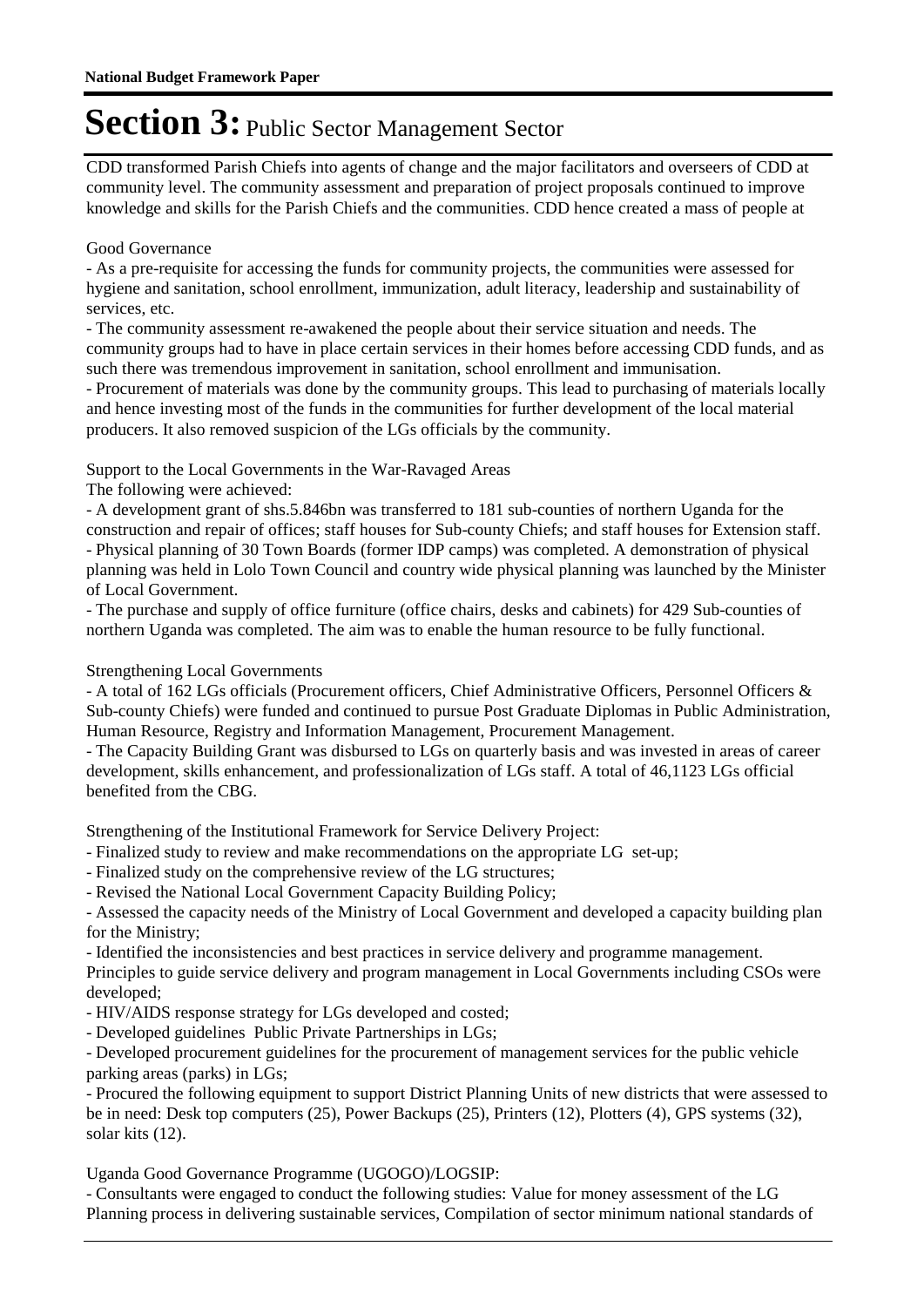service delivery and revision of the local government performance assessment process, Assess the requirements and preparedness of LGs to issue bonds, Review of the Markets Act CAP 94 and formulation of market regulations and Revision of the LG Public Accounts Committee Regulation.

- Supported LG staff pursuing professional accountancy courses with tuition fees;

- Built the capacity of user committees in 9 selected LGs;

- Built the capacity of District Service Commissions (DSCs) in 5 selected Districts;

- Built capacity of LG contract committees in 10 selected Districts;

- Monitored and assessed implementation of performance agreements of all CAOs, D/CAOs and Town Clerks of Municipalities;

- Conducted an assessment of existing LG reporting and accountability requirements to citizens;

- Finalized revision and printing of the Local Government Anti-corruption Strategy. The strategy is currently being dissemination to HLGs;

Second Financial Management and Accountability Programme (FINMAP II)

The key outputs delivered by this component are: improved timeliness and quality of reporting, strengthened PFM capacity of LGs financial management staff, automation of LGs financial management systems, better accountability on the usage of funds and resources and improved degree of compliance with rules and regulations. The outcome of the above outputs is supposed to be improved budget credibility, control and compliance detailed as follows:

- 40 IFMS LGs supported on the use of the system i.e. 14 IFMS Tier 1 LGs and 26 IFMS Tier 2 LGs.

- Supplier master data centrally managed at the MoLG for the 14 IFMS Tier 1 LGs (Oracle Based sites). - Mid-Range Integrated Financial Management System in Local Governments (Tier 2 Solution) which use

Microsoft Dynamics Navigator was rolled out to 20 LGs namely: the districts of Adjumani, Apac, Busia, Bugiri, Bundibugyo, Kalangala, Kapchorwa, Kitgum, Nakasongola, Pader, Kyenjojo, Pallisa, Kisoro, Masindi, Rukungiri, and Sembabule, Hoima Municipal Council, Mukono Municipal Council, Jinja Municipal Council and Lugazi Town Council. Prior to this, the Ministry had piloted the system in 6 districts of Nebbi, Kumi, Iganga, Luwero, Mubende and Ntungamo.

- At the IFMS Tier 2 LG sites, two super users trained and are able to assist the site run independent of external support from the centre full time.

- Support teams have been trained by the consultants to mainstream the support and later take over the responsibility of IFMS implementation. This include 8 mainstream staff from the inspectorate and 26 contract staff(19 for application and 7 for technical support)

- All sector accountants in the rollout IFMS Tier 2 sites have been trained by the Consortium in Kampala. This was not the case during the pilot phase because some of them were given only on-the-job support by super users.

- Updated version of the Web portal has been tested and deployed across all the 26 IFMS Tier 2 sites.

- Backlog was loaded at itemized level hence giving better clarity of information on transactions before golive.

- Separate accruals based solution developed and have been deployed at urban councils where IFMS Tier 2 is being implemented.

- Change management sessions were held at rollout sites. These sessions covered the district staff, council, vendors/suppliers and bank managers.

- A more stable application IFMS Tier 2 solution/database has now been deployed after refinement arising from experience in implementation during the pilot phase.

- Technical support provided to the local governments using manual financial management systems (Tier 3) in the application of the Local Governments Financial and Accounting Regulations (LGFAR) and the Local Governments Financial and Accounting Manual (LGFAM). In a similar vein, hands on technical support was provided to 21 districts, identified as weak as detailed in the FY 2011/12 LG audit report by the Auditor General.

- The draft Guidelines in the Application of the LGFAR and LGFAM were developed submitted by the Consultant ready to be reviewed.

- The local government PEFA report was finalized after clearance by the PEFA Secretariat and has been issued. The findings from the PEFA reports of the Central and Local Governments will inform the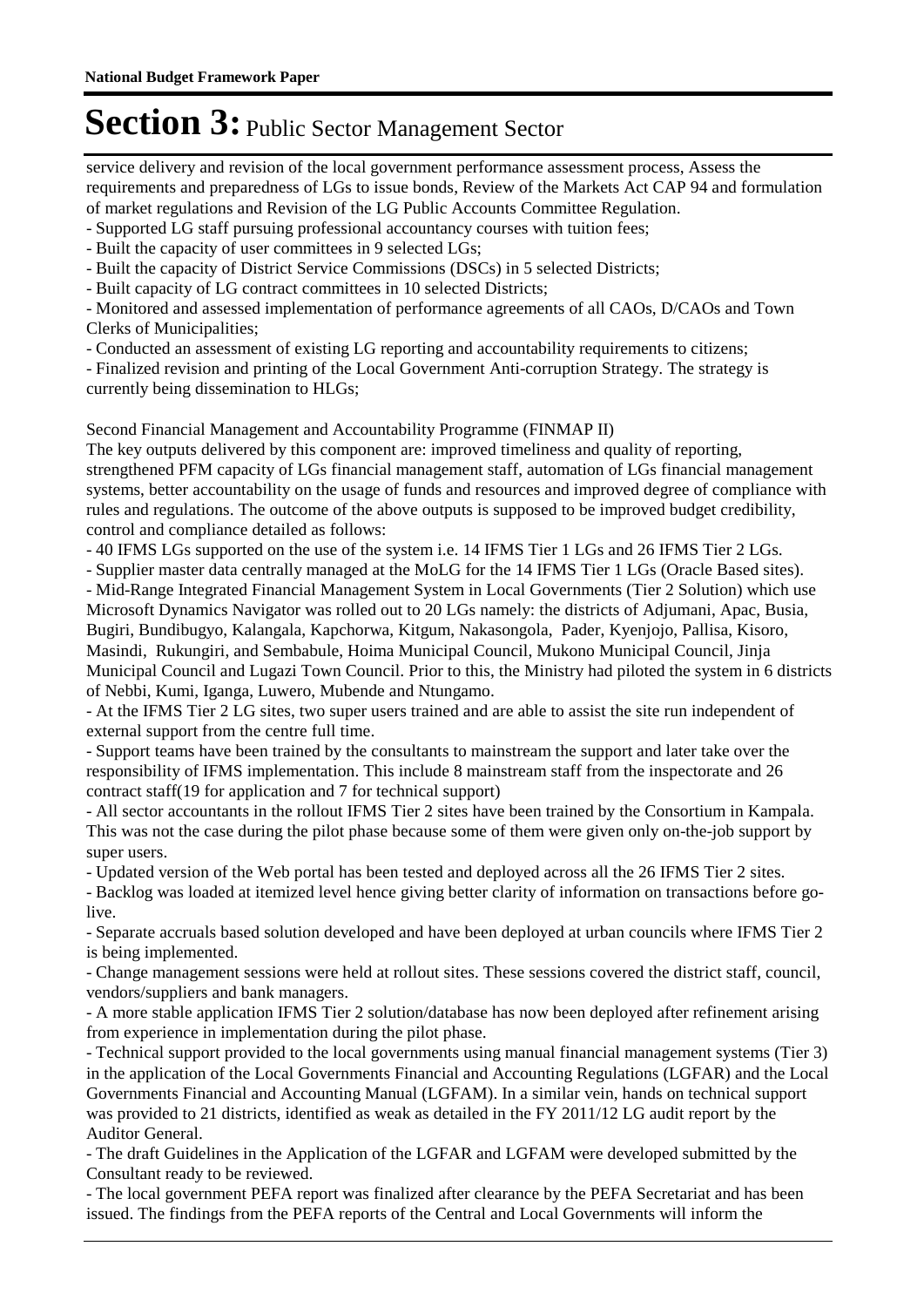programme's midterm review exercise and may be used to revise the PFM reformed Strategy.

Local Government Finance Commission

- The Local Government Finance Commission has five Vote Functions. Below are the highlights of the achievements the Commission registered in the FY 2012/13.
- Enhancement of Local Revenue Mobilization and Generation:
- Provided Technical Support on the Process of Collection of Property rates to 32 LGs
- Provided technical support on collection of royalty fees to 17 LGs
- Provided technical support on the procedure for collection of LST and LGHT to 32 LGs
- Conducted 2 exchange visits among LGs on local revenue mobilization and generation
- Conducted tax education awareness in 32 LGs

Equitable Distribution of Grants to LGs:

- Produced a draft report on the study of LG financing
- Held dialogue with six sector ministries of Education, Water, Works, Health, Gender and Agriculture and
- LGs to ensure effective financing and implementation of decentralized services
- Reviewed the LG Budget Formulation Guidelines
- Held 4 LGBC meetings to discuss issues affecting financing of LGs
- Enhanced capacities of 51 LGs in Budget Formulation
- Conducted a study to assess the role of the Commission in the implementation of the KCCA Act (2010)

LGs Budget Analysis:

- Developed a framework for LG Budget Analysis
- Analyzed 133 LG Budgets for compliance with legal requirements and provided feedback
- Institutional Capacity Maintenance and Enhancement:
- Procured a Consultancy to review and develop the Commissions Strategic plan 2012/13-2015/16
- Procured a consultant to document procedures and systems to strengthen the Commissions M&E systems

Human Resource Management:

- Sponsored 2 staff to attend professional courses in finance and procurement
- Enhanced the resource centre

Kampala Capital City Authority

- Out of the 2506 cases prosecuted, a total of 1590 resulted into convictions, 12 cases resulted into acquittals and 1 case was dismissed and 443 cases are ongoing. A total of UGX 204,981,000= fines was imposed on various offenders. KCCA registered 93.3% success rate.

- A total of 193 contracts for the procurement of goods, services and supplies were prepared and later cleared by the Solicitor General. Some of these contracts were completed during the year in review while others are still on-going. In instances where there has been non-performance or poor performance by the various contractors, necessary legal advice has been given on the contractual remedies available to KCCA including levying of liquidated damages, variations and terminations. As at the close of FY 2012/13 only 10 contracts are still pending clearance by the Solicitor General.

- The Directorateof legal services supported the Directorate of Public Health & Environment in their inspections of Eating Houses, Factories and Industries, Health Care Centres in enforcement and compliance monitoring for waste management and disposal; and assessment of licensing requirements (public health) for restaurants and other Eating Houses.

- The Directorate of Legal Services prepared two Statutory Instruments to regulate the operation of taxi cabs, buses, motor cycles and goods vehicles operating within the Capital City; and to also prescribe property standards for all properties in the City. The draft Instruments were submitted to First Parliamentary Counsel for review and guidance and we await their comments before submitting the same for necessary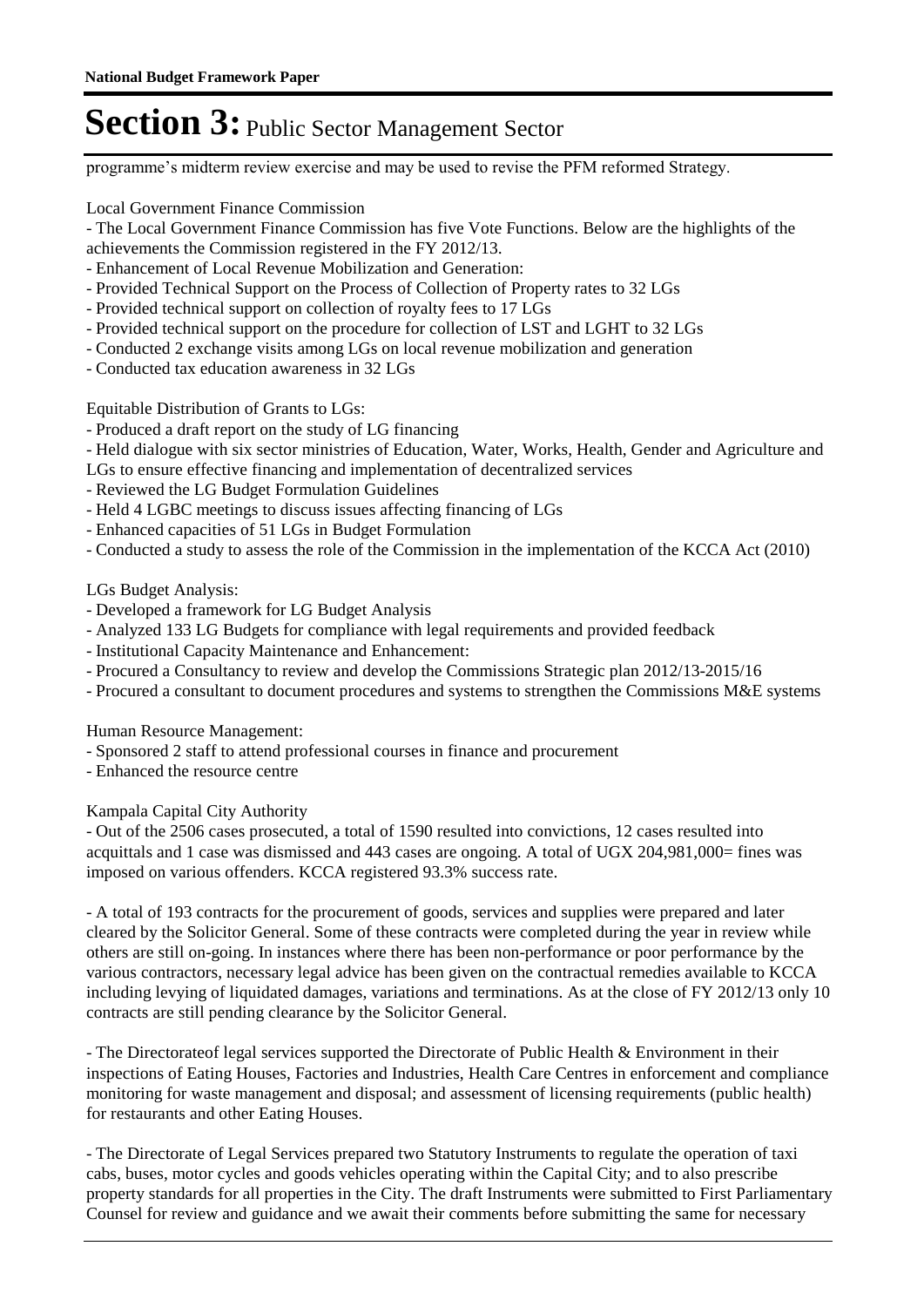approvals and tabling before Parliament.

- Streamlined the payment processing system, cutting out non value adding processes which improved efficiency in paying staff, contractors and suppliers

- Streamlined collection and reporting of revenue collection by signing MoUs with commercial banks approved by the Accountant General to collect revenue on behalf of KCCA.

- Prepared the draft accounting manual and with assistance from the World Bank (PPIAF), the Directorate had the draft reviewed by counterparts from the City of Durban in South Africa.

- KCCA and the Chief Mechanical Engineer team has carried out valuation of KCCA fleet with a view to boarding off nonproductive assets. The Chief Government Valuer is carrying out valuation of the other assets in KCCA Assets.

- Streamlined budget management and expenditure control by putting in place Budget Liaison Officers for each directorate to coordinate and monitor work plans and budget implementation. This has ensured that expenditure is in line with approved budgets and work plans.

- Prepared and submitted the draft final accounts for the F/Y 2011/12 to the office of the Auditor General and Accountant General and prepared responses to Auditor General's Management Letter after the Audit.

- As at 31st May, 2013, 87% of interviews of all the advertised jobs had been conducted. The variance of 13% is explained by the jobs in the Directorate of Public Health and Environment where interviews have not been conducted, However only 329 staff have been recruited given the financial constraints representing about 28% of the approved establishment.

- A total of 117 staff and 99 councilors benefited from internal and external training. 191 new staff were also taken through induction training.

- A staff SACCO was initiated and registered to enable staff to save and the number has now grown to 141 members with average monthly savings of over UGX 60 million.

- KCCA acquired 48 vehicles for political leaders and operations at UGX.6.5Bn.

- With support of development partners, the ground floor and first floor of Wing B at City Hall was fully renovated and furnished; this now houses the lands records, and the Physical Planning Directorate.

- Conducted an Audit of revenue collections for the period July 2011 – March 2013,

- Reviewed the Kampala Integrated Environmental Planning and Management Project (KIEMP)

- Conducted a special audit of St. Balikuddembe Market for the period May 2007 to March 2011

- Reviewed Property Rates Management in Rubaga Division

- Conducted a special review of revenue and expenditure records for Nakawa Market Vendors Association received from the Kampala East CID Office

- Reviewed KIIDP records for the period of January 2011 to March 2012

- Conducted various pre-payment reviews and pre-audits including Expenditure and Financial Report for the year 2011/12, Safety Risks Analysis, the Job Stimulus Programme, CDD Grants, NAADS Programme, Property Rates Management, Payroll, 2011/12 review and works Audit training.

- Prepared the Five Year Strategic Plan 2013/14 – 2017/18 together with the Capital Investment Plan. The Plan identifies key strategic interventions that will be undertaken over the next five years to lay a foundation for City transformation.

- Prepared the 2013/14 Planning documents including the BFP, Budget, Form A performance Contract and Procurement plans.

- The Project Concept Note for KIIDP II was finalized and submitted to the World Bank for consideration. The total funding requirements for KIIDP II project is US\$ 261 million (US\$ 251million as IDA Loan and US\$10 million as GOU/KCCA counterpart funding) to cover the identified priority areas.

- Management is also engaging other Development Partners to support the various strategic interventions identified in the Strategic and the Capital Investment Plan

- KCCA finalized a comprehensive programme for streamlining Bodaboda operations in the City following public outcry. Implementation of the programme will commence in July 2013. Consultations have been made with all the stakeholders including the Uganda Police, RCCs, and Representatives of Bodaboda Associations.

- A total of 165 procurement contracts (87%) for the FY 2012/13 were concluded to the point of award out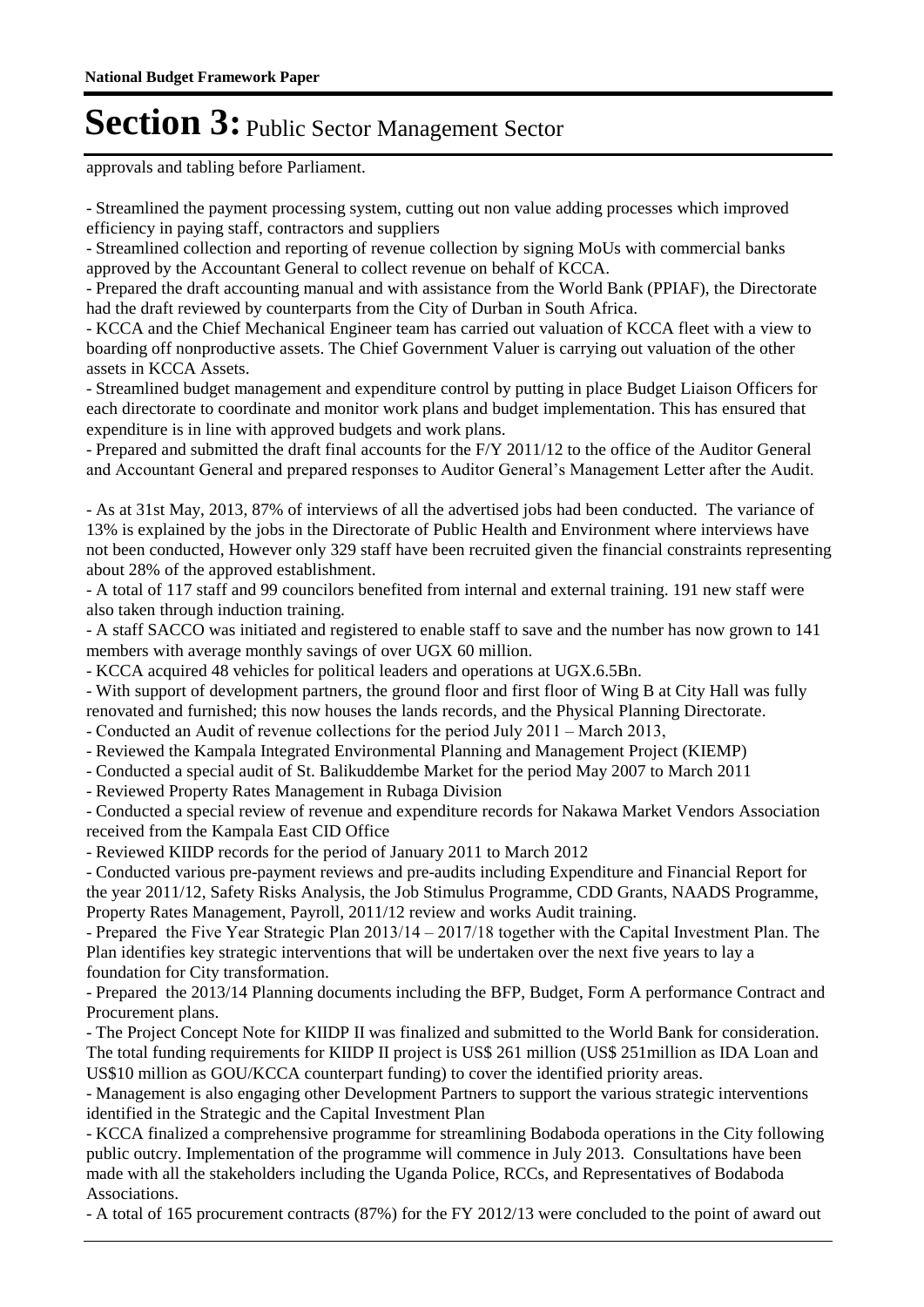#### of 189 procurement requisitions made.

- All monthly procurement reports were submitted to PPDA as required by the Central Government Procurement Regulations.Completed and submitted the manadatory planning and performance reports.Successfully held the first ever kampala city carnival in Oct 2012.Over 40,000 people partcipated including children, corporates and foreigne envoys.Government recognised the event as one of the Golden jubilee independence celebrations. KCCA rebranded by developing new Vision, Mission and logo. Conducted barazas in the city eg at Kamwokya market, Nakasero Market, and Kawempe.

#### Public Service Commission

- For the period July 2012 to June 2013 PSC handled a total of 4,260 cases out of which 2,033 were vacancies filled and the rest are appeals, confirmations, interdictions, retirement, contract renewals, transfer, study course e.t.c.

- The Commission Conducted mentoring programmes for targeted DSC's of Hoima, Kapchorwa, Moyo, Adjumani, Kiryandongo, Nebbi and Pader. Approved DSC Members for Mbale (2), Adjumani(1), Kapchorwa (1), Sheema (1), Busia (2), Kween (1), Kisoro (1), Soroti (2), Moyo (1), Kaberamaido (1), Buhweju (1), Kamwenge (1), Sironko (2), Lyantonde (1), Wakiso (1)

- PSC Visited and offered technical guidance in DSC's of Masindi, Manafwa, Buhweju, Kyenjojo, Kamwenge, Moroto, Napak, Lira, Kisoro, Abim, Iganga, Namayingo, Kiryandongo, Rukungiri, Kiboga, Arua, Bukomasimbi, Hoima and Bugiri

- A total number of 4 was Adverts released. The Commission conducted selection tests for the Graduate Recruitment Exercise. A total of 28 competence and Aptitude instruments were developed. The Commission also administered tests for the Districts of Namayingo, Omolatar, Oyam, Mukono, Kole, Kiryandongo, Mbarara and KCCA and other MDAs i.e NITA (U), UBOS, Parliamentary Commission, IGG, MWHC and GRE 2012/2013.

- Induction training was carried out for the District Service Commissions of Bugiri, Iganga, Jinja, Kamuli, Katakwi, Moroto, Mbale, Pallisa, Tororo, Mayuge, Nakapipirit, Kaliro, Manafwa, Bududa, Bukwo, Namutumba, Buyende, Napak, Namayingo, Kween, Bulambuli,Luuka, Serere, Ngora, Kumi, Sironko, Kaabong, Abim, Kaberamaido

National Planning Authority

- Drafting of the National Vision 2040 was completed.

- The implementation of the National Spatial Data and Infrastructure program commenced with training of staff and collection of data.

- NPA produced the National Development Report (NDR) on performance of economy for FY 2010/11. - The operationalization of the NDP M&E System commenced with holding consultative meetings with MDAs.

- NPA has continued to build its capacity for the development of a national macroeconomic analysis model for medium and long term planning.

- During the year, 7 Public/Private Sector Beneficiaries were supported in the areas of planning, policy making, human resource development, public expenditure accountability and national statistics.

- UCCBP also assessed capacity needs of 15 institutions to inform the UCCBP extension.

- The capacity of a number of Local Governments were built in the use of interim national guidelines in local government planning, techniques of integrating crosscutting issues (Food Security and nutrition) in Local Government Plans and aligning such plans to the NDP.

- During the year, APRM progress report for the period 2009/10 to 2010/11 was produced.

- During the year, a number of staff were recruited. The positions that were filled included the following: Head of Finance and Administration, Senior Planners- Energy, Senior Planners- ICT, Senior Planners-M&E and Senior Planners- Physical Planner.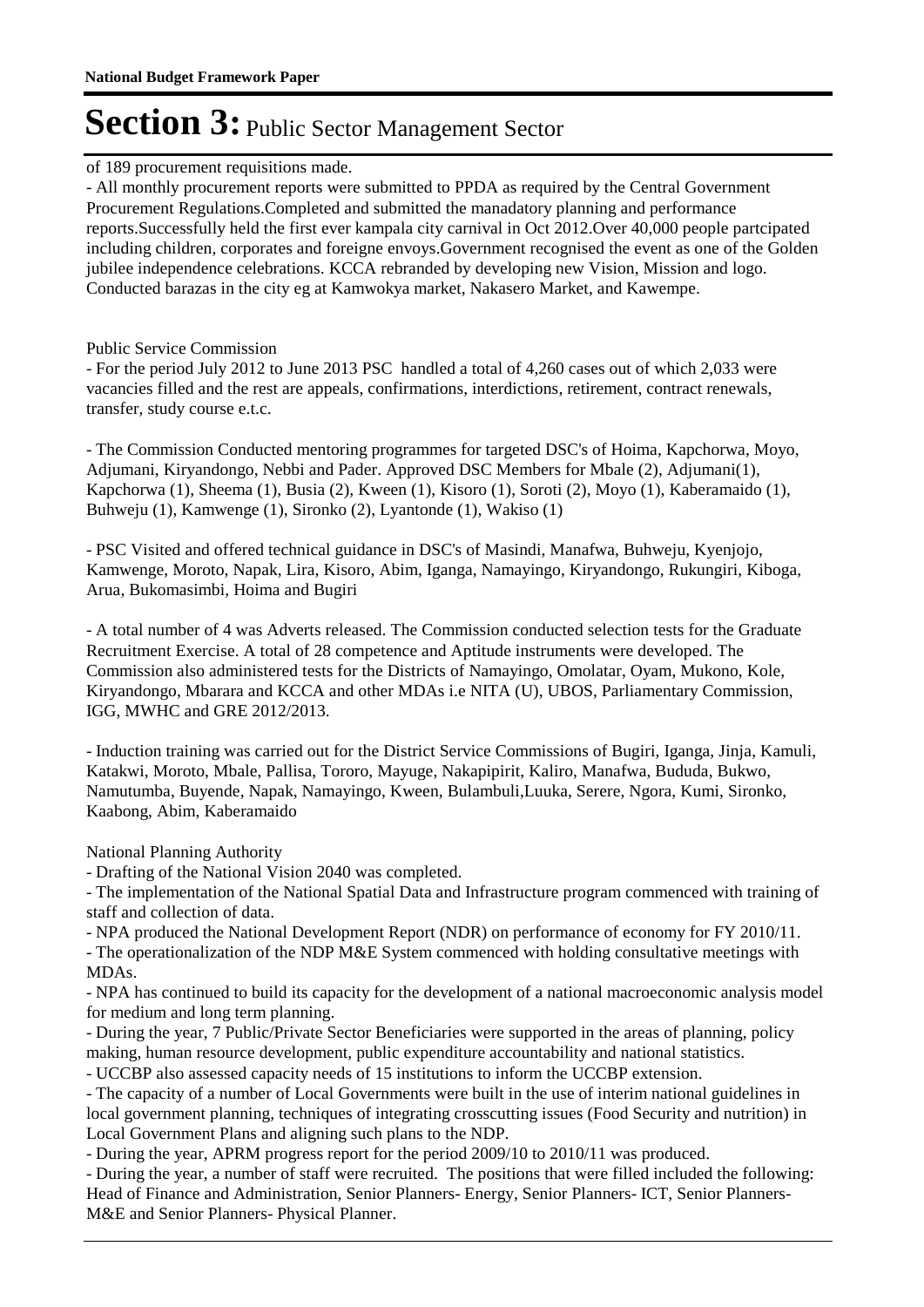- A report on the enhancement of domestic tax revenue and a paper on employment creation were produced.

- NPA Resource Centre was refurbished including installation of the e-library software.

#### Challenges

However amidst all the achievements registered above the sector is faced with challenges of;

- Weak Coordination of policies & programmes due to low funding, Slow Implementation of M&E policy & rolling out the Baraza initiative, Lack of sufficient funds for Digital Migration Capital investment, Lack of land to resettle 3000 Expellies from Tanzania

- Budget cuts which affects the implementation of the planned targeted outputs coupled with a high staff turnover which affects budget implementation particularly in the Local government Finance Commission

- Limited staffing and funding compared to the demands to turn Kampala into a modern city.

- The government plans and budgeting documents are still mis-aligned to the National Development Plan leading to its slow implementation

- The Ministry of Local Government itself has continued to be constrained by inadequacy of financial and other logistical resources, In the case of LGs, local revenues local revenues have shown little improvement, undermining their contribution towards the cost of service delivery to the population; low staffing levels and poor funding of structures. Local governments have found it difficult to attract and retain qualified staff, a problem which is worse in 'hard-to-reach-areas'; rapid expansion of urban settlements, coupled with weak policies, regulations and enforcement mechanisms

- Inadequacy of performance standards and evaluation systems for political leaders has on occasion permitted them to get away with non-performance and lip service; the fiscal decentralization architecture has been characterized by vertical imbalances of central government grants, coupled with limited real growth and designs; there has been inadequate funding for implementation of emerging cross-cutting issues such as food security, population and other demographic factors, climate change; inadequacy of the frameworks for decentralized planning and budgeting in terms of technical skills, tools, up to date and accurate data; incidences of intra-local government conflicts, which paralyze service delivery and local government operations.

#### Medium Term plans

In the medium term, the sector plans to undertake the following initiatives so as to improve service delivery;

1. Strengthen policy analysis, monitoring and evaluation skills across Government and MDAs, Develop a National Coordination Policy and Intensify the coordination of multi-sectoral approaches to addressing challenges in Government performance and service delivery; Coordinate the production of Government Annual Performance reports and the half year Government Performance reports. Provide accountability to the citizens through publicity of Government Policies , programmes and Projects. Implement the National Policy on Disaster Preparedness and Management, Facilitate resettlement through de-mining, mine risk education and assistance to victims, Roll out the implementation of the LRDP to 43 Districts focusing on household income enhancement, Implement the Karamoja Integrated Disarmament and Development Programme (KIDDP), Continue to coordinate and implement the NUSAF II programme and the various development interventions in Northern Uganda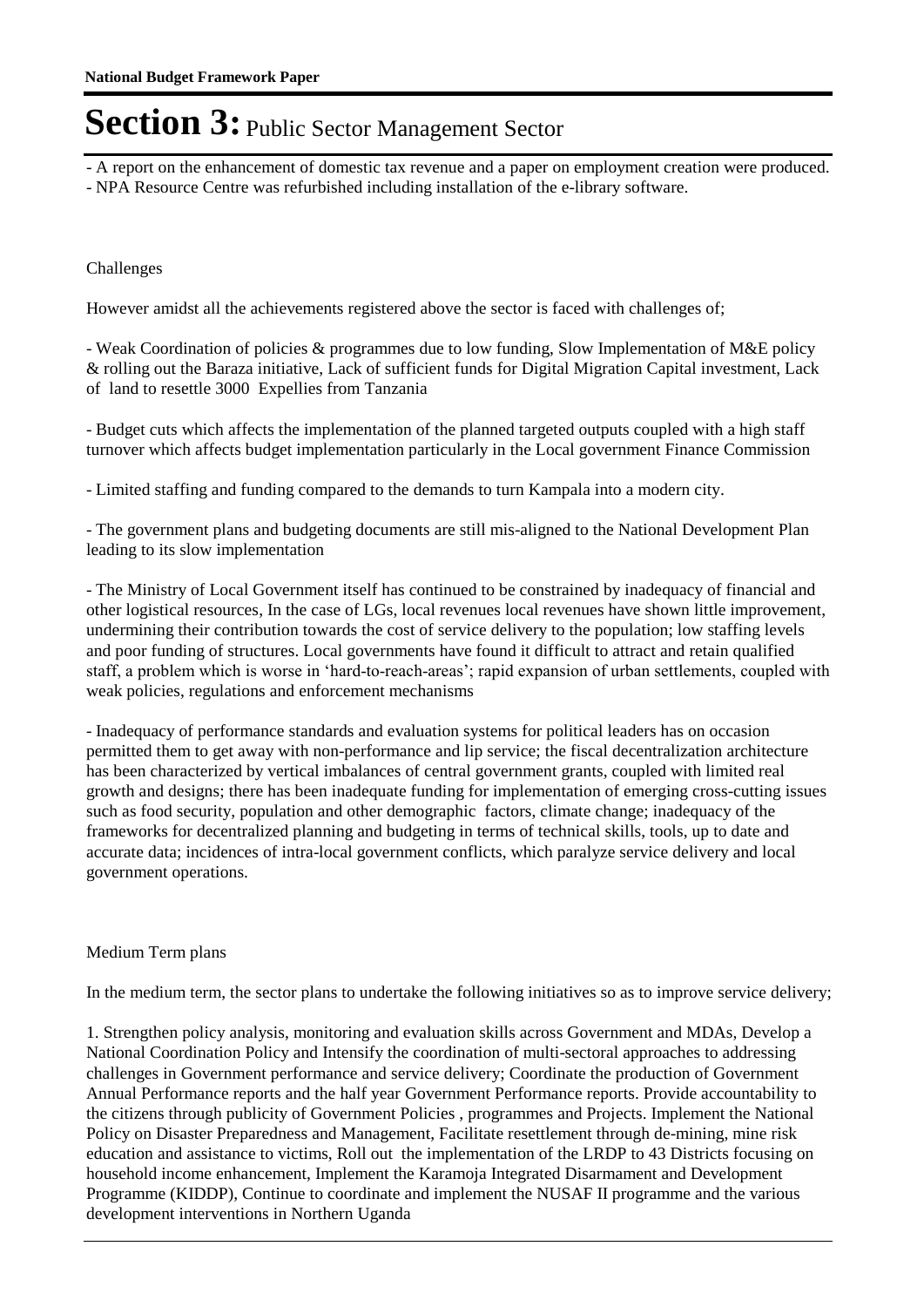2. Ensure enhanced human resource and institutional capacity of the Ministry as a key central agency charged with coordination of the implementation of the decentralization policy; Ensure optimal and rationalized resource transfers to LGs, Enhanced capacity to mobilize local revenues; Ensure human and institutional capacities of LGs to deliver on their constitutional mandates; Ensure increased efficiency and effectiveness of service delivery by LGs; Ensure transparency and accountability in the utilization public funds by LGs; Ensure enhanced political accountability in LGs, Ensure enhanced capacity of LGs for policy formulation, planning and budgeting.

3. Contribute to Improvement of the state of funding for LGs in the National Budget; Promote equity in resource allocation among Local Governments; Support Local Governments to improve Local Revenue Performance;

4. Mobilize resources to implement the KCCA strategy, Transformation of KCCA into an efficient client focused institution.

5. Enhance planning capacity at sector and local governments, have medium and long-term plans and frameworks produced, ensure that National Development Reports are developed and that the National Spatial Data Infrastructure developed

Planned Outputs

The key planned outputs to be attained in the FY 2014/15 will include;

1. Enhanced coordination at Central and Local Government levels, a framework to enable coordination of the National Development Plan developed and implemented. A Joint Public Sector Management Review (JPSMR) for FY 2013/14 held.

2. Government Annual Performance Report (GAPR) for Financial Year 2013/14 and the Government Half Annual Performance Report for first half of 2014/15 produced, Rolling out Barazas to 50 Districts, Implementing the Public Sector Monitoring and Evaluation Policy and produce evaluations reports of four (4) National programmes/projects,

3. The National Vision, National Values, National Interest, National Objectives and National Common Good in district local government and institutions propagated. Draft National Guidance Policy development. Relocating and Resettling one thousand households at risk of landslides in the Elgon region. Disseminating the National Policy on Disaster Preparedness and Management. Developing a National Disaster Management Act, Profiling of refugees conducted

4. Joint Annual Review on Decentralization conducted; technical support and training of LG officials conducted in 40 LGs.Support supervision to all Urban Councils provided; Routine and periodic inspection activities conducted in111 districts and 198 Urban Councils; capacity in financial management and accountability strengthened in 30 LGs and 16 Urban Councils; 2014 National Assessment of LGs conducted; stakeholder capacity in revenue mobilization enhanced in 9 Districts.

5. Enhanced Local Revenue Mobilization and Generation, Equitable Distribution of Grants to LGs, Analyze LG Budgets and give feedback to relevant stakeholders

6. KCCA enforcement arms motivated equipped and strengthened, KCCA installations secured, Compensation to third parties including the resettlement action plan carried out. Staff recruited, motivated, trained and retained, Value for money enhanced in implementation of programmes, Boda-Bodas operations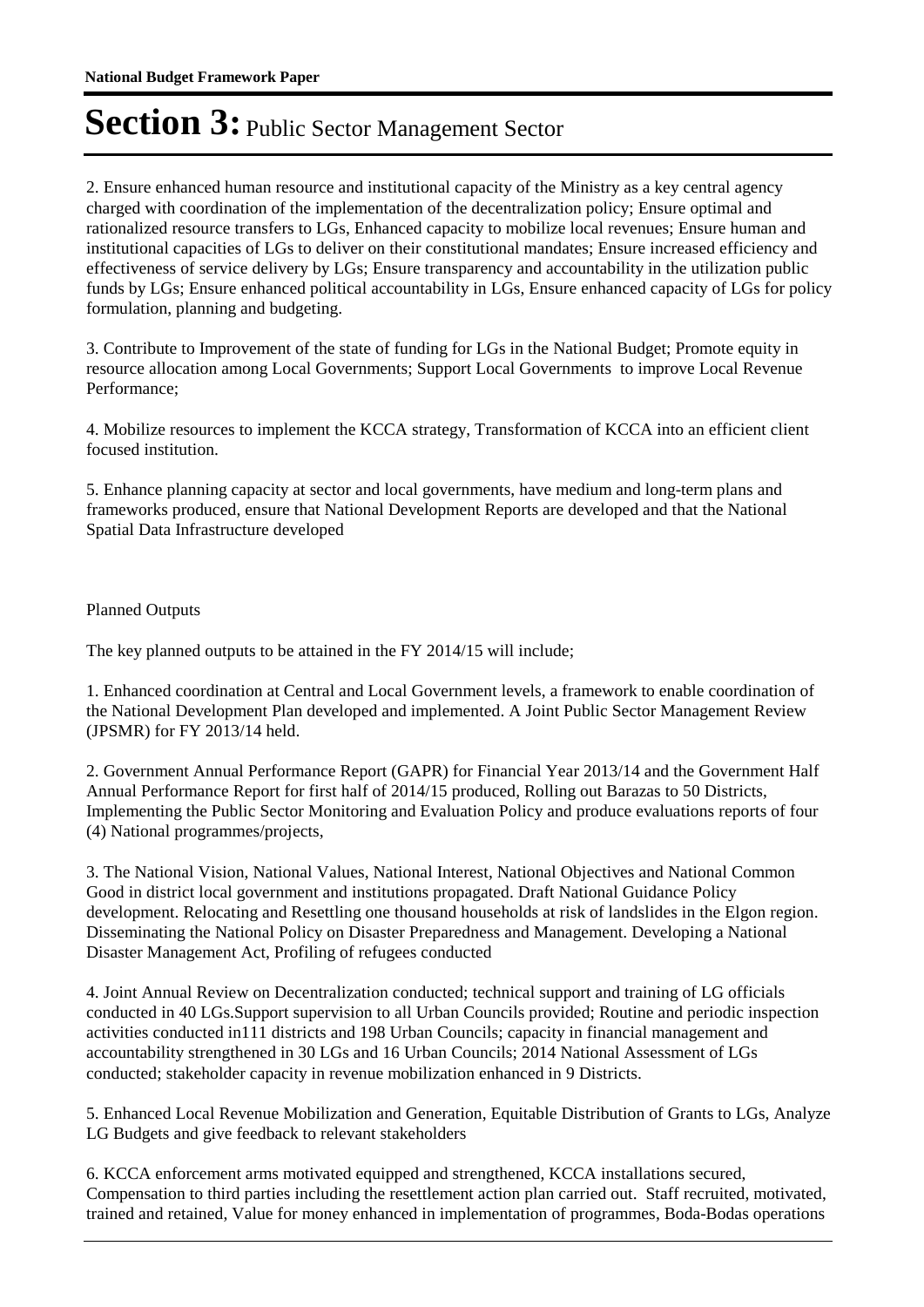in the City streamlined, Introduce in conjunction with the Ministry of Finance, Planning and Economic Development, the National Lotteries Board and Industry Stakeholders, a Kampala Lottery whose proceeds will strictly be ring-fenced to finance social development projects in Education, health and Environment Management. 2013 Kampala city festival (carnival) organised.development partners engaged to support KCCA programmes.

7. DSCs with capacity gaps identified, monitored and technical guidance tendered. All new DSC Members Inducted, All appeals received from DSCs investigated, determined and outcome communicated, Performance enhancement programmes conducted for at least 20 DSCs

8. 30 Year Plan -National Vision 2040 disseminated, Infrastructure Spatial plans produced, Planning capacity of MDAs and LGs Planners strengthened, Policy Evaluation and Review Reports produced, National Development Report for FY2012/13 produced

#### *S2: Sector Performance and Plans to Improve Sector Outcomes*

*This section describes past performance and plans to improve sector outcomes. For each outcome it sets out outcome indicators, key sector outputs and actions to improve sector performance. It then sets out analysis of the efficiency of sector allocations and major capital investments.*

#### **(i) Outcome 1: Highly skilled and professional workforce recruited and retained**

#### *Status of Sector Outcomes*

The table below sets out the status of sector outcomes in terms of key sector outcome indicators.

| <b>Table S2.1: Sector Outcome Indicators</b> |  |  |  |  |
|----------------------------------------------|--|--|--|--|
|                                              |  |  |  |  |

| Outcome 1: Highly skilled and professional workforce recruited and retained                                                                                   |                                                     |                |                             |  |  |
|---------------------------------------------------------------------------------------------------------------------------------------------------------------|-----------------------------------------------------|----------------|-----------------------------|--|--|
| <b>Outcome and Outcome Indicator</b>                                                                                                                          | <b>Baseline</b>                                     | 2014/15 Target | <b>Medium Term Forecast</b> |  |  |
| Vacancy rate in JBSF sectors (education, health and<br>watre) in a represitative of hard to reach staff(HTS)<br>locations as a percentage of non-HTS location | 300 (2010)                                          | 100            | 100()                       |  |  |
| Vacancy rate in JBSF sectors (education, health and<br>water) represntative of hard to reach staff (HTS)<br>locations as a percentage of non-HTS locations*   | $\Omega$                                            |                | $\overline{O}$              |  |  |
| Status of implementation, Impact of the 5 year NDP<br>and 30-year National Vision                                                                             | $\theta$                                            |                | $\overline{O}$              |  |  |
| % of primary school headteachers on performance<br>agreements and who meet the terms of agreement                                                             | 70 (2010)                                           | 100            | 100()                       |  |  |
| % of primary school head teachers on performance<br>agreements and who meet the terms of agreement*                                                           | $\Omega$                                            |                | $\theta$                    |  |  |
| % of medical superintendents on performance<br>agreements and who meet the terms of agreement*                                                                | $\Omega$                                            |                | $\overline{O}$              |  |  |
| % of medical superintendents on performance<br>agreements and who meet the terms of agreement                                                                 | $\Omega$                                            |                | $\overline{O}$              |  |  |
| % of employees whose computerized processes<br>related to pay are managed by the employer(included<br>in the IPPS)[MoPS](KPI#20)                              | 5.5(2010)                                           | 100            | 100()                       |  |  |
| % of employees whose computerised proceses relate<br>to pay are managed by the employer (including<br>$IPPS)*$                                                | $\theta$                                            |                | $\overline{O}$              |  |  |
| % of declared vacancies filled                                                                                                                                | Government<br>Performance through<br>APIR (2005/06) |                | $\overline{O}$              |  |  |
| % of appeals concluded                                                                                                                                        | $\Omega$                                            |                | $\overline{O}$              |  |  |

HR MANAGEMENT *Performance for the first quarter of the 2013/14 financial year*

1. Joint monitoring of HRM performance Management initiatives in ten selected Ministries carried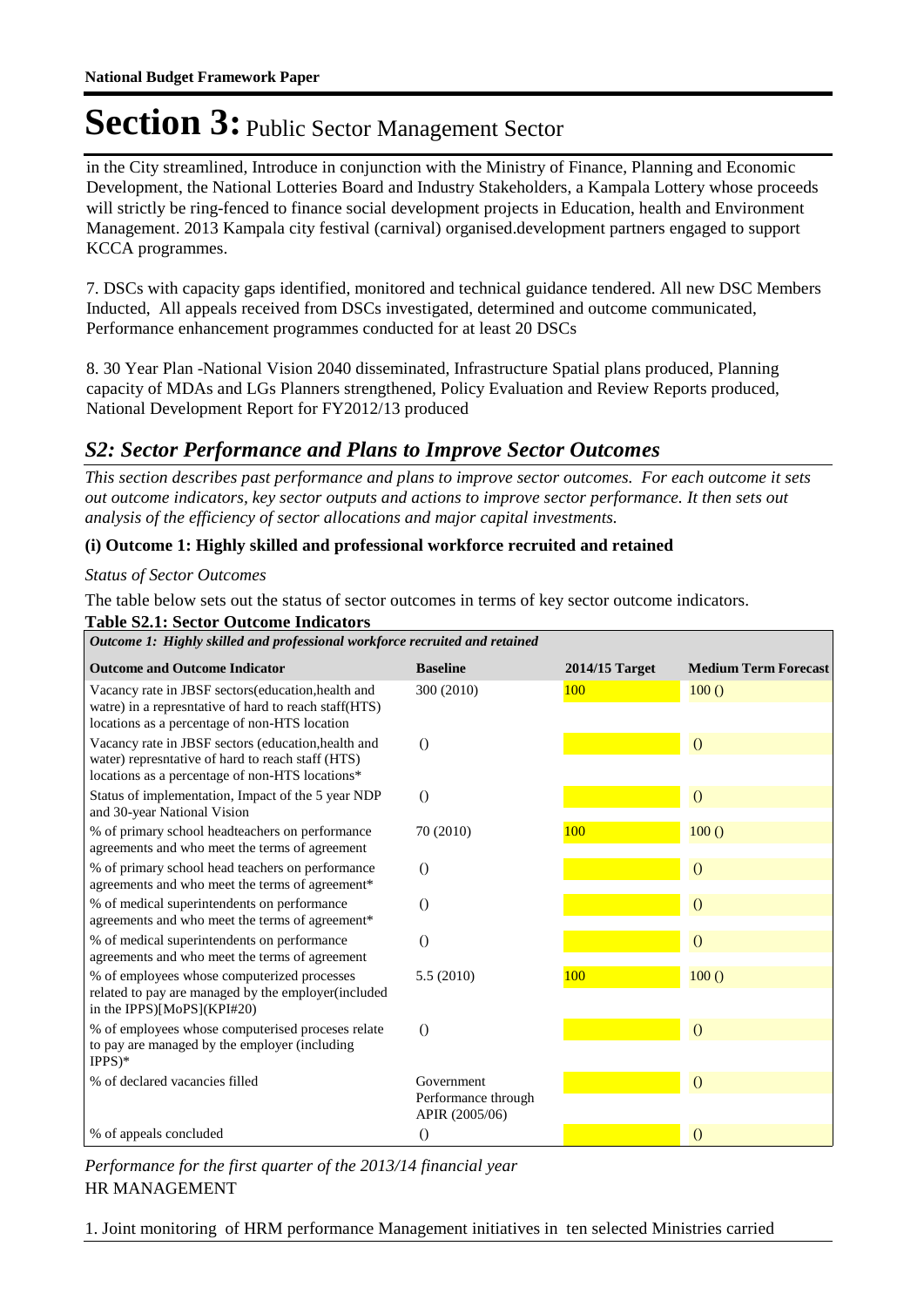out(Directorate for Ethics and Integrity,Ministry of trade,ICT,ealth service Commission,Ministry of works and Transport, Foreign affairs,Lands,Gender and Energy) and twenty five local governments of Namutumba, Butalejja, Bukwo, Budaka, Paliisa, Kiruhura, Sheema, Mbarara, Lyantonde, Rukungiri, Oyam, Kole, Lira, Alebtong, Kayunga, Butambala, Wakiso, Gomba, Mpigi, Gulu, Pader, Agago and Moroto, Bukwo, Amuru, Nwoya and Moroto. Furthermore twenty accounting officers in phase two sites were trained.

2. Aquestion and answer manual in performance management was developed and in addition Public officers were sensitized in performance management concepts. These included officers from the following districts; Namutumba, Butalejja, Bukwo, Budaka, Paliisa, Kiruhura, Sheema, Mbarara, Lyantonde, Rukungiri, Oyam, Kole, Lira, Alebtong, Kayunga, Butambala, Wakiso, Gomba, Mpigi, Gulu, Pader, Agago and Moroto, Bukwo, Amuru, Nwoya and Moroto.

3. The MDAs included Ministry of Works and Transport, Directorate of Ethics and Integrity, Ministry of Education and Sports, Health Service Commission, Ministry of Information and National Guidance, Ministry of Foreign Affairs, Ministry of Lands and Urban Development and Ministry of Gender Labour and Social Development, Ministry of Energy and Mineral Development and Ministry of Trade.

4. Payroll Management monitored under the Joint monitoring of HRM Performance Management Initiatives in 10 selected Ministries of:Ethics,Trade,ICT,HSC,Works and Transport, Foreign Affairs,Lands,Gender and Energy, and 25 Local Governments

of:Namutumba,Butaleja,Bukwo,Budaka,Pallisa,Kiruhura,Sheema,Mbarara,Lyantonde,Rukungiri,Oyam,Nwo ya,Kole,Lira,Alebtong,Amuru,Kayunga,Butambala,Wakiso,Gomba,Mpigi,Gulu,Pader,Agago and Moroto

5. Quick Wins from the Transformation Policy Paper identified; and Gender Lens finalized.Furthermore the department held retreat at Civil Service College in Jinja where two schemes of service for the Commercial and Administrative cadres were reviewed and finalized.

#### MANAGEMENT SYSTEM AND STRUCTURES

1. Data collected and analyzed in 10 sampled Business Technical Vocational Education and Training Institutions (BTVET), These Iclude Amugo Agro Technical Institute, Uganda Collegge of Commerce Soroti, Mbale Municipality Polytechnic, Jinja Vocational Training Institute, Kasese Youth Polytechnic, Bumbeire Technical Institute, Ugand Technical College Kichwamba, Nsamiizi training Institute for Social Development, Uganda Technica College, Pacer Community Polytechnic, Uganda College of Commerce Pakwach, Uganda Cooperative College Kigumba and Ora technical Institute;

2. Technical support and guidance provided on the review and re-organisation of the Executive Office in the Office of the Prime Minister;

3. Technical support and guidance provided on the Structures and Staffing levels of Regional Statutory Bodies, Regional Service Commissions, Regional Land Boards and Regional Public Accounts Committees;

4. Technical support and guidance on Staffing and cost implication on the structure of East African community was provided;

5. Technical support provided on the review and re-organise of the structure and staffing levels of Luweero industries limited;

6. Technical support and guidance on the re-organisation of National Agricultural Research Organisation (NARO) Secretariat to effectively support its institutions.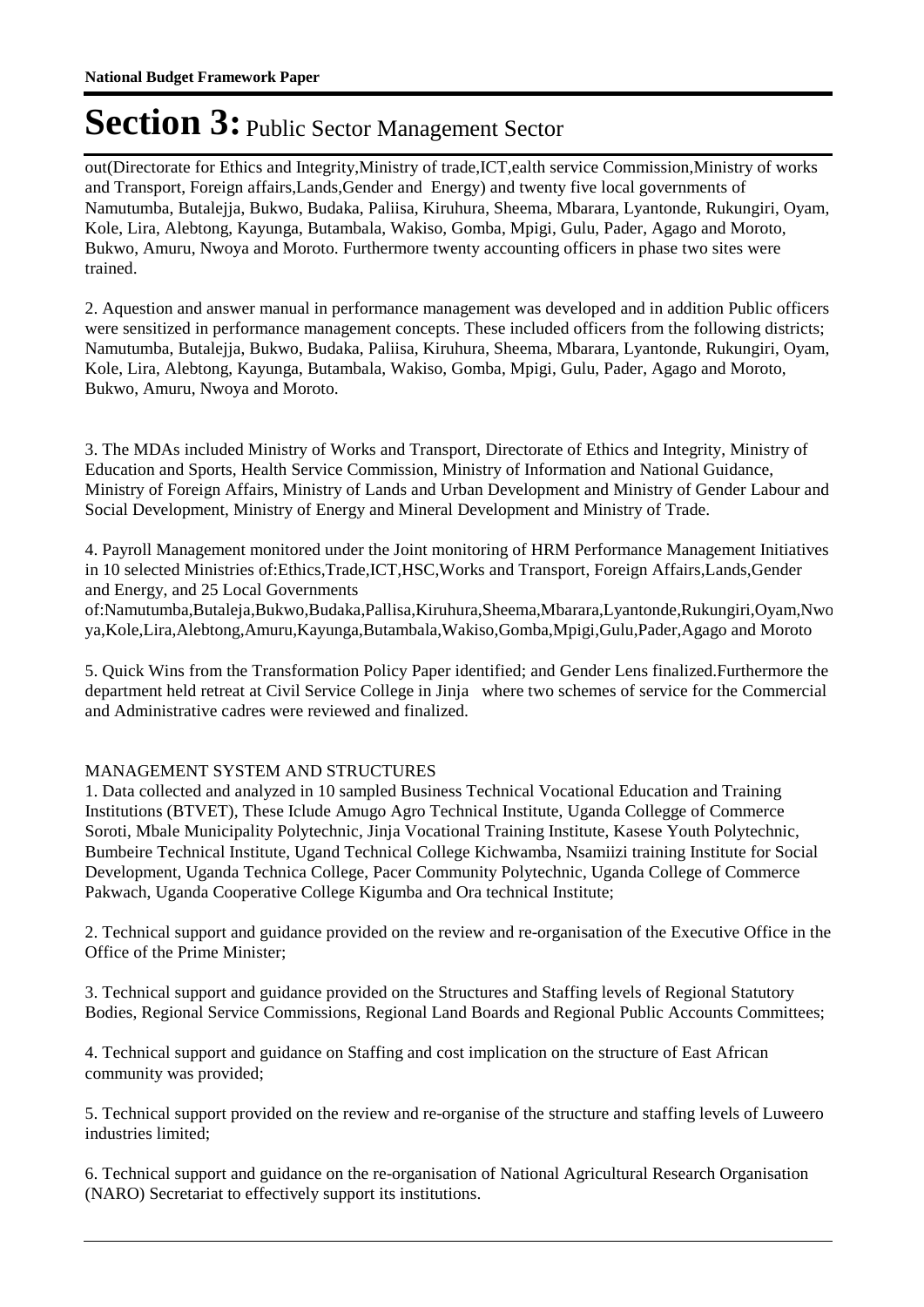7. The Construction of the National Records and Archives Centre is on going records management audits carried out in 6 LGs (Kabale, Kisoro, Kween, Bukwo, Kitgum, Pader) ;

8. Draft Records Centre Manual in place;

9. Records Retention and Disposal Schedules rolled out to 3 LGs (Busia, Bugiri, Kalangala)

#### PUBLIC SERVICE INSPECTION;

1. Provided technical support on ROM and OOB in 9 LGs of Mbarara, Sheema, Mitooma, Kamuli, Namutumba, Luuka, Masindi, Hoima and Amuru including their Urban Authorities;

2. Demand driven support was provided to Senior Officers in the Inspectorate of Government to define outputs, performance indicators and targets.

PUBLIC SERVICE PENSIONS (Statutory);

1. Traditional Civil Servants paid -July: shs. 7,339,497,849 paid to 26,110 Pensioners. -August: shs. 7,994,819,749 paid to 26,379 Pensioners. -September: shs. 7,872,026,632 paid to 26,835 Pensioners.

2. Teachers paid -July: shs. 4,126,392,282 paid to 14,109 Pensioners -August: shs. 4,491,211,153 paid to 14,181 Pensioners -September: shs. 4,387,339,913 paid to 14,409 Pensioners; Military Paid -July: 647,480,924 paid to 6,792 Vet Soldiers, and 2,317,457,532 paid to Widows. Aug: 647,708,317/= paid to 6,792 Vet Soldiers and 2,317,312,116/= paid to Widows -Sep: 676,261,124/= paid to 7,367 Vet Soldiers and 2,312,861,116 paid to 6,751 Widows;

3. Audited Gratuity claims paid (Aug 2013: 4,606,454,571/= paid to122 Traditional Civil Servants, 4,638,824,800/= paid to 355 Local Gov't Pensioners, 3,553,341,987/= paid to 143Teachers 4,272,402,583/= paid to 415 UPDF Veterans and Claimants, 340,073,430/= paid to 9 pensioners as Contract gratuity,

4.Sep. 2013: 2,125,755,129/= paid to 71 Traditional Civil Servants, 1,988,376,330/= paid to 107 Local Gov't Pensioners 344,435,822/= paid to 12 Teachers, 3,207,071,033/= paid to 1088/= paid to 1,261 UPDF Veterans and Claimants/widows, 17,359,818/= paid to 3 pensioners as Contract gratuity) 10 Pension staff were trained on Pension Reforms;

5. 10 Ministry of Public Service staff trained on the Pension Reforms by Core World Bank Team

POLICY, PLANNING AND SUPPORT SERVICES;

1. Logistical support was provided to all user departments, office equipments and computers maintained.

2. Political supervision of sector activities for consistency with government policies and administrative monitoring by the Directors and PS carried out.

#### **Table S2.2: Key 2014/15 Outputs Contributing to the Sector Outcome\***

*Outcome 1: Highly skilled and professional workforce recruited and retained*

| Vote, Vote Function<br><b>Key Output</b>    | <b>Approved Budget and</b><br><b>Planned outputs</b> | 2013/14<br><b>Spending and Outputs</b><br><b>Achieved by End Sept</b> | 2014/15<br><b>Proposed Budget and</b><br><b>Planned Outputs</b> |  |  |  |  |
|---------------------------------------------|------------------------------------------------------|-----------------------------------------------------------------------|-----------------------------------------------------------------|--|--|--|--|
| <b>Vote: 005 Ministry of Public Service</b> |                                                      |                                                                       |                                                                 |  |  |  |  |
| Vote Function: 1312 HR Management           |                                                      |                                                                       |                                                                 |  |  |  |  |
| <b>Output: 131204</b>                       | <b>Public Service Performance management</b>         |                                                                       |                                                                 |  |  |  |  |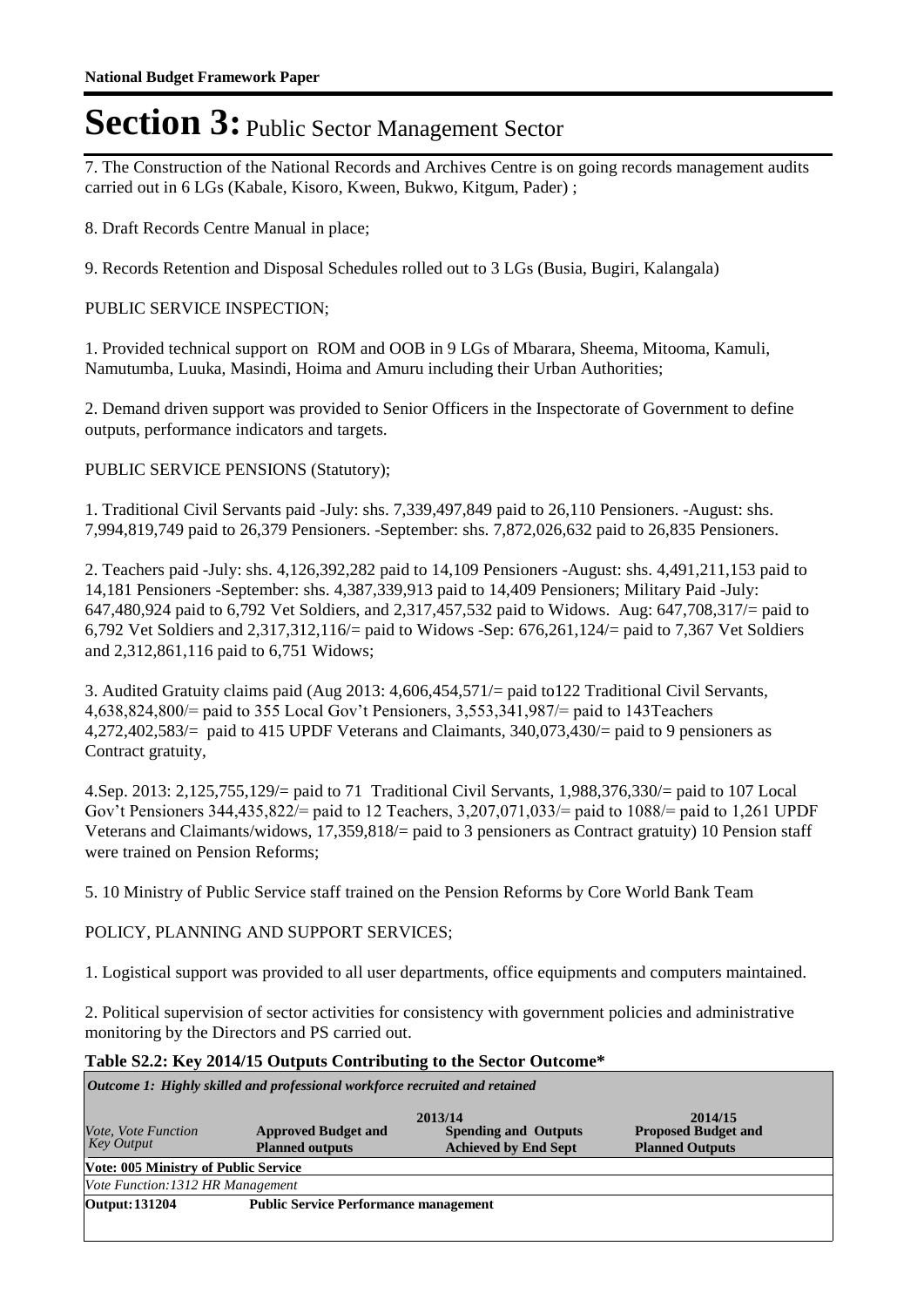| Vote, Vote Function<br><b>Key Output</b>              | 2013/14<br><b>Approved Budget and</b><br><b>Planned outputs</b>                                                                                                                                                                                                                                                                                                                                                                                                                                                               | <b>Spending and Outputs</b><br><b>Achieved by End Sept</b>                                                                                                                                                                                                                                                                                                                                                                                                                                                                                | 2014/15<br><b>Proposed Budget and</b><br><b>Planned Outputs</b>                                                                                                                                    |
|-------------------------------------------------------|-------------------------------------------------------------------------------------------------------------------------------------------------------------------------------------------------------------------------------------------------------------------------------------------------------------------------------------------------------------------------------------------------------------------------------------------------------------------------------------------------------------------------------|-------------------------------------------------------------------------------------------------------------------------------------------------------------------------------------------------------------------------------------------------------------------------------------------------------------------------------------------------------------------------------------------------------------------------------------------------------------------------------------------------------------------------------------------|----------------------------------------------------------------------------------------------------------------------------------------------------------------------------------------------------|
| Description of Outputs:                               | Public officers sensitized in<br>performance management<br>concepts.                                                                                                                                                                                                                                                                                                                                                                                                                                                          | Public officers sensitized in<br>performance management<br>concepts.                                                                                                                                                                                                                                                                                                                                                                                                                                                                      | Performance Agreements rolled<br>out to Sub-county chiefs.<br>Support and guidance provided                                                                                                        |
|                                                       | in performance management<br>developed.<br>Performance agreements rolled<br>out to senior managers.<br>(Secondary school Head<br>Teachers, District Hospitals and<br>in charges of HCIVs<br>Implementation of the revised<br>open performance appraisal<br>system monitored.<br>Implementation of the<br>provisions of the code of<br>conduct monitored.                                                                                                                                                                      | A questions and answers manual A questions and answers manual<br>in performance management<br>developed.                                                                                                                                                                                                                                                                                                                                                                                                                                  | on implementation of<br>Performance Appraisal.<br><b>Implementation of the Rewards</b><br>and Sanctions framework<br>strengthened                                                                  |
| Performance Indicators:<br>Percentage staff retention | Implementation of the reward<br>and sanction frame work<br>monitored.<br>70                                                                                                                                                                                                                                                                                                                                                                                                                                                   | 37.2                                                                                                                                                                                                                                                                                                                                                                                                                                                                                                                                      | 80                                                                                                                                                                                                 |
| rate in hard to reach areas.                          | 0.319                                                                                                                                                                                                                                                                                                                                                                                                                                                                                                                         | 0.063                                                                                                                                                                                                                                                                                                                                                                                                                                                                                                                                     | 0.208                                                                                                                                                                                              |
| Output Cost (UShs bn):<br><b>Output: 131206</b>       | Management of the Public Service Payroll and Wage Bill                                                                                                                                                                                                                                                                                                                                                                                                                                                                        |                                                                                                                                                                                                                                                                                                                                                                                                                                                                                                                                           |                                                                                                                                                                                                    |
| Description of Outputs:                               | Pay roll validation Undertaken<br>Pay roll managers trained in<br>new payroll management<br>processes<br>Pay roll support supervision<br>targeting votes with weak<br>payroll management practices<br>provided.<br>Payroll management in the<br>public service monitored.<br>Impact assessment of payment<br>of hardship allowance<br>undertaken.<br>Implementation of the Hardship<br>frame work monitored.<br><b>IPPS Human Resource modules</b><br>operationalised in phase two<br>sites<br>Technical support and guidance | Joint monitoring of HRM<br>Performance Management<br>Initiatives in 10 selected<br>Ministries<br>of:Ethics,Trade,ICT,HSC,Works processes<br>and Transport, Foreign<br>Affairs, Lands, Gender and<br>Energy, and 25 Local<br>Governments<br>of:Namutumba,Butaleja,Bukwo,<br>Budaka, Pallisa, Kiruhura, Sheema<br>,Mbarara,Lyantonde,Rukungiri,<br>Oyam, Nwoya, Kole, Lira, Alebton<br>g, Amuru, Kayunga, Butambala, W<br>akiso, Gomba, Mpigi, Gulu, Pader,<br>Agago and Moroto.Twenty<br>Accounting officers in phase 11<br>sites trained. | Pay roll validation Undertaken<br>Pay roll managers trained in<br>new payroll management<br>Pay roll support supervision<br>targeting votes with weak<br>payroll management practices<br>provided. |

*Outcome 1: Highly skilled and professional workforce recruited and retained*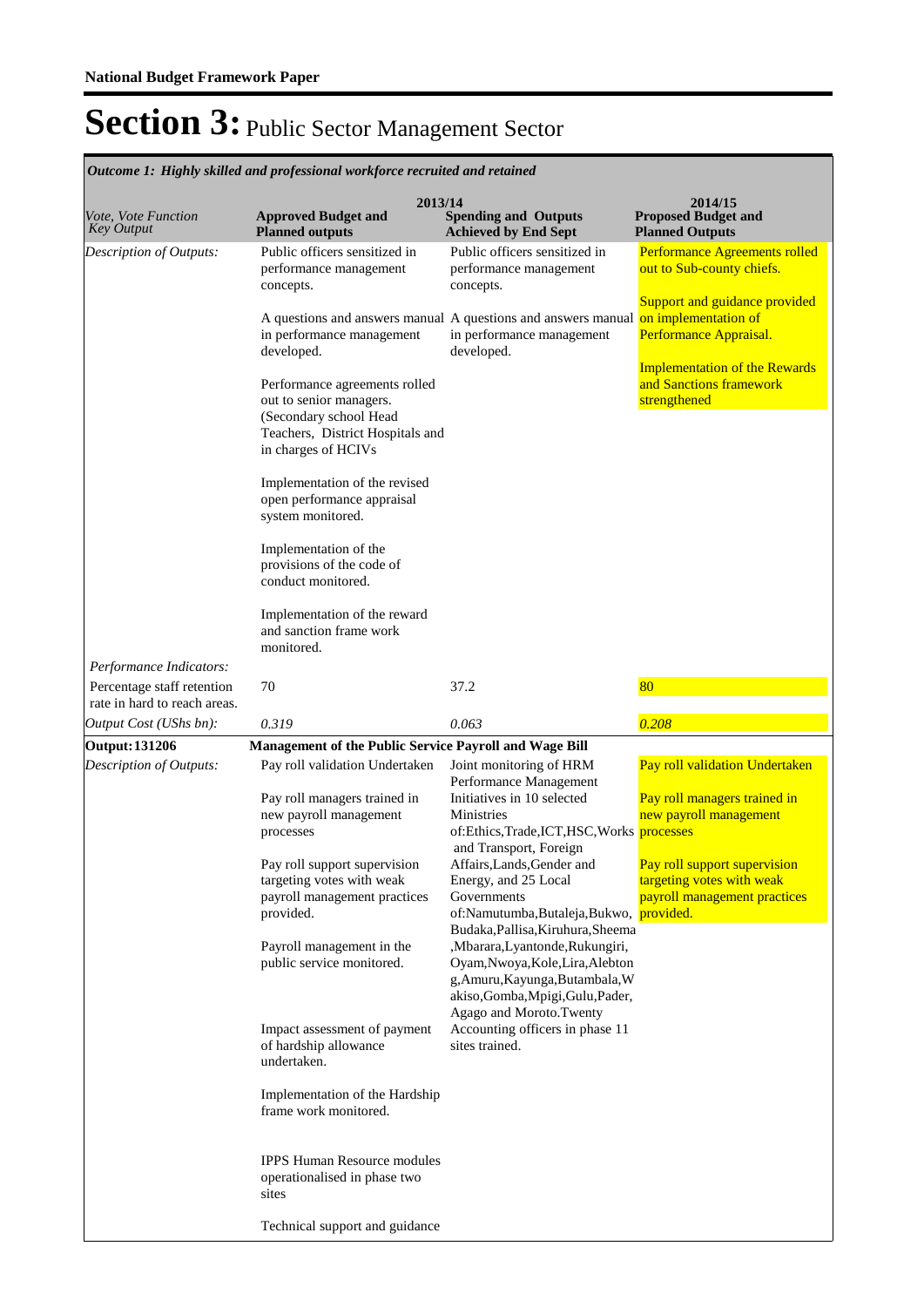| Outcome 1: Highly skilled and professional workforce recruited and retained                                                                                                                                                          |                                                                                                                                                                                                                                                                                                                                                                                                                                                                                                                                                                                                                                                                                                                                                                                                                                                                                                                                                                                                                                                                                                                                 |                                                                                                                                                                                                                                                                                                                                                                                                                                                     |  |  |  |  |  |
|--------------------------------------------------------------------------------------------------------------------------------------------------------------------------------------------------------------------------------------|---------------------------------------------------------------------------------------------------------------------------------------------------------------------------------------------------------------------------------------------------------------------------------------------------------------------------------------------------------------------------------------------------------------------------------------------------------------------------------------------------------------------------------------------------------------------------------------------------------------------------------------------------------------------------------------------------------------------------------------------------------------------------------------------------------------------------------------------------------------------------------------------------------------------------------------------------------------------------------------------------------------------------------------------------------------------------------------------------------------------------------|-----------------------------------------------------------------------------------------------------------------------------------------------------------------------------------------------------------------------------------------------------------------------------------------------------------------------------------------------------------------------------------------------------------------------------------------------------|--|--|--|--|--|
| <b>Approved Budget and</b><br><b>Planned outputs</b>                                                                                                                                                                                 | <b>Spending and Outputs</b><br><b>Achieved by End Sept</b>                                                                                                                                                                                                                                                                                                                                                                                                                                                                                                                                                                                                                                                                                                                                                                                                                                                                                                                                                                                                                                                                      | 2014/15<br><b>Proposed Budget and</b><br><b>Planned Outputs</b>                                                                                                                                                                                                                                                                                                                                                                                     |  |  |  |  |  |
| provided to IPPS sites                                                                                                                                                                                                               |                                                                                                                                                                                                                                                                                                                                                                                                                                                                                                                                                                                                                                                                                                                                                                                                                                                                                                                                                                                                                                                                                                                                 |                                                                                                                                                                                                                                                                                                                                                                                                                                                     |  |  |  |  |  |
| IPPS users trained.                                                                                                                                                                                                                  |                                                                                                                                                                                                                                                                                                                                                                                                                                                                                                                                                                                                                                                                                                                                                                                                                                                                                                                                                                                                                                                                                                                                 |                                                                                                                                                                                                                                                                                                                                                                                                                                                     |  |  |  |  |  |
| Sensitization and change<br>management activities<br>Undertaken                                                                                                                                                                      |                                                                                                                                                                                                                                                                                                                                                                                                                                                                                                                                                                                                                                                                                                                                                                                                                                                                                                                                                                                                                                                                                                                                 |                                                                                                                                                                                                                                                                                                                                                                                                                                                     |  |  |  |  |  |
| Review of the HTR framework<br>undertaken                                                                                                                                                                                            |                                                                                                                                                                                                                                                                                                                                                                                                                                                                                                                                                                                                                                                                                                                                                                                                                                                                                                                                                                                                                                                                                                                                 |                                                                                                                                                                                                                                                                                                                                                                                                                                                     |  |  |  |  |  |
|                                                                                                                                                                                                                                      |                                                                                                                                                                                                                                                                                                                                                                                                                                                                                                                                                                                                                                                                                                                                                                                                                                                                                                                                                                                                                                                                                                                                 |                                                                                                                                                                                                                                                                                                                                                                                                                                                     |  |  |  |  |  |
| 28                                                                                                                                                                                                                                   | 28                                                                                                                                                                                                                                                                                                                                                                                                                                                                                                                                                                                                                                                                                                                                                                                                                                                                                                                                                                                                                                                                                                                              | $\overline{28}$                                                                                                                                                                                                                                                                                                                                                                                                                                     |  |  |  |  |  |
| 3.569                                                                                                                                                                                                                                | 0.257                                                                                                                                                                                                                                                                                                                                                                                                                                                                                                                                                                                                                                                                                                                                                                                                                                                                                                                                                                                                                                                                                                                           | 0.639                                                                                                                                                                                                                                                                                                                                                                                                                                               |  |  |  |  |  |
| Vote Function: 1313 Management Systems and Structures                                                                                                                                                                                |                                                                                                                                                                                                                                                                                                                                                                                                                                                                                                                                                                                                                                                                                                                                                                                                                                                                                                                                                                                                                                                                                                                                 |                                                                                                                                                                                                                                                                                                                                                                                                                                                     |  |  |  |  |  |
|                                                                                                                                                                                                                                      |                                                                                                                                                                                                                                                                                                                                                                                                                                                                                                                                                                                                                                                                                                                                                                                                                                                                                                                                                                                                                                                                                                                                 |                                                                                                                                                                                                                                                                                                                                                                                                                                                     |  |  |  |  |  |
| Final draft restructuring report<br>for BTVET institutions<br>produced.<br>restructuring of BTVET<br>institutions drafted.<br>Technical support and gudance<br>provided to 10 MDAs and 20<br>LGs on implementation of<br>structures. | Data collected and analyzed in<br>10 sampled Business Technical<br>Vocational Education and<br>Training Institutions (BTVET),<br>These Include Amugo Agro<br>Technical Institute, Uganda<br>College of Commerce Soroti,<br>Mbale Municipality<br>Polytechnic, Jinja Vocational<br>Training Institute, Kasese Youth<br>Polytechnic, Bumbeire<br>Technical Institute, Uganda<br>Technical College Kichwamba,<br>Nsamiizi training Institute for<br>Social Development, Uganda<br>Technica College, Pacer<br>Community Polytechnic,<br><b>Uganda College of Commerce</b><br>Pakwach, Uganda Cooperative<br>College Kigumba and Ora<br>technical Institute;<br>Technical support and guidance<br>provided on the review and re-<br>organisation of the Executive<br>office in the Office of the Prime<br>Minister:<br>Technical support and guidance<br>provided on the Structures and<br><b>Staffing levels of Regional</b><br><b>Statutory Bodies, Regional</b><br>Service Commissions, Regional<br>Land Boards and Regional<br>Public Accounts Committees;<br>Technical support and guidance<br>on Staffing and cost implication | <b>Restructuring Reports for 111</b><br><b>District Local Governments, 22</b><br><b>Municipalities and 174 Town</b><br><b>Councils Produced and</b><br>disseminated<br><b>Technical support to 111</b><br><b>Districts, 22 Municipal Councils</b><br>and 174 Town Councils<br>provided during adoption and<br>approval of structures.<br><b>Structures and staffing</b><br>compliments for ICT functions<br>and services in MDAs and LGS<br>develop |  |  |  |  |  |
|                                                                                                                                                                                                                                      |                                                                                                                                                                                                                                                                                                                                                                                                                                                                                                                                                                                                                                                                                                                                                                                                                                                                                                                                                                                                                                                                                                                                 | 2013/14<br>Organizational Structures for MDAs developed and reviewed<br>Cabinet paper on the review and<br>on the structure of East African<br>community was provided;                                                                                                                                                                                                                                                                              |  |  |  |  |  |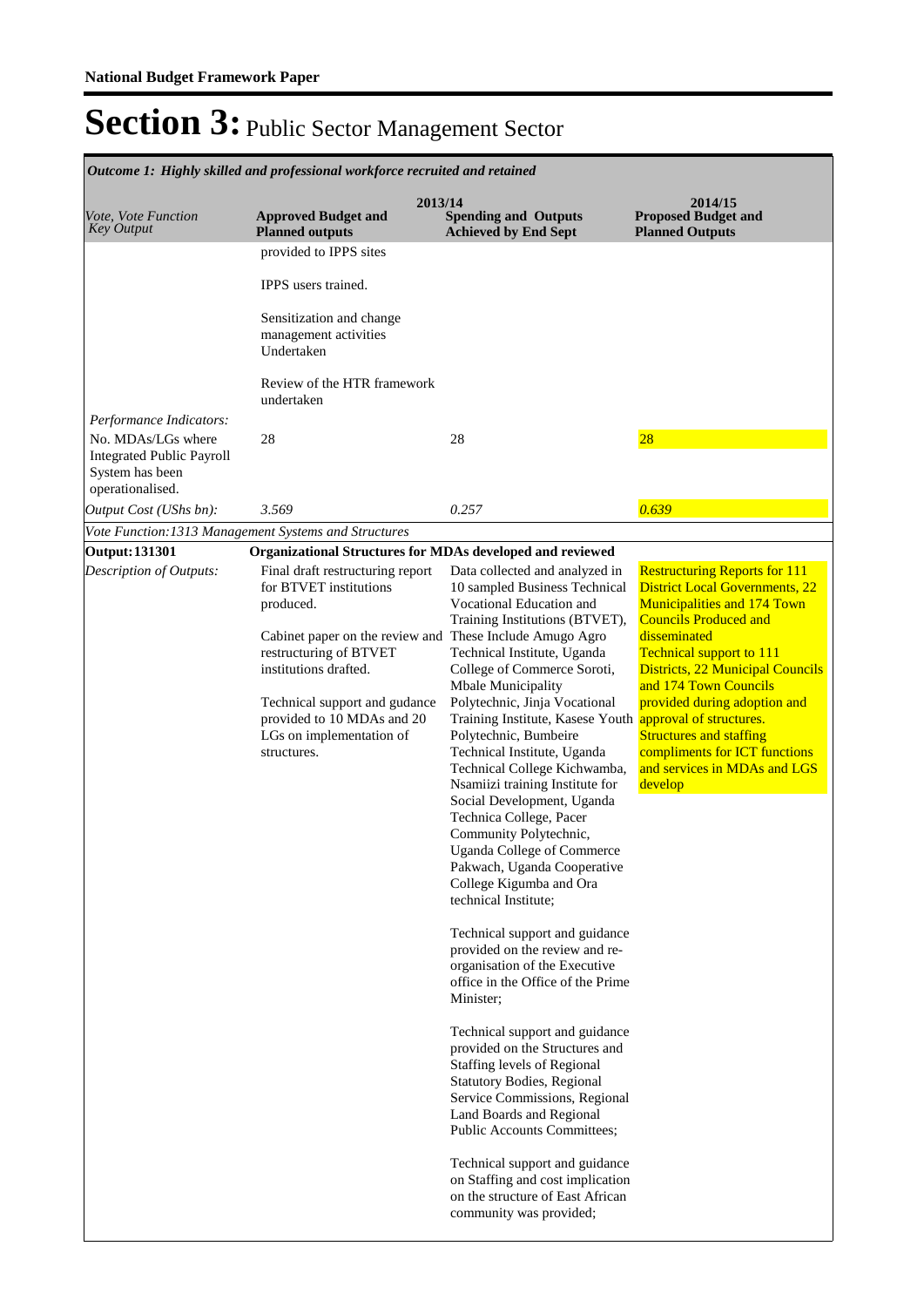|                                                                                                | Outcome 1: Highly skilled and professional workforce recruited and retained                                                   |                                                                                                                                                                                 |                                                                                               |
|------------------------------------------------------------------------------------------------|-------------------------------------------------------------------------------------------------------------------------------|---------------------------------------------------------------------------------------------------------------------------------------------------------------------------------|-----------------------------------------------------------------------------------------------|
| Vote, Vote Function<br><b>Key Output</b>                                                       | 2013/14<br><b>Approved Budget and</b><br><b>Planned outputs</b>                                                               | <b>Spending and Outputs</b><br><b>Achieved by End Sept</b>                                                                                                                      | 2014/15<br><b>Proposed Budget and</b><br><b>Planned Outputs</b>                               |
|                                                                                                |                                                                                                                               | Technical support provided on<br>the review and re-organisation<br>of the structure and staffing<br>levels of Luweero industries<br>limited;                                    |                                                                                               |
|                                                                                                |                                                                                                                               | Technical support and guidance<br>on the re-organisation of<br>National Agricultural Research<br>Organisation (NARO)<br>Secretariat to effectively support<br>its institutions. |                                                                                               |
| Performance Indicators:<br>No. of MDAs and LGs<br>reviewed and customised                      | 30                                                                                                                            | 10                                                                                                                                                                              | 30                                                                                            |
| Output Cost (UShs bn):                                                                         | 0.275                                                                                                                         | 0.052                                                                                                                                                                           | 0.275                                                                                         |
| Vote Function: 1314 Public Service Inspection                                                  |                                                                                                                               |                                                                                                                                                                                 |                                                                                               |
| <b>Output: 131401</b>                                                                          | Results - Oriented Management systems strengthened across MDAs and LGs                                                        |                                                                                                                                                                                 |                                                                                               |
| Description of Outputs:                                                                        | Institutional out puts, indicators Provided technical support on<br>and targets for 4 JBSF sectors<br>and 14 LGs refined.     | ROM and OOB in 9 LGs of<br>Mbarara, Sheema, Mitooma,<br>Kamuli, Namutumba, Luuka,                                                                                               | nstitutional out puts, indicators<br>and targets for 4 sectors and 15<br>LGs refined.         |
|                                                                                                | Individual out puts and<br>indicators linked to institutional<br>results frameworks including<br>staff performance appraisal. | Masindi, Hoima and Amuru<br>including their Urban<br>Authorities;                                                                                                               |                                                                                               |
|                                                                                                |                                                                                                                               | Demand driven support was<br>provided to Senior Officers in<br>the Inspectorate of Government<br>to define outputs, performance<br>indicators and targets.                      |                                                                                               |
| Performance Indicators:                                                                        |                                                                                                                               |                                                                                                                                                                                 |                                                                                               |
| % of MDAs and LGs that<br>have mainstreamed results<br>framework into their work<br>processes. | 99                                                                                                                            | 64.2                                                                                                                                                                            | 100                                                                                           |
| Output Cost (UShs bn):                                                                         | 0.092                                                                                                                         | 0.020                                                                                                                                                                           | 0.092                                                                                         |
| <b>Output: 131402</b>                                                                          | Service Delivery Standards Developed, Disseminated and Utilized                                                               |                                                                                                                                                                                 |                                                                                               |
| Description of Outputs:                                                                        | Guidelines of service delivery<br>standards to 2 JBSF sectors and<br>14 LGs disseminated.                                     | Guidelines for Service Delivery<br>Standards disseminated in 6<br>LGs of Mbarara, Kamuli,<br>Sheema, Namutumba, Mitooma,                                                        | Two MDA'S AND 14 LGs<br>supported to document and<br>use/apply service delivery<br>standards. |
|                                                                                                | 14 LGs supported to document<br>and use/apply service delivery<br>standards.                                                  | Luuka, Hoima, Amuru and<br>Masindi including their Urban<br>Authorities.                                                                                                        |                                                                                               |
| Performance Indicators:                                                                        |                                                                                                                               |                                                                                                                                                                                 |                                                                                               |
| No. of sectors that have<br>disseminated service delivery<br>standards.                        | 2                                                                                                                             | 1                                                                                                                                                                               |                                                                                               |
| Output Cost (UShs bn):                                                                         | 0.033                                                                                                                         | 0.007                                                                                                                                                                           | 0.033                                                                                         |
| <b>Output: 131403</b>                                                                          | <b>Compliance to service delivery standards</b>                                                                               |                                                                                                                                                                                 |                                                                                               |
| Description of Outputs:                                                                        | Joint inspections of 25 LGs<br>Undertaken.                                                                                    | Joint Inspections on compliance Joint inspections of 25 LGs<br>with set standards was<br>undertaken in 6 LGs of Kitgum,                                                         | Undertaken.                                                                                   |
|                                                                                                | Compliance inspections in 12<br>MDAs carried out.                                                                             | Pader, Kween, Bukwo, Kisoro<br>and Kabale including their                                                                                                                       | Compliance inspections in 12<br><b>MDAs carried out.</b>                                      |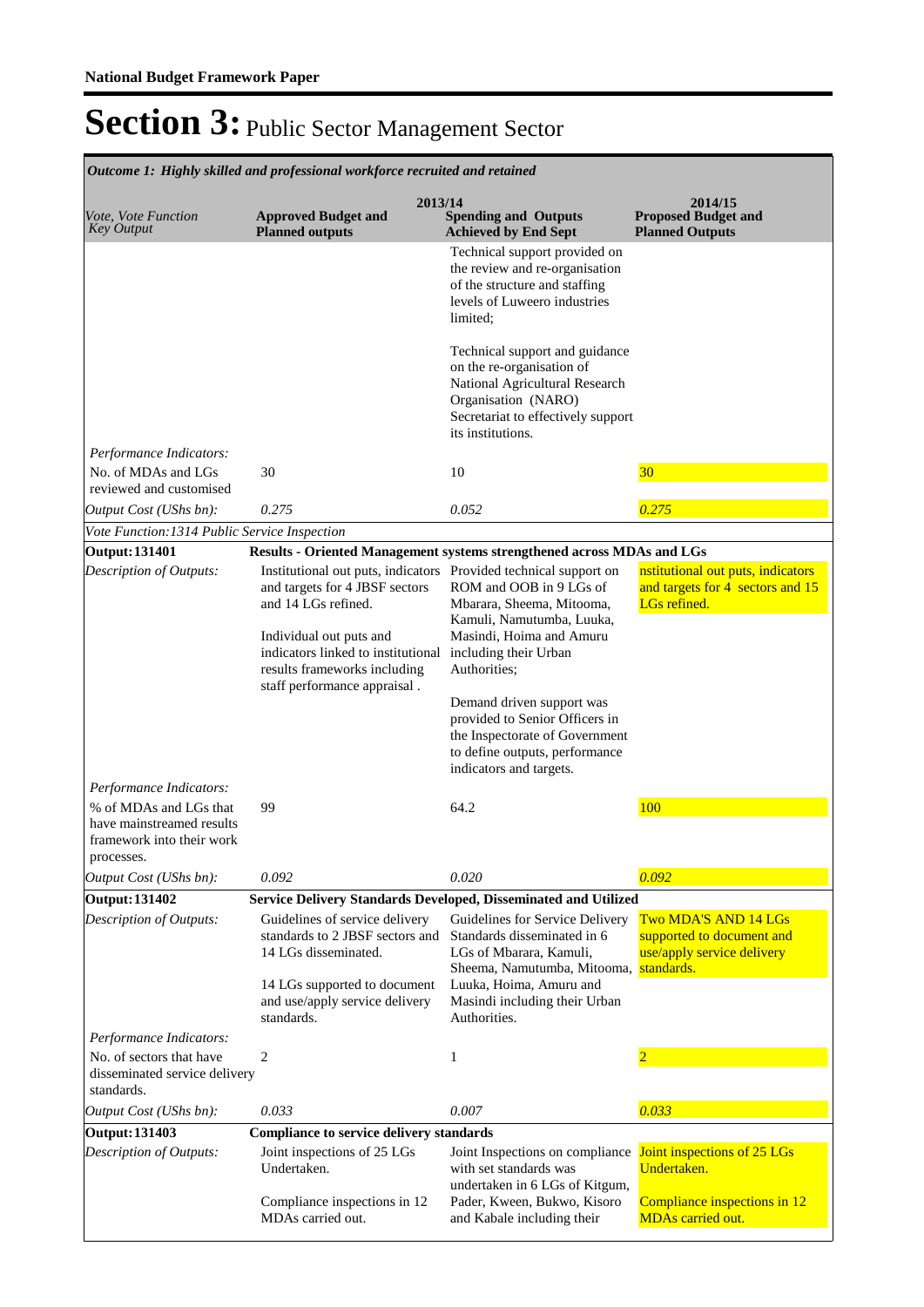|                                                                                                                                                                                                       | Outcome 1: Highly skilled and professional workforce recruited and retained                                                                                                                                                                                                                                                                                                                                                                                                                      |                                                                                                                                                                                                                                                                                                                                                                                                                    |                                                                                                                                                                                                                                                                                                                                                                                                                                                                                           |  |  |  |
|-------------------------------------------------------------------------------------------------------------------------------------------------------------------------------------------------------|--------------------------------------------------------------------------------------------------------------------------------------------------------------------------------------------------------------------------------------------------------------------------------------------------------------------------------------------------------------------------------------------------------------------------------------------------------------------------------------------------|--------------------------------------------------------------------------------------------------------------------------------------------------------------------------------------------------------------------------------------------------------------------------------------------------------------------------------------------------------------------------------------------------------------------|-------------------------------------------------------------------------------------------------------------------------------------------------------------------------------------------------------------------------------------------------------------------------------------------------------------------------------------------------------------------------------------------------------------------------------------------------------------------------------------------|--|--|--|
| Vote, Vote Function<br><b>Key Output</b>                                                                                                                                                              | 2013/14<br><b>Approved Budget and</b><br><b>Planned outputs</b>                                                                                                                                                                                                                                                                                                                                                                                                                                  | <b>Spending and Outputs</b><br><b>Achieved by End Sept</b>                                                                                                                                                                                                                                                                                                                                                         | 2014/15<br><b>Proposed Budget and</b><br><b>Planned Outputs</b>                                                                                                                                                                                                                                                                                                                                                                                                                           |  |  |  |
|                                                                                                                                                                                                       | Findings and recommendations<br>in the 12 MDAs followed up.<br>A harmonized inspection tool<br>implemented.                                                                                                                                                                                                                                                                                                                                                                                      | Urban Authorities;<br>Inspection on Compliance was<br>carried out in Ministry of Public<br>Service                                                                                                                                                                                                                                                                                                                 |                                                                                                                                                                                                                                                                                                                                                                                                                                                                                           |  |  |  |
|                                                                                                                                                                                                       | Capacity building of inspectors<br>conducted                                                                                                                                                                                                                                                                                                                                                                                                                                                     |                                                                                                                                                                                                                                                                                                                                                                                                                    |                                                                                                                                                                                                                                                                                                                                                                                                                                                                                           |  |  |  |
| Output Cost (UShs bn):                                                                                                                                                                                | 0.199                                                                                                                                                                                                                                                                                                                                                                                                                                                                                            | 0.039                                                                                                                                                                                                                                                                                                                                                                                                              | 0.199                                                                                                                                                                                                                                                                                                                                                                                                                                                                                     |  |  |  |
| Vote Function: 1316 Public Service Pensions Reform                                                                                                                                                    |                                                                                                                                                                                                                                                                                                                                                                                                                                                                                                  |                                                                                                                                                                                                                                                                                                                                                                                                                    |                                                                                                                                                                                                                                                                                                                                                                                                                                                                                           |  |  |  |
| <b>Output: 131601</b><br>Description of Outputs:                                                                                                                                                      | <b>Implementation of the Public Service Pension Reforms</b><br>Reform Awareness, Customer<br>Care Relationships and<br>Effective Implementation of<br>IPPS.<br>Intensive stake holders<br>Advocacy and sensitization<br>carried out in all MDAs and<br>LGs on the Pension reform.<br>Pension Act reviewed and<br>necessary Legal Changes<br>proposed.<br>Pension Information<br>Management System (PIMS)<br><b>Efficiently and Effectively</b><br>Implemented.<br>Information on Pensioners Aged | Pension staff trained on Pension Capacity of ten staff was built in Pension staff trained on Pension<br>pension reform.Pension<br><b>Information Management</b><br>System (PIMS) Efficiently and<br>Effectively Implemented, A<br>Pensions Reform Options<br>Simulation (PROST)<br>conducted.Intensive stake<br>holders Advocacy and<br>sensitization carried out in all<br>MDAs and LGs on the Pension<br>reform. | <b>Reform Awareness, Customer</b><br><b>Care Relationships and</b><br><b>Effective Implementation of</b><br>IPPS.<br>Intensive stake holders<br><b>Advocacy and sensitization</b><br>carried out in all MDAs and<br>LGs on the Pension reform.<br><b>Pension Act reviewed and</b><br>necessary Legal Changes<br>proposed.<br><b>Pension Information</b><br><b>Management System (PIMS)</b><br><b>Efficiently and Effectively</b><br>Implemented.<br><b>Information on Pensioners Aged</b> |  |  |  |
|                                                                                                                                                                                                       | 70 Years and above Validated.<br>A Pensions Reform Options<br>Simulation (PROST) conducted                                                                                                                                                                                                                                                                                                                                                                                                       |                                                                                                                                                                                                                                                                                                                                                                                                                    | 70 Years and above Validated.<br><b>A Pensions Reform Options</b><br><b>Simulation (PROST) conducted</b>                                                                                                                                                                                                                                                                                                                                                                                  |  |  |  |
| Performance Indicators:<br>Percentage of retiring<br>officers who received pre-<br>retirement training                                                                                                | 90                                                                                                                                                                                                                                                                                                                                                                                                                                                                                               | 0.00                                                                                                                                                                                                                                                                                                                                                                                                               | 95                                                                                                                                                                                                                                                                                                                                                                                                                                                                                        |  |  |  |
| Output Cost (UShs bn):                                                                                                                                                                                | 0.406                                                                                                                                                                                                                                                                                                                                                                                                                                                                                            | 0.063                                                                                                                                                                                                                                                                                                                                                                                                              | 0.328                                                                                                                                                                                                                                                                                                                                                                                                                                                                                     |  |  |  |
| <b>Vote: 146 Public Service Commission</b><br>Vote Function: 1352 Public Service Selection and Discplinary Systems<br><b>Output: 135201</b><br><b>DSC Monitored and Technical Assistance provided</b> |                                                                                                                                                                                                                                                                                                                                                                                                                                                                                                  |                                                                                                                                                                                                                                                                                                                                                                                                                    |                                                                                                                                                                                                                                                                                                                                                                                                                                                                                           |  |  |  |
| Description of Outputs:                                                                                                                                                                               | 30 DSCs with critcal capacity<br>gaps, identified, monitored and<br>technical guidance<br>tendered.<br>The rest will be handled on a<br>regional<br>basis.<br>Complete Appeals<br>submitted processed and<br>decisions communicated                                                                                                                                                                                                                                                              | Reviewed previous reports and<br>carried out peformance audit for<br>the DSCs of Serere,<br>Kaberamaido, Kibuku, Gombe,<br>Rakai and Lwengo                                                                                                                                                                                                                                                                        | 25 DSCs with critcal capacity<br>gaps, identified, monitored and<br>technical guidance<br>tendered.<br>The rest will be handled on a<br>regional<br>basis.<br><b>Complete Appeals</b><br>submitted processed and<br>decisions communicated                                                                                                                                                                                                                                                |  |  |  |
| Output Cost (UShs bn):<br><b>Output: 135202</b>                                                                                                                                                       | 0.469<br><b>Selection Systems Development</b>                                                                                                                                                                                                                                                                                                                                                                                                                                                    | 0.079                                                                                                                                                                                                                                                                                                                                                                                                              | 0.438                                                                                                                                                                                                                                                                                                                                                                                                                                                                                     |  |  |  |
|                                                                                                                                                                                                       |                                                                                                                                                                                                                                                                                                                                                                                                                                                                                                  |                                                                                                                                                                                                                                                                                                                                                                                                                    |                                                                                                                                                                                                                                                                                                                                                                                                                                                                                           |  |  |  |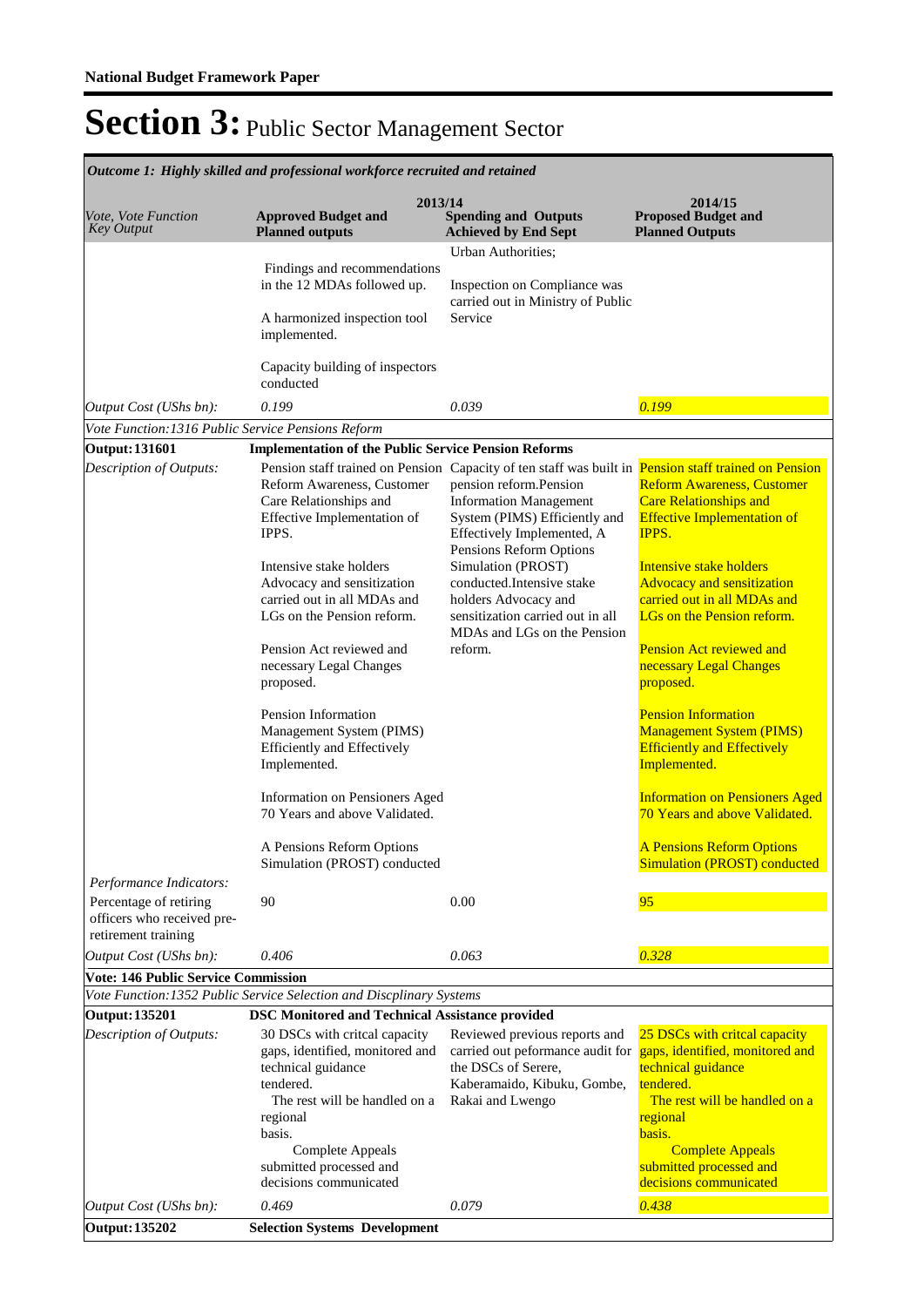**Spending and Outputs Achieved by End Sept Approved Budget and Planned outputs Proposed Budget and Planned Outputs 2013/14** *Vote, Vote Function Key Output* **2014/15** *Outcome 1: Highly skilled and professional workforce recruited and retained* Competence profiles reviewed, Selection instruments developed, capacity of PSC Secretariat staff in competence profiling built. Administered tests in Districts/Agencies/Ministries below Districts: Amolator, Kisoro, Kabale, Agencies: NITA-U, EOC, OAG, UBOS Ministries: office of the president, Water and enviroment, Local Government, Agirculture animal industry & fisheries, Public Service, East African Community, Justice & Constitutional affairs Developed 10 Selection Instruments. Reviewed existing theoretical & practical concepts in research tools in utility analysis Competence profiles reviewed, **Selection instruments** developed, capacity of PSC Secretariat staff and Members trained in competence based recruitment. *Output Cost (UShs bn): 0.584 0.126 0.584 Description of Outputs: Performance Indicators:* No. of competence based selections instruments developed 20 10 25 **Output: 135205 DSC Capacity Building** New members of 30 DSCs inducted, performance enhanced Conducted performance enhancement programmes for Serere, Kibuku, Kaberamaido, Gombe, Rakai and Lwengo Processed and concluded appointment of 2 Chairpersons and 21 Members New Members of DSCs inducted, performance enhanced *Output Cost (UShs bn): 0.308 0.065 0.315 Description of Outputs:* **Output: 135206 Recruitment Services** 6 Adverts to be released **Internal Advert PSC No. 3/2013 5 Adverts to be released** released. Conducted selection interviews for the previously advertised jobs and filled a total of 405 vacancies *Output Cost (UShs bn): 0.580 0.133 0.614 Description of Outputs: Performance Indicators:* No. of vacancies filled 1,200 405 1200 No. of recruitment submissions handled and concluded 3,500 833 3500

*\* Excludes taxes and arrears*

*2014/15 Planned Outputs*

In the Financial Year 2014/15, the Ministry of Public Service plans to undertake the following activities:

1. Human Resource Specialists and line managers sensitized on the best Human resource management practices;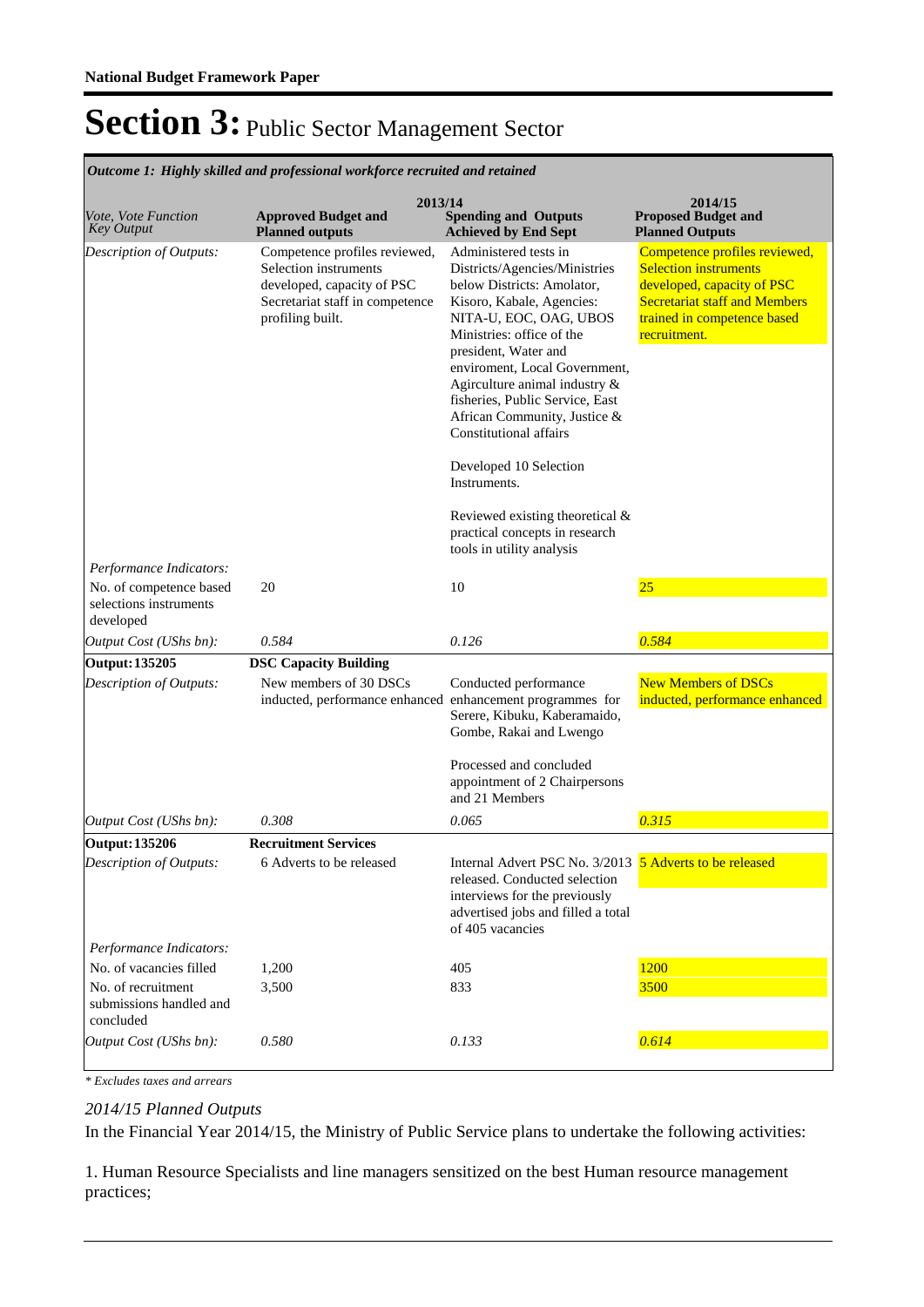2. Performance Management initiatives strengthened and rolled out to Public servants in Exit procedures and processes;

3. Implementation of Human Resource Management Policies, procedures and systems monitored and technical support provided;

4. Provide support and guidance on the implementation of performance management and monitor, support and guide MDAs and LGS in implementing Performance Agreements and roll out the implementation of the revised open performance appraisal system and performance;

5. Performance Management Initiatives strengthened and Performance agreements rolled out to Secondary School Head Teachers, District Hospitals and Officers in charges of HCIVs;

6. Implementation of the Public Service code of conduct and Ethics and the Reward and Sanctions frame work;

7. Payroll Validation undertaken;

8. Implementation of payroll and wage bill management policies and procedures in MDAs and strengthened;

9. Hard to Reach framework parameters reviewed;

10. The National Negotiating and Consultative Council and the Public Service Tribunal operationalised;

11. Hard to Reach framework reviewed;

12. IPPS Human Resource Modules (Training, Recruitment, Leave management and Exist Management)

13. IPPS Human resource Modules (Training, Recruitment, Leave Management and Exit Management) operationalised;

14. Technical Support and maintenance provided to all IPPS Sites;

15. Continue rolling l out IPPS, Operationalize IPPS Human Resource modules in phase two sites and provide support training and technical guidance to IPPS users;

16. Refurbish and equip the CSCU facility (phase one of the CSC civil works);

17. Review 2 new schemes of service(Administrative and Commercial officers);

18. Roll out the CSCU core programmes (early leadership and management, Procurement and contract Management programme, Pre-retirement training, and performance management programme);

19. Disseminate the Gender Equality lens;

20. Develop Implementation plan for the Transformation Policy recommendations;

21. Implement the quick win of the Transformation Policy;

22. Produce a Final draft restructuring report for BTVET institutions and draft a Cabinet paper on the review and restructuring of BTVET institutions and provide technical support to 10 MDAs and 20 LGs on structures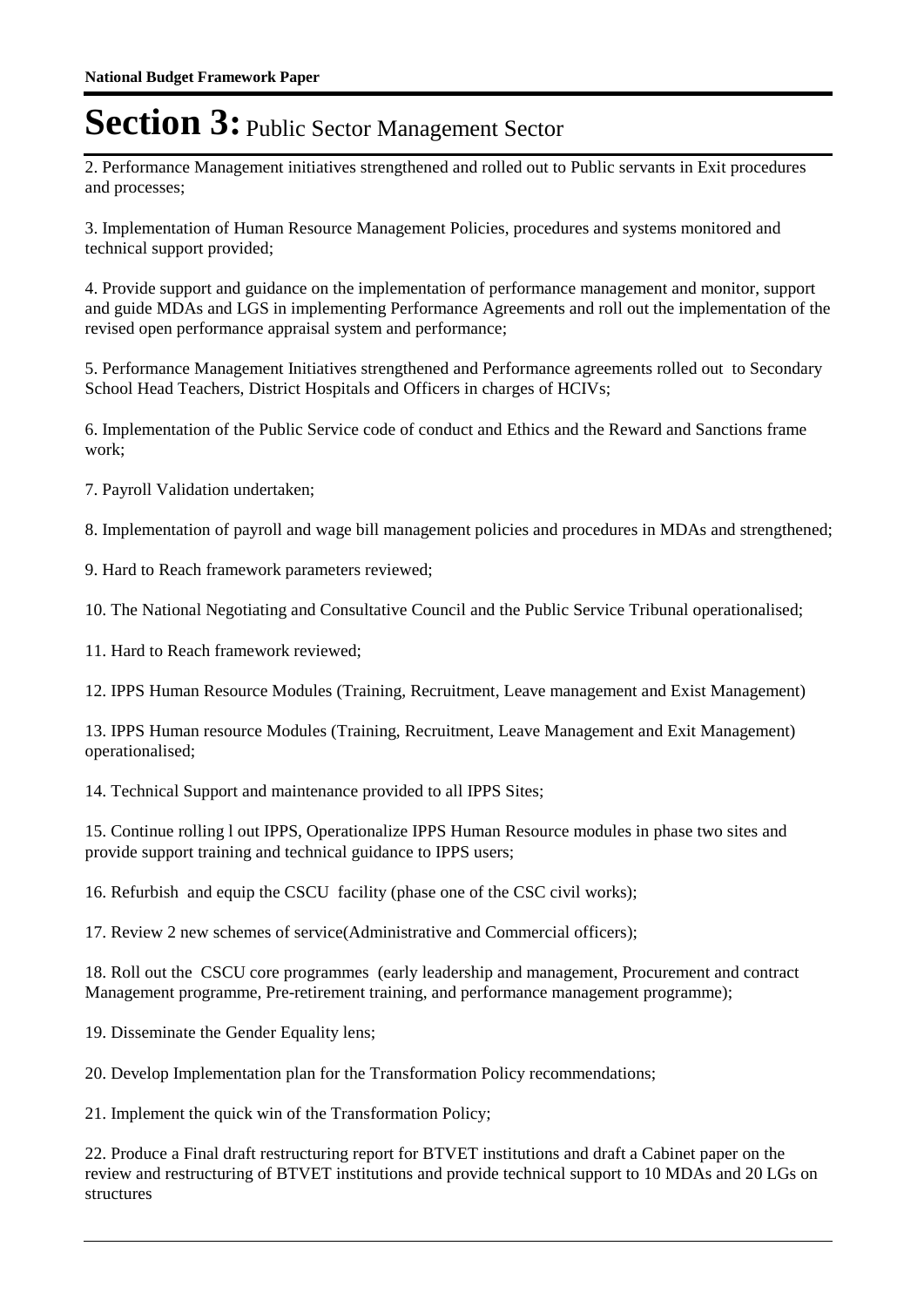23. Review and re-engineer 2 recruitment Systems (HSC and JSC);

24. Study and analyze 2 Wasteful Cost Centers in Local Governments (Office lay out in Education and Health Departments);

25. Commence construction of the National records and Archives centre, Supervise Civil works for the NRCAB and procure furniture, archives equipment and mobile shelving;

26. Carry out Specialized training in records management;

27. Introduce records management systems to 6 newly created LGs;

28. Streamline records management systems to 6 District Service Commissions;

29. Records centre manual printed and distributed to MDAs and LGs;

30. Carry out records management audits in 16 MDAs and 6 LGs;

31. Roll out records retention and Disposal Schedule to 12 MDAs and 6 LGs;

32. Roll out ROM/OOB frame work to 4JBSF sectors and 14 LGs;

33. Develop Service Delivery Standards;

34. Disseminate Guidelines for service delivery standards to 2 JBSF sectors and 14 LGs;

35. Undertake joint inspections of 25LGs and carry out compliance inspections in 12 MDAs;

36. Support 8 MDAs in the use of client charters;

37. Carry support activities to undertake the NSDS;

38. Continue paying Monthly pension (Traditional, Teachers, Veterans, widows and Claimants);

39. Provide technical support to MDAs/ LGS on the Pension Reform and update all records on the PIMS data base to cater for effective implementation of IPPS by redesigning and updating of the data base;

40. Carry out pension Reform Advocacy and awareness training for departmental staff and refresher sessions on customer care and client charters;

41. Assess pensioner's files and run and update Pension's payroll;

42. Provide assorted stationery, office equipment, computers, fuel and lubricants motor vehicle service and repair;

43. Prepare annual work plans and Ministerial policy statement; Production and updating of quarterly work plans; provide technical support to departments on planning and budgeting;

44. Implement the MoPS IEC Strategy;

45. Implement MOPS Knowledge Management Strategy;

45. Carry out and image Building Campaign and Counteracting Negative Publicity;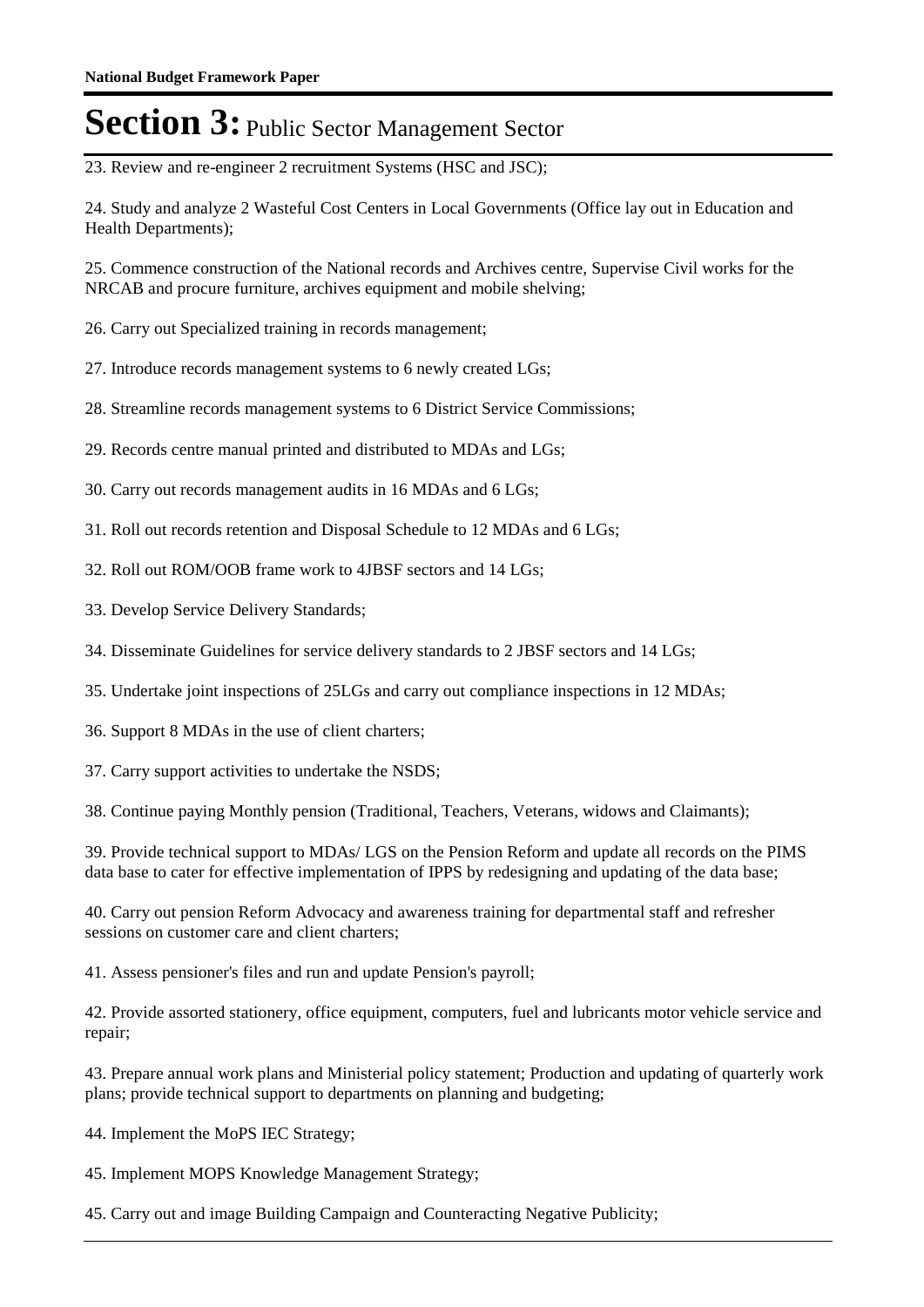### *Medium Term Plans*

Medium term Plans In the Medium term, the Ministry of Public Service plans to undertake the following activities:

- 1. Implement strategies for Public Service Transformation;
- 2. Attract, recruit, develop and retain a highly skilled and professional workforce;

3. Develop management and operational structures for the effective and efficient service delivery in the public service;

- 4. Roll-out IPPS in all MDAs and LGS;
- 5. Construct the National Records Centre and Archives building and professionalize the Records Cadre;
- 6. Provide appropriate structures for MDAs and LGs.
- 7. Strengthen reward and sanctions frame work recognition
- 8. Monitor the implementation of HIV/AIDS Policy in MDAs and LGs.
- 9. Refurbish and equip the Civil service College facility.
- 10. Develop and roll out CSCU core programmes.
- 11. Implement Transformation Policy recommendations.
- 12. Implement the Human Resource Strategy.
- 13. Step up guidance to all sectors to develop, document and disseminate service delivery standards.
- 14. Prioritize Payment of Pension and Simplify Pension management systems.
- 15. Roll out Performance agreements to all Public Service Institutions
- 16. Strengthen compliance with Public Service Policies Procedures and Systems.
- 17. Strengthen the inspection function to ensure compliance
- 18. Strengthen the demand side of accountability
- 19. Re-engineering business processes for efficiency gains

#### *Actions to Improve Outcome Performance*

The Sector will re-enforce the Joint Inspection function which is led by Ministry of Public Service as the main tool for tracking the performance of the workforce at Central and Local Government level

#### **Table S2.3: Actions and Medium Term Strategy to Improve Sector Outcome**

*Sector Outcome 1: Highly skilled and professional workforce recruited and retained*

**2013/14 Planned Actions: 2013/14 Actions by Sept: 2014/15 Planned Actions: MT Strategy:**

#### **Vote: 003 Office of the Prime Minister**

Vote Function: 13 02 Disaster Preparedness, Management and Refugees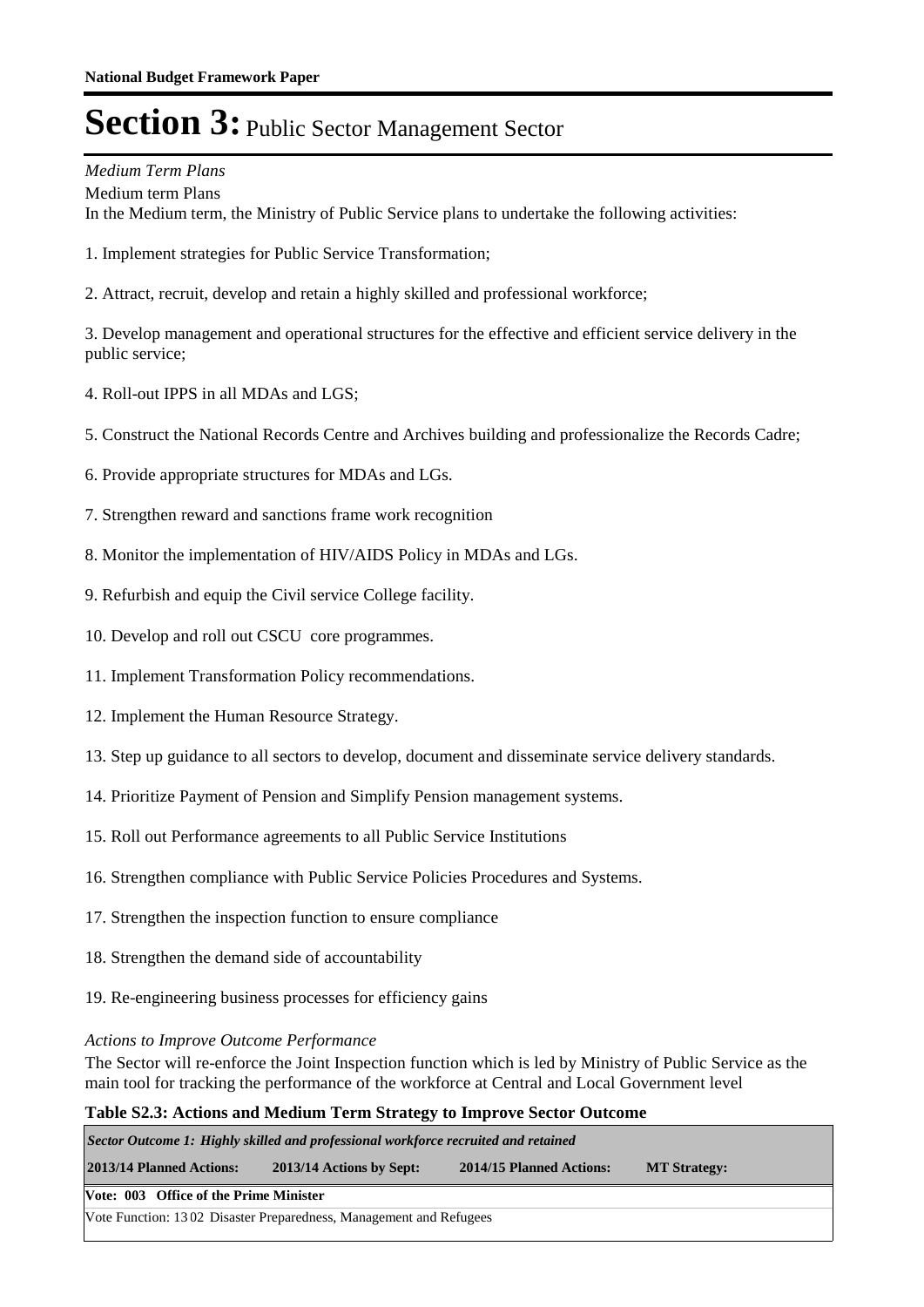| Sector Outcome 1: Highly skilled and professional workforce recruited and retained                                                                                                                                                                                        |                                                                                                                                                                                                                                                                                                                                                                                                                                                                                                                                                                                                                                                                                                                                                                                                                                                                                                                                                                                                                                                                                                                                                                                                                                                                                           |                                                                                                                                    |                                                                                                        |
|---------------------------------------------------------------------------------------------------------------------------------------------------------------------------------------------------------------------------------------------------------------------------|-------------------------------------------------------------------------------------------------------------------------------------------------------------------------------------------------------------------------------------------------------------------------------------------------------------------------------------------------------------------------------------------------------------------------------------------------------------------------------------------------------------------------------------------------------------------------------------------------------------------------------------------------------------------------------------------------------------------------------------------------------------------------------------------------------------------------------------------------------------------------------------------------------------------------------------------------------------------------------------------------------------------------------------------------------------------------------------------------------------------------------------------------------------------------------------------------------------------------------------------------------------------------------------------|------------------------------------------------------------------------------------------------------------------------------------|--------------------------------------------------------------------------------------------------------|
| 2013/14 Planned Actions:                                                                                                                                                                                                                                                  | 2013/14 Actions by Sept:                                                                                                                                                                                                                                                                                                                                                                                                                                                                                                                                                                                                                                                                                                                                                                                                                                                                                                                                                                                                                                                                                                                                                                                                                                                                  | 2014/15 Planned Actions:                                                                                                           | <b>MT Strategy:</b>                                                                                    |
| Initiate and facilitate capacity<br>building programmes for<br>MDAs at national and local<br>government staff.                                                                                                                                                            | No funds to conduct capacity<br>building                                                                                                                                                                                                                                                                                                                                                                                                                                                                                                                                                                                                                                                                                                                                                                                                                                                                                                                                                                                                                                                                                                                                                                                                                                                  | Initiate and facilitate capacity<br><b>building programmes for</b><br><b>MDAs at national and local</b><br>government staff        | Initiate and facilitate capacity<br>building programmes for<br>national and local government<br>staff. |
| Vote Function: 13 49 Administration and Support Services                                                                                                                                                                                                                  |                                                                                                                                                                                                                                                                                                                                                                                                                                                                                                                                                                                                                                                                                                                                                                                                                                                                                                                                                                                                                                                                                                                                                                                                                                                                                           |                                                                                                                                    |                                                                                                        |
| The careful recruitment of<br>staff and deployment for key<br>service delivery positions<br>within the establishment<br>continues.                                                                                                                                        | The careful recruitment of<br>staff and deployment for key<br>service delivery positions<br>within the establishment<br>continues.                                                                                                                                                                                                                                                                                                                                                                                                                                                                                                                                                                                                                                                                                                                                                                                                                                                                                                                                                                                                                                                                                                                                                        | The careful recruitment of<br>staff and deployment for key<br>service delivery positions<br>within the establishment<br>continues. | Fill all the vacancies of the<br>approved structure atleast 90<br>percent.                             |
| Vote: 005 Ministry of Public Service                                                                                                                                                                                                                                      |                                                                                                                                                                                                                                                                                                                                                                                                                                                                                                                                                                                                                                                                                                                                                                                                                                                                                                                                                                                                                                                                                                                                                                                                                                                                                           |                                                                                                                                    |                                                                                                        |
| Vote Function: 1313 Management Systems and Structures                                                                                                                                                                                                                     |                                                                                                                                                                                                                                                                                                                                                                                                                                                                                                                                                                                                                                                                                                                                                                                                                                                                                                                                                                                                                                                                                                                                                                                                                                                                                           |                                                                                                                                    |                                                                                                        |
| Final draft restructuring<br>report produced for BTVET<br>institutions and draft a<br>Cabinet paper on the review<br>and restructuring of BTVET<br>institutions.<br>Technical support and<br>gudance provided to 10<br>MDAs and 20LGs on<br>implementation of structures. | Data collected and analyzed in<br>10 sampled Business<br><b>Technical Vocational</b><br><b>Education and Training</b><br>Institutions (BTVET), These<br>Iclude Amugo Agro Technical<br>Institute, Uganda Collegge of<br>Commerce Soroti, Mbale<br>Municipality Polytechnic,<br>Jinja Vocational Training<br>Institute, Kasese Youth<br>Polytechnic, Bumbeire<br>Technical Institute, Uganda<br><b>Technical College</b><br>Kichwamba, Nsamiizi<br>Training Institute for Social<br>Development, Uganda<br>Technica College, Pacer<br>Community Polytechnic,<br><b>Uganda College of Commerce</b><br>Pakwach, Uganda Cooperative<br>College Kigumba and Ora<br>technical Institute;<br>Technical support and<br>guidance provided on the<br>review and re-organisation of<br>the Executive office in the<br>Office of the Prime Minister;<br>Technical support and<br>guidance provided on the<br>Structures and Staffing levels<br>of Regional Statutory Bodies,<br><b>Regional Service</b><br>Commissions, Regional Land<br>Boards and Regional Public<br>Accounts Committees;<br>Technical support and<br>guidance on Staffing and cost<br>implication on the structure of<br>East African community was<br>provided;<br>Technical support provided on<br>the review and re-organise of |                                                                                                                                    | Provision of appropriate<br>structures for MDAs and LGs.                                               |
|                                                                                                                                                                                                                                                                           | the structure and staffing                                                                                                                                                                                                                                                                                                                                                                                                                                                                                                                                                                                                                                                                                                                                                                                                                                                                                                                                                                                                                                                                                                                                                                                                                                                                |                                                                                                                                    |                                                                                                        |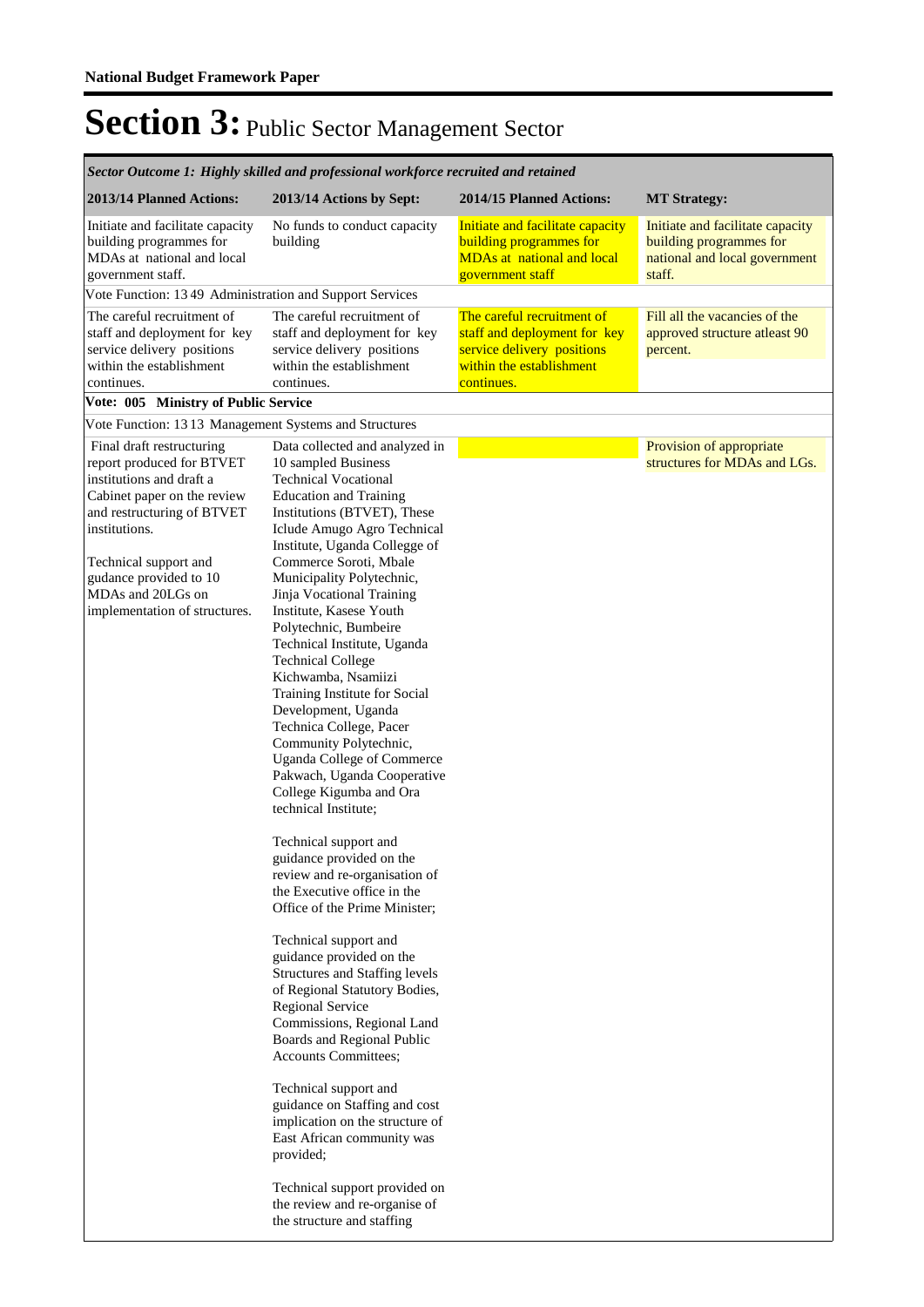| Sector Outcome 1: Highly skilled and professional workforce recruited and retained                                                                          |                                                                                                                                                                                            |                                                                            |                                                                          |
|-------------------------------------------------------------------------------------------------------------------------------------------------------------|--------------------------------------------------------------------------------------------------------------------------------------------------------------------------------------------|----------------------------------------------------------------------------|--------------------------------------------------------------------------|
| 2013/14 Planned Actions:                                                                                                                                    | 2013/14 Actions by Sept:                                                                                                                                                                   | 2014/15 Planned Actions:                                                   | <b>MT Strategy:</b>                                                      |
|                                                                                                                                                             | levels of Luweero industries<br>limited:                                                                                                                                                   |                                                                            |                                                                          |
|                                                                                                                                                             | Technical support and<br>guidance on the re-<br>organisation of National<br><b>Agricultural Research</b><br>Organisation (NARO)<br>Secretariat to effectively<br>support its institutions. |                                                                            |                                                                          |
| Vote Function: 13 14 Public Service Inspection                                                                                                              |                                                                                                                                                                                            |                                                                            |                                                                          |
| Support 8 MDAs in the use<br>of Client Charters, as well as<br>support MDAs and 15 LGs to<br>institutionalize the client                                    | Ministry of Gender, Labour<br>and Social Development draft<br>Client Charter was reviewed;                                                                                                 |                                                                            | Monitor the implementation of<br><b>Client Charters.</b>                 |
| charter feed back mechanism.                                                                                                                                | Support tendered to develop<br>and implement Client Charter<br>in Local Government<br>(Namutumba, Luuka, Kamuli,<br>Mbarara, Sheema, Mitooma,<br>Kiboga, Masindi and Hoima.                |                                                                            |                                                                          |
| Disseminate guidelines of                                                                                                                                   | Guidelines for Service                                                                                                                                                                     |                                                                            | Step up guidance to all sectors                                          |
| service delivery standards to 2<br>JBSF sectors and 14 LGs;<br>Support 14 LGs to document                                                                   | Delivery Standards<br>disseminated in 6 LGs of<br>Mbarara, Kamuli, Sheema,<br>Namutumba, Mitooma, Luuka,                                                                                   |                                                                            | to develop, document and<br>disseminate service delivery<br>standards.   |
| and use/apply service delivery<br>standards.                                                                                                                | Hoima, Amuru and Masindi<br>including their Urban<br>Authorities.                                                                                                                          |                                                                            |                                                                          |
| Refine institutional out puts,<br>indicators and targets for 4<br>JBSF sectors and 14 LGs;                                                                  | Provided technical support on<br>ROM and OOB in 9 LGs of<br>Mbarara, Sheema, Mitooma,                                                                                                      |                                                                            | Institutionalise result oriented<br>performance management<br>system/OOB |
| Link individual out puts and<br>indicators to institutional<br>results frameworks including<br>staff performance appraisal<br>for 4JBSF sectors and 14 LGs. | Kamuli, Namutumba, Luuka,<br>Masindi, Hoima and Amuru<br>including their Urban<br>Authorities;                                                                                             |                                                                            |                                                                          |
|                                                                                                                                                             | Demand driven support was<br>provided to Senior Officers in<br>the Inspectorate of<br>Government to define outputs,<br>performance indicators and<br>targets.                              |                                                                            |                                                                          |
| Vote: 011 Ministry of Local Government                                                                                                                      |                                                                                                                                                                                            |                                                                            |                                                                          |
| Vote Function: 1321 District Administration and Development                                                                                                 |                                                                                                                                                                                            |                                                                            |                                                                          |
|                                                                                                                                                             | Compilation of sector<br>minimum national standards of<br>service delivery was finalized<br>and the requisite Hand Book<br>developed.                                                      | <b>Rollout of the enhanced</b><br>LoGICS to to LGs.                        | Harmonise other IMS at LG<br>level                                       |
| Vote: 108 National Planning Authority                                                                                                                       |                                                                                                                                                                                            |                                                                            |                                                                          |
|                                                                                                                                                             | Vote Function: 1351 National Planning, Monitoring and Evaluation                                                                                                                           |                                                                            |                                                                          |
| Jointy Prepare Economic<br>Development Issue Paper<br>with MFPED and OPM                                                                                    |                                                                                                                                                                                            | Use of the same<br>macroeconomic framework by<br><b>BOU, MFPED and NPA</b> | - Single MTEF established in<br>Government                               |

### **(ii) Outcome 2: Integration of member states into the East African Community**

*Status of Sector Outcomes*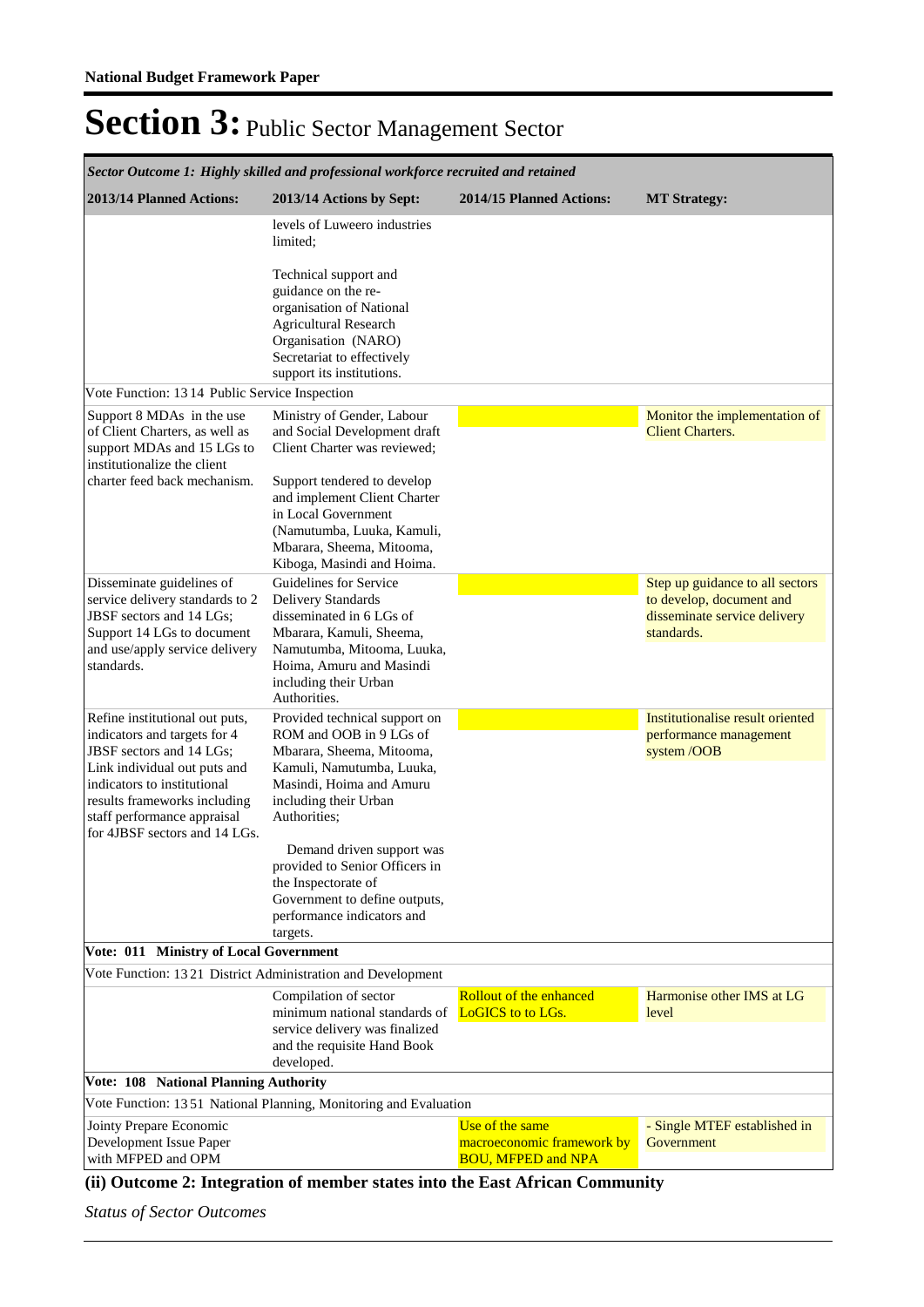The table below sets out the status of sector outcomes in terms of key sector outcome indicators.

| <b>Table S2.1: Sector Outcome Indicators</b><br>Outcome 2: Integration of member states into the East African Community |                                                   |                  |                             |  |
|-------------------------------------------------------------------------------------------------------------------------|---------------------------------------------------|------------------|-----------------------------|--|
| <b>Outcome and Outcome Indicator</b>                                                                                    | <b>Baseline</b>                                   | $2014/15$ Target | <b>Medium Term Forecast</b> |  |
| Status of process of EAC integration                                                                                    | Fair (2010)                                       | Good             | Good()                      |  |
| Percentage of Cabinet actions on Annual GPR and<br>decisions of the coordination committees<br>implemented.             |                                                   | 75               | 75()                        |  |
| Level of cross border employment among EAC<br>partner states                                                            | $\left( \right)$                                  |                  |                             |  |
| % reduction in internal tariff                                                                                          | <b>Public Service Delivery</b><br>Survey $(2006)$ |                  |                             |  |
| % growth in trade volumes between Uganda and<br>other EAC member states                                                 | (2010)                                            |                  |                             |  |

### *Performance for the first quarter of the 2013/14 financial year*

For the FY 2013/2014, the Ministry was allocated an approved budget of Ushs 19.325 billion, as shown in Table V1.1, of which Ushs 0.614 billion is for Wage Recurrent; Ushs 18.133 billion is for Non-Wage Recurrent, and Ushs 0.578 billion is the Development budget (inclusive of a tax component of Ushs 0.180 billion).

Given the above allocation, the following are some of the Outputs that were realized by the end of September 2013;

1. COORDINATION OF POLITICAL AND LEGAL AFFAIRS:

- Progress report on harmonization of Ugandan laws (into the EAC context) that impact on the implementation of the Common Market Protocol into the EAC context prepared.

- Cabinet Memoranda for ratification of the Protocols on Cooperation in Defence and Peace and Security prepared and submitted to Cabinet Secretariat.

- One progress report for the 27th Council of Ministers on the implementation status of EAC decisions and directives prepared.

- Country position papers for Council and Sectoral Council meetings under political and legal affairs prepared.

- Directives from the 27th Council communicated to MDAs for implementation.

- Two consultative meetings for seeking views on the EAC structure, model and action plan on political federation conducted.

- One engagement reports with executives of EAC Clubs from Secondary schools prepared.

### 2. COORDINATION OF PRODUCTIVE & SOCIAL AFFAIRS:

- The following reports on harmonization of national Policies, Legal and Strategic frameworks in line with the following approved EAC agenda were done;

- CSOs dialogue framework.
- Priority infrastructure projects adopted by Summit Retreat.
- Food Security Action Plan.
- Climate Change Policy.
- Protocol on establishment of Kiswahili Commission.
- Protocol on Environment and Natural Resources.

- First quarter progress report on implementation status of EAC decisions and directives (with reference to the 27th Council of Ministers) under the Productive and Social Sectors prepared

- Country Position Papers for Council Meetings and Sectoral Councils under the Productive and Social Sectors were prepared.

- Two engagement Reports arising from support supervision of EAC institutions (LVFO, IUCEA) in Uganda were prepared.

- A consultative report from the meeting of Heads of missions on EAC developments was prepared.

3. COORDINATION OF ECONOMIC AFFAIRS: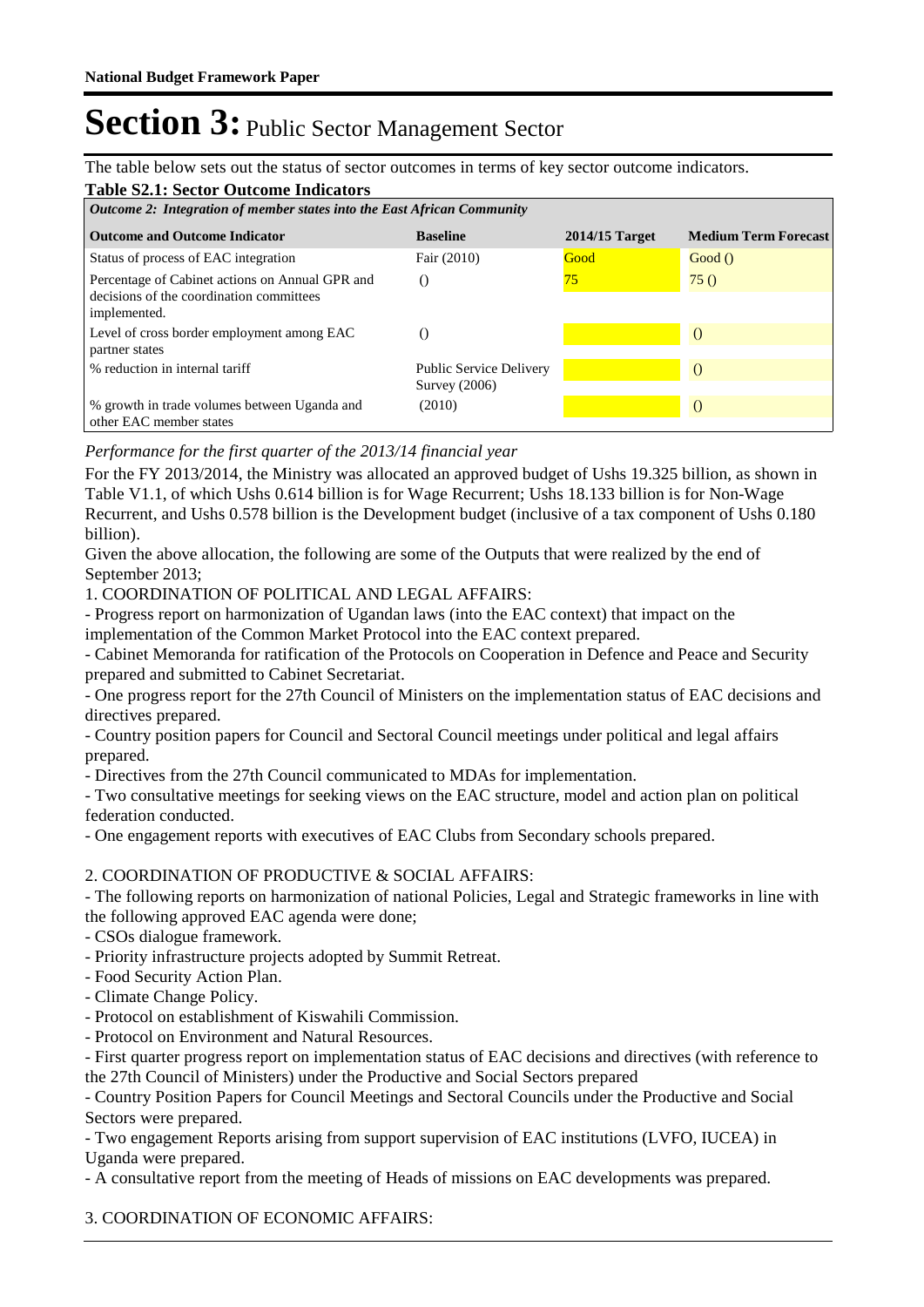- A report on harmonization of relevant National policies, and strategic frameworks in conformity with the EAC Customs Union Protocol & EAC Common Market Protocol was prepared.

- East African Monetary Union protocol negotiation and drafting was finalized

- 6 regional meetings on Economic Integration were attended

- Status report on the key areas of economic integration (COMESA-EAC-SADC Tripartite; EAMU; EAC-

US-BIT and the EPA) was prepared

- Decision of Council meetings communicated to Stakeholders

- Quarterly Reports on Uganda's Implementation of Council Decisions communicated to stakeholders

- Technical papers on further liberalization of labor and services in the EAC prepared.

- Sensitization workshop with Private Sector held.

### 4. REMITTANCE OF UGANDA'S ANNUAL CONTRIBUTION TO EAC SECRETARIAT:

Ushs 4,237,728,571 was released and remitted to the EAC Secretariat by end of September 2013.

### 5. FINANCE AND ADMINISTRATION:

- End of 2012/2013 Budget performance report was prepared and submitted to MFPED.

- Assessment of implementation of departmental quarterly work plans was done.

- Analysis of extent of mainstreaming of EAC activities in MDAs' Policy Statements for FY 2013/2014 was done.

- Benchmarking exercise with the Ministry of EAC for the Republic of Kenya was done.

- One training of MDA focal point officers on the East African Monitoring System (EAMS-Uganda) was done.

- Consolidated Procurement & Disposal Plan prepared and submitted to PPDA.
- Pre-qualification of providers was undertaken.
- Annual Financial Statements for FY2012/2013 was prepared and submitted.
- First Quarter Cash Management done.
- Q1 financial performance report prepared and submitted to Management.
- Tax returns filled.
- Resource centre equipped and made operational.
- Staff Training Plan implemented.
- Staff performance management plan implemented.
- Ministry restructuring report implemented.
- HIV/AIDS Work place policy implemented.
- The Ministry's Service Client Charter implemented.
- Staff Payroll managed.
- Team building undertaken.
- Staff Welfare undertaken.
- HRM Audit undertaken.
- Access to Information Act Manual implemented
- Senior Management Committee, Training Committee and Top management Committee for Q1 held.

- Annual reports (end of 2012/2013) on implementation of recommendations of the Senior Management,

- Training and Top Management Committees prepared.
- MDAs sensitized about EAC integration.
- General Public sensitized about EAC integration.
- Three EAC meetings attended and reports thereof prepared.

#### **Table S2.2: Key 2014/15 Outputs Contributing to the Sector Outcome\***

*Outcome 2: Integration of member states into the East African Community*

| Vote, Vote Function<br><b>Spending and Outputs</b><br><b>Approved Budget and</b> | 2014/15                                              |  |
|----------------------------------------------------------------------------------|------------------------------------------------------|--|
| Key Output<br><b>Achieved by End Sept</b><br><b>Planned outputs</b>              | <b>Proposed Budget and</b><br><b>Planned Outputs</b> |  |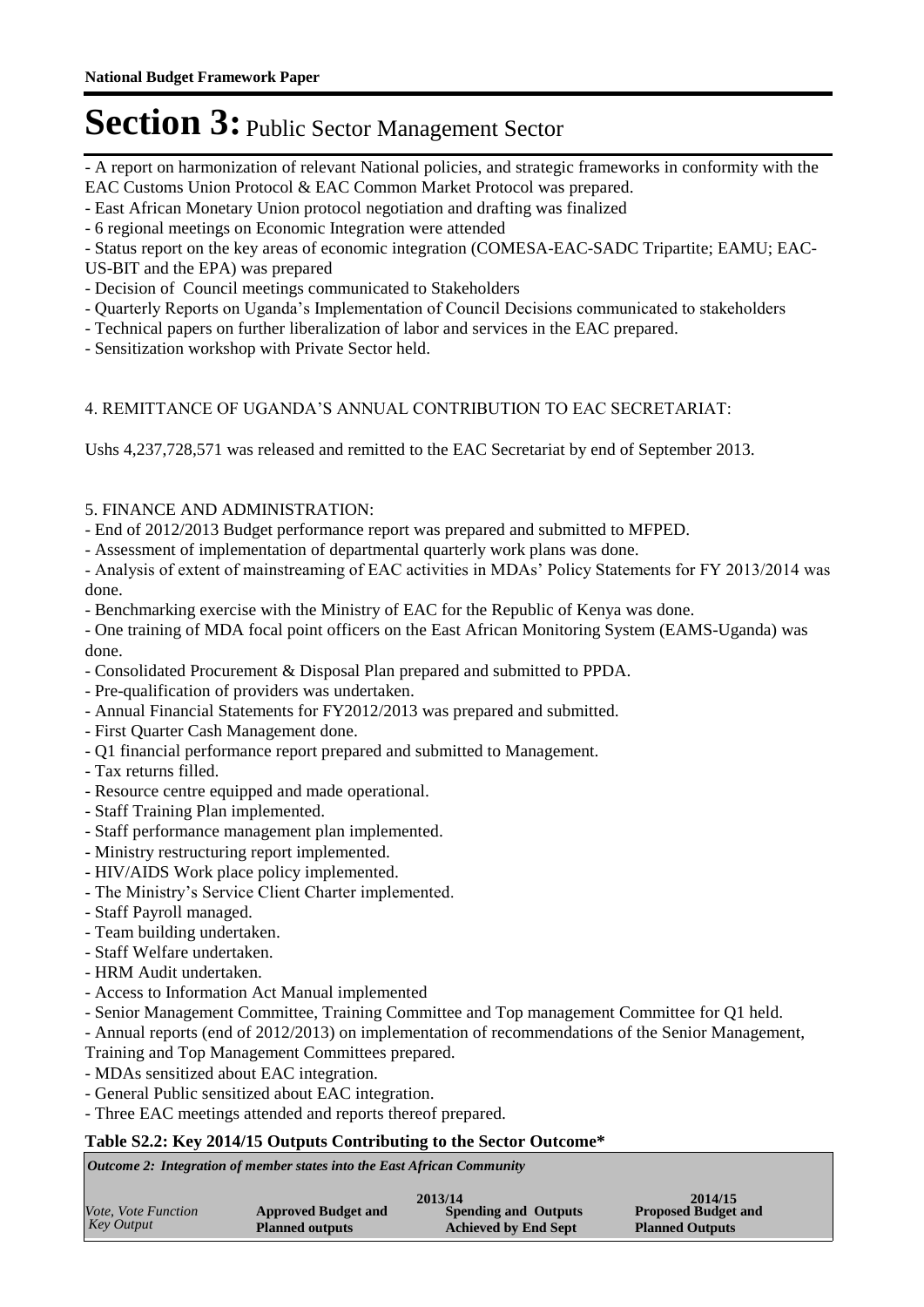| <b>Outcome 2: Integration of member states into the East African Community</b>                         |                                                                                                                 |                                                                                                                                                                                                                                                                                                            |                                                                                                                                                                                                      |
|--------------------------------------------------------------------------------------------------------|-----------------------------------------------------------------------------------------------------------------|------------------------------------------------------------------------------------------------------------------------------------------------------------------------------------------------------------------------------------------------------------------------------------------------------------|------------------------------------------------------------------------------------------------------------------------------------------------------------------------------------------------------|
| Vote, Vote Function<br><b>Key Output</b>                                                               | 2013/14<br><b>Approved Budget and</b><br><b>Planned outputs</b>                                                 | <b>Spending and Outputs</b><br><b>Achieved by End Sept</b>                                                                                                                                                                                                                                                 | 2014/15<br><b>Proposed Budget and</b><br><b>Planned Outputs</b>                                                                                                                                      |
| <b>Vote: 021 East African Community</b>                                                                |                                                                                                                 |                                                                                                                                                                                                                                                                                                            |                                                                                                                                                                                                      |
|                                                                                                        | Vote Function: 1331 Coordination of the East African Community Affairs                                          |                                                                                                                                                                                                                                                                                                            |                                                                                                                                                                                                      |
| <b>Output: 133101</b>                                                                                  | Harmonized Policies, Laws and Strategic Frameworks developed                                                    |                                                                                                                                                                                                                                                                                                            |                                                                                                                                                                                                      |
| Description of Outputs:                                                                                | (i) Progress report on<br>the Common Market Protocol)<br>prepared.<br>-Social Security;<br>-Contracts Act; and  | (i) Q1 progress report on<br>harmonization of Ugandan laws harmonization of Ugandan laws<br>into the EAC context (those that into the EAC context (those that<br>impact on the implementation of impact on the implementation of<br>the Common Market Protocol)<br>prepared.<br>(ii) Cabinet Memoranda for | (i)Progress report on<br>harmonization of Ugandan laws<br>into the EAC context (those that<br>impact on the implementation of<br>the Common Market Protocol)<br>prepared.<br>(ii) Progress report on |
|                                                                                                        | -Sale of Goods.<br>Defense and Peace and Security Cabinet Secretariat.<br>ratified.                             | ratification of the Protocols on<br>Cooperation in Defense and<br>(ii) Protocols on Cooperation in Peace and Security submitted to                                                                                                                                                                         | <b>Implementation of Protocol</b><br><b>Provisions on Cooperation in</b><br>Defense, Peace and Security                                                                                              |
|                                                                                                        |                                                                                                                 |                                                                                                                                                                                                                                                                                                            | (iii) Popular Versions of the<br><b>CSOs</b> Dialogue Frame work<br>Developed.                                                                                                                       |
|                                                                                                        |                                                                                                                 |                                                                                                                                                                                                                                                                                                            | (iv) Four (4) Consolidate<br><b>Technical Briefs/Reports on</b><br>progress made at the EAC on<br>harmonization of EAC Policies,<br>Laws and Strategic Frameworks.                                   |
|                                                                                                        |                                                                                                                 |                                                                                                                                                                                                                                                                                                            | (v) Ratified Protocols and<br><b>Instruments deposited with</b><br><b>Secretary General; Sanitary and</b><br><b>Phytosanitary and ICT</b><br>Networks.                                               |
|                                                                                                        |                                                                                                                 |                                                                                                                                                                                                                                                                                                            | (vi) Protocol on Monetary<br>Union ratified and progressively<br>implemented.                                                                                                                        |
|                                                                                                        |                                                                                                                 |                                                                                                                                                                                                                                                                                                            | (vii) Status Reports on<br>harmonization of Trade,<br><b>Industry Finance and</b><br>Investment prepared.                                                                                            |
| Performance Indicators:                                                                                |                                                                                                                 |                                                                                                                                                                                                                                                                                                            |                                                                                                                                                                                                      |
| Number of Country Position 18<br>papers and back to office<br>reports for the EAC regional<br>meetings |                                                                                                                 | 5                                                                                                                                                                                                                                                                                                          | 18                                                                                                                                                                                                   |
| Number of Cabinet Memos<br>drafted and submitted to<br>Cabinet                                         | 2                                                                                                               | 2                                                                                                                                                                                                                                                                                                          | 3                                                                                                                                                                                                    |
| Output Cost (UShs bn):                                                                                 | 0.161                                                                                                           | 0.038                                                                                                                                                                                                                                                                                                      | 0.167                                                                                                                                                                                                |
| <b>Output: 133102</b>                                                                                  | Compliance with implementation of EAC decisions and directives Monitored and Evaluated                          |                                                                                                                                                                                                                                                                                                            |                                                                                                                                                                                                      |
| Description of Outputs:                                                                                | Four quarterly progress reports<br>on the implementation status of<br>EAC decisions and directives<br>prepared. | Q1 progress reports on the<br>implementation status of EAC<br>decisions and directives<br>prepared for the 27th EAC<br>Council of Ministers meeting.                                                                                                                                                       | (i) Four quarterly progress<br>reports on the implementation<br>status of EAC decisions and<br>directives prepared<br>(ii) Two progress reports on<br><b>CMIP</b> implementation under               |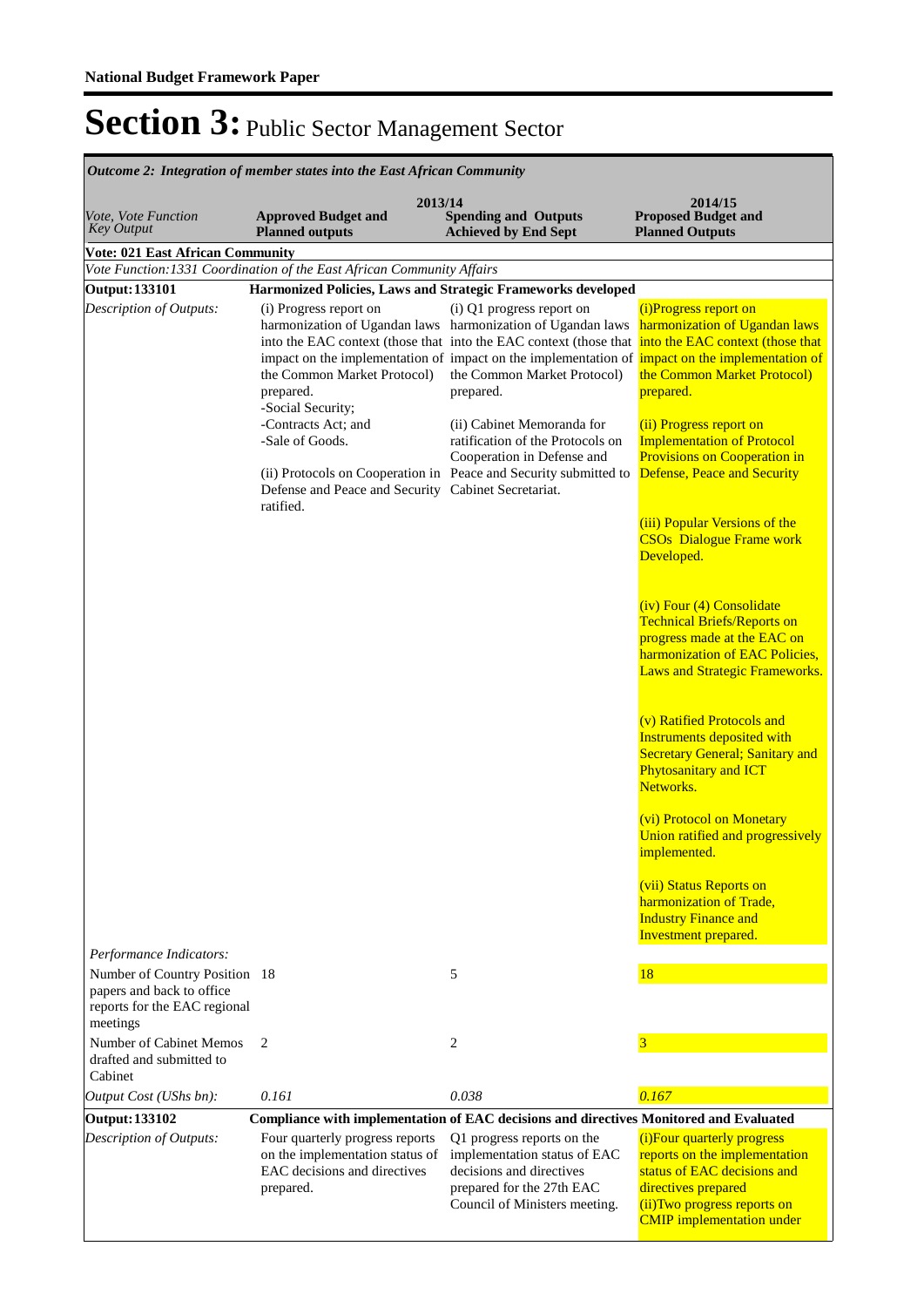| <b>Outcome 2: Integration of member states into the East African Community</b>                  |                                                                                                                                                                                                                                                                                                                                                                                                                                                                                              |                                                                                                                                                                                                                                                                                                                                                             |                                                                                                                                                                                                                                                                                                                                                                                                                                                                                                                                                                                                                                                                                                                                                                                                                                                                                                                                                                                                                                         |
|-------------------------------------------------------------------------------------------------|----------------------------------------------------------------------------------------------------------------------------------------------------------------------------------------------------------------------------------------------------------------------------------------------------------------------------------------------------------------------------------------------------------------------------------------------------------------------------------------------|-------------------------------------------------------------------------------------------------------------------------------------------------------------------------------------------------------------------------------------------------------------------------------------------------------------------------------------------------------------|-----------------------------------------------------------------------------------------------------------------------------------------------------------------------------------------------------------------------------------------------------------------------------------------------------------------------------------------------------------------------------------------------------------------------------------------------------------------------------------------------------------------------------------------------------------------------------------------------------------------------------------------------------------------------------------------------------------------------------------------------------------------------------------------------------------------------------------------------------------------------------------------------------------------------------------------------------------------------------------------------------------------------------------------|
| <i>Vote, Vote Function</i><br><b>Key Output</b>                                                 | 2013/14<br><b>Approved Budget and</b><br><b>Planned outputs</b>                                                                                                                                                                                                                                                                                                                                                                                                                              | <b>Spending and Outputs</b><br><b>Achieved by End Sept</b>                                                                                                                                                                                                                                                                                                  | 2014/15<br><b>Proposed Budget and</b><br><b>Planned Outputs</b>                                                                                                                                                                                                                                                                                                                                                                                                                                                                                                                                                                                                                                                                                                                                                                                                                                                                                                                                                                         |
| Performance Indicators:                                                                         |                                                                                                                                                                                                                                                                                                                                                                                                                                                                                              |                                                                                                                                                                                                                                                                                                                                                             | <b>Political and Legal Affairs</b><br>prepared and disseminated.<br>(iii) Study to review and Identify<br><b>National laws for alignment</b><br>with the CMP<br>(iv)Compliance reports on<br>implementation status of EAC<br>decisions and directives under<br>the Productive and Social<br><b>Sectors</b><br>(v) Two progress reports on<br><b>CMIP</b> implementation prepared<br>and disseminated                                                                                                                                                                                                                                                                                                                                                                                                                                                                                                                                                                                                                                    |
| Quartely reports on progress 4<br>of implementation of EAC<br>decisions and directives          |                                                                                                                                                                                                                                                                                                                                                                                                                                                                                              | 1                                                                                                                                                                                                                                                                                                                                                           |                                                                                                                                                                                                                                                                                                                                                                                                                                                                                                                                                                                                                                                                                                                                                                                                                                                                                                                                                                                                                                         |
| Number of Ministerial<br><b>Statements to Parliament</b>                                        | 2                                                                                                                                                                                                                                                                                                                                                                                                                                                                                            | 1                                                                                                                                                                                                                                                                                                                                                           |                                                                                                                                                                                                                                                                                                                                                                                                                                                                                                                                                                                                                                                                                                                                                                                                                                                                                                                                                                                                                                         |
| Number of Cabinet<br>information papers on<br>implementation of EAC<br>decisions and directives | 4                                                                                                                                                                                                                                                                                                                                                                                                                                                                                            | 1                                                                                                                                                                                                                                                                                                                                                           |                                                                                                                                                                                                                                                                                                                                                                                                                                                                                                                                                                                                                                                                                                                                                                                                                                                                                                                                                                                                                                         |
| Output Cost (UShs bn):                                                                          | 0.151                                                                                                                                                                                                                                                                                                                                                                                                                                                                                        | 0.031                                                                                                                                                                                                                                                                                                                                                       | 0.168                                                                                                                                                                                                                                                                                                                                                                                                                                                                                                                                                                                                                                                                                                                                                                                                                                                                                                                                                                                                                                   |
| <b>Output: 133103</b>                                                                           | Strategic leadership, Guidance and Support for EAC regional Integration strengthened                                                                                                                                                                                                                                                                                                                                                                                                         |                                                                                                                                                                                                                                                                                                                                                             |                                                                                                                                                                                                                                                                                                                                                                                                                                                                                                                                                                                                                                                                                                                                                                                                                                                                                                                                                                                                                                         |
| Description of Outputs:                                                                         | Country Position Papers for<br>Council Meetings and Sectoral<br>Councils.<br><b>Engagement Reports arising</b><br>from support supervision of<br>EAC institutions (LVBC,<br>CASSOA, Soroti Flying School, Uganda prepared.<br>IUCEA) in Uganda prepared.<br>Production of technical paper s<br>in key areas of economic<br>integration like: further<br>liberalization of labor and<br>services in the EAC; the<br>EAMU process; elimination of<br>NTBs, and Common Market<br>implementation | (i) Country Position Papers for<br>27th Council of Ministers<br>Meeting.<br>(ii) Engagement Reports arising<br>from support supervision of<br>LVBC (EAC institution) in<br>(iii) Production of technical<br>papers on key areas of: further<br>liberalization of labor and<br>services in the EAC; the EAMU<br>process and Common Market<br>implementation. | (i)Country position papers for<br><b>Council and Sectoral Council</b><br>meetings prepared for<br>participation in Council and<br>Summit meetings.<br>(ii) Study report on the<br>perception survey on the draft<br>framework of the structure of<br>the EAC Political federation<br>(iii) Two Engagement Reports<br>arising from support supervision<br>of EAC institutions (LVBC<br>programmes and projects, $&$<br>LFVO, IUCEA) in Uganda<br>prepared.<br>(iv)Capacity Enhancement<br><b>Report for the Private Sector &amp;</b><br><b>Civil Society on thematic issues</b><br>under CSOs dialogue<br>framework.<br>(v)A joint assessment/research<br>(MAAIF, MTIC, UNCCI,<br><b>Uganda Farmers Federation) of</b><br>agricultural goods and services<br>on high demand in the region<br>conducted.<br>(vi)A baseline survey on youth<br>awareness and involvement on<br>the EAC integration agenda<br>with special focus on tertiary<br>institutions<br>(vii) A study to identify key ICT<br><b>EAC Policy issues for advocacy.</b> |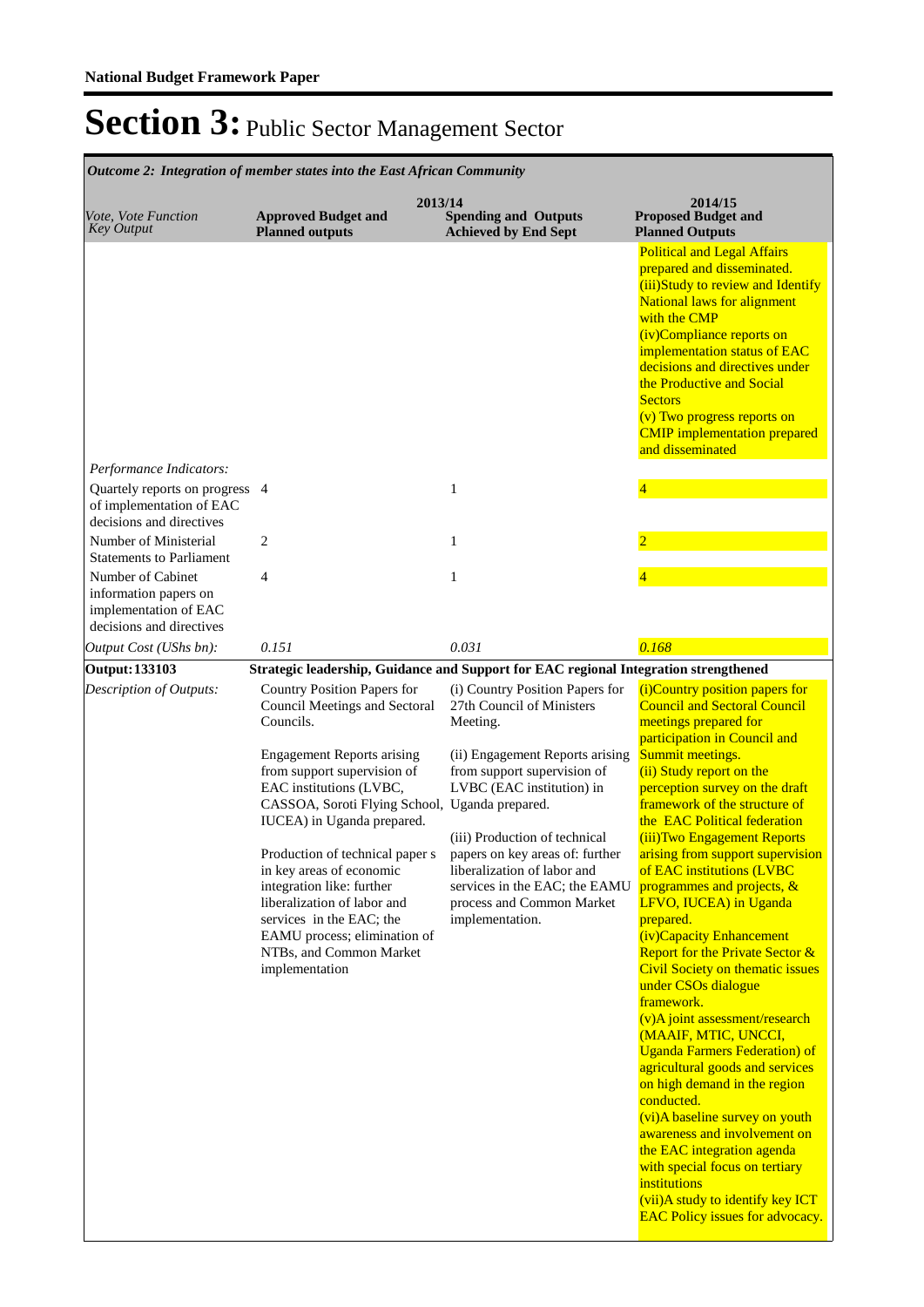| <b>Outcome 2: Integration of member states into the East African Community</b> |                                                       |                                                                                                    |                                                                                                                                                                                                                                                                                       |
|--------------------------------------------------------------------------------|-------------------------------------------------------|----------------------------------------------------------------------------------------------------|---------------------------------------------------------------------------------------------------------------------------------------------------------------------------------------------------------------------------------------------------------------------------------------|
| Vote, Vote Function<br><b>Key Output</b>                                       | <b>Approved Budget and</b><br><b>Planned outputs</b>  | 2013/14<br><b>Spending and Outputs</b><br><b>Achieved by End Sept</b>                              | 2014/15<br><b>Proposed Budget and</b><br><b>Planned Outputs</b>                                                                                                                                                                                                                       |
|                                                                                |                                                       |                                                                                                    | (viii)Country position papers in<br>the areas of Trade, Finance and<br><b>Investment developed</b><br>(ix)Policy papers on Topical<br><b>Economic Issues to facilitate</b><br>regional meetings produced<br>$(x)$ Conduct research on a key<br>topical area in the economic<br>sector |
| Performance Indicators:                                                        |                                                       |                                                                                                    |                                                                                                                                                                                                                                                                                       |
| National Policy on the EAC<br>intergration developed                           |                                                       |                                                                                                    |                                                                                                                                                                                                                                                                                       |
| Output Cost (UShs bn):                                                         | 0.469                                                 | 0.103                                                                                              | 0.662                                                                                                                                                                                                                                                                                 |
| Vote Function: 1332 East African Community Secretariat Services                |                                                       |                                                                                                    |                                                                                                                                                                                                                                                                                       |
| Output: 133251                                                                 |                                                       | <b>Uganda's Contribution to the EAC Secretariat Remitted</b>                                       |                                                                                                                                                                                                                                                                                       |
| Description of Outputs:                                                        | Remit Ushs 14.139 bilion to<br><b>EAC</b> Secretariat | Ushs 4,237,728,571 released<br>and remitted to the EAC<br>Secretariat by end of September<br>2013. | Remit Ushs 15.553 bilion to<br><b>EAC</b> Secretariat                                                                                                                                                                                                                                 |
| Performance Indicators:                                                        |                                                       |                                                                                                    |                                                                                                                                                                                                                                                                                       |
| Amount of Funds in US\$<br>Millions remitted to the EAC<br>Secretariat         | 4.8                                                   | 1.7                                                                                                | 5.63                                                                                                                                                                                                                                                                                  |
| Output Cost (UShs bn):                                                         | 14.139                                                | 4.238                                                                                              | 14.139                                                                                                                                                                                                                                                                                |

*\* Excludes taxes and arrears*

#### *2014/15 Planned Outputs*

For the FY 2014/2015, the Ministry has been allocated a budget of Ushs 19.325 billion, as shown in Table V1.1, of which Ushs 0.614 billion is for Wage Recurrent; Ushs 18.133 billion is for Non-Wage Recurrent, and Ushs 0.578 billion is the Development budget (inclusive of a tax component of Ushs 0.180 billion).

Given the above allocation, below is a summary of the planned outputs for FY 2014/2015;

### 1. COORDINATION OF POLITICAL AND LEGAL AFFAIRS:

- Progress report on harmonization of Ugandan laws into the EAC context (those that impact on the implementation of the Common Market Protocol) prepared.

- Progress report on Implementation of Protocol Provisions on Cooperation in Defense, Peace and Security

- Four quarterly progress reports on the implementation status of EAC decisions and directives prepared

- Two progress reports on CMIP implementation under Political and Legal Affairs prepared and disseminated.

- Study to review and Identify National laws for alignment with the CMP

- Country position papers for Council and Sectoral Council meetings prepared for participation in Council and Summit meetings.

- Study report on the perception survey on the draft framework of the structure of the EAC Political federation

- Country position papers for Council and Sectoral Council meetings prepared for participation in Council and Summit meetings.

- Three engagement reports with executives of EAC Clubs from secondary schools (4 regions in Uganda) prepared.

- One engagement report of EALA Uganda Chapter and MPs on Sessional Committee on EAC Affairs.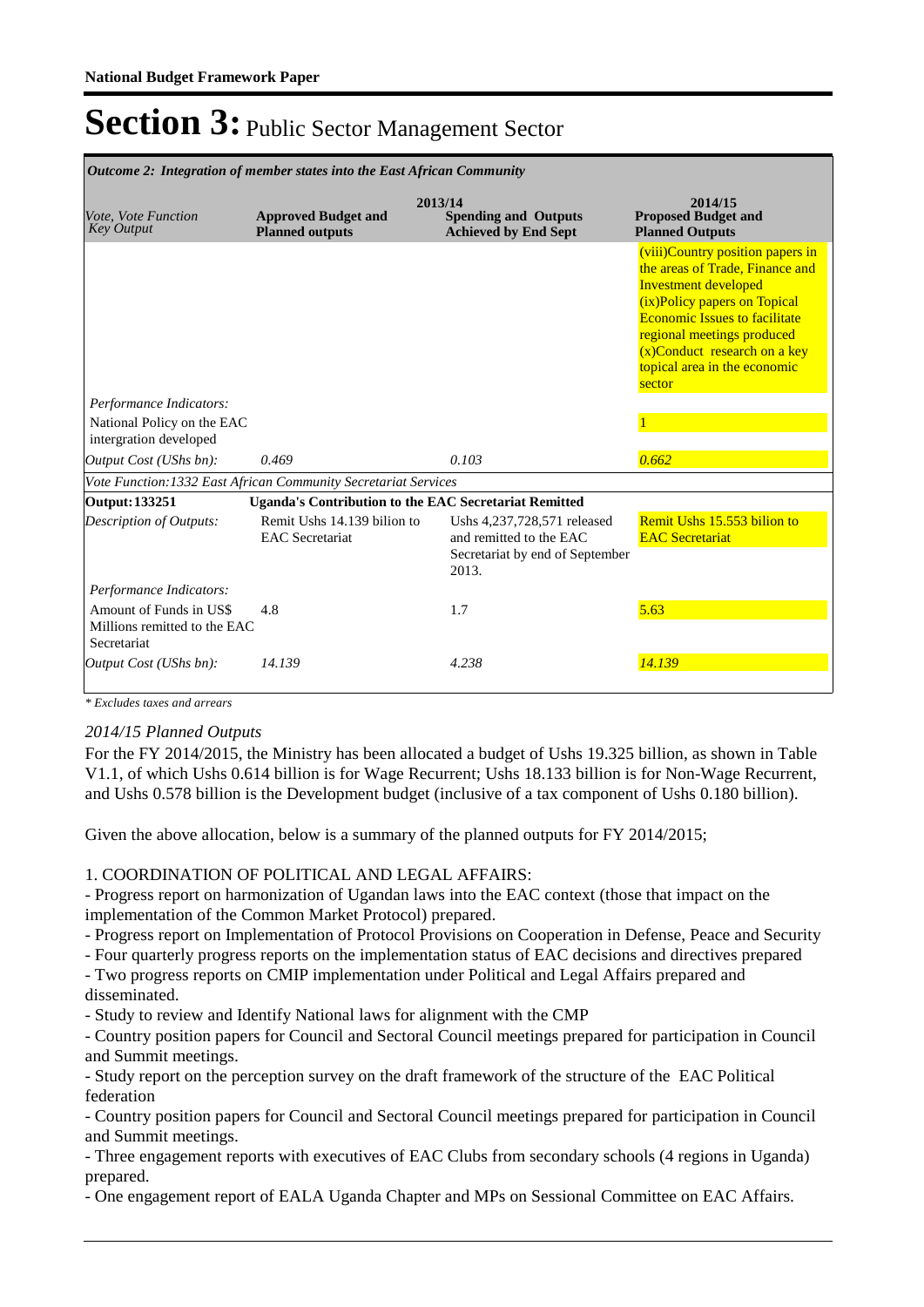### 2. COORDINATION OF PRODUCTIVE & SOCIAL AFFAIRS:

- Popular Versions of the CSOs Dialogue Frame work Developed.

- Four (4) Consolidate Technical Briefs/Reports on progress made at the EAC on harmonization of EAC Policies, Laws and Strategic Frameworks.

- Ratified Protocols and Instruments deposited with Secretary General; Sanitary and Phyto-sanitary and ICT Networks.

- Compliance reports on implementation status of EAC decisions and directives under the Productive and Social Sectors

- Two Engagement Reports arising from support supervision of EAC institutions (LVBC programmes and projects, & LFVO, IUCEA) in Uganda prepared.

- Capacity Enhancement Report for the Private Sector & Civil Society on thematic issues under CSOs dialogue framework.

- A joint assessment/research (MAAIF, MTIC, UNCCI, Uganda Farmers Federation) of agricultural goods and services on high demand in the region conducted.

- A baseline survey on youth awareness and involvement on the EAC integration agenda with special focus on tertiary institutions

- A study to identify key ICT EAC Policy issues for advocacy.
- Prepare IEC materials on EAC integration.
- Capacity of women in cross-border trade enhanced.

- Commemoration of international days; World AIDS day, Women's Day, World Environment day, World Food Day, Labour day, world communications day)

### 3. COORDINATION OF ECONOMIC AFFAIRS:

- Protocol on Monetary Union ratified and progressively implemented.

- Status Reports on harmonization of Trade, Industry Finance and Investment prepared.
- Four Quarterly reports on implementation of EAC decisions and directives prepared
- Two progress reports on CMIP implementation prepared and disseminated
- Country position papers in the areas of Trade, Finance and Investment developed
- Policy papers on Topical Economic Issues to facilitate regional meetings produced
- Conduct research on a key topical area in the economic sector
- Dialogue meetings/workshops on EAC economic Integration Undertaken
- Newsletter on EAC Economic Integration procured.
- Copies of EAMU Protocol printing.
- Q&A Brochure on regional Integration developed.
- Training of Trainers for Chairperson of EAC Clubs in Schools done.

### 4. REMITTANCE OF UGANDA'S ANNUAL CONTRIBUTION TO EAC SECRETARIAT:

Uganda's Annual Contribution to the EAC Secretariat timely remitted.

### 5. FINANCE AND ADMINISTRATION:

- Annual FY2015/2016 Planning Retreat held.

- Vote Budget Framework Paper for FY2015/2016 prepared and timely submitted to PSM Secretariat & MFPED.

- FY2015/2016 Ministerial Policy Statement prepared.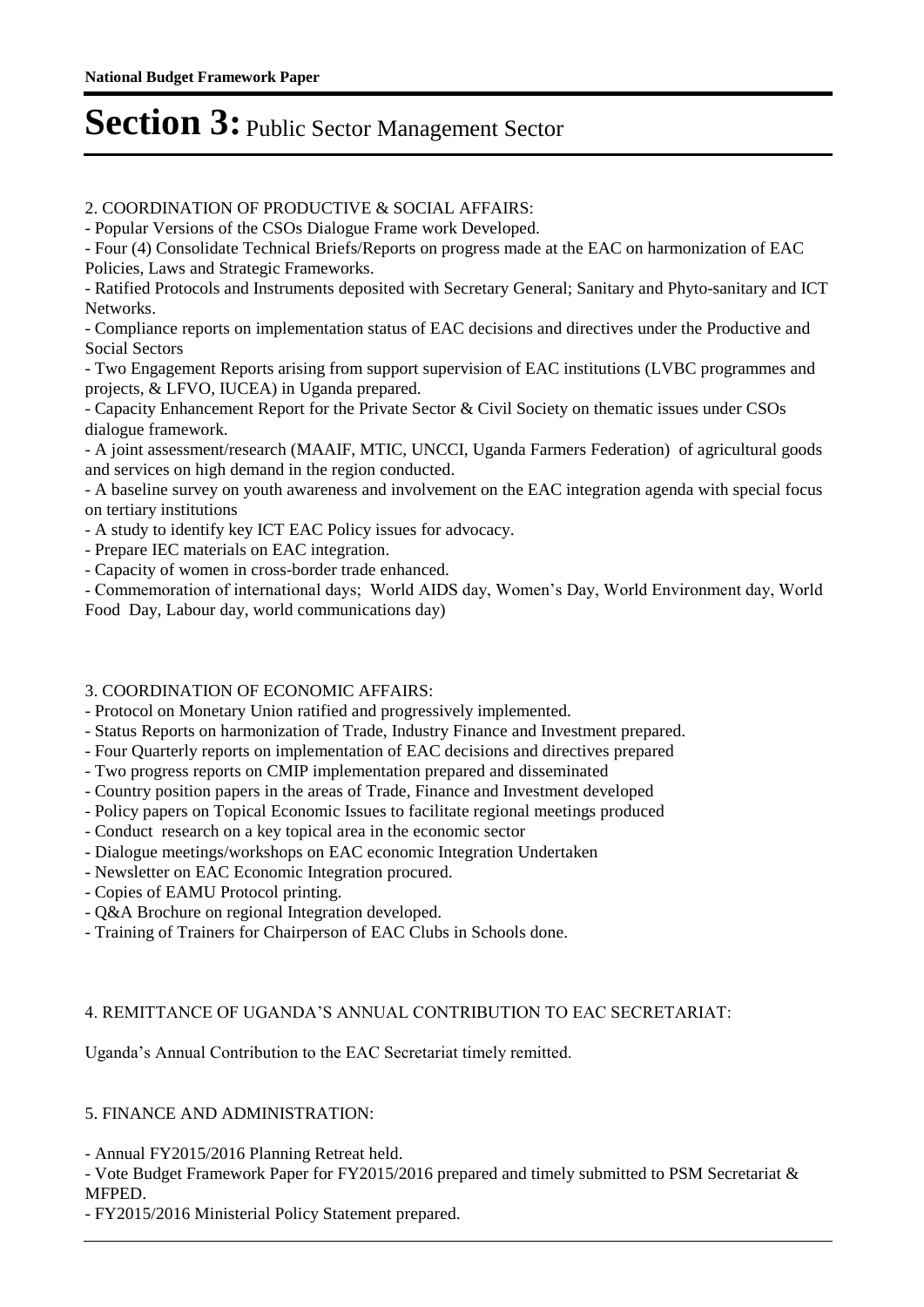- Quarterly budget performance reports prepared and submitted to MFPED & OPM.
- Support for smooth implementation of automated Output Budgeting Tool (Automated OBT).
- Statistical management coordinated.

- Capacity for integration of EAC issues into Sector Investment Plans and Budget Framework Papers of Sectors & MDAs provided.

- Cabinet Information Paper for submission of Draft National Policy on EAC integration to Cabinet prepared.

- Consolidated procurement & disposal plan prepared and submitted to PPDA
- Pre qualification of service providers undertaken
- Monthly procurement reports prepared and submitted to senior management.
- Annual financial statements prepared.
- Cash & funds management done.
- Nine months accounts prepared.
- Half year accounts prepared.
- Quarterly and Annual financial performance reports prepared and submitted to management.
- Tax returns filled
- Staff training plan implemented.
- HIV/AIDS workplace policy implemented.
- Team building undertaken.
- Staff welfare undertaken.

- Quarterly meetings of senior management Committee, Training Committee and Top Management Committee held.

- Top management retreat organized
- Protocol Services during Summit & Council meeting provided.
- General End of Year Staff Party held.

- Students, professional bodies, MDAs and Members of Parliament and Non-State institutions sensitized about EAC integration.

- EAC week activities organized in the country.
- Communication (Common Market) Sub-committee activities undertaken
- EAC Symbols, EAC Anthem and EAC Passport popularized.
- 12 EAC meetings/conferences attended
- Four Motor Vehicles procured.
- Five computer sets procured (Desktop, CPU, UPS)
- Procure five intercom phone sets
- Assorted office furniture procured

### 6. INTERNAL AUDIT

- Audit review of foreign travels done and report prepared.
- Contract management audit review done and report prepared.
- Budget performance audit review report prepared.
- Audit review of sensitization programmes done and report prepared.
- Professional courses attended.

#### *Medium Term Plans*

1. Initiate sensitization programmes that target a broad spectrum of Uganda's population especially the key stakeholders in the EAC integration agenda.

2. Operationalize the M&E System for tracking implementation of EAC directives & decisions within Uganda.

- 3. Exchange rate should be taken into consideration when releasing funds for this item.
- 4. Ensure timely release of adequate funds to the Ministry, for remittance to the EAC Secretariat.
- 5. Through the PSM Sector, engage MFPED on the development projects' needs.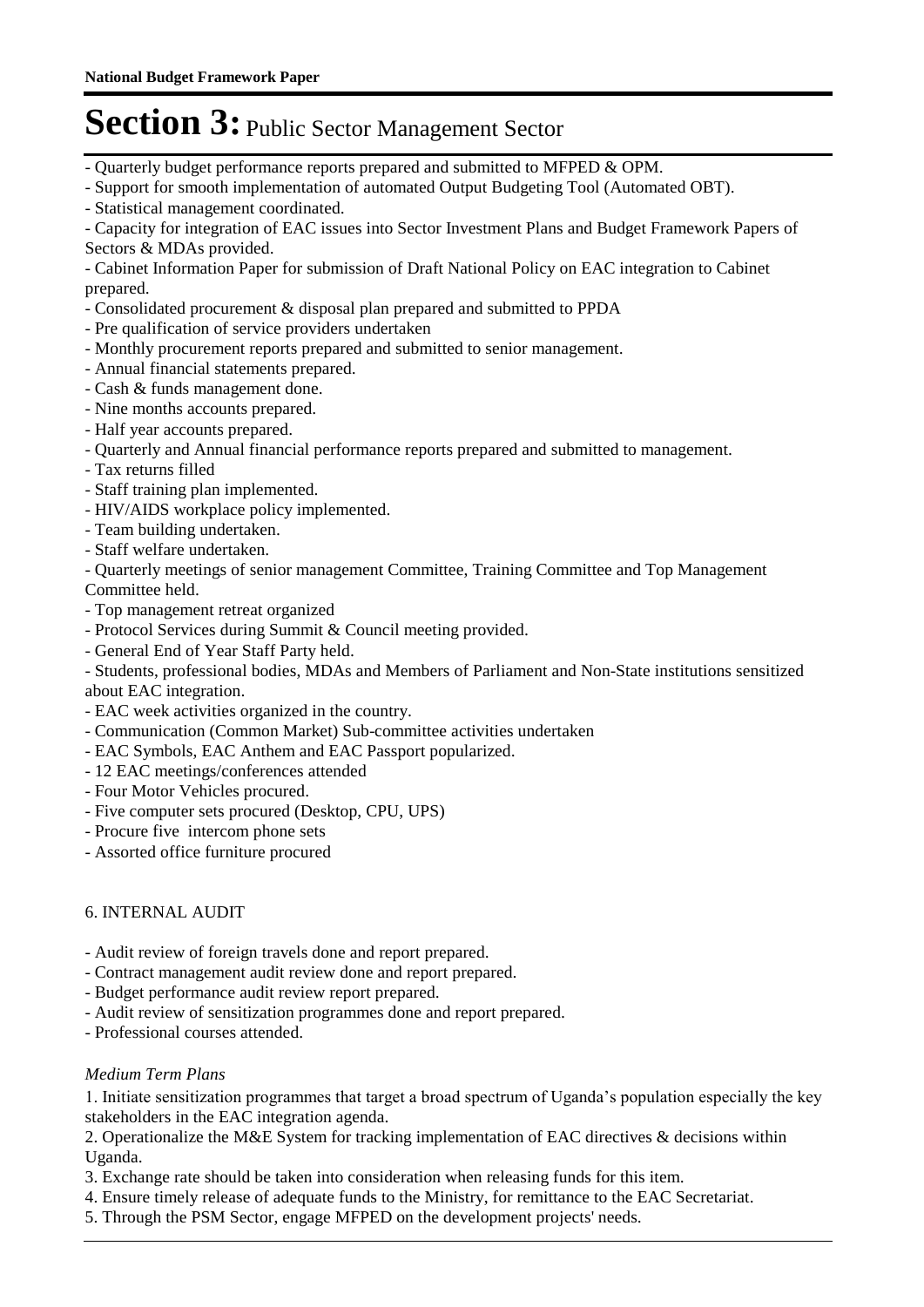6. Submit vacant position to the Ministry of Public Service and Public Service Commission for action.

#### *Actions to Improve Outcome Performance*

1. Initiate sensitization programmes that target a broad spectrum of Uganda's population especially the key stakeholders in the EAC integration agenda.

2. Operationalize the M&E System for tracking implementation of EAC directives & decisions within Uganda.

3. Exchange rate should be taken into consideration when releasing funds for this item.

- 4. Ensure timely release of adequate funds to the Ministry, for remittance to the EAC Secretariat.
- 5. Through the PSM Sector, engage MFPED on the development projects' needs.
- 6. Submit vacant position to the Ministry of Public Service and Public Service Commission for action.

### **Table S2.3: Actions and Medium Term Strategy to Improve Sector Outcome**

#### *Sector Outcome 2: Integration of member states into the East African Community*

| 2013/14 Planned Actions:                                                                                                                                            | 2013/14 Actions by Sept:                                                                                                                                                                                                                                                                            | 2014/15 Planned Actions:                                                                                                                                                                                                                                       | <b>MT Strategy:</b>                                                                                                                                                             |
|---------------------------------------------------------------------------------------------------------------------------------------------------------------------|-----------------------------------------------------------------------------------------------------------------------------------------------------------------------------------------------------------------------------------------------------------------------------------------------------|----------------------------------------------------------------------------------------------------------------------------------------------------------------------------------------------------------------------------------------------------------------|---------------------------------------------------------------------------------------------------------------------------------------------------------------------------------|
| Vote: 021 East African Community                                                                                                                                    |                                                                                                                                                                                                                                                                                                     |                                                                                                                                                                                                                                                                |                                                                                                                                                                                 |
|                                                                                                                                                                     | Vote Function: 13 31 Coordination of the East African Community Affairs                                                                                                                                                                                                                             |                                                                                                                                                                                                                                                                |                                                                                                                                                                                 |
| Operationalize the M&E<br>System for tracking<br>implementation of EAC<br>directives & decisions within<br>Uganda.                                                  | The East African Monitoring<br>System (EAMS-Uganda) has<br>been deployed. Training of<br>Users within the Ministry is<br>on-going.                                                                                                                                                                  | (i) Seek for a Cabinet directive<br>requiring all sectors to<br>prioritize EAC commitments<br>during planning & budgeting.<br>(ii) Operationalize the M&E<br><b>System for tracking</b><br>implementation of EAC<br>directives $&$ decisions within<br>Uganda. | Keep operational the<br>Monitoring & Evaluation<br><b>System for tracking progress</b><br>of implementation of EAC<br>decisions & directives. Train<br>other users across MDAs. |
| Initiate sensitization<br>programmes that target a<br>broad spectrum of Uganda's<br>population especially the key<br>stakeholders in the EAC<br>integration agenda. | Report of the consultative<br>forum of elderly persons and<br>the EALA Uganda Chapter<br>prepared.<br>One engagement reports with<br>executives of EAC Clubs from<br>Secondary schools prepared.<br>Consultative report from the<br>meeting of Heads of missions<br>on EAC developments<br>prepared | Initiate sensitization<br>programmes that target a broad<br>spectrum of Uganda's<br>population especially the key<br>stakeholders in the EAC<br>integration agenda.                                                                                            | Operationalize the MEACA<br><b>Communications Strategy.</b>                                                                                                                     |
| Vote Function: 13 49 Policy, Planning and Support Services                                                                                                          |                                                                                                                                                                                                                                                                                                     |                                                                                                                                                                                                                                                                |                                                                                                                                                                                 |
| Informing MFPED through<br>writing and continous<br>engagements of the Ministry's<br>Key Unfunded &<br>Underfunded priorities.                                      | MFPED increased the Vote<br>ceiling especially under the<br>Vote Function 1332 (East<br><b>African Community</b><br>Secretariat Services). The<br>increment was to take care of<br>the annual 10% increments in<br><b>EAC Partner States</b><br>contribution to the EAC<br>Secretariat.             | Through the PSM Sector,<br>engage MFPED on the<br>development projects' needs.                                                                                                                                                                                 | Re-submit to MoFPED the<br>request to raise the Vote<br>budget ceiling, and also<br>mobilse more technical &<br>financial assistance from<br>development Partners.              |
| <b>Vote: 146 Public Service Commission</b>                                                                                                                          |                                                                                                                                                                                                                                                                                                     |                                                                                                                                                                                                                                                                |                                                                                                                                                                                 |
|                                                                                                                                                                     | Vote Function: 1352 Public Service Selection and Discplinary Systems                                                                                                                                                                                                                                |                                                                                                                                                                                                                                                                |                                                                                                                                                                                 |
| Systems to enhance to<br>adherence to Human<br>Resource policies, procedures<br>and standards developed                                                             | Development of staff<br>competence planned for 2nd<br>and 3rd quarter                                                                                                                                                                                                                               | Conduct monitoring visits and<br>provide onspot mentoring and<br>technical guidance. Develop<br>systems for monitoring<br>compliance and adherence to                                                                                                          | Conduct monitoring visits and<br>provide onspot mentoring and<br>technical guidance. Develop<br>systems for monitoring<br>compliance and adherence to                           |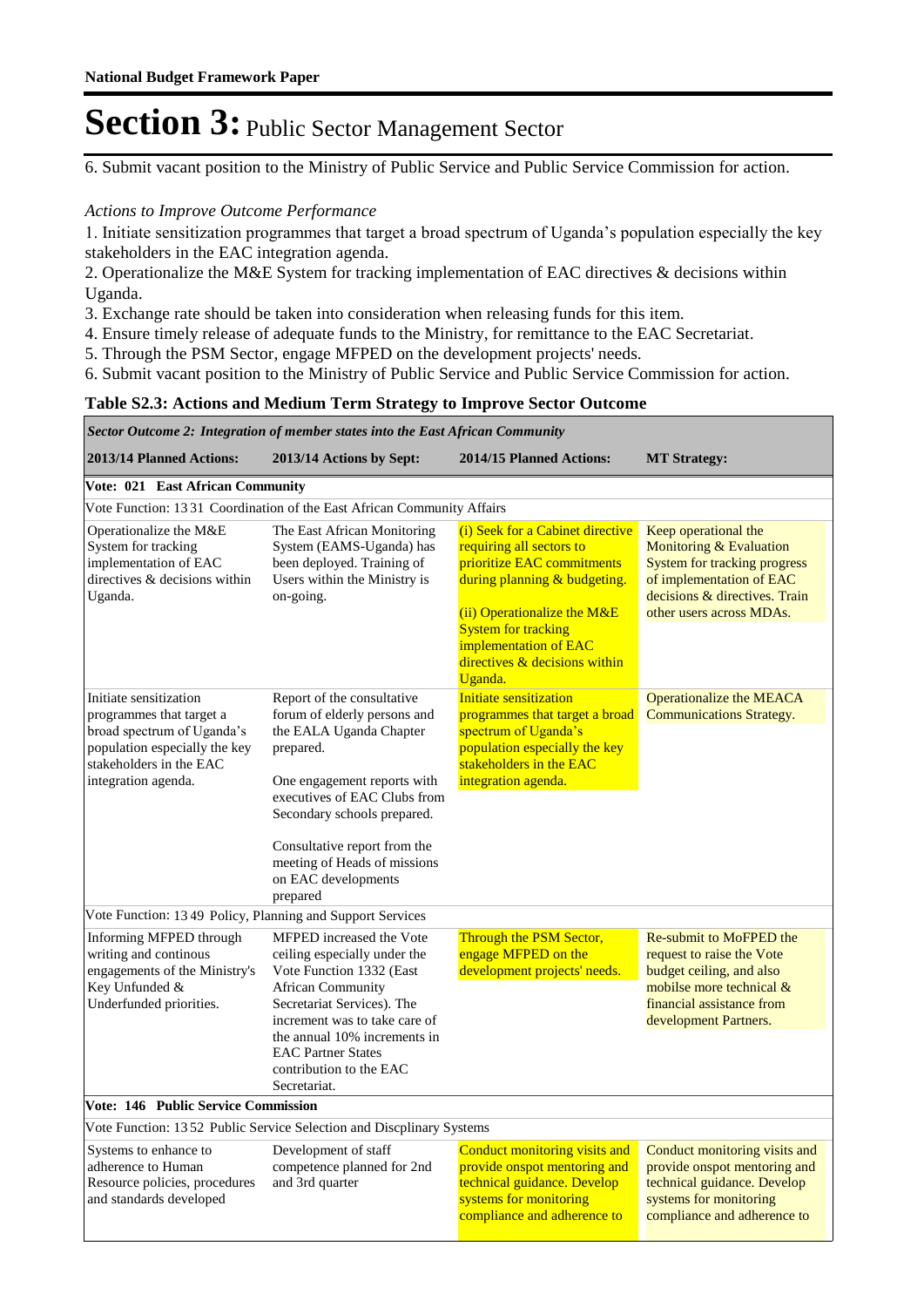| Sector Outcome 2: Integration of member states into the East African Community         |                                                                |                                                                                     |                                                                             |  |
|----------------------------------------------------------------------------------------|----------------------------------------------------------------|-------------------------------------------------------------------------------------|-----------------------------------------------------------------------------|--|
| 2013/14 Planned Actions:                                                               | 2013/14 Actions by Sept:                                       | 2014/15 Planned Actions:                                                            | <b>MT</b> Strategy:                                                         |  |
|                                                                                        |                                                                | existing disciplinary and other<br><b>HRM</b> related procedure and<br>policies.    | existing disciplinary and other<br>HRM related procedure and<br>policies.   |  |
| Vote: 147 Local Government Finance Comm                                                |                                                                |                                                                                     |                                                                             |  |
|                                                                                        | Vote Function: 1353 Coordination of Local Government Financing |                                                                                     |                                                                             |  |
| <b>Facilitate Negotiation on</b><br>sector conditional grants                          | One Seminar held with<br>regards to<br>Negotiations.           | Hold midterm review with 7<br>sectors on the implementation<br>of agreements on the | Improve financing of LGs for<br>effective and efficient service<br>delivery |  |
| Support the operations of<br><b>LGBC</b>                                               |                                                                | conditions for utilization of<br>conditional grants                                 |                                                                             |  |
|                                                                                        | Postponed                                                      |                                                                                     |                                                                             |  |
| Finalize the review of the<br>grant allocation formula to<br>incorporate cross cutting | Postponed                                                      | Hold stakeholders meeting on<br>LG budgets and transfers                            |                                                                             |  |
| issues                                                                                 |                                                                | <b>Develop TOR and tools to</b><br>assess extension of grants to                    |                                                                             |  |
| Follow up recommendations<br>of the study on LG financing                              |                                                                | <b>LLGs</b>                                                                         |                                                                             |  |

### **(iii) Outcome 3: Mechanisms that will promote coordinated and harmonized planning, monitoring and budgeting of National and Local Government levels established**

#### *Status of Sector Outcomes*

The table below sets out the status of sector outcomes in terms of key sector outcome indicators.

#### **Table S2.1: Sector Outcome Indicators**

*Mechanisms that will promote coordinated and harmonized planning, monitoring and budgeting of National and Outcome 3: Local Government levels established*

| <b>Outcome and Outcome Indicator</b>                                                                        | <b>Baseline</b> | $2014/15$ Target | <b>Medium Term Forecast</b> |
|-------------------------------------------------------------------------------------------------------------|-----------------|------------------|-----------------------------|
| Poverty incidence in the special programmes areas                                                           |                 |                  | $\left($                    |
| Percentage of Cabinet actions on Annual GPR and<br>decisions of the coordination committees<br>implemented. |                 |                  |                             |
| % of on-going government programs that are<br>evaluated as successful                                       |                 |                  | $\left( \right)$            |
| % of MDAs and LGs that have mainstreamed results<br>framework into their work processes.                    |                 |                  |                             |
| % of LGs that meet the set standard and<br>commitments in the client charter                                |                 |                  |                             |
| % of declared vacancies filled                                                                              | 64 (2009)       | 95               | 95()                        |

*Performance for the first quarter of the 2013/14 financial year*

#### Office of the Prime Minister

The Office of the Prime Minister registered a number of achievements during the first Quarter as highlighted below:

#### 1. POLICY COORDINATION, MONITORING AND EVALUATION

Parliamentary Business under the Government chief whip and Executive

Government business in Parliament coordinated resulting into:

- 11 Bills passed;
- 26 committee reports discussed & concluded;
- 8 motions passed; 8 Ministerial statements made;
- one petition concluded;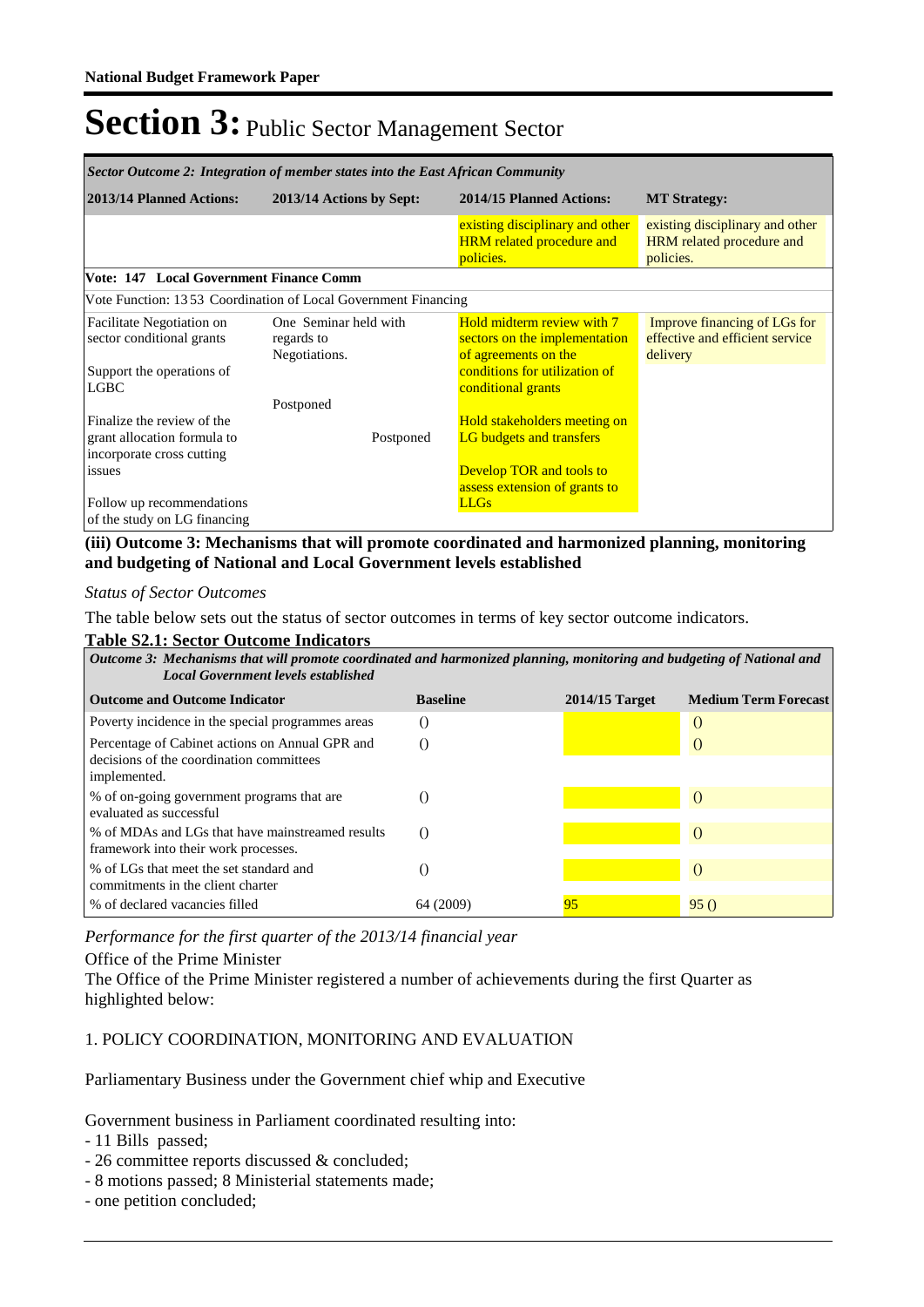- 3 monthly reports on business transacted and attendance of plenary meetings by Ministers compiled & submitted

### General Duties

- Government policy implementation coordinated by facilitating the Rt. Hon. PM to preside over the 1st preparatory meeting of the Presidential Investors Round Table ton review progress in the implementation of Recommendations of PIRT IV

- Held a meeting with the key change agents ( Religious leaders and Members of Parliament) in Karamoja & discussed the way forward for the development of the region

- Coordinated the preparation and production of the Government Annual Performance Report (GAPR) and agreed actions arising thereof.

- Chaired Cabinet Committee meetings on; Competitiveness and Enterprise Development Project, Central Coordinating Unit on the Development of the Southern Route to the Sea and Proposed Strategy for Improvement of Coordination and Monitoring of Health Service Delivery using ICTs.

- Chaired inter-ministerial meetings on; Establishment of a One-Stop-Centre at the UIA, Dam De-silting in the Teso Sub-region

- To enhance accountability and transparency in the use of public funds , rolled out Baraza activities in the districts of Amudat ,Napak ,Kaabong, Moroto , Nakapiripirit ,Kotido, Abim,Sironko,Ntungamo,Adjumani and Kalangala

Policy implementation and Coordination

- Produced a draft of the National Coordination Policy and held 3 internal consultative meetings within Office of the Prime Minister on the Policy

- Held two meetings of ICSC & TICC

- Coordinated the inter ministerial meetings that developed and finalized a Cabinet Memo on the creation of a One Stop Center at Uganda Investment

- Produced a progress report on implementation of Phase IV with recommendations which was discussed in a PIRT meeting held on 16th August, 2013

- Held a retreat of stakeholders to discuss the Food and Nutrition Policy

- Published the cost of hunger report and post launch activities have been scheduled
- Published a report on costing of the three UNAP line sectors of Education, Health and Water.

- Finalized a UNAP Advocacy strategy and embarked on the development of the Behavior Change Communication strategy and a Social Mobilization Strategy for UNAP

- Organized a coordination, planning and budgeting TWG retreat to discuss the concept note of the joint PSM review. A report of proceedings was generated and circulated.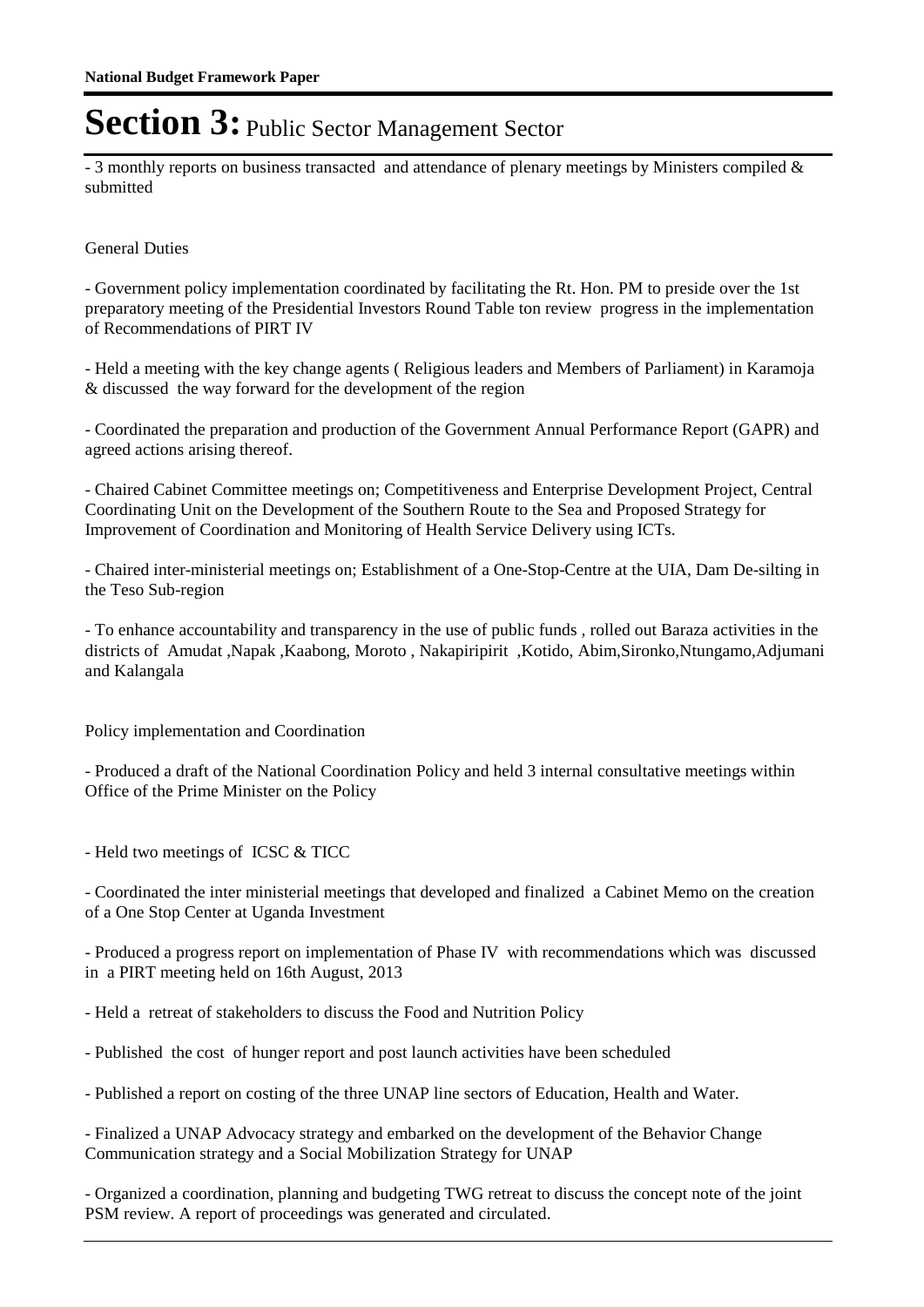- Coordinates inter-Ministerial meetings of Water for Production and produced a report from the site visit to Mobuku Irrigation scheme.

Monitoring and Evaluation

- Produced the Draft Government Annual Performance report for FY 2012/13

- Held National Monitoring and Evaluation Technical Working Group and subcommittee meetings on evaluation and oversight

- Developed Draft Public Sector Evaluation standards

- Baraza coordinated and conducted in the 12 districts of Kabong, Amudat, Moroto, Napak, Abim, Kotido, Nakapiripirit, Sironko, Adjumani, Rukungiri and Ntugamo under the RRI.

- Conducted 2 taster" trainings of trainers of trainees , lessons learnt and a road map to roll-out short courses to MDAs and CSOs was refined

- Finalized preparations to hold national stake holder's workshop to disseminate the M&E policy

- Hired a Consultant to conduct impact evaluation of Barazas
- AHIP implementation Monitoring coordination reports were produced and circulated
- Terms of reference for AHIP evaluation were developed

Information and National Guidance

- Carried out follow-up visits on Civic Education for Districts of Gulu and Yumbe

- Held Consultative meetings on local and digital content management strategy in districts of Nebbi, Moyo and Adjuman

- Held Consultatie meetings with 44 Television Stations and 28 Radio Stations in Northern Uganda. Carried out Monitoring and Inspection of District Information Offices in the districts of Mbarara, Ntungamo and Bushenyi.

- Collected OPM Quarterly newsletter materials in districts of Gulu, Atuk, Kitgum, Abim, Kotido and Kaabong

- Carried out consultative meetings on National Guidance Policy formulation in West Nile sub-region

- Finalized Concept Paper on National Guidance Strategic Implementation Plan RRI work plan.
- Printed and disseminated Quarterly Newsletter for July-Sept, 2013 Vol II Edition
- Collected materials for Newsletter in Acholi & Karamoja sub-regions
- Carried out various enhanced Public Relations functions for Media Activists.

- Organized meetings for TV and Radio owners in Northern Uganda. The final draft issues paper was finalized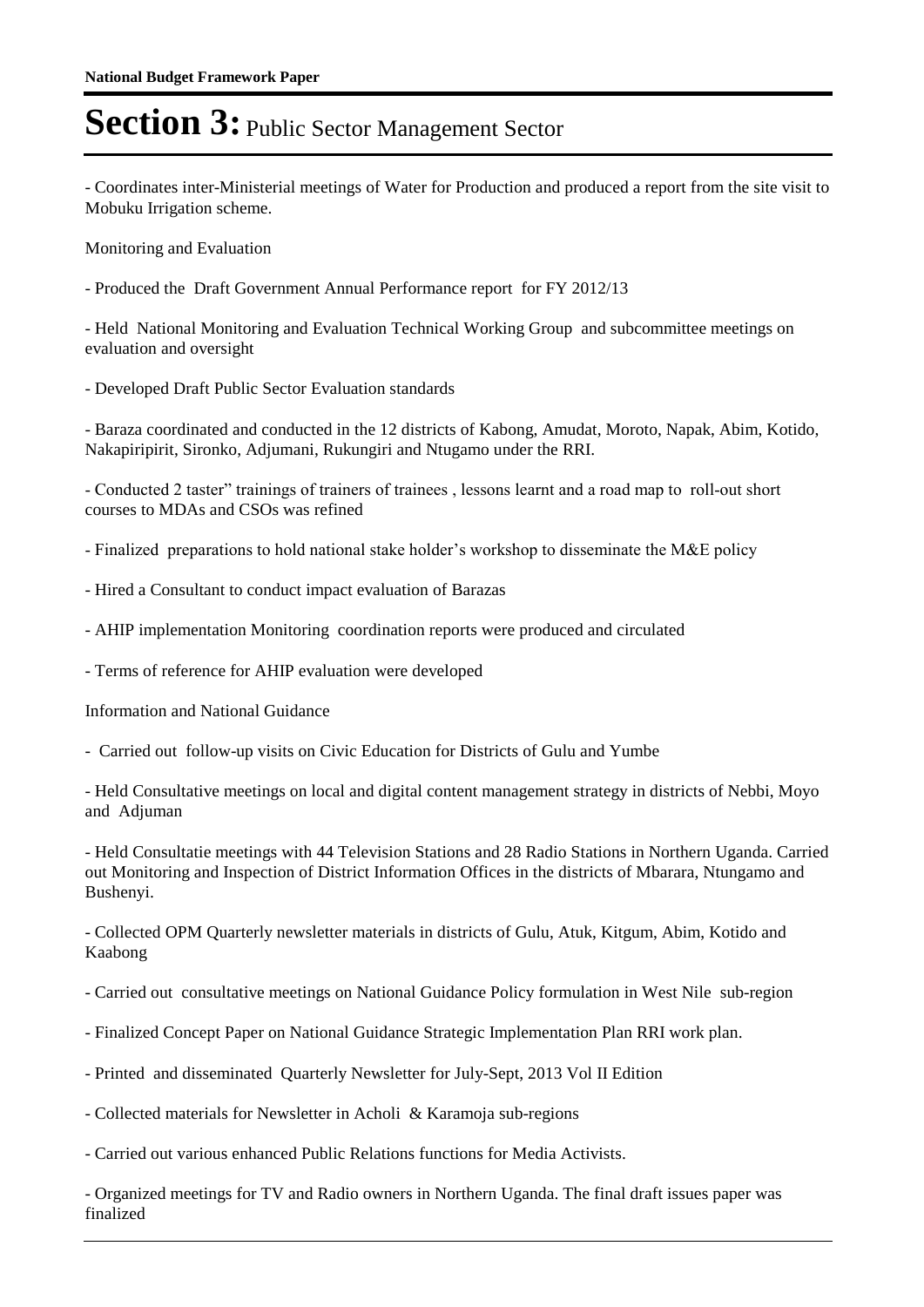### 2. DISASTER PREPAREDNESS MANAGEMENT AND REFUGEES

- Disaster Preparedness and Management

- Prepared early warning messages for Radio west

- Coordinated the international peace day celebrations in Moroto District.

- Conducted risk and vulnerability assessments in 9 districts.

- Launched popular version of the National Policy on Disaster Preparedness and Management

- Distributed 5114 bags of maize flour and 2125 bags of beans to over 20 districts.

- Assessments on preparedness and response to disasters were carried out in Rakai, Isingiro, Bududa, Hoima, Amuru, Kyankwanzi and Kapchorwa especially on landslides and hailstorms.

- Held consultative meetings with stakeholders in the Elgon region on the resettlement of the Bagisu in the landslide prone areas.

3. Refugee Protection and Management

- 205 Refugees voluntarily returned back to Rwanda

- Bilateral meeting held between Uganda and Rwanda Government on cessation clause for Rwandan Refugees

- 13,900 Congolese Refugees in 3470 House Holds settled in Kyangwali Refugee Settlement –

- 5842Refugees in 2567 House Holds received and settled in Rwamwanja Refugee Settlement.

- Conducted Identification of Refugees and Host Community beneficiaries in Rwamwanja Refugee Settlement and Mpara Sub County

- Supplied 6000 grafted seedlings to both Refugees and Host Communities in Rwamwanja Refugee Settlement

- Conducted Sensitization meetings on management of grafted seedlings In Rwamwanja Settlement

- The Refugee Appeals Board conducted a field visit to Nakivale and Oruchinga for an assessiment

- 23,218 Refugees received and granted premafacie asylum –

- Two Refugee Eligibility Committee sessions conducted and 4890 individual cases handled

- 5757 Refugee IDs produced and issued to refugees

### 4. MANAGEMENT OF SPECIAL PROGRAMMES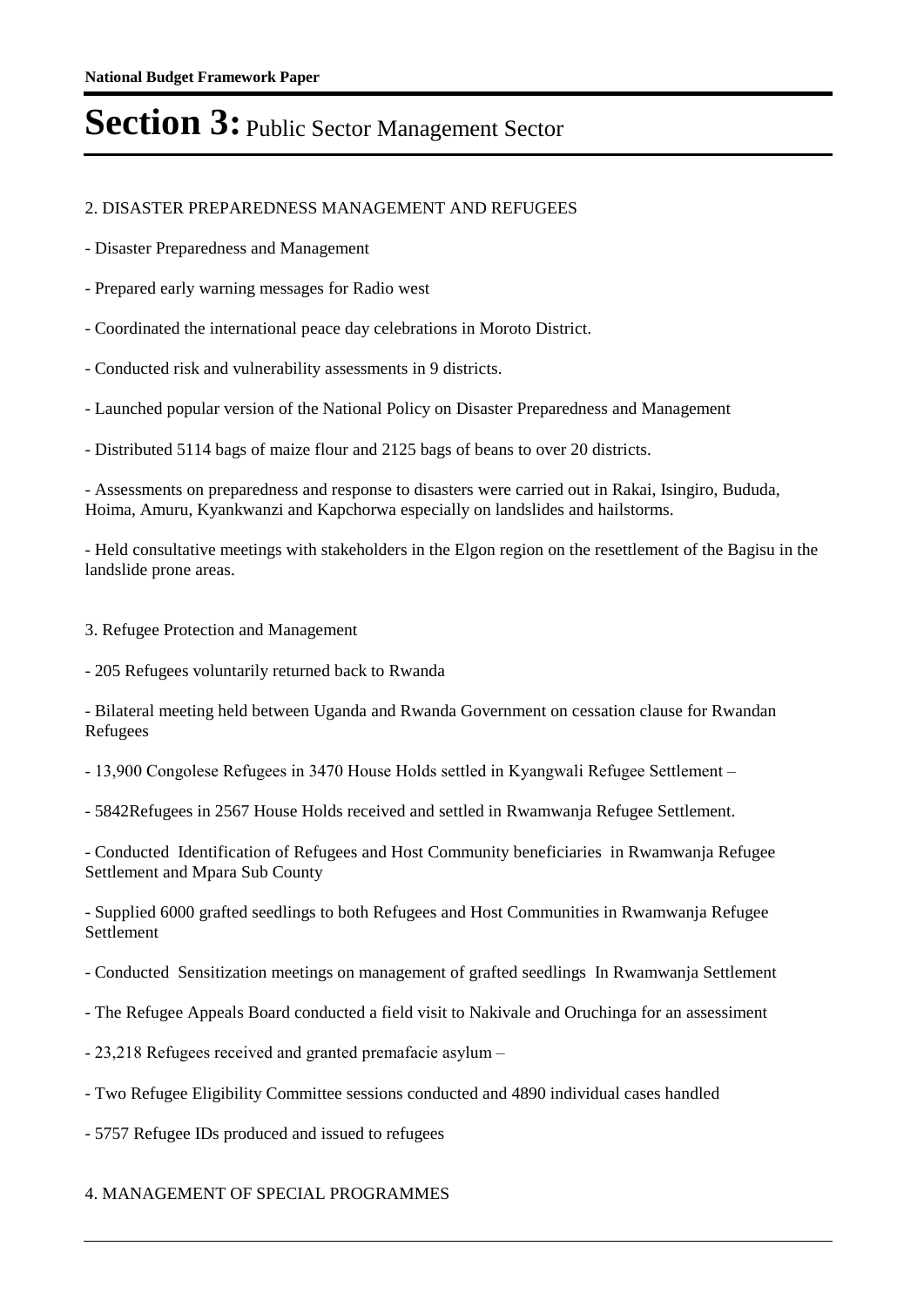#### Karamoja

- Seven (7) Coordination meetings held with district officials by the Minister for Karamoja in Kaabong, Kotido, Abim, Amudat, Nakapiripirit, Moroto and Napak.

- A survey to establish the feasible sites for water for irrigation in Karamoja conducted and a report submitted to guide implementation.

- Mobilization meeting conducted by the Minister for Karamoja with women from Kaabong.

- Assessment and transportation of tractors to KDA yard for repair conducted.

- Consultative meetings conducted with Pentecostal religious leaders in Karamoja for community sensitization in the sub-region

- Karamoja OPM regional office renovated and 75% complete.

#### Northern Uganda

- Held planning meeting with District Local Governments in the PRDP region for preparation of PRDP annual work plans

- Operational guidelines for the restocking programme designed

- Held Consultative meetings with District Veterinary offices to develop specifications for cattle under restocking.

- Funds (UGX 0.227bn) transferred to the Northern Uganda Youth Development Centre (NUYDC) to support Youth empowerment

- PRDP district work plans reviewed with district planners and harmonized

#### Luwero Triangle

- 705 Civilian Veterans paid a one off gratuity.

- One (1) consultative review meeting held with LCV's,CAOs, RDCs from Bundibugyo, Ntoroko, Kasese, Kabarole, Kyenjojo,Kyegegwa,Mityana, Mubende ,Luwero, Nakasongola, Nakaseke, Kyankwanzi,Kiboga, Wakiso and Butambala districts(15 districts) and members of the Technical Working Group members(TWG).

- Two (2) support supervision missions undertaken by MSLT,t he technical team and members of the Verification Committee to launch the anti-poverty campaign programme and supervise the distribution of planting materials (coffee& tea seedlings, maize and beans) to Civilian Veterans in eight (8) of the former NRA war zones.

- Grants disbursed to Bundibugyo, Ntoroko,Kasese,Kabarole,Kyenjojo,Kyegegwa,Mityana, Mubende, Luwero,Nakasongola, Nakaseke, Kyankwanzi ,Kiboga, and Wakiso districts(14 districts) to fund activities in their work plans to enhance household incomes and improve critical community infrastructure.

- 1 supervision and appraisal of Capital works mission undertaken to Katebwa SDA Church in Kabarole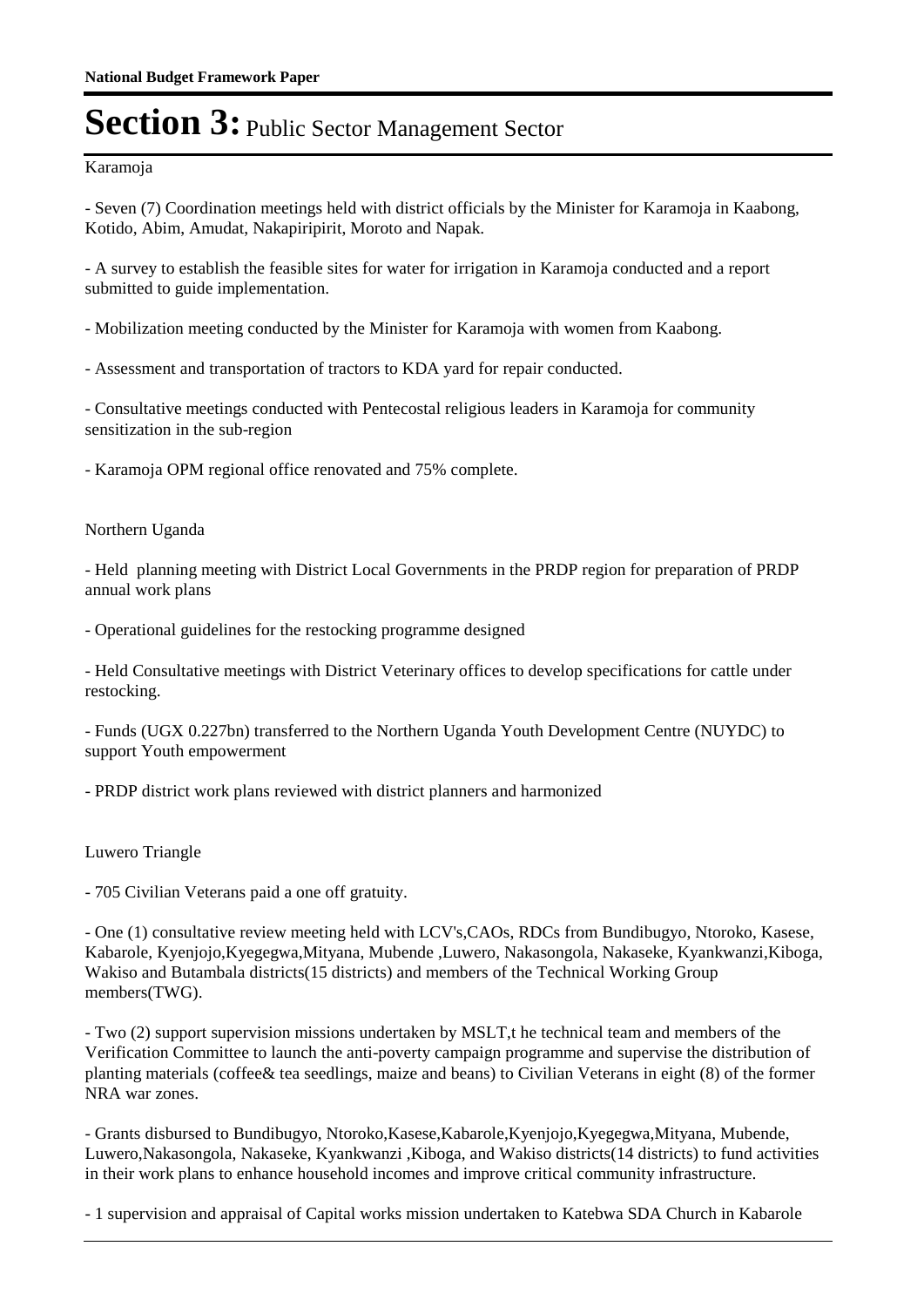and Nalutuntu HC III in Mubende district.

- Presidential pledge for the construction of Butambala district H/Q fulfilled by disbursing funds to the **District** 

Teso Affairs

- One coordination meeting held in Soroti Regional office
- Implementation of development programs in Teso coordinated and monitored
- IPFs for the participating LGs generated & communicated.
- Policy Management Committee (PMC) established.
- Bunyoro Affairs
- Two (2) political and technical monitoring missions under taken to Kibale and Hoima districts.

- Four (4) monitoring visits by Minister of State for Bunyoro Affairs and his technical team to Masindi, Bulisa and Hoima districts

### NUSAF 2

- Planted 20,000 tree seedlings spaced 5m apart along the community access roads and around valley tanks in Abim district.

- Construction of 85 km of community access roads in Abim district is on-going, while Ngoleriet road in Napak district was compacted and culvert installed

- Construction of 2 grain stores is on-going while 2 drying platforms were completed at UGX 68.4m in Oporoth parish in Lotuke Sub County and Otumpili parish in Alerek Sub County in Abim District.

- Facilitated the formation of 19 VSLA groups in Abim District giving the cumulative total of 32 VSLA groups in Abim, 48 in Moroto and 48 in Napak with a total saving of UGX 20,589,200.

- Completed making of 100 fuel saving stoves in Abim District, bringing the cumulative total of 300 of the planned 550 stove

- Trained 96 groups in vegetable growing and distributed treadle pumps for drip irrigation to the groups in Napak District.

- Completed the construction of 3 water ponds, 1 rock catchment dam, 1 subsurface dam and 13 cattle troughs and paid UGX 113.6m to beneficiaries for the entire water infrastructure facilities in Amudat **District** 

- Completed the excavation of murram for spot gravelling of some sections of the total 60.86 km access roads in Amudat district and Nakapiripirit districts.

- Completed 74% of the road construction of 60.56 km community access roads in Amudat and Nakapiripirit districts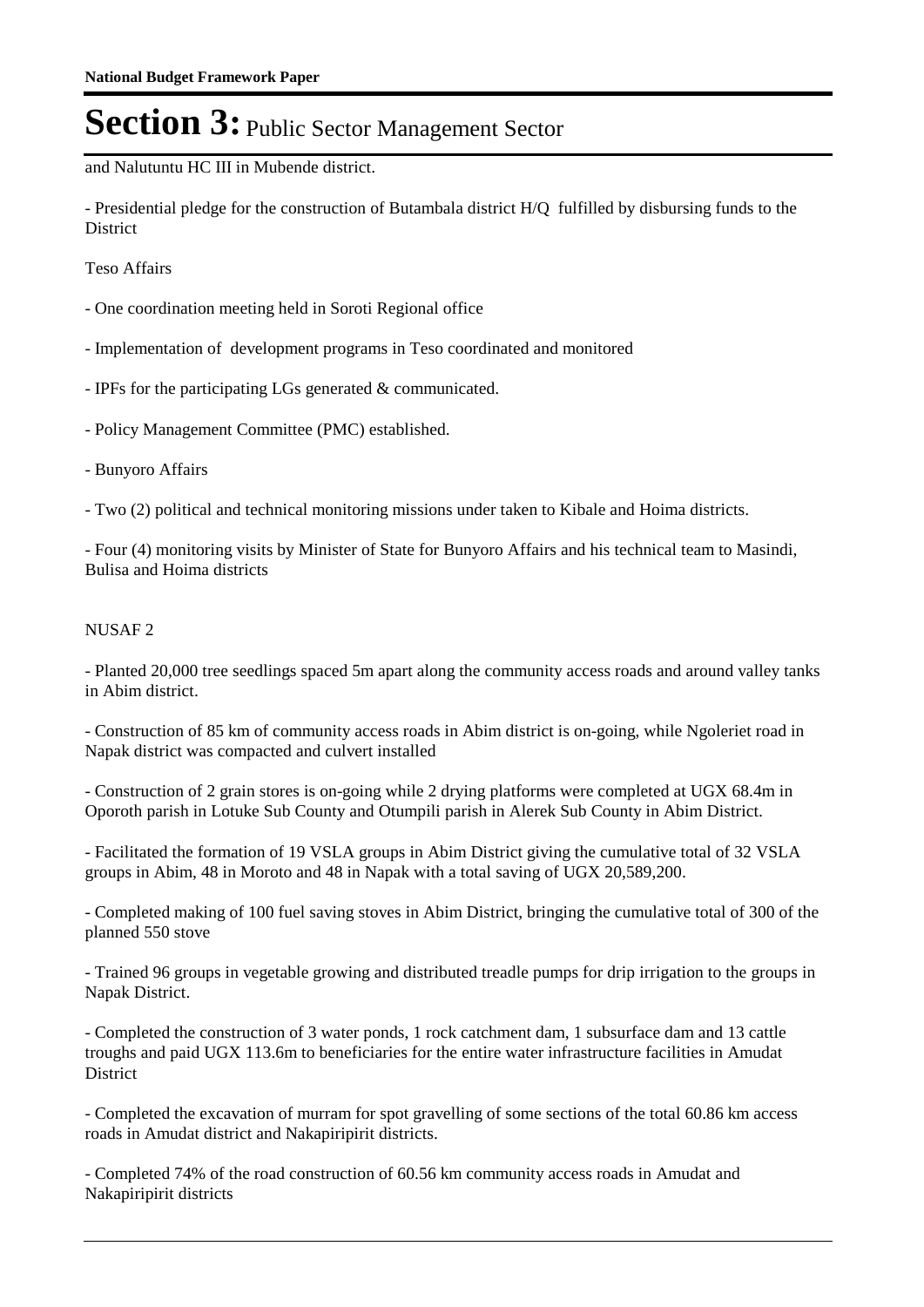- Paid UGX 14.8m to the community members working on 15 selected community access roads in Amudat District

- Opened 242 acres of manyata gardens in Amudat and Nakapiripirit districts.

- Mentored 300 participants from 18 manyata garden groups in Amudat and Nakapiripirit districts in pre and post postharvest handling methods

- Completed the construction of 12 trapezoidal bunds in Amudat and Nakapiripirit districts

- Follow up GOU/WB Support Mission conducted as part of the NUSAF2 MTR conducted in June 2013

- One Round of Monitoring conducted for all the districts under NUSAF2 TST;

- Field Assessment and Monitoring for Environment and Social Safeguards conducted in 13 districts;

- Training of District Evaluation Committees on WB Guidelines conducted in six districts of Karamoja with the exception of Amudat

- Conducted evaluation of proposals for selection of NGOs to support full scale roll out of the LIS component in Karamoja for the four districts of Moroto, Kotido, Kabong and Amudat;

- Conducted the combined technical and financial evaluation of LIS proposals for NGOs in the districts of Abim, Napak and Nakapiripirit; Trainined the 7 districts of Karamoja in the NUSAF2 Financial Tracker

- Mapped & printed all the Ongoing sub projects in Karamoja using the GPS technology

- UGX 10.621bn disbursed as second tranche to complete 254 sub projects under disbursement cycle 8B

- UGX 12.663bn disbursed as second tranche to complete 271 sub projects under disbursement cycle 9B

### KALIP

- Completed the excavation of 1 valley tank at Kaigenoi, Karita sub county in Amudat district

- Installed 16 drip irrigation systems in 18 ponds in Ngoleriet, Lotome and Lokopo Sub Counties in Napak district to enable beneficiary communities to irrigate their vegetables

- Construction of Kulo – Abim valley tank to 1 m deep and Kulo – Awach valley tank to depth of up to 1.5m is in progress.

- Planted 20,000 tree seedlings spaced 5m apart along the community access roads and around valley tanks in Abim district.

- Construction of 85 km of community access roads in Abim district is on-going, while Ngoleriet road in Napak district was compacted and culvert installed

- Construction of 2 grain stores is on-going while 2 drying platforms were completed at UGX 68,430,800 in Oporoth parish in Lotuke Sub County and Otumpili parish in Alerek Sub County in Abim District.

- Formed 19 VSLA groups in Abim District giving the cumulative total of 32 VSLA groups in Abim, 48 in Moroto and 48 in Napak with a total saving of UGX 20,589,200.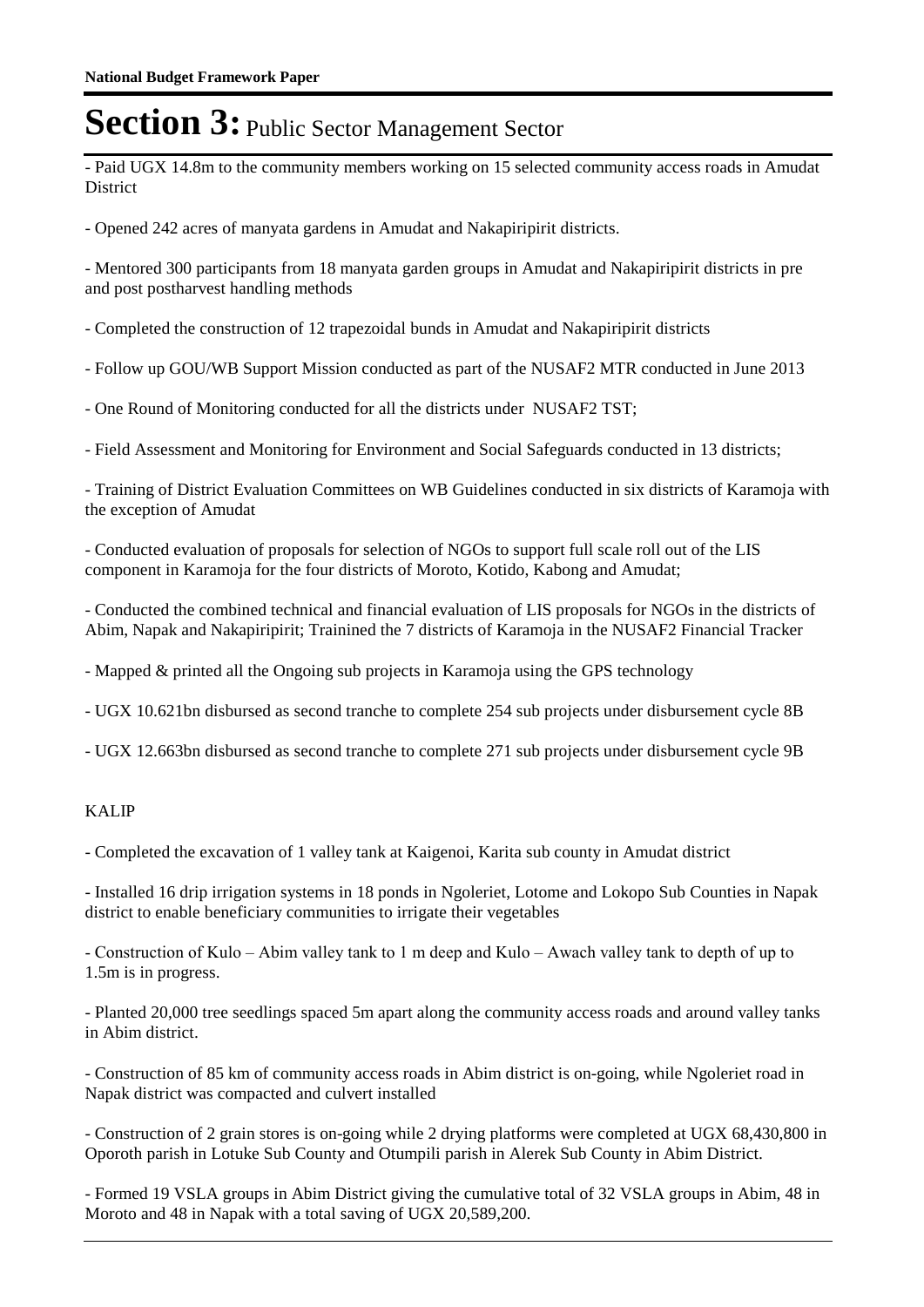- Completed making of 100 fuel saving stoves in Abim District, bringing the cumulative total of 300 of the planned 550 stoves.

- Completed the construction of 3 water ponds, 1 rock catchment dam, 1 subsurface dam and 13 cattle troughs and paid UGX 113,620,175 to beneficiaries for the entire water infrastructure facilities in Amudat **District** 

- Completed the excavation of murram for spot gravelling of some sections of the total 60.86 km access roads in Amudat district and Nakapiripirit districts.

- Completed 74% of the road construction of 60.56 km community access roads in Amudat and Nakapiripirit districts

- Paid UGX 14,811,920 to the community members working on 15 selected community access roads in Amudat District.

- Opened 242 acres of manyata gardens in Amudat and Nakapiripirit districts.

- Mentored 300 participants from 18 manyata garden groups in Amudat and Nakapiripirit districts in pre and post postharvest handling methods

- Completed the construction of 12 trapezoidal bunds in Amudat and Nakapiripirit districts

- Completed construction of 12 Semicircular micro catchment sites in Amudat and Nakapiripirit districts

- Procured and distributed 7,835 tree seedlings to 7 sub counties of Karita, Amudat, Lolachat, Nabilatuk, Lorengedwat, Moruita and Loroo in Amudat district.

- Trained 39 Cash-for-Work group leaders in the Village Savings and Loans Association (VSLA) methodology in Amudat and Nakapiripirit districts.

- Completed the drilling and installation of 5 boreholes in Kotido Distrct serving over 600 households and reaching approximately 3,600 people.

- Identified 12 sites in Kotido and Kaabong districts for gabion installation leading to cumulative 623 gabions completed so far. Injected UGX 1,864,000 cash into the local economy through this approach to 11 beneficiaries

- Completed excavation and stone pitching of 55 micro-dams in Kotido and Kaabong districts bringing the cumulative number of micro dams to 105 and injecting UGX 183,346,000 of cash into the local economy to 2,897 beneficiaries.

- Constructed 5 grain stores and paid UGX 15,235,000 to 45 beneficiaries involved in the construction of the infrastructures in Kotido and Kaabong districts.

- Constructed 14 drying slabs and paid UGX 17,578,000 UGX to 128 beneficiaries in Kotido and Kaabong districts.

- Continued to provide mentoring and support to 68 Village Savings and Loans Association (VSLA) groups with a total of 2,897 members in Kotido and Kaabong districts.

- Procured and distributed assorted veterinary drugs and equipment to 240 new APFS groups to conduct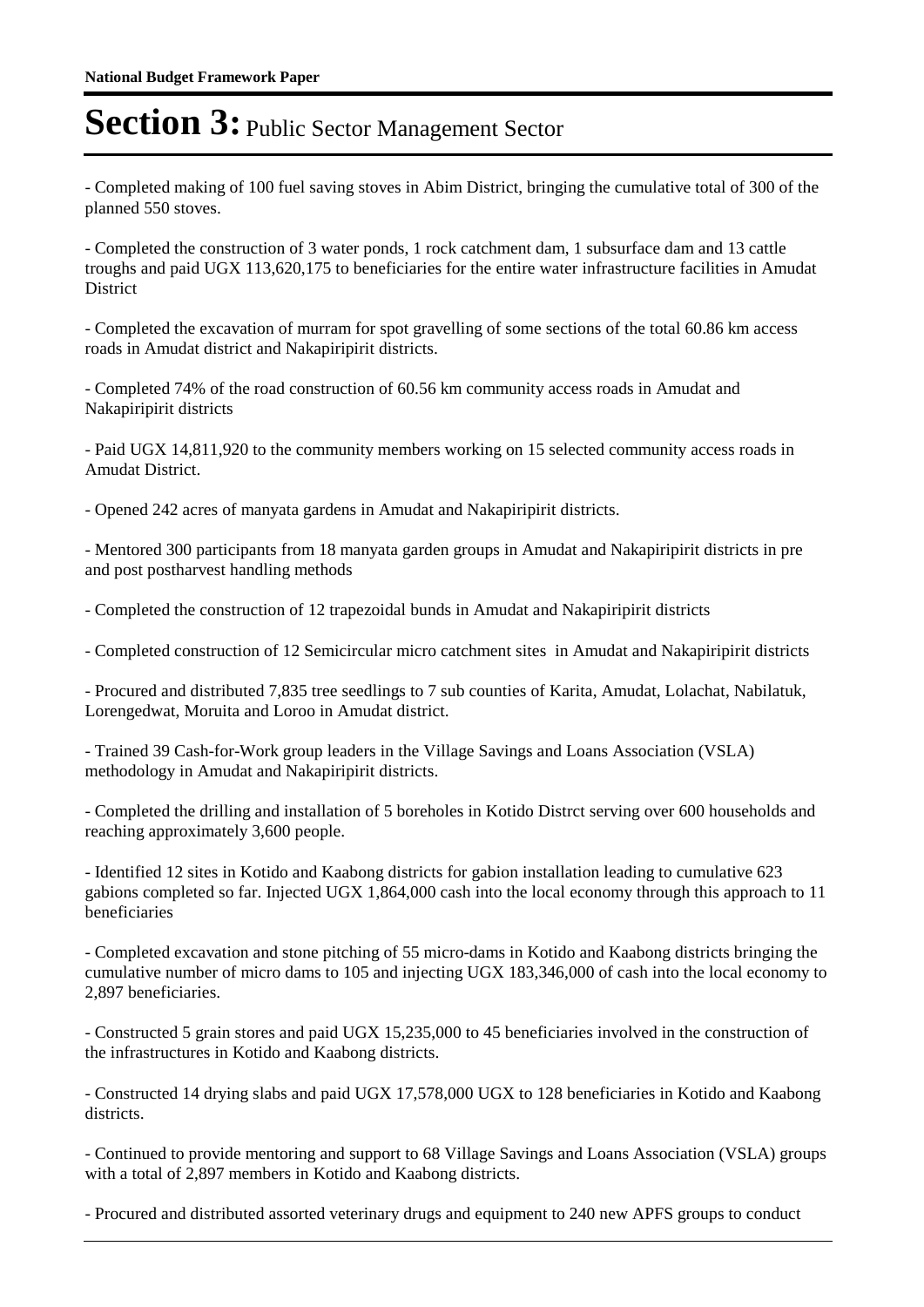basic comparative and livestock management studies.

- Established 24 APFS networks and APFS networks of Abim and Morulem sub counties in Abim district bulked 6 MT and 3 MT of beans respectively.

- Procured and distributed assorted veterinary supplies to CAHWs to strengthen the drug shops to service the CAHWs. The drugs will be consumed by the CAHWs on a cost recovery basis.

- Trained 28 selected CAHWs in the use of the Nokia digital phone technology for disease surveillance.

- Replanted 200 acres of rangeland that suffered from the dry conditions and failed to germinate in Abim, Kaabong and Kotido districts.

- Distributed 600 bags of cassava cuttings of variety MM96/4271 for planting of 100 acres at APFS group in Abim district. The cassava variety is tolerant to cassava brown streak disease and resistant to cassava mosaic disease.

- Continued to support the groups to enhance environmental conservation practices through tree nursery farming in Abim and Nakapiripirit districts with trees such as hedge plants, fruit trees, shade and fodder trees

- Initiated viable income generating projects and enhanced market information among 60% of the APFS

- Initiated community-based market information system in selected APFS Networks

- Distributed furniture to Kanu police post in Abim district, Karita police post in Amudat district and Rupa police post in Moroto district. Each police post received 5 office tables, 21 office chairs and 3 counter stools.

- Distributed 14 digital cameras and 14 GPS equipment (2 units each) to production offices of all the seven districts of Karamoja.

- Completed the construction of production offices of Abim Town Council and Nyakwae Sub county in Abim district, Nakapiripirit Town Council and Moruita Sub county in Nakapiripirit district and Lorengechora, Iriir and Lokopo sub counties in Napak district. The Minister for Karamoja Affairs commissioned Abim Town Council, Kaabong district and Kotido district production offices.

- Distributed 3 desktop computers, 3 internet facilities and 3 printers (Iriir Sub County, Lorengecora Sub County and Lorengecora Town Council); internet facilities to Abim Sub County, Abim Town Council, Lobalangit Sub County, Kawalakol Sub County and Kamion Sub County production offices

-Completed the construction of Lolachat police post while the construction of Kacheri Lobalangit and Lokopo police posts is on-going

- Installed solar power units in 5 police posts Rupa (Moroto), Karita (Amudat), Lobarangit (Kaabong), Kacheri (Kotido) and Lolachat (Nakapiripirit). Kanu police post in Abim district was connected to UMEME.

### ALREP

- Supported 160 FFS to establish seed multiplication following poor performance of the first cycle of seed multiplication.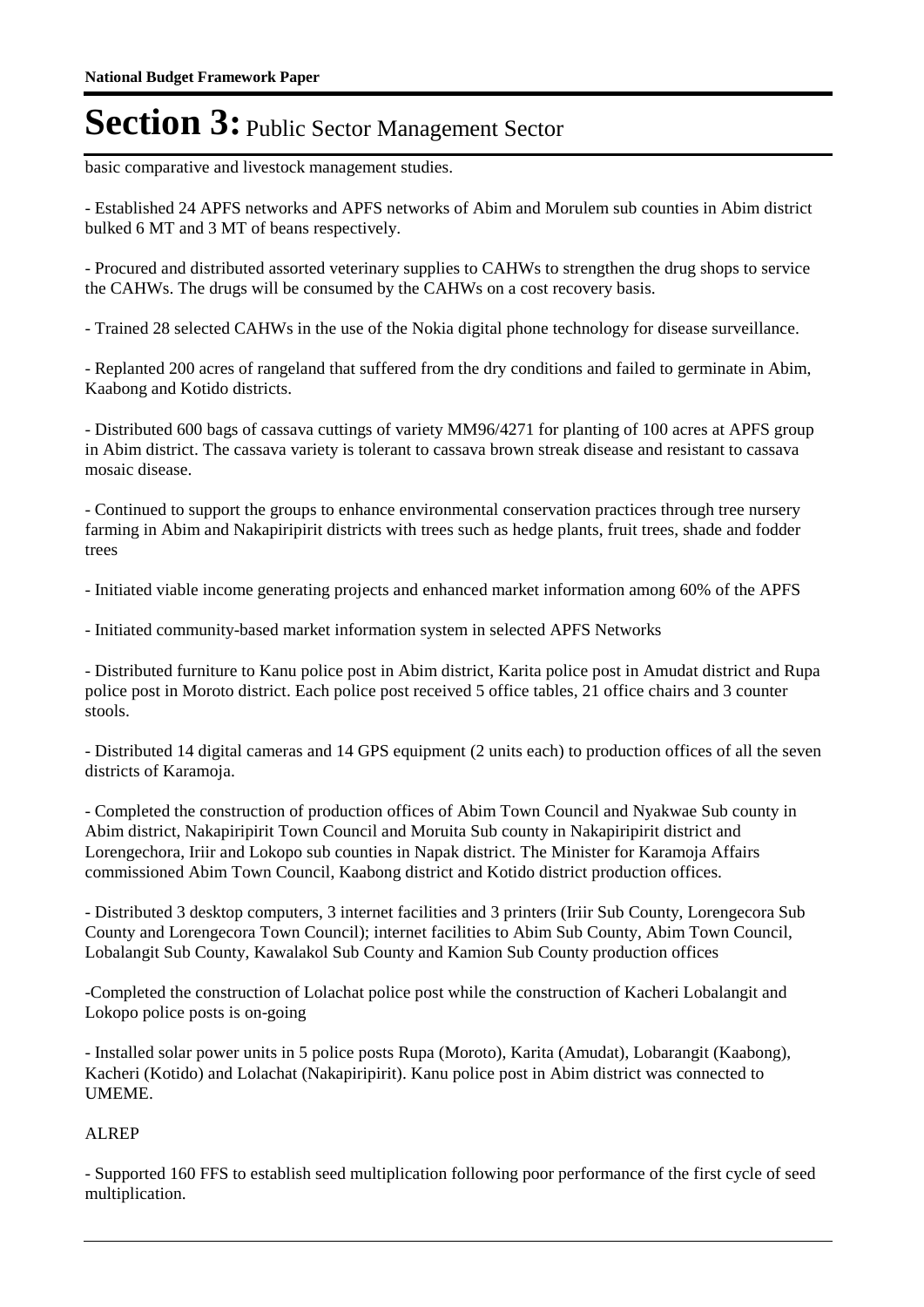- Completed the construction of 4 goat improvement units in Omiya Anyima in Kitgum district, Paicho in Gulu district and Omodoi and Palam sub counties in Katakwi district.

- Established 2 acres of pastures per goat units in Gulu and Kitgum districts and one acre in Katakwi and fodder banks (Calliandra spp) for the completed goat improvement units

-Established 1,030 acres of soya beans, sorghum, beans, groundnuts, green grams and cowpeas for Income Generating Projects for 56 FFS groups in Teso sub region

- Completed the construction of 30 nuclei post-harvest demonstrations structures (maize crib and drying yard) in Lagoro and Layamo sub counties in Kitgum district; Agoro and Lokung sub counties in Lamwo; Omot, and Wol sub counties in Agago district; Atanga and Lapul sub counties in Pader and Ongako and Paicho sub counties in Gulu district.

- Identified 186 progressive farmers (Male=132, Female=54) in Oyam, Kole, and Apac Districts for support in commercialization of agriculture

- Trained 24 progressive farmers (Male 20; Female=04) in Bala sub county in Kole district on animal husbandry, pasture establishment and livestock housing.

- Identified 40 community animal health workers (CAHWs) and trained 6 CAHWs in Kole Oyam and Apac Districts in practical diagnosis and control of common livestock diseases.

- Formed 9 producer group associations to perform roles in asset management, negotiating payment conditions and terms, quantity and quality controls in 9 sub counties of Oyam, Kole, and Apac Districts

- Trained 198 members (Male=148, Female=50) of the producer association committees in Oyam, Kole, and Apac Districts on asset management, production and marketing on farmer institutional development.

- Conducted a networking and information sharing workshop for 227 progressive farmers (Males=161, Females=66) in Oyam, Kole, and Apac Districts with representatives of input dealers and information board managers

- Identified 8 bulking stores with storage capacity ranging from 20 tons to 400 tonnes in Oyam, Kole, and Apac Districts and conducted a store equipment needs assessment.

- Established 100 demonstration gardens for soybean, beans, maize, simsim, groundnuts, cassava and sorghum (Epuripuri) in Oyam, Kole, and Apac Districts.

- Procured and distributed 9,721 banana suckers covering 75 acres in Oyam, Kole, and Apac Districts.

- Completed identification of 2,708 (1,645 females and 1,063 males) project beneficiaries in Lira, Otuke and Alebtong districts.

- Trained 278 farmer representatives of producer groups (Males=182, Female=96) on Farming as a Business (FaaB) at sub county level in Lira, Otuke and Alebtong districts.

- Identified 7 bulking stores with storage capacity ranging from 5 to 50 metric tonnes in Lira, Otuke and Alebtong districts.

- Conducted 29 input fairs for 3,232 beneficiaries (Male=1,182, Female=2,050) and redeemed vouchers from 237 registered vendors equivalent to UGX 123,591,500 in Amuru and Nwoya districts.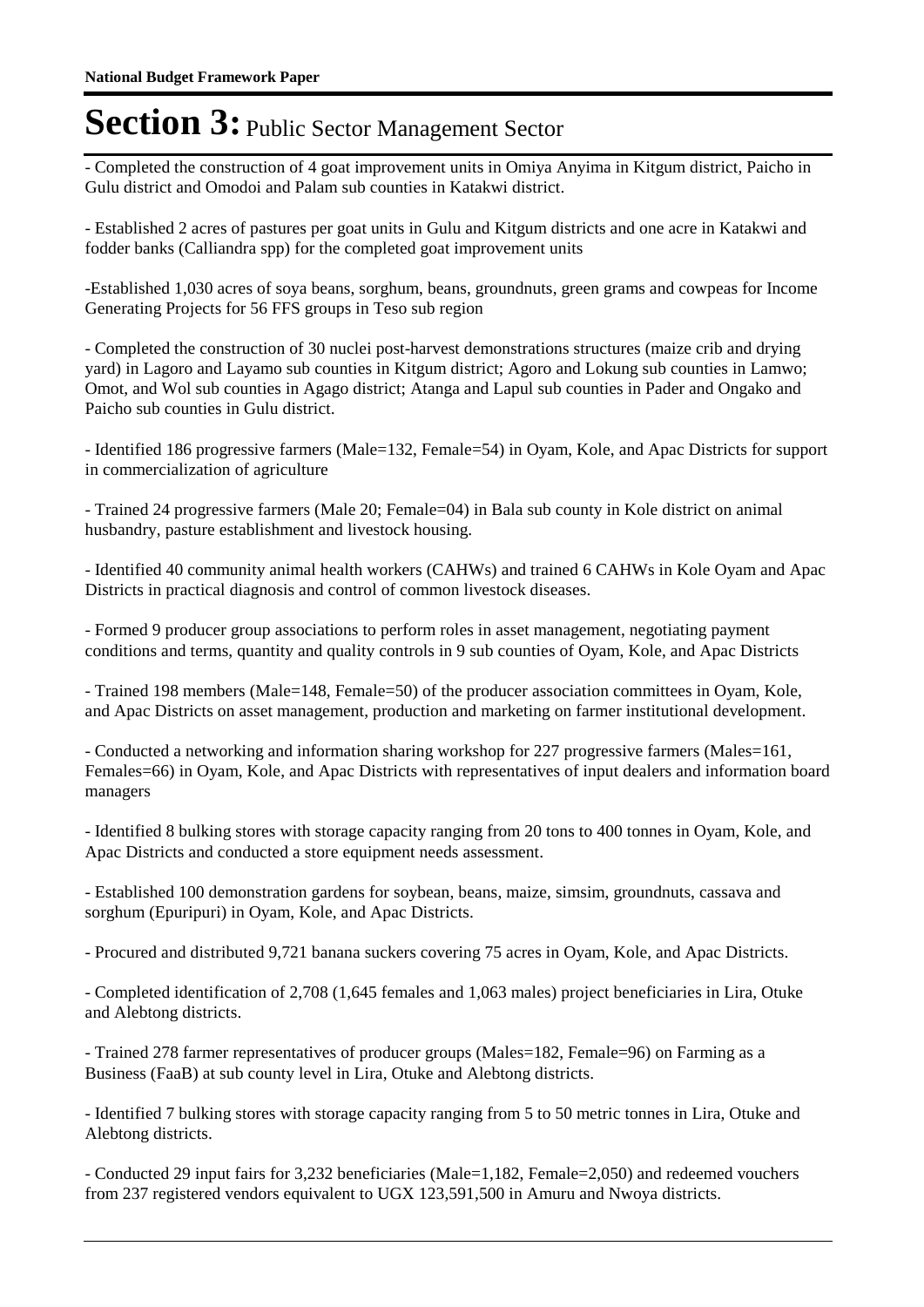- Formed 128 project management committees consisting of 262 males and 250 females in Amuru and Nwoya districts and trained them in their roles and responsibilities

- Conducted community sensitization and mobilized 3,754 beneficiaries (Male=1,536, Female=2,218) to participate in project implementation in Amuru and Nwoya districts.

- Opened the remaining 5 km of the 10 km and conducted spot gravelling on 400 meters on Koritok - Osudio community access road in Usuk sub county in Katakwi district

- Installed 10 culvert lines along 7.4 km Oburatum - Amutorunyo community access road in Ongongoja sub county in Katakwi district

- Constructed 4 Rain Water Jars (RWJ) and trained 17 households on maintenance and handling of RWJs in Usuk, Ngariumsub counties in Katakwi district

- Distributed 264 human traction carts to beneficiaries in Kitgum, Lamwo, Pader and Agago districts.

- Trained -12- facilitators from AVSI/CARITAS on VSLA principles and methodology to follow up and guide VSLAs groups in 9 sub counties of Kitgum, Lamwo, Pader and Agago districts.

- Drilled 6 boreholes and conducted water analysis, casting of platform and installation of hand pump in Ngetta and Ogur Sub County in Lira district, Inomo and Aduku sub counties in Apac district and Aboke and Ayer sub counties in Kole district.

- Trained 26 Water Management Committees in 12 Sub Counties Lira, Apac, Oyam and Kole districts to help in managing and maintaining cleanliness of the water sources

- Guided groups to identify locations for 37 woodlots and 37 tree nurseries) in Lira, Apac, Oyam and Kole districts for the second year.

- Trained 143 group members (Male=98, Female 45) in Lira, Apac, Oyam and Kole districts on woodlot and fruit tree nursery establishment.

- Formed 50 new VSLAs consisting of 30 members per group) in Apac, Kole, Lira and Oyam districts

- Distributed VSLA tool kits to 50 new VSLAs in Apac, Kole, Lira and Oyam district in Lango sub region.

- Supported 49 VSLA groups to save UGX 29,887,500 and loaned out UGX 30,055,600 in Lira Apac, Kole and Oyam districts.

- Trained 443 processors and produce traders who applied for matching grants to equip them with basic business principles

- Selected 110 agro-input dealers' shops for shop improvement in Acholi, Lango and Teso

- Procured assorted office stationery for production departments at district and sub county in 12 ALREP Districts namely Gulu, Nwoya, Amuru, Pader, Agago, Kitgum and Lamwo in Acholi; Lira, Apac and Kole in Lango; and Katakwi and Amuria in Teso. No supplies were made to Otuke, Alebtong and Oyam districts.

- Completed the construction of 40 cattle crushes; 1 cattle crush in Amuru District, 1 cattle crush in Nwoya district, 2 cattle crushes in Kitgum District, 2 cattle crush in Lira District, 1 cattle crush in Pader, 2 cattle crushes in Agago District, 11 cattle crushes in Lamwo District, 10 cattle crushes in Alebtong District, 6 cattle crushes in Otuke District and 4 cattle crushes in Katakwi District.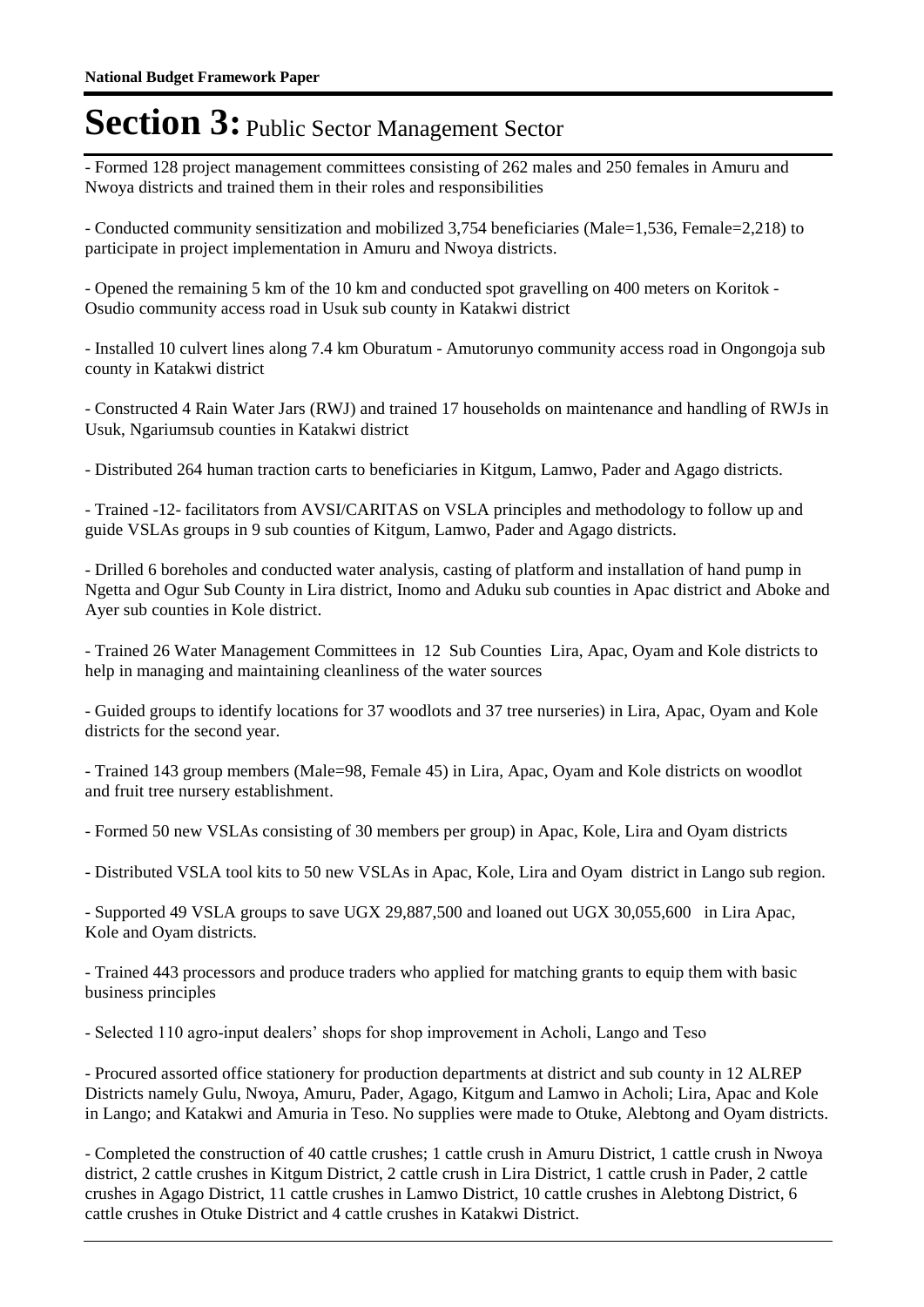- Completed the construction of production offices of Laguti Sub County in Pader District, Agweng Sub County in Lira District, Ogor Sub County in Otuke District and Awei Sub County in Alebtong District.

- Completed the construction of 1 produce store in Ogur Sub County in Lira District and 1 produce store in Barr Sub County in Lira District; and 8 market sheds in Labongo Ogali, Amuru Sub County in Amuru District and 8 market sheds in Omiya Anyima, Omiya Anyima Sub County in Kitgum District.

- Trained 27 project monitoring committees (PMCs) for monitoring the construction of market sheds, cattle crushes, slaughter slabs, produce stores, boreholes, meteorological station and fencing of a valley dam in Acholi, Lango and Teso sub regions.

- Trained 182 VSLAs/FFSs in Acholi, Lango and Teso sub regions in financial literacy

- Trained and linked 167 to Formal Financial Institutions (Barclays, Bank of Africa, and Post Bank) for savings

- Conducted sensitization field visit of 8 bank staff from 2 Formal Financial Institutions to introduce them to VSLA and linkage banking

### ADMINISTRATION AND SUPPORT SERVICES

- Processed all funds released to facilitate OPM activities
- OPM Fixed Assets Inventory register updated.
- Prepared and submitted 4th Quarter and Annual Performance report for FY 2012/13 to MFPED

- Finalized the procurement process for 2 Consultants to undertake policy evaluation studies on PRDP and Disaster management

- Prepared and submitted to MFPED the Vote 003 (OPM) FY 2013/2014 Budget Estimates s & MPS

- Compiled responses to the issues raised by the Committee on Presidential Affairs on the OPM FY 2013/2014 MPS

- Supported the Political leaders in Parliament during the presentation and approval of the Vote 003 Budget for the FY 2013/2014

- Conducted In house training of Heads of Department and other staff in procurement matters
- Trained staff(Salary scales U2-U8) on the use Performance Appraisal tool

- Reviewed Final Accounts, Advances ledgers , Accountabilities, Cash & Stores Management systems for FY 2012/13

- Evaluated the performance of NUSAF2 in Karamoja Region
- Provided technical support to 452 ICT-related End-user support requests
- Initiated procurement process for 19 Desktops, 12 Printers, 11 Laptops, Photocopiers, and other assorted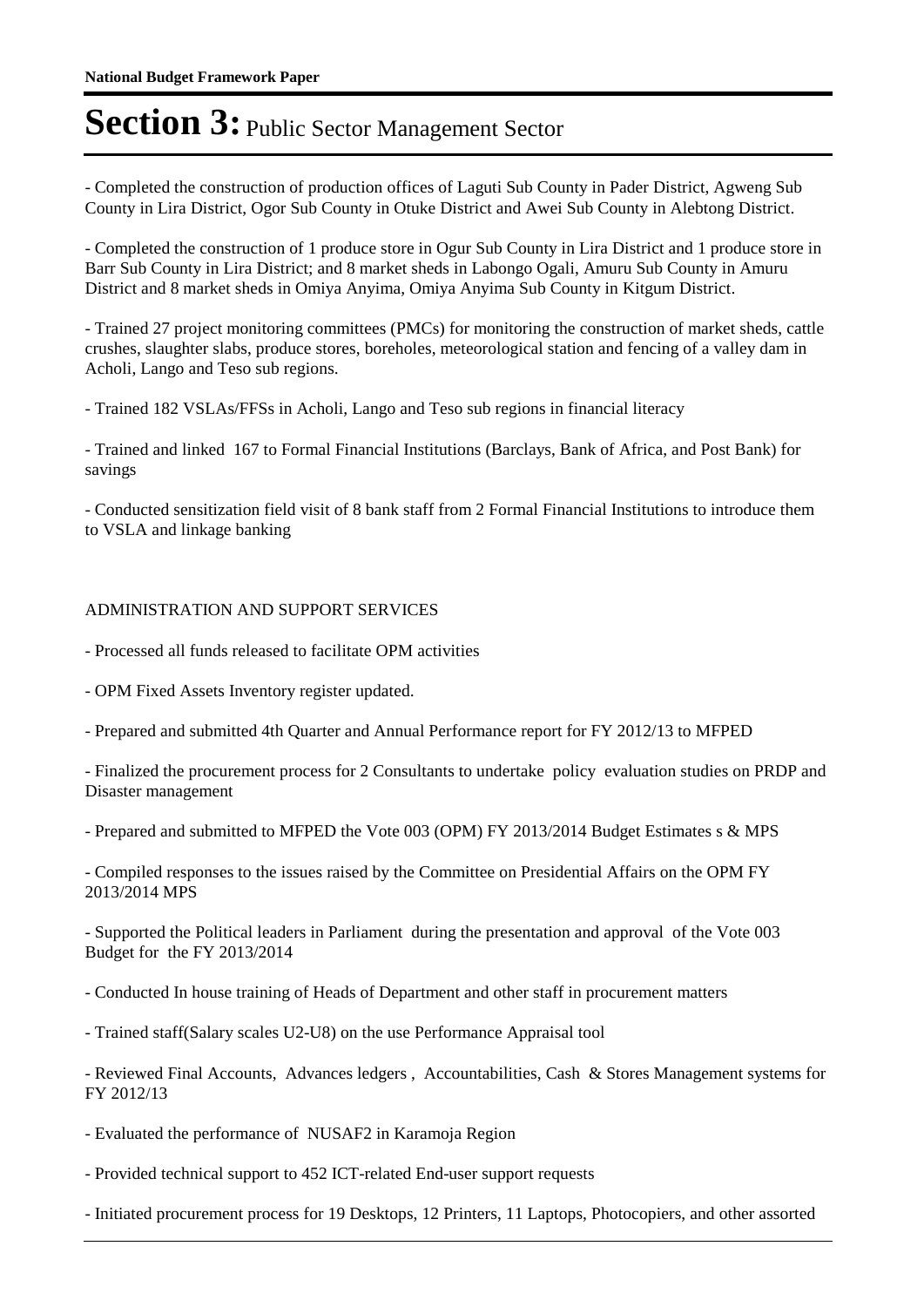items.

- Catalogued 462 reading materials & acquired 36 new reading materials for the Resource Center

- Installed Direct Dialing system at OPM New Block with 110 direct

- Disbursed UGX 0.167bn to UVAB for its operational activities

### Ministry of Local Government

- Support supervision and technical guidance was conducted in 13 districts; training interventions for DSCs and PDUs were conducted in 9 LGs; preliminary meetings for JARD 2013 were conducted.

- Training of Local Council Courts Committees was conducted in 9 Districts; resolution of conflicts between appointed and elected officials was undertaken in Bushenyi, Ntungamo, Busia and kyenjojo districts; Uganda-China Conference preparatory meetings were initiated.

- Monitoring and support supervision visits were conducted in 10 Urban Councils; 4 LGs were provided with technical support in urban planning and development; some modest payment of VAT for a composite site in Mubende was effected;

Routine inspection activities were conducted in 20 LGs and 26 Urban Councils; enhancement of stakeholder capacity for revenue mobilization was undertaken in 1 LG and 1 Urban Council; the national assessment exercise was conducted in 41 LGs.

- 16 LGs were provided with backstopping support in planning; M&E of project/programme implementation was conducted in 27 LGs; support supervision and M&E of LANs was carried out in 37 LGs; 10 Ministry staff were trained in strategic human resource management.

#### Projects performance:

- District Livelihoods Support Programme (DLSP):Back stopping support for farmer groups and poor households on enterprise management was provided; 150 kms of Batch 2 roads were rehabilitated; designs for construction of 630 kms of Batch 3 CARs was finalized and contracts displayed; draft designs for 670 kms of Batch 4 CARs were submitted to IFAD for review.

- CAIIP 1: the procurement process for a Consultant to undertake a PCR was initiated; 111 assorted agroprocessing facilities were installed, ready for test running and connection to the national grid; 1,073.3 kms of CARs were rehabilitated.

- CAIIP II: Farmers' Management Committees were established in 12 districts; construction of 1,454.1 kms of Batch A CARs was completed; Civil works on 555.6 kms Batch B CARs was completed; designs for 6oo kms of Batch C CARs were completed and submitted to the Bank for a no-objection; civil works on 80 agroprocessing facilities are on-going.

- CAIIP III: Regional office staff have been recruited; the project baseline survey is underway; civil works for 3 contracts under Batch A CARs were expected to commence within Quarter 2. UGOGO: A total of 111 CAOs and 22 Town Clerks of Municipalities signed Performance Agreements outlining targets for FY 2013/14.Under Road Units for Districts, Road and Sanitary equipment were distributed to all districts,MCs and TCs. Firefighting equipment were handed over to Uganda police for distribution.

- MATIP: 2 markets, namely Wandegeya in Kampala and Mpanga in Kabarole district were completed; the process of relocating vendors back to completed markets.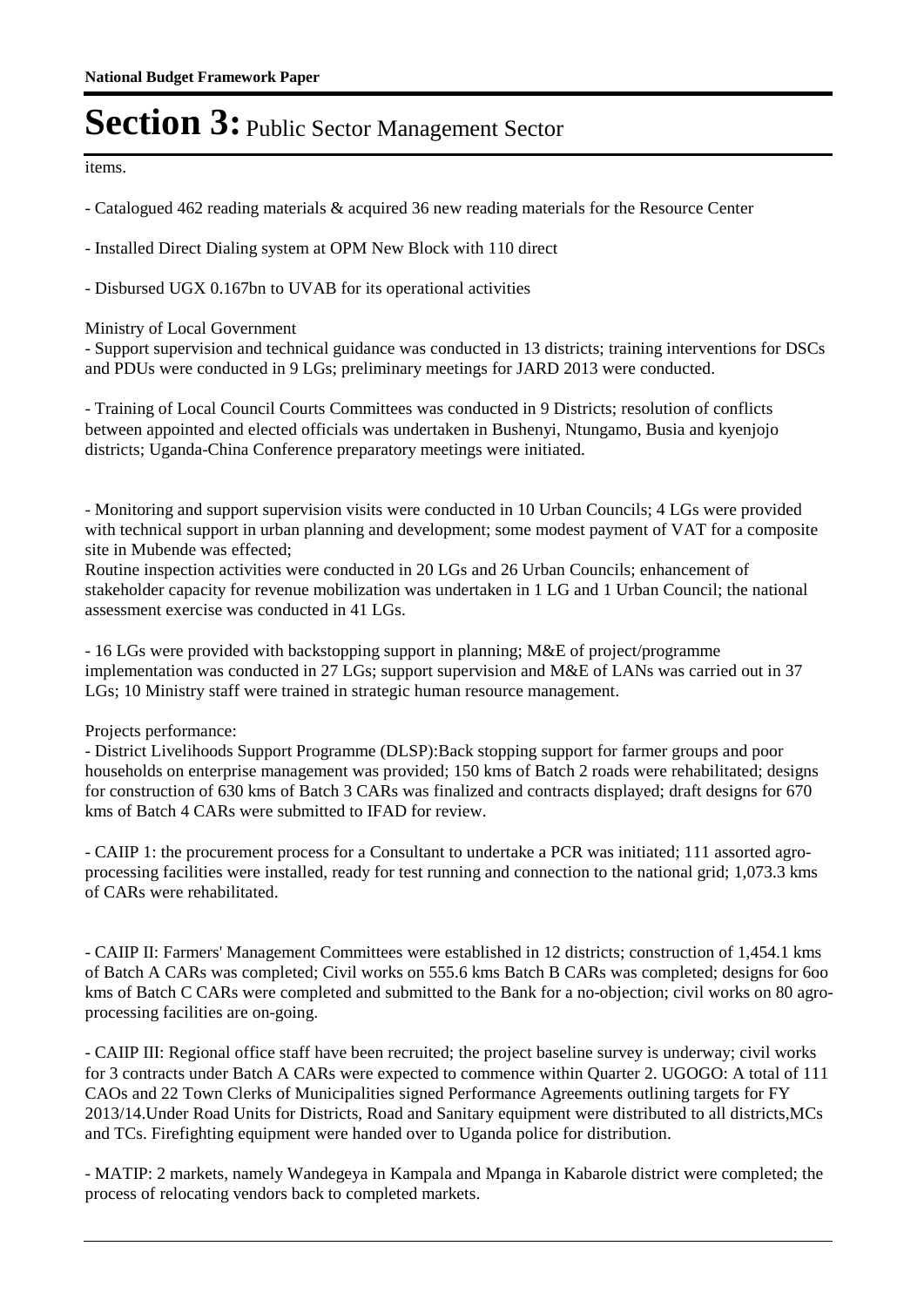Local Government Finance Commission

- Enhancement of Local Revenue Mobilization and Generation

- Conducted action research on existing local revenue sources in 30 LGs of Arua, Gulu, Hoima, Jinja, Kabale, Kabarole, Kasese, Lira, Masaka, Mbale, Mbarara, Mukono, Soroti, Tororo, Iganga, Masindi, Wakiso, Apac, Kamuli, Busia, Kumi, Sironko, Kitgum, Buikwe, Mubende, Ntungamo, Rukungiri, Bushenyi, Luwero and Nebbi.

- The Commission provided technical support on the process of collection of property rates to Town Councils of Amuria, Katakwi, Isingiro, Kabohwe-Itendero and Kamuli.

- Equitable Distribution of Grants to LGs

- Held one (1) Local Government Budget Committee meeting. Minutes were written and mailed to the participants together with an Action Log for implementation of agreed issues.

- The Commission developed a draft concept note on the review of allocation formula to incorporate crosscutting issues.

- The Commission enhanced the capacities of 25 LGs in Budget formualtion and mamagement. The 25 LGs are: Kalangala, Zombo, Mitooma, Abim, Bukedea, Mityana, Bududa, Kumi, Nakasongola,Gomba Rukungiri, Kamwenge, Isingiro, Bukomansimbi, Kibale, Maracha, Kitgum, Yumbe, Kaberamaido, Otuke, Kibuku, Butaleja,Nakaseke and Municipal Councils of Hoima and Arua.

- Conducted the national stakeholders' consultations meetings, this was followed by a meeting with Ministry of Local Government and Ministry of Finance. MoFPED referred it for technical discussion which was also done.

Local Government Budget Analysis

- A Taskforce to Review the LG Budget Analysis Framework was constituted, a revised framework for LG Budget Analysis developed. 39 LG Budgets were received and analyzed.

Human Resource Management

- A Consultant has been procured to undertake review of the Human Resource Policy and has submitted an Inception Report to be approved by management.

#### Kampala Capital City Authority

- The staff strength stood at 398 as compared to 359 as at 31 June 2013. This means that 39 staff were recruited in the quarter putting the staffing level at 30% of the staff structure.

- A total of 230 staff who has completed 6 months at work were appraised; Outstanding(0 )

- Exceeds expectation ( 22), Meets expectation (197 staff), Need improvement(11), Unsatisfactory( 0)

- 150 performance agreements for the financial period 2013/14 have been received and compiled

- 5 External training were carried in the following areas ;Data Analysis(1), Capacity building was done in the following areas ; Advanced Office Management(1), Young professional program(1), Child & Youth Finance(1), Engineering Concepts(1) and Sustainable urban devpt issues(4)

- The following internal trainings were organised for staff; KCCA Senior Management Retreat(25), KCCA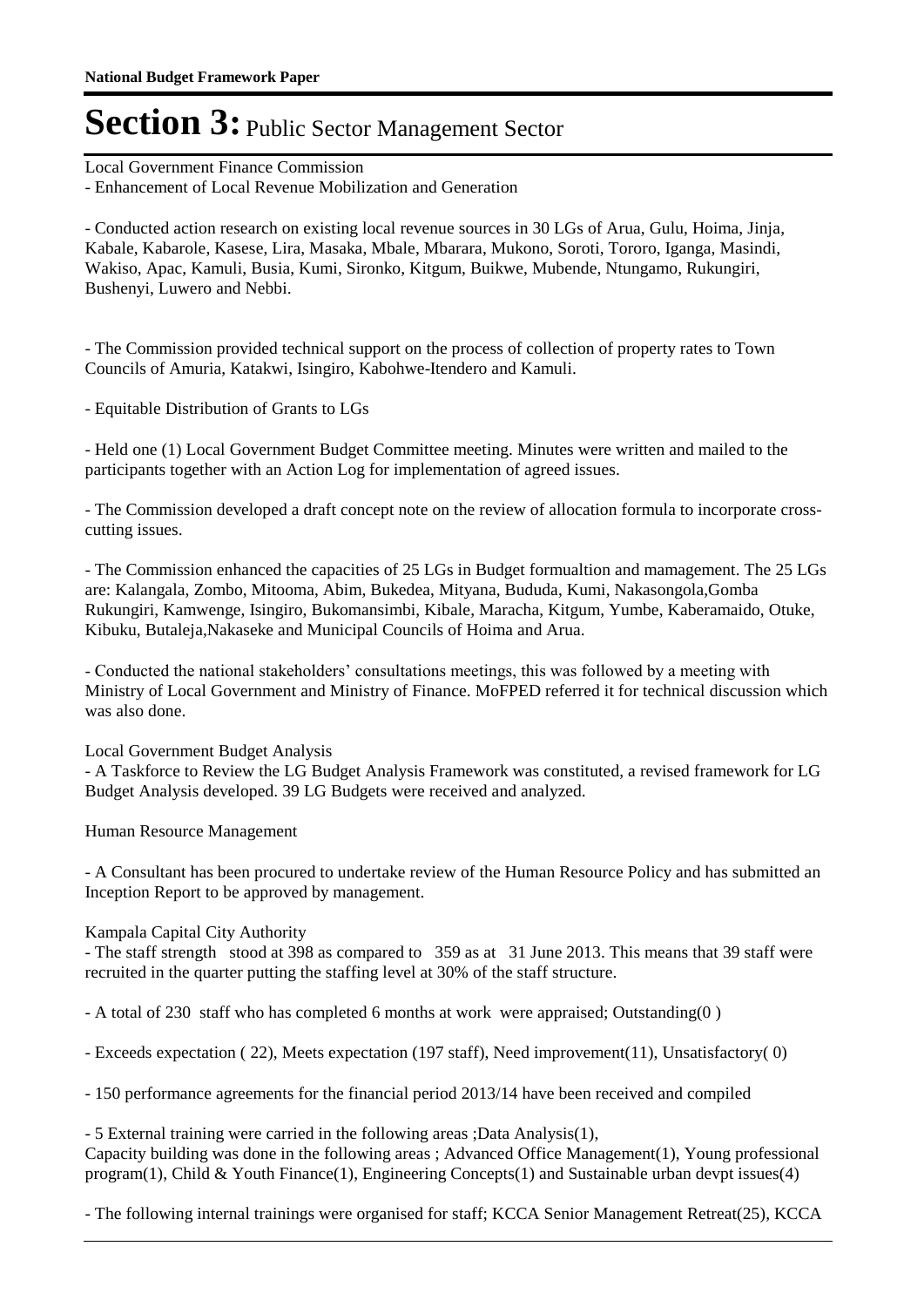Team retreat(800), Prequalification exercise(17), FIDIC (Engineering 4), Monitoring & Evaluation – Gender(23), IFE Team building(10), Legal Education in Trial Management(1), ACCA (2), Induction for Nakawa Councillorsn and Newly recruited staff, Certified Risk Analyst, First aid training, Coach Africa, SA Logistics for professional driving and Arbitration & Alternative dispute resolution, training for ISO2600 Hotel African and records management

- Contract awarded the second phase renovations at City Hall at a cost UGX 599,537,784. Other contracts awaiting clearance of the Solitor General include repair of the Lifts at City Hall

- About 257 millions were spent to pay utilities and postage bills.

- About 11.9 billions were spent to pay staff salaries, while about 12 millions were spent to cover staff costs of insurance and death benefit.

- 699 cases were handled; out of which 466 convictions were secured, 54 cases were dismissed for want of prosecution and 148 cases are on-going.

- 47 contracts and 9 pending clearance from Solicitor General's office

- 33 written legal opinions were issued on various matters including contract provisions and interpretation, procedures and remedies under the Physical Planning Act 2010, and other applicable laws.

- 2 walk-through machines, 3 handheld scanners, 3 vehicle search mirrors and 30 disposal batteries for the handheld scanners were procured. 53 helmets and 280 enforcement T-shirts obtained for the Law Enforcement section.

- 1 exposure visit to Kigali by Makindye Division Urban Council. A total of UGX.37 million was spent for this activity.

- Nakawa and Lubaga Division Urban Councils held a Council meeting each and in all five division urban councils, the various Standing Committees held their respective sector/directorate meetings to receive and consider reports.

- Finalized the preparation of final accounts for KCCA plus the audit of KIIDP.

- Submitted proposal for review of the KCCA act on issues concerning financial management for review by MEC.

- A total of UGX. 44.5Bn was processed to fund different activities in the directorates of KCCA

- Coordinated the preparation and consolidation of the KCCA budget to the National budget Finalisation of MPS that included KCCA budget numbers had been submitted to the parliament of Uganda.

- Completed the valuation report on KCCA assets, with assets value of UGX 406,078,859,590.

- Continuously engaged all the stakeholders to ensure that budget discipline is embraced further to enable KCCA demonstrate transparency and discipline in its financial management practices.

- Reviewed and reorganised the payment process to have better flow and quicker payments

- Revenue Performance covering the period July 2012 to June 2013 was revieded

- Expenditure performance for the period July 2012 to June 2013 was reviewed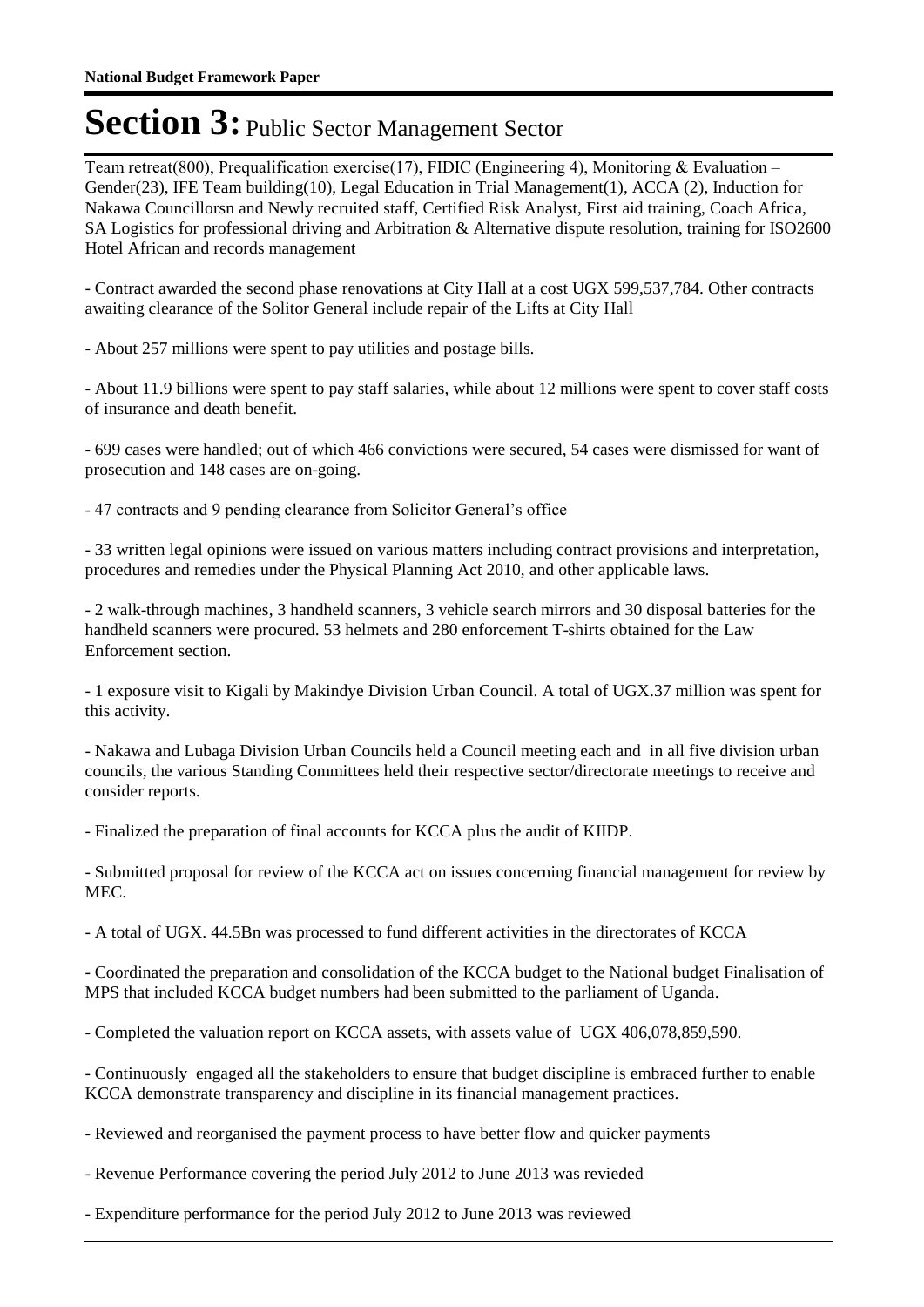- About 84 payment requests were reviewed
- Political Leaders Payrolls for the period July 2011 to March 2013 were reviewed
- The Plan Approval Process covering the period July 2012 to May 2013 was reviewed
- The Stores Management process was reviewed

- Risk Management sensitisations for MEC and various directorates/departments was conducted Draft Risk Management policy was submitted to MEC for review.

- Carried out preparatory activities for Kampala City operating motor cycle registration. These included; sensitisation meetings for wide range of stakeholders(including Police, Boda Boda associations, Resident City commissioners, members of Parliament ). Developed sensitisation and training materials, trained registrars and developed registration materials. Started registration motor Cycles operating in Kampala.

- Prepared several documents including KCCA component of the Government Annual Performance Report; Proposal for KCCA participation in the Resilience Cities Programme by Rock Fellow Foundation; Paper to Cabinet of KCCA establishing lottery,; weekly reports to management; Presentation of KCCA revenue portfolio to Ministry of Finance, Planning and Economic Development.

- Coordinated the Lubigi Channel construction whose works are 94% done.

- Procured a new contractor to construct Soweto, Kimera and Salaam roads.
- 5 Barazas were held in two Divisions of Central and Lubaga
- Organised a city festival which took place on 6th October 2013
- Wandegeya Market, Osafi Market and the New Taxi Park were launched.
- Organise monthly clean up excercises

- 263 Procurements handled for both micro and Macro, 15 Contracts Committee Meetings were held and 377 Requisitions were made

- The KCCA network was upgraded to 6 mb per month. The divisional offices were also upgraded from 128 kilobytes per second to 1 megabyte per second. This has greatly improved communication across all KCCA branch offices through centralized control

- The datacenter was optimized through virtualization of existing hardware. Currently servers are availed as requested but limited to availability of network storage

- Procurement of the enterprise Security Appliance estimated at 65 million shillings, Netapp Storage at 78 million are ongoing. This will improve the institution data security as well as a disaster recovery site in case of primary datacenter failure.

- The Preventive Maintenance contract for ICT equipment, air conditioners, and repairs are at final stages

- KCCA still runs on the 300 Licenses for user and server applications. Several software upgrade products were availed by Microsoft for example the Unified Access Gateway used to manage internet usage. In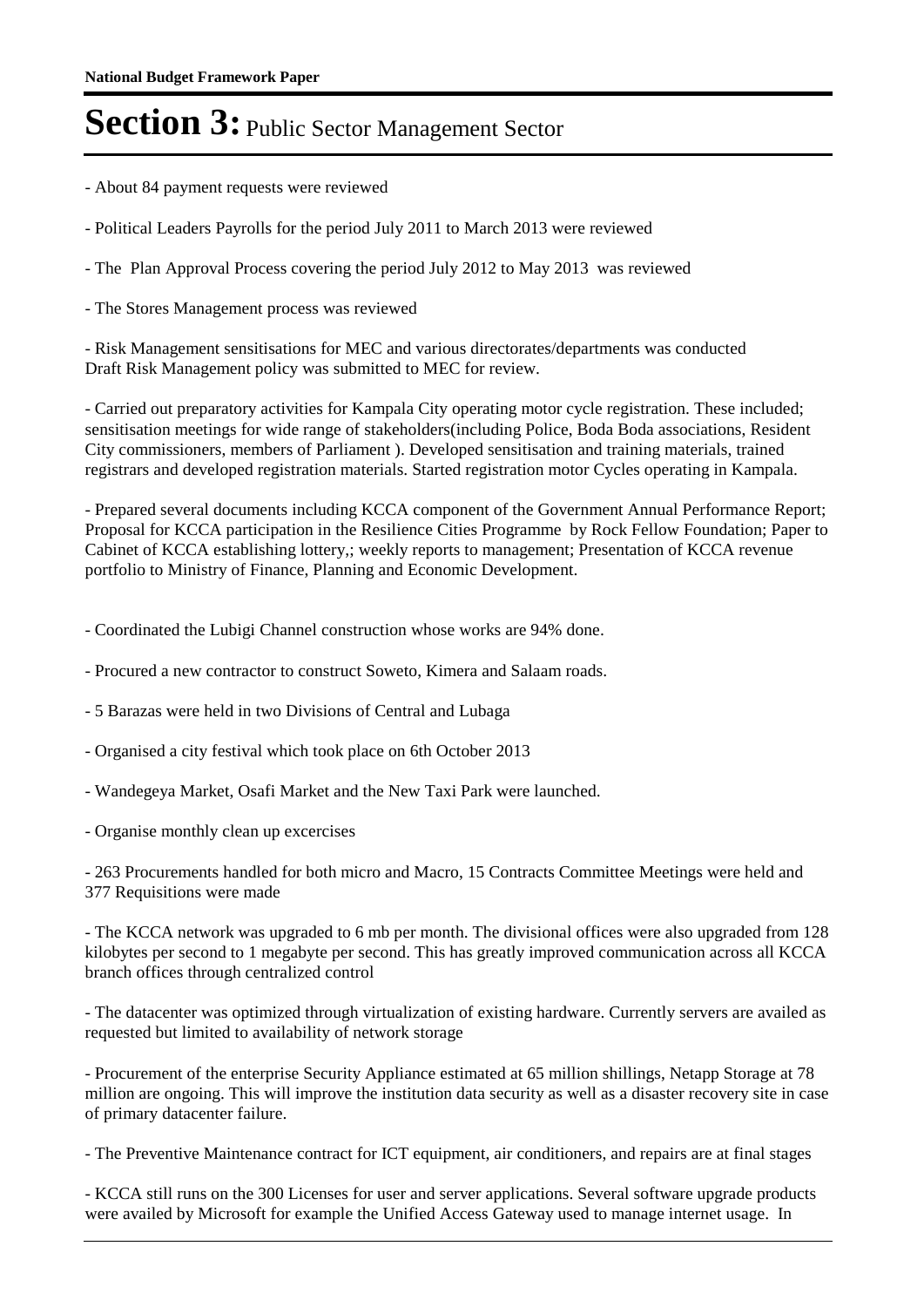addition System center configuration Manager was setup to manage ICT asset Inventory.

Public Service Commission

- For the period from July 2013 to end October 2013, PSC has handled a total of 833 cases out of which 405 were vacancies filled and the rest are appeals, confirmations, displinary cases, contract renewals and transfers, study leave etc.

PSC prepared and presented technical guidance papers in Kiboga, Otuke, Oyam, kyankwanzi, Lwengo and Amolatar. Monitoring visits and onspot technical guidance were provided in Kisoro, Kyenjojo and Kamwenge.

- PSC Administered tests in Districts/Agencies/Ministries below Districts: Amolator, Kisoro, Kabale, Agencies: NITA-U, EOC, OAG, UBOS Ministries: office of the president, Water and enviroment, Local Government, Agirculture animal industry & fisheries, Public Service, East African Community, Justice & Constitutional affairs

- Developed 10 Selection Instruments.

- Reviewed existing theoretical & practical concepts in research tools in utility analysis

- PSC Conducted performance enhancement programmes for Serere, Kibuku, Kaberamaido, Gombe, Rakai, Lwengo and Mpigi

- PSC Processed and concluded appointment of 2 Chairpersons and 21 Members od District Service Commissions

- Internal Advert PSC No. 3/2013 was released. Conducted selection interviews for the previously advertised jobs

National Planning Authority

- Drafting of National Vision 2040 completed with spatial planning, governance, and gender, population and environment issues incorporated and integrated

- Draft popular version of the NDP 2010/11-2014/15 developed

- Training of staff completed and purchase of equipment was underway towards national spatial data and infrastructure planning

- National Development Report on performance of economy for FY 2010/11 produced
- Operationalization of the NDP M&E system commenced with consultations with ministries, sectors and
- LGs, including political leadership
- Developing a national macroeconomic model started
- Time series databases for national planning compiled and on-going
- Staff training in macro modelling started
- Assessment of progress on implementation of NDP undertaken in112 districts
- UCCBP/Capacity needs assessment commissioned
- UCCBP/ 07 (seven) Public/Private sector Beneficiary institutions supported
- UCCBP/Capacity needs of 17 beneficiary institutions assessed
- APRM Report for the period 2009/10 to 2010/11 produced
- Popular version of APRM Country Review Report on governance translated in five local languages

- NPA participated in the high level task force negotiation of the monetary union protocol (about 60% of the protocols finalized)

- Recruited Head of Finance and Administration, Senior Planners- Energy, ICT, M&E and Physical Planner
- Financial and other statutory Reports timely produced
- NPA HR, Audit, ICT and Finance and Accounting manuals developed and operationalized
- Staff recruitment, training and development continued
- Face lifting of Planning House continued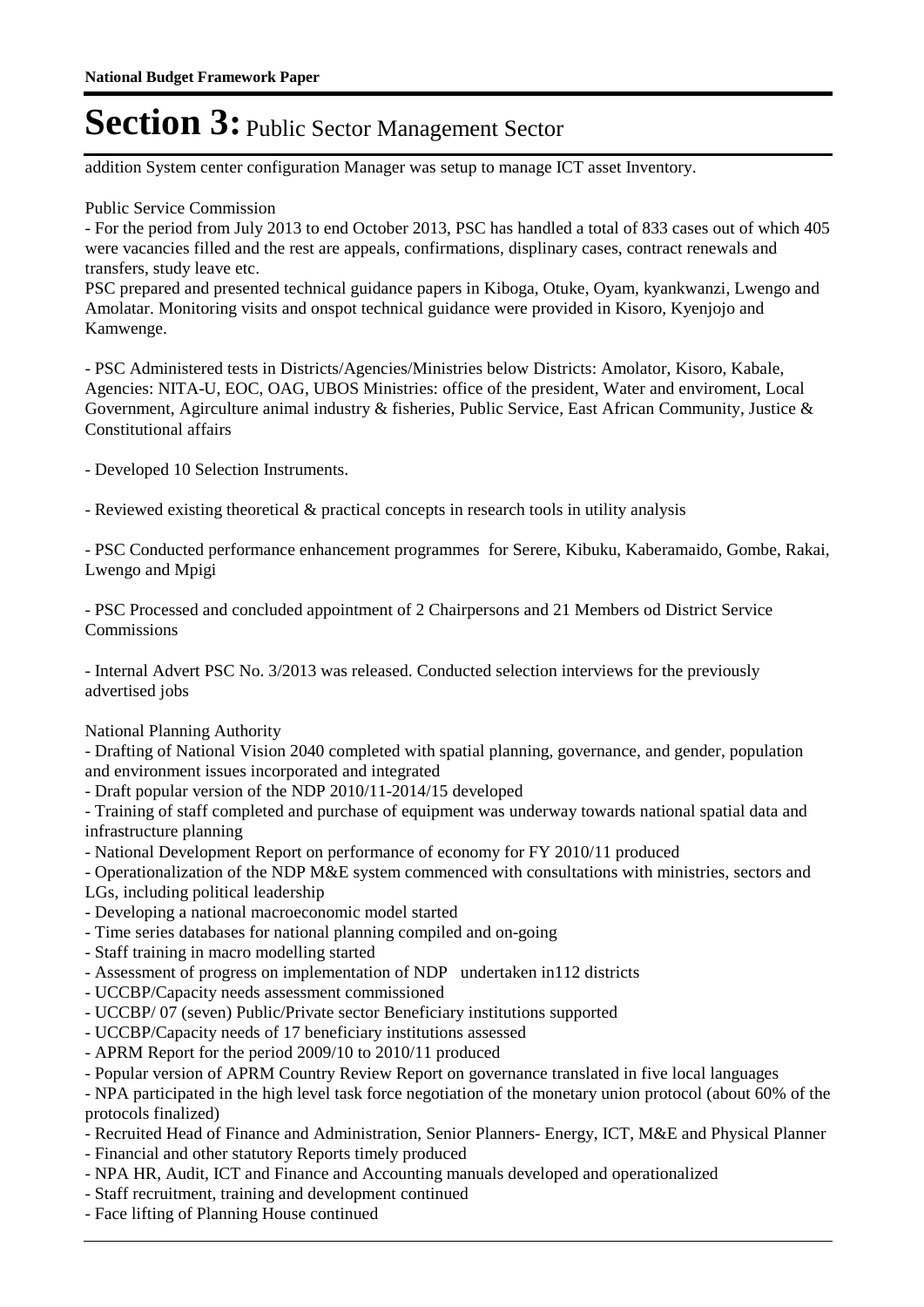- Report on the enhancement of domestic tax revenue produced
- Study and review of allocation of resources to LGs undertaken
- NPA Resource centre (purchase of furniture and e-library software co

### **Table S2.2: Key 2014/15 Outputs Contributing to the Sector Outcome\***

| Vote, Vote Function<br><b>Key Output</b>                                                                                                                                                                                                         | 2013/14<br><b>Approved Budget and</b><br><b>Planned outputs</b>                                                                                                                                                | <b>Spending and Outputs</b><br><b>Achieved by End Sept</b>                    | 2014/15<br><b>Proposed Budget and</b><br><b>Planned Outputs</b>                                                                                       |
|--------------------------------------------------------------------------------------------------------------------------------------------------------------------------------------------------------------------------------------------------|----------------------------------------------------------------------------------------------------------------------------------------------------------------------------------------------------------------|-------------------------------------------------------------------------------|-------------------------------------------------------------------------------------------------------------------------------------------------------|
| Vote: 003 Office of the Prime Minister                                                                                                                                                                                                           |                                                                                                                                                                                                                |                                                                               |                                                                                                                                                       |
|                                                                                                                                                                                                                                                  | Vote Function: 1301 Policy Coordination, Monitoring and Evaluation                                                                                                                                             |                                                                               |                                                                                                                                                       |
| <b>Output: 130101</b><br>Description of Outputs:                                                                                                                                                                                                 | Government policy implementation coordination<br>Facilitate the institutional<br>Coordination structures<br>meetings: 6 PSM WG, 3 PCC, 4 meetings: 1 ICSC, 1 TICC, 3<br>ICSC, 6 TICC, 12 CPM&E<br>TWG, 3 PIRT( | Facilitated the institutional<br>Coordination structures<br>CPM&E TWG, 1 PIRT | <b>Facilitate the institutional</b><br><b>Coordination structures</b><br>meetings: 6 PSM WG, 3 PCC, 4<br>ICSC, 6 TICC, 12 CPM&E<br><b>TWG, 3 PIRT</b> |
| Performance Indicators:                                                                                                                                                                                                                          |                                                                                                                                                                                                                |                                                                               |                                                                                                                                                       |
| No. of cross and intra sectral 20<br>issues that were resolved<br>through the coordination<br>framework arrangement.<br>Status of resolutions of key<br>issues resolved through<br>institutional policy<br>coordination framework<br>arrangement |                                                                                                                                                                                                                | 5                                                                             | 16<br><b>Policy recommendations</b><br>generated to address the<br>identified cross cutting issues                                                    |
| Output Cost (UShs bn):                                                                                                                                                                                                                           | 1.991                                                                                                                                                                                                          | 0.391                                                                         | 1.158                                                                                                                                                 |
| <b>Output: 130102</b>                                                                                                                                                                                                                            | <b>Government business in Parliament coordinated</b>                                                                                                                                                           |                                                                               |                                                                                                                                                       |
| Description of Outputs:                                                                                                                                                                                                                          | Timely passing of Bills and<br>discuss motions                                                                                                                                                                 | Timely passing of Bills and<br>discuss motions                                | <b>Timely passing of Bills and</b><br>discuss motions                                                                                                 |
| Performance Indicators:<br>Disposal rate of bills to<br>parliament that are enacted<br>into law within the stipulated<br>period of time                                                                                                          | 100                                                                                                                                                                                                            | 55                                                                            | 100                                                                                                                                                   |
| Report of Government<br><b>Business in Parliament</b><br>Produced                                                                                                                                                                                | Yes                                                                                                                                                                                                            | Yes                                                                           | Yes                                                                                                                                                   |
| <b>Average Percentage</b><br>attendance of ministers in<br>Parlimanet for key sessions                                                                                                                                                           | 100                                                                                                                                                                                                            | 69                                                                            | 100                                                                                                                                                   |
| Output Cost (UShs bn):                                                                                                                                                                                                                           | 3.207                                                                                                                                                                                                          | 0.406                                                                         | 3.027                                                                                                                                                 |
| <b>Output: 130106</b>                                                                                                                                                                                                                            | <b>Functioning National Monitoring and Evaluation</b>                                                                                                                                                          |                                                                               |                                                                                                                                                       |
| Description of Outputs:<br>Performance Indicators:                                                                                                                                                                                               | Produce the Half yearly &<br>AGPR; Annual Performance                                                                                                                                                          | Produced the Annual<br>Performance report                                     | Produce the Half yearly &<br><b>Government Annual</b><br>Performance Report (GAPR)                                                                    |
| No. of professional and<br>credible evaluations on<br>priority areas carried out                                                                                                                                                                 | 2                                                                                                                                                                                                              | $\mathbf{0}$                                                                  |                                                                                                                                                       |
| % coverage of districts on<br>the Baraza initiative                                                                                                                                                                                              | 100                                                                                                                                                                                                            | 12                                                                            | 50                                                                                                                                                    |
| Government annual and semi-Yes<br>annual performance reports<br>produced                                                                                                                                                                         |                                                                                                                                                                                                                | Yes                                                                           | Yes                                                                                                                                                   |
| Output Cost (UShs bn):                                                                                                                                                                                                                           | 4.585                                                                                                                                                                                                          | 0.768                                                                         | 4.588                                                                                                                                                 |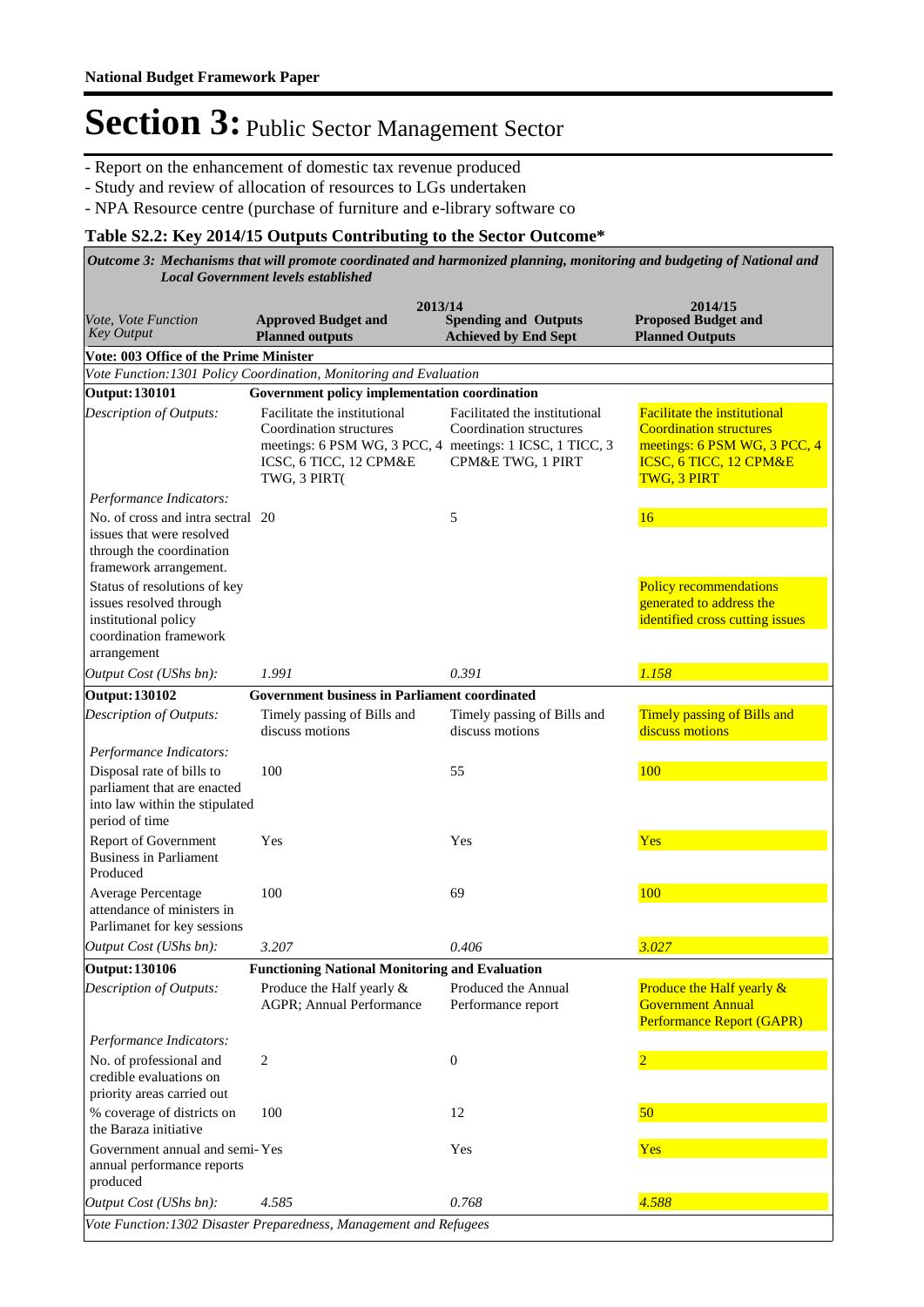*Mechanisms that will promote coordinated and harmonized planning, monitoring and budgeting of National and Outcome 3: Local Government levels established*

| Vote, Vote Function<br><b>Key Output</b>                                                            | <b>Approved Budget and</b><br><b>Planned outputs</b>                                                                                | 2013/14<br><b>Spending and Outputs</b><br><b>Achieved by End Sept</b>                                     | 2014/15<br><b>Proposed Budget and</b><br><b>Planned Outputs</b>                                                                            |
|-----------------------------------------------------------------------------------------------------|-------------------------------------------------------------------------------------------------------------------------------------|-----------------------------------------------------------------------------------------------------------|--------------------------------------------------------------------------------------------------------------------------------------------|
| <b>Output: 130201</b>                                                                               | Effective preparedness and response to disasters                                                                                    |                                                                                                           |                                                                                                                                            |
| Description of Outputs:                                                                             | Develop National and Local<br>disaster preparedness plans for<br>all LGs. Capacity building and<br>strengthening at national and LG | Not much achievements have<br>been achieved as a result of<br>shortage of funds                           | <b>Develop National and Local</b><br>disaster preparedness plans for<br>all LGs. Capacity building and<br>strengthening at national and LG |
| Performance Indicators:<br>No. of relief supplies<br>provided to disaster victims<br>in the country |                                                                                                                                     | 27                                                                                                        | 20 <sub>2</sub>                                                                                                                            |
| No. of disaster risk and<br>vulnerability assessments<br>carried out in the country                 | 20                                                                                                                                  | 9                                                                                                         | $\overline{20}$                                                                                                                            |
| No. of DDMCs(District<br>Disaster Management<br>Committees) established and<br>trained              | 20                                                                                                                                  | $\theta$                                                                                                  | 20                                                                                                                                         |
| Output Cost (UShs bn):                                                                              | 3.497                                                                                                                               | 0.287                                                                                                     | 1.858                                                                                                                                      |
| Vote Function: 1303 Management of Special Programs                                                  |                                                                                                                                     |                                                                                                           |                                                                                                                                            |
| <b>Output: 130301</b>                                                                               | Implementation of PRDP coordinated and monitored                                                                                    |                                                                                                           |                                                                                                                                            |
| Description of Outputs:                                                                             | Enhance the capacity for the<br>LGs GIS monitoring, Increase<br>the monitoring of the PRDP                                          | Enhanced the capacity for the<br>LGs GIS monitoring and<br>Increased the monitoring of the<br><b>PRDP</b> | Enhance the capacity for the<br><b>LGs GIS monitoring, Increase</b><br>the monitoring of the PRDP                                          |
| Performance Indicators:                                                                             |                                                                                                                                     |                                                                                                           |                                                                                                                                            |
| No. of PRDP coordination<br>meetings held                                                           | 12                                                                                                                                  | 3                                                                                                         | 12                                                                                                                                         |
| No. of monitoring reports<br>produced (ALREP, PRDP<br>and NUSAF)                                    | 4                                                                                                                                   | 1                                                                                                         |                                                                                                                                            |
| % of actions from PMC<br>meetings implemented                                                       | 100                                                                                                                                 | 25                                                                                                        | 100                                                                                                                                        |
| Output Cost (UShs bn):                                                                              | 18.641                                                                                                                              | 1.547                                                                                                     | 13.224                                                                                                                                     |
| <b>Output: 130304</b>                                                                               | Coordination of the implementation of LRDP                                                                                          |                                                                                                           |                                                                                                                                            |
| Description of Outputs:                                                                             | support the implementation of<br>LRDP in 14 LGs                                                                                     | supported the implementation of support the implementation of<br>LRDP in 14 LGs                           | <b>LRDP</b> in 16 LGs                                                                                                                      |
| Performance Indicators:                                                                             |                                                                                                                                     |                                                                                                           |                                                                                                                                            |
| No. of projects supported<br>under LRDP funding                                                     | 60                                                                                                                                  | $\theta$                                                                                                  | 60                                                                                                                                         |
| No. of households supported<br>for income enhancement*                                              |                                                                                                                                     | $\overline{0}$                                                                                            | 400                                                                                                                                        |
| No. of districts supported<br>with funds for infrastructure<br>that supports household<br>incomes   | 14                                                                                                                                  | 14                                                                                                        | 16                                                                                                                                         |
| Output Cost (UShs bn):                                                                              | 1.237                                                                                                                               | 0.166                                                                                                     | 1.001                                                                                                                                      |
| <b>Output: 130305</b>                                                                               | Coordination of the implementation of KIDDP                                                                                         |                                                                                                           |                                                                                                                                            |
| Description of Outputs:                                                                             | Implement of PRDP, NUSAF<br>ALREP/KALIP Programmes in<br>the programme Districts                                                    | Implemention of PRDP,<br>NUSAF ALREP/KALIP<br>Programmes in the programme<br>Districts                    | <b>Implement of PRDP, NUSAF</b><br><b>ALREP/KALIP Programmes in</b><br>the programme Districts                                             |
| Performance Indicators:                                                                             |                                                                                                                                     |                                                                                                           |                                                                                                                                            |
| No. Of monitoring reports<br>produced                                                               | 4                                                                                                                                   | 2                                                                                                         |                                                                                                                                            |
| No. of KIDP coordination                                                                            | 12                                                                                                                                  | 3                                                                                                         | 12                                                                                                                                         |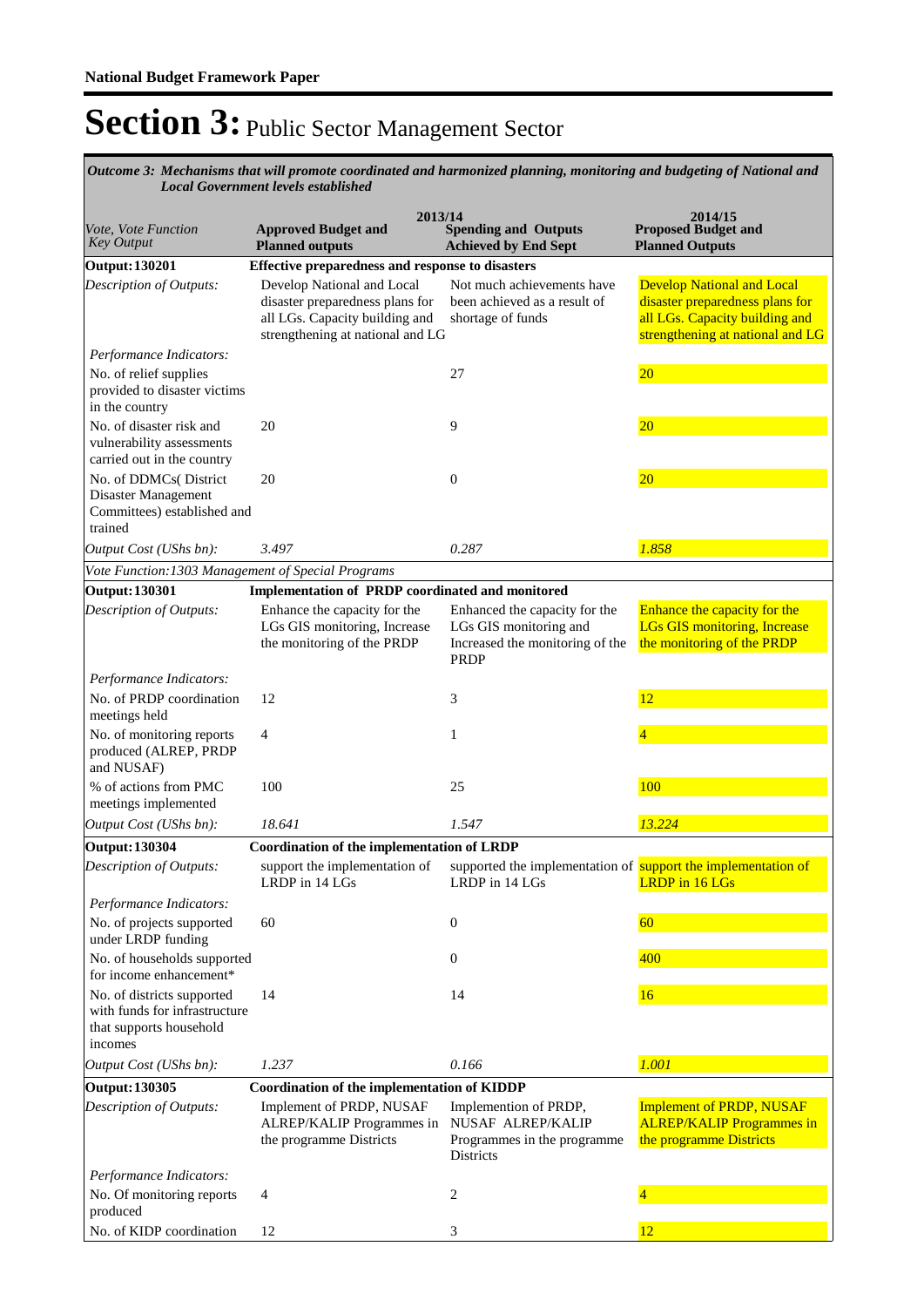*Mechanisms that will promote coordinated and harmonized planning, monitoring and budgeting of National and Outcome 3: Local Government levels established*

| 2013/14                                                                                 |                                                                                                                     |                                                                                                                             |                                                                                                                    |  |  |  |
|-----------------------------------------------------------------------------------------|---------------------------------------------------------------------------------------------------------------------|-----------------------------------------------------------------------------------------------------------------------------|--------------------------------------------------------------------------------------------------------------------|--|--|--|
| Vote, Vote Function<br><b>Key Output</b>                                                | <b>Approved Budget and</b><br><b>Planned outputs</b>                                                                | <b>Spending and Outputs</b><br><b>Achieved by End Sept</b>                                                                  | 2014/15<br><b>Proposed Budget and</b><br><b>Planned Outputs</b>                                                    |  |  |  |
| meetings held                                                                           |                                                                                                                     |                                                                                                                             |                                                                                                                    |  |  |  |
| % of actions from the KPC<br>meetings implemented                                       | 100                                                                                                                 | 50                                                                                                                          | 100                                                                                                                |  |  |  |
| Output Cost (UShs bn):                                                                  | 1.219                                                                                                               | 0.163                                                                                                                       | 2.312                                                                                                              |  |  |  |
| <b>Vote: 011 Ministry of Local Government</b>                                           |                                                                                                                     |                                                                                                                             |                                                                                                                    |  |  |  |
| Vote Function: 1321 District Administration and Development                             |                                                                                                                     |                                                                                                                             |                                                                                                                    |  |  |  |
| <b>Output: 132101</b>                                                                   | Monitoring and Support Supervision of LGs.                                                                          |                                                                                                                             |                                                                                                                    |  |  |  |
| Description of Outputs:                                                                 | Support supervision and<br>monitoring visits conducted in<br>64 LGs.                                                | Support supervision and<br>technical guidance was<br>conducted in 13 Districts.                                             | <b>Support supervision and</b><br>monitoring visits conducted in<br>64 LGs.                                        |  |  |  |
| Performance Indicators:                                                                 |                                                                                                                     |                                                                                                                             |                                                                                                                    |  |  |  |
| % of LGs with functional<br>TPCs, PACs, DSCs, Land<br>Boards and contracts<br>committes | 94                                                                                                                  | 9                                                                                                                           | 96                                                                                                                 |  |  |  |
| Output Cost (UShs bn):                                                                  | 6.232                                                                                                               | 2.080                                                                                                                       | 6.245                                                                                                              |  |  |  |
| <b>Output: 132102</b>                                                                   | Joint Annual Review of Decentralization (JARD).                                                                     |                                                                                                                             |                                                                                                                    |  |  |  |
| <b>Description of Outputs:</b>                                                          | JARD 2013 conducted.                                                                                                | Preliminary meetings and<br>consultations for JARD 2013<br>have been conducted.                                             | JARD 2014 conducted.                                                                                               |  |  |  |
| Output Cost (UShs bn):                                                                  | 0.300                                                                                                               | 0.060                                                                                                                       | 0.000                                                                                                              |  |  |  |
| Output: 132105                                                                          | Strengthening local service delivery and development                                                                |                                                                                                                             |                                                                                                                    |  |  |  |
| Description of Outputs:                                                                 | 30 LGs supported to implement 8<br>CDD.                                                                             |                                                                                                                             | 30 LGs supported to implement<br>CDD.                                                                              |  |  |  |
| Output Cost (UShs bn):                                                                  | 6.905                                                                                                               | 1.747                                                                                                                       | 4.139                                                                                                              |  |  |  |
| <b>Output: 132106</b>                                                                   | <b>Community Infrastructure Improvement (CAIIP).</b>                                                                |                                                                                                                             |                                                                                                                    |  |  |  |
| Description of Outputs:                                                                 | 3264 kms of community access<br>roads rehabilitated                                                                 | 1,073.3 kms of Batch C CARs<br>were completed with support<br>under CAIIP 1 and handed over<br>to the respective Districts. | 2053 kms of community access<br>roads rehabilitated                                                                |  |  |  |
| Output Cost (UShs bn):                                                                  | 2.147                                                                                                               | 73.879                                                                                                                      | 2.001                                                                                                              |  |  |  |
| Vote Function: 1322 Local Council Development                                           |                                                                                                                     |                                                                                                                             |                                                                                                                    |  |  |  |
| <b>Output: 132201</b>                                                                   | <b>Local Government Councilors trained.</b>                                                                         |                                                                                                                             |                                                                                                                    |  |  |  |
| Description of Outputs:                                                                 | Local council officials trained<br>and LG reprinted                                                                 | Training of Local Council<br><b>Courts Committees was</b><br>conducted in 9 Districts.                                      | African day on decentralisation<br>and Public Administration<br>conference held                                    |  |  |  |
| Performance Indicators:                                                                 |                                                                                                                     |                                                                                                                             |                                                                                                                    |  |  |  |
| % of stable LGs(without<br>conflicts)                                                   | 96                                                                                                                  | 96                                                                                                                          | 97                                                                                                                 |  |  |  |
| Output Cost (UShs bn):                                                                  | 0.260                                                                                                               | 0.063                                                                                                                       | 0.284                                                                                                              |  |  |  |
| <b>Output: 132205</b>                                                                   | LGs supported to implement LED and the CDD approaches                                                               |                                                                                                                             |                                                                                                                    |  |  |  |
| Description of Outputs:                                                                 |                                                                                                                     | 30 LGs were supported to<br>implement CDD and LED<br>projects.                                                              | <b>Millenium Village Project</b><br>implemented and LED and<br>CDD monitored in 30 LGs                             |  |  |  |
| Output Cost (UShs bn):                                                                  | 0.200                                                                                                               | 0.000                                                                                                                       | 0.160                                                                                                              |  |  |  |
|                                                                                         | Vote Function: 1324 Local Government Inspection and Assessment                                                      |                                                                                                                             |                                                                                                                    |  |  |  |
| Output: 132401                                                                          | <b>Inspection and monitoring of LGs</b>                                                                             |                                                                                                                             |                                                                                                                    |  |  |  |
| Description of Outputs:                                                                 | Routine inspection and<br>monitoring visits conducted in<br>111 districts, 92 urban councils<br>and 272 subcounties | Routine inspection activities<br>was conducted in 20LGs.                                                                    | outine inspection and<br>monitoring visits conducted in<br>111 districts, 92 urban councils<br>and 272 subcounties |  |  |  |
| Performance Indicators:                                                                 |                                                                                                                     |                                                                                                                             |                                                                                                                    |  |  |  |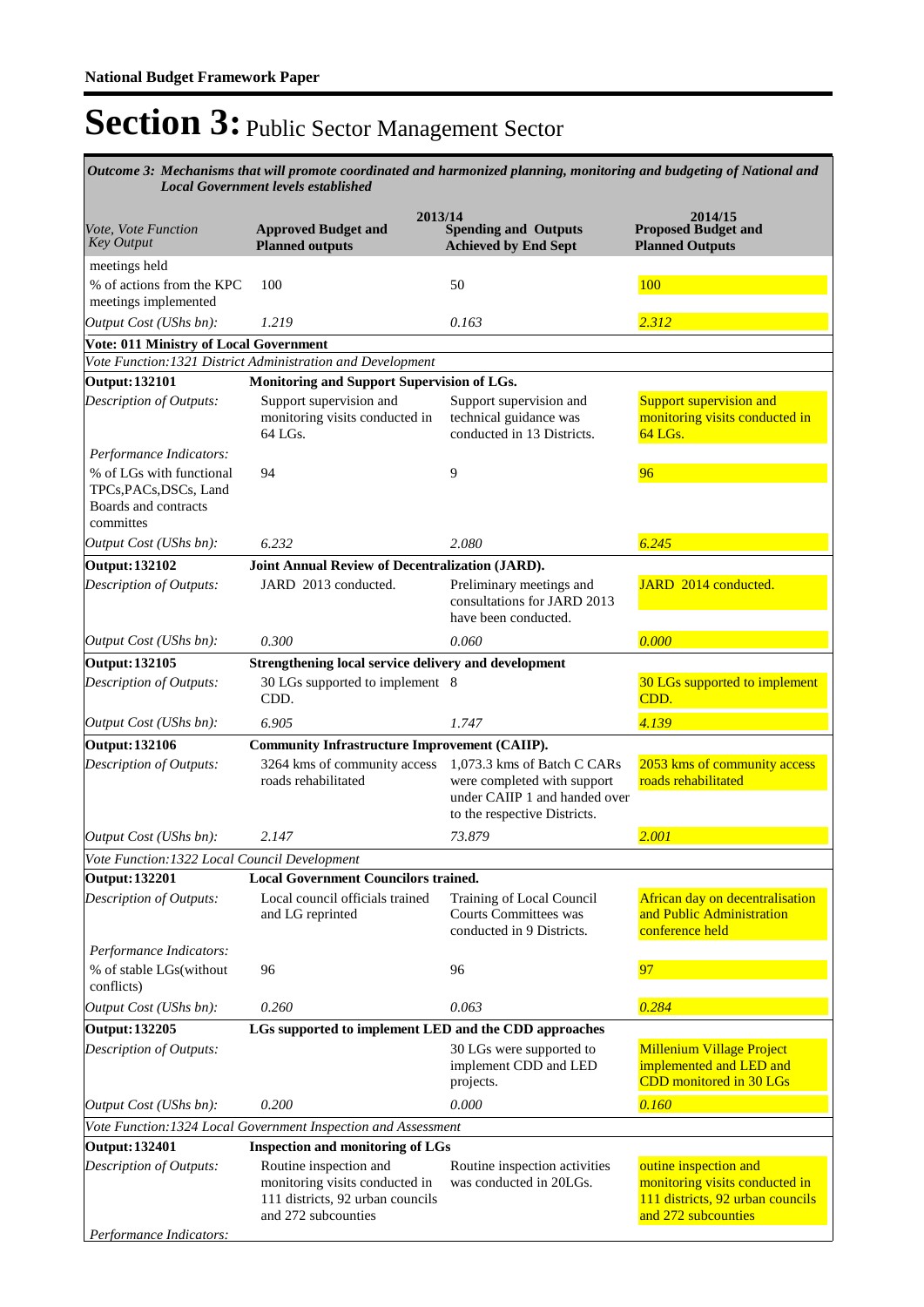*Mechanisms that will promote coordinated and harmonized planning, monitoring and budgeting of National and Outcome 3: Local Government levels established*

| 2013/14                                                                                                                |                                                                                                                                                                                                               |                                                                                                                                                                                                                                                                                                             |                                                                                                                                                                                                                                                    |  |  |  |
|------------------------------------------------------------------------------------------------------------------------|---------------------------------------------------------------------------------------------------------------------------------------------------------------------------------------------------------------|-------------------------------------------------------------------------------------------------------------------------------------------------------------------------------------------------------------------------------------------------------------------------------------------------------------|----------------------------------------------------------------------------------------------------------------------------------------------------------------------------------------------------------------------------------------------------|--|--|--|
| Vote, Vote Function<br><b>Key Output</b>                                                                               | <b>Approved Budget and</b><br><b>Planned outputs</b>                                                                                                                                                          | <b>Spending and Outputs</b><br><b>Achieved by End Sept</b>                                                                                                                                                                                                                                                  | 2014/15<br><b>Proposed Budget and</b><br><b>Planned Outputs</b>                                                                                                                                                                                    |  |  |  |
| Number of local<br>governments covered by<br>routine inspection                                                        | 111                                                                                                                                                                                                           | 20                                                                                                                                                                                                                                                                                                          | <b>111</b>                                                                                                                                                                                                                                         |  |  |  |
| Output Cost (UShs bn):                                                                                                 | 1.224                                                                                                                                                                                                         | 0.234                                                                                                                                                                                                                                                                                                       | 1.227                                                                                                                                                                                                                                              |  |  |  |
| <b>Output: 132402</b>                                                                                                  |                                                                                                                                                                                                               | Financial Management and Accoutability in LGs Strengthenned.                                                                                                                                                                                                                                                |                                                                                                                                                                                                                                                    |  |  |  |
| Description of Outputs:<br>Performance Indicators:                                                                     | 63 districts and 4 urban councils No hands-on support in<br>LGs supported with<br>interventions in financial<br>management and accountability. Quarter.                                                       | financial management was<br>provided to 5 LGs during the                                                                                                                                                                                                                                                    | 63 districts and 4 urban councils<br><b>LGs</b> supported with<br>interventions in financial<br>management and accountability.                                                                                                                     |  |  |  |
| % of MCs meeting minimum 100<br>conditions                                                                             |                                                                                                                                                                                                               | 68                                                                                                                                                                                                                                                                                                          | 100                                                                                                                                                                                                                                                |  |  |  |
| % of LGs with clean audit<br>reports(unqualified opinion)                                                              | 100                                                                                                                                                                                                           | 68                                                                                                                                                                                                                                                                                                          | 100                                                                                                                                                                                                                                                |  |  |  |
| % of districts meeting<br>minimum conditions                                                                           | 100                                                                                                                                                                                                           | 68                                                                                                                                                                                                                                                                                                          | 100                                                                                                                                                                                                                                                |  |  |  |
| Output Cost (UShs bn):                                                                                                 | 0.116                                                                                                                                                                                                         | 0.018                                                                                                                                                                                                                                                                                                       | 0.114                                                                                                                                                                                                                                              |  |  |  |
| Output: 132403                                                                                                         | <b>Annual National Assessment of LGs</b>                                                                                                                                                                      |                                                                                                                                                                                                                                                                                                             |                                                                                                                                                                                                                                                    |  |  |  |
| Description of Outputs:                                                                                                | 111 LGs covered by the national National assessment exercise<br>assessment exercise.                                                                                                                          | was conducted in 41 LGs.                                                                                                                                                                                                                                                                                    | 111 LGs covered by the national<br>assessment exercise.                                                                                                                                                                                            |  |  |  |
| Performance Indicators:<br>Number of local<br>governments monitored on<br>PAF                                          | 111                                                                                                                                                                                                           | $\overline{0}$                                                                                                                                                                                                                                                                                              | 111                                                                                                                                                                                                                                                |  |  |  |
| Output Cost (UShs bn):                                                                                                 | 0.580                                                                                                                                                                                                         | 0.133                                                                                                                                                                                                                                                                                                       | 0.050                                                                                                                                                                                                                                              |  |  |  |
| <b>Output: 132404</b>                                                                                                  | LG local revenue enhancement initiatives implemented.                                                                                                                                                         |                                                                                                                                                                                                                                                                                                             |                                                                                                                                                                                                                                                    |  |  |  |
| Description of Outputs:                                                                                                | 9 districts and 8 urban councils<br>supported on local revenue<br>enhancement activities.                                                                                                                     | Enhancement of stakeholder<br>capacity for revenue<br>mobilization was undertaken in enhancement activities.<br>1 LG.                                                                                                                                                                                       | 8 districts and 8 urban councils<br>supported on local revenue                                                                                                                                                                                     |  |  |  |
| Output Cost (UShs bn):                                                                                                 | 0.073                                                                                                                                                                                                         | 0.006                                                                                                                                                                                                                                                                                                       | 0.079                                                                                                                                                                                                                                              |  |  |  |
| <b>Vote: 108 National Planning Authority</b>                                                                           |                                                                                                                                                                                                               |                                                                                                                                                                                                                                                                                                             |                                                                                                                                                                                                                                                    |  |  |  |
|                                                                                                                        | Vote Function: 1351 National Planning, Monitoring and Evaluation                                                                                                                                              |                                                                                                                                                                                                                                                                                                             |                                                                                                                                                                                                                                                    |  |  |  |
| Output: 135101                                                                                                         | <b>Fubctional Planning Systems and Frameworks/Plans</b>                                                                                                                                                       |                                                                                                                                                                                                                                                                                                             |                                                                                                                                                                                                                                                    |  |  |  |
| Description of Outputs:                                                                                                | Second NDP (2015/16 -<br>2019/2020) drafted<br>•30 Year Plan -National Vision<br>2040 (Disseminated)<br>·Infrastructure Spatial plan<br>produced<br>•Planning capacity of MDAs<br>and LGs Planners strengthen | - Formed National Core<br>Technical Committee to oversee<br>the NDP 2015/16-2019/20<br>process<br>- Developed Project Proposal<br>for the NDP 2015/16-2019/20<br>process<br>- Developed draft Sector<br>Development Plan Guidelines<br>and Clusters<br>- Developed NDP 2015/16-<br>2019/20 Background Paper | □ Finalization and dissemination<br>of Second Five Year NDP<br>2015/16-2019/20<br>□Development and<br>dissemination of Planning<br><b>Guidelines (Sector Development</b><br>Plans, Local Government,<br><b>Human Rights and Climate</b><br>Change) |  |  |  |
| Performance Indicators:<br>No. of institutions (MDAs<br>and LGs) supported in<br>development planning                  |                                                                                                                                                                                                               | $\boldsymbol{0}$                                                                                                                                                                                                                                                                                            | 128                                                                                                                                                                                                                                                |  |  |  |
| No. Of Major Planning<br>Instruments finalised $(5 \& 10)$<br>Year NDP and 30 Year Plan)<br>Development of information | 2                                                                                                                                                                                                             | $\mathbf{0}$                                                                                                                                                                                                                                                                                                | Information and communication                                                                                                                                                                                                                      |  |  |  |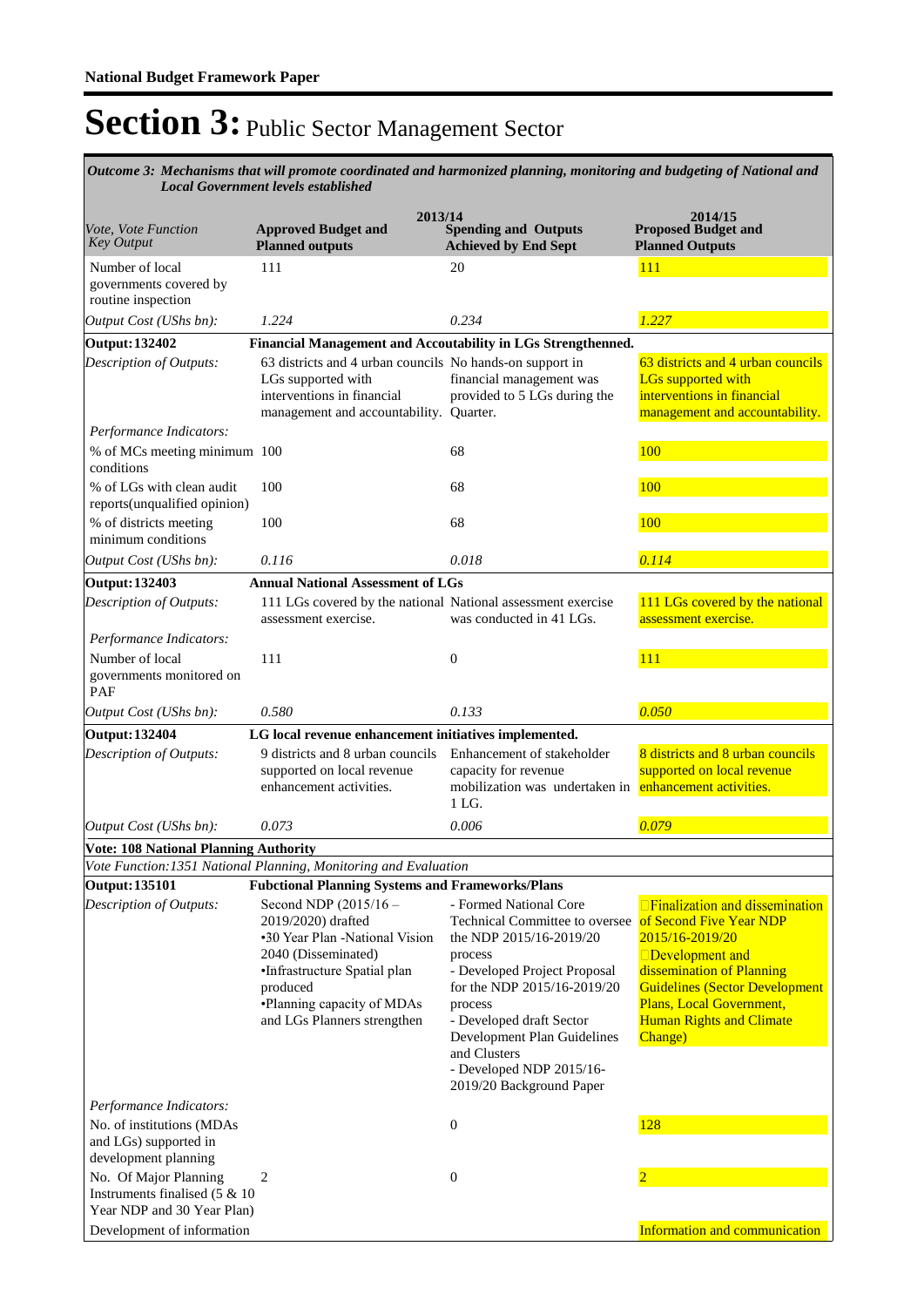*Mechanisms that will promote coordinated and harmonized planning, monitoring and budgeting of National and Local Government levels established Outcome 3:* 

| <i>Ouvernment tevets establish</i>                          |                                                                                                                                                                                                                               |                                                                                                                                                                                                                                                                                                                                                                                                                                                                                                                                                                                   |                                                                                                                                                                                                    |  |  |
|-------------------------------------------------------------|-------------------------------------------------------------------------------------------------------------------------------------------------------------------------------------------------------------------------------|-----------------------------------------------------------------------------------------------------------------------------------------------------------------------------------------------------------------------------------------------------------------------------------------------------------------------------------------------------------------------------------------------------------------------------------------------------------------------------------------------------------------------------------------------------------------------------------|----------------------------------------------------------------------------------------------------------------------------------------------------------------------------------------------------|--|--|
| Vote, Vote Function<br>Key Output                           | 2013/14<br><b>Approved Budget and</b><br><b>Planned outputs</b>                                                                                                                                                               | <b>Spending and Outputs</b><br><b>Achieved by End Sept</b>                                                                                                                                                                                                                                                                                                                                                                                                                                                                                                                        | 2014/15<br><b>Proposed Budget and</b><br><b>Planned Outputs</b>                                                                                                                                    |  |  |
| and communication<br>instruments                            |                                                                                                                                                                                                                               |                                                                                                                                                                                                                                                                                                                                                                                                                                                                                                                                                                                   | instruments developed                                                                                                                                                                              |  |  |
| Output Cost (UShs bn):                                      | 2.964                                                                                                                                                                                                                         | 1.037                                                                                                                                                                                                                                                                                                                                                                                                                                                                                                                                                                             | 3.314                                                                                                                                                                                              |  |  |
| Output: 135102                                              | <b>Functional Think Tank</b>                                                                                                                                                                                                  |                                                                                                                                                                                                                                                                                                                                                                                                                                                                                                                                                                                   |                                                                                                                                                                                                    |  |  |
| Description of Outputs:                                     | •Policy Evaluation and Review<br>Reports produced<br>•National Development Report<br>produced<br>•Study / Research Reports and<br>Working Series Papers produced and Strategic Direction,                                     | -Produced 6 Thematic Reports<br>on NDP2010/11-2014/15 Mid-<br>Term Review, i.e. Results<br>Framework, Political Economy,<br>Institutional Framework, Policy<br>Development Partnership and<br>Economic Management and 6<br>cross cutting studies reports on<br>Human Rights, Child Rights,<br>Environment, Social Protection,<br>political and democratic<br>governance, gender; and and a<br>Synthesis Report<br>-Completed consultations with<br>16 MDAs and 134 LGs on the<br>NDP M&E indicators<br>-Produced the draft Second<br>National Development Report<br>for FY2011/12 | □Development of web based<br><b>NDP M&amp;E System</b><br>□Production of fourth National<br><b>Development Report (NDR4)</b><br>on performance of the economy<br>FY2013/14                         |  |  |
| Performance Indicators:                                     |                                                                                                                                                                                                                               |                                                                                                                                                                                                                                                                                                                                                                                                                                                                                                                                                                                   |                                                                                                                                                                                                    |  |  |
| No. of PEC/researched<br>papers produced                    |                                                                                                                                                                                                                               | $\overline{c}$                                                                                                                                                                                                                                                                                                                                                                                                                                                                                                                                                                    | 8                                                                                                                                                                                                  |  |  |
| Production of the Annual<br>National Development<br>Reports |                                                                                                                                                                                                                               |                                                                                                                                                                                                                                                                                                                                                                                                                                                                                                                                                                                   | <b>Annual National Development</b><br><b>Reports produced</b>                                                                                                                                      |  |  |
| Production of Review reports                                |                                                                                                                                                                                                                               |                                                                                                                                                                                                                                                                                                                                                                                                                                                                                                                                                                                   | <b>Review reports produced</b>                                                                                                                                                                     |  |  |
| Production of Policy<br>evaluation reports                  |                                                                                                                                                                                                                               |                                                                                                                                                                                                                                                                                                                                                                                                                                                                                                                                                                                   | <b>Policy evaluation reports</b><br>produced                                                                                                                                                       |  |  |
| Output Cost (UShs bn):                                      | 2.502                                                                                                                                                                                                                         | 1.009                                                                                                                                                                                                                                                                                                                                                                                                                                                                                                                                                                             | 2.186                                                                                                                                                                                              |  |  |
| <b>Vote: 147 Local Government Finance Comm</b>              |                                                                                                                                                                                                                               |                                                                                                                                                                                                                                                                                                                                                                                                                                                                                                                                                                                   |                                                                                                                                                                                                    |  |  |
|                                                             | Vote Function: 1353 Coordination of Local Government Financing                                                                                                                                                                |                                                                                                                                                                                                                                                                                                                                                                                                                                                                                                                                                                                   |                                                                                                                                                                                                    |  |  |
| Output: 135302<br>Description of Outputs:                   | <b>LGs Budget Analysis</b><br>Analyze 133 LG Budgets and<br>provided feedback to LGs                                                                                                                                          | They were no budgets analysed<br>in this quarter.                                                                                                                                                                                                                                                                                                                                                                                                                                                                                                                                 | <b>Analyze 133 LG Budgets and</b><br>provide feedback to LGs to 12<br><b>LGs</b>                                                                                                                   |  |  |
| Performance Indicators:                                     |                                                                                                                                                                                                                               |                                                                                                                                                                                                                                                                                                                                                                                                                                                                                                                                                                                   |                                                                                                                                                                                                    |  |  |
| No. of Local Government<br>annual budgets analysed          | 133                                                                                                                                                                                                                           | $\boldsymbol{0}$                                                                                                                                                                                                                                                                                                                                                                                                                                                                                                                                                                  | 133                                                                                                                                                                                                |  |  |
| Output Cost (UShs bn):                                      | 0.150                                                                                                                                                                                                                         | 0.006                                                                                                                                                                                                                                                                                                                                                                                                                                                                                                                                                                             | 0.100                                                                                                                                                                                              |  |  |
| Output: 135303                                              | <b>Enhancement of LG Revenue Mobilisation and Generation</b>                                                                                                                                                                  |                                                                                                                                                                                                                                                                                                                                                                                                                                                                                                                                                                                   |                                                                                                                                                                                                    |  |  |
| Description of Outputs:                                     | Provide support to 60 LGs with Provided support to 12 LGs<br>skills and approaches to<br>establish fiscal databases.<br>Support 40 LGs to improve<br>methods of collecting property<br>rates<br>Undertake review of the legal | with skills and approaches to<br>establish fiscal databases.<br>Supported 10 LGs to improve<br>methods of collecting property<br>rates                                                                                                                                                                                                                                                                                                                                                                                                                                            | Provide support to 30 LGs with<br>skills and approaches to<br>establish fiscal databases.<br>Support 20 LGs to improve<br>methods of collecting property<br>rates<br>Hold two regional meetings to |  |  |
|                                                             | provisions and framework that                                                                                                                                                                                                 |                                                                                                                                                                                                                                                                                                                                                                                                                                                                                                                                                                                   | share experiences on the                                                                                                                                                                           |  |  |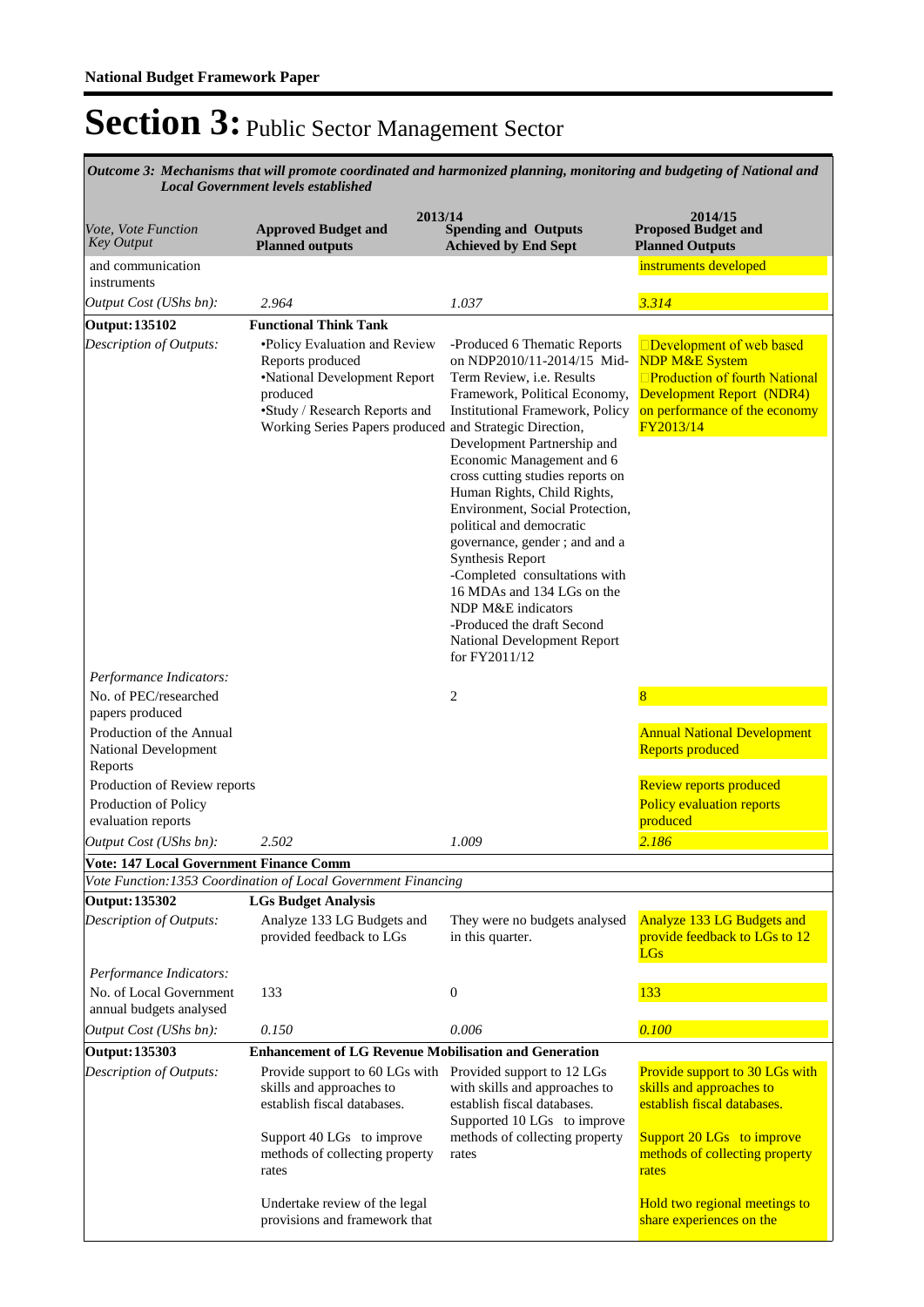*Mechanisms that will promote coordinated and harmonized planning, monitoring and budgeting of National and Outcome 3: Local Government levels established*

| Vote, Vote Function<br><b>Key Output</b> | 2013/14<br><b>Approved Budget and</b><br><b>Planned outputs</b>                                                                                                                                                                                                                                                                                                                                                                                           | <b>Spending and Outputs</b><br><b>Achieved by End Sept</b>                                           | 2014/15<br><b>Proposed Budget and</b><br><b>Planned Outputs</b>                                                                                                                                                                                                                                                                                                                                                                                                                                     |
|------------------------------------------|-----------------------------------------------------------------------------------------------------------------------------------------------------------------------------------------------------------------------------------------------------------------------------------------------------------------------------------------------------------------------------------------------------------------------------------------------------------|------------------------------------------------------------------------------------------------------|-----------------------------------------------------------------------------------------------------------------------------------------------------------------------------------------------------------------------------------------------------------------------------------------------------------------------------------------------------------------------------------------------------------------------------------------------------------------------------------------------------|
|                                          | govern local revenue<br>administration and management<br>Hold 4 LRECC meetings will be<br>held to discuss the challenges in<br>local revenue mobilization and<br>generation by LGs                                                                                                                                                                                                                                                                        |                                                                                                      | implementation of best practices<br>and dessiminate updates on<br>local revenue enhancement<br>practices<br>Hold 2 LRECC meetings will be<br>held to discuss the challenges in<br>local revenue mobilization and<br>generation by LGs<br>Conduct a review of guidelines<br>for local revenue collection for<br>royalties and best practices in<br>local revenue generation and<br>mobilization<br><b>Disseminate reviewed</b><br>guidelines for royalties in 20<br>LGs and best practices in 10 LGs |
| Performance Indicators:                  |                                                                                                                                                                                                                                                                                                                                                                                                                                                           |                                                                                                      |                                                                                                                                                                                                                                                                                                                                                                                                                                                                                                     |
| No. of LGs applying Best<br>Practices.   | 90                                                                                                                                                                                                                                                                                                                                                                                                                                                        | 10                                                                                                   | 95                                                                                                                                                                                                                                                                                                                                                                                                                                                                                                  |
| Output Cost (UShs bn):                   | 0.438                                                                                                                                                                                                                                                                                                                                                                                                                                                     | 0.078                                                                                                | 0.545                                                                                                                                                                                                                                                                                                                                                                                                                                                                                               |
| <b>Output: 135304</b>                    | <b>Equitable Distribution of Grants to LGs</b>                                                                                                                                                                                                                                                                                                                                                                                                            |                                                                                                      |                                                                                                                                                                                                                                                                                                                                                                                                                                                                                                     |
| Description of Outputs:                  | Facilitate negotiations on sector Facilitated negotiations on<br>conditional grants disseminate<br>and monitor implementation of<br>the agreements reached.<br>Provide support to the<br>operations of the LGBC<br>Conduct review of the grants<br>allocation formula to in-build<br>cross-cutting issues like poverty,<br>gender, HIV/AIDs and<br>environment.<br>Follow and implement the<br>recommendations arising from<br>the study on LG financing. | sector conditional grants<br>disseminate and monitor<br>implementation of the<br>agreements reached. | <b>Organize and Facilitate</b><br>negotiations between LGs and<br>sector Ministries and<br>disseminate the agreements on<br>conditions for utilization of<br>conditional grants and<br>implement relevant<br>recommendations<br>Provide support to 3 LGBC<br>meetings<br><b>Assess the extent of</b><br>implementation of extension of<br>grants to LLGs and document<br>lessons learnt                                                                                                             |
| Output Cost (UShs bn):                   | 1.270                                                                                                                                                                                                                                                                                                                                                                                                                                                     | 0.333                                                                                                | 1.233                                                                                                                                                                                                                                                                                                                                                                                                                                                                                               |

*\* Excludes taxes and arrears*

Planned Priorities 2014/2015 Office of the Prime Minister The Office of the Prime Minister during the Financial Year 2014/2015 expects to achieve the following outputs through its respective Vote Functions *2014/15 Planned Outputs*

POLICY IMPLEMENTATION COORDINATION, MONITORING AND EVALUATION Parliamentary Business under the Government chief whip and Executive

- 100% Bills presented to Parliament debated and passed.

- 100% Ministerial Policy Statements prepared and submitted on time.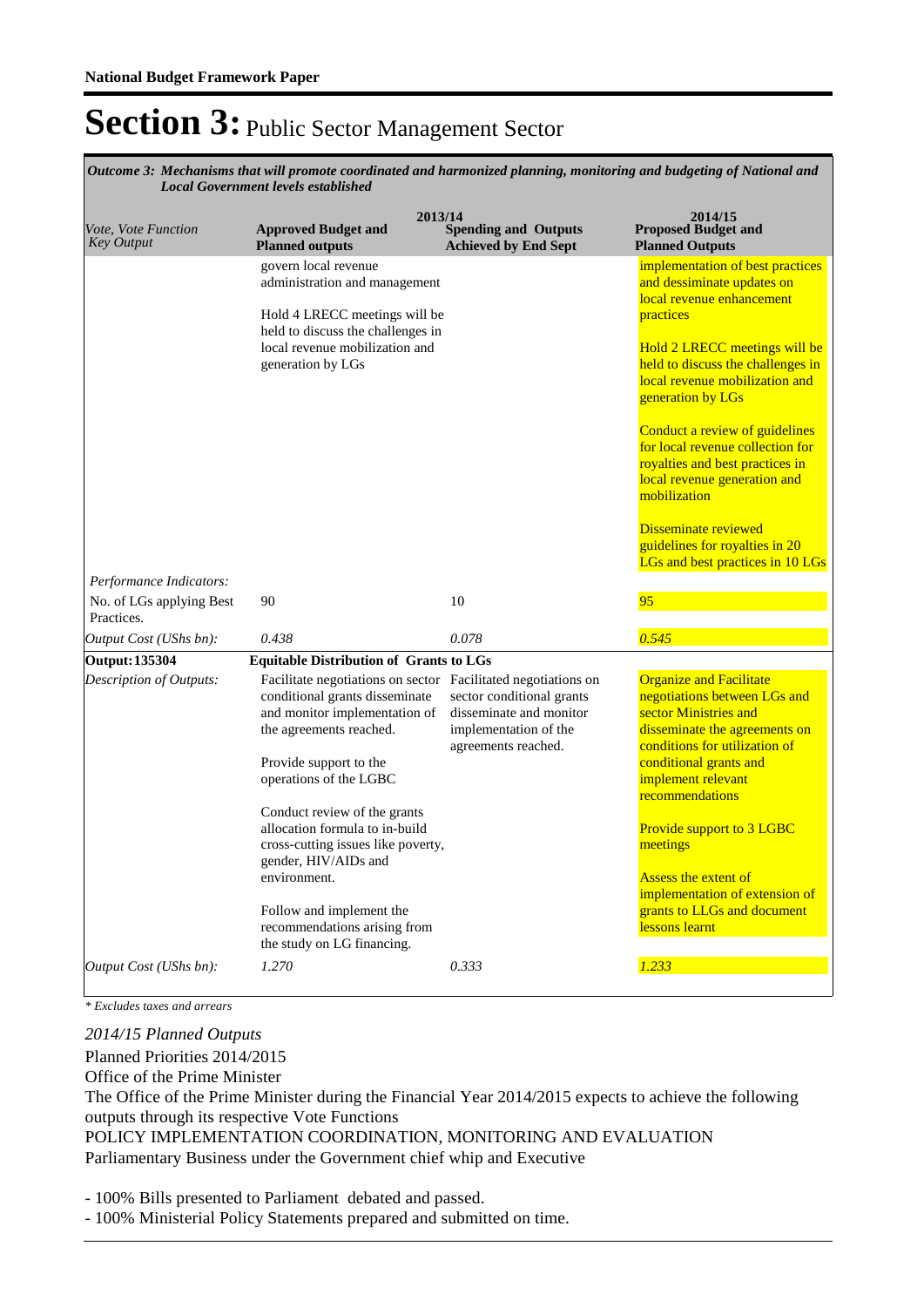- 100% Petitions, Oral Questions and Motions attended to timely.
- 100% Reports presented to Parliament discussed timely.
- Meetings with Members of Parliament from all Regions of Uganda organized.

Policy implementation and Coordination

- Facilitating the 4th Phase of the Presidential Investors Round Table

- Resolving 16 cross cutting issues by convening and facilitating 3 meetings of Policy Coordination Committee (PCC) , 4 meetings of the Institutional Coordination - Steering Committee (ICSC) , 6 meetings of the Technical Implementation Coordination Committee(TICC),6 meetings of the Public Sector Management-Working Group(PSMWG) - and 3 meetings of the Presidential Investors Round Table coordination meetings.

- Developing and implementing a framework to enable coordination of the National Development Plan.

- Producing a report on implementation of PIRT recommendations and organizing 3 Presidential Investors Round Table review meetings

- Generating and disseminating an end of year status report on the Implementation of the Uganda Nutrition Action Plan & submitting it to the International Agencies.

- Finalizing the review of the Food and Nutrition Policy and convening at least 5 (five) regular Nutrition coordination meetings

- Holding a Joint Public Sector Management Review (JPSMR) for FY 2013/14

Monitoring and Evaluation

- Government Annual Performance Report (GAPR) for Financial Year 2013/14 and the Government Half Annual Performance Report for first half of 2014/15 produced, tabled and discussed in the retreats of Cabinet Ministers, Ministers of State, Permanent Secretaries/Heads of Departments or Agencies and Local Governments

- Rolling out Barazas to 50 Districts

- Implementing the Public Sector Monitoring and Evaluation Policy through the Strategic Plan Government paper on improving performance implemented,

- Evaluating four (4) National programmes/projects,

- Carrying out quarterly on-spot checks on the Implementation of Government Programmes,
- Helping seventy (70) MDAs in Target Setting & indicator profiling

Information and National Guidance

- 4 Media council regulations disseminated in 5 regions of 50 participants per region training.

- Implemented Government Communication Strategy and Consulted 100 stakeholders on amendment of the Press and Journalist Act at the District level.

- Sensitized key implementers from the Central Region, MDAs' and selected districts on the Access to Information Act and Regulationsin 5 workshops of 60 participants each.

- Coordinated Government information and communication units in selected MDAs'.

- Information packages and documentaries on Government programmes, IEC materials, Literature etc, produced.

- 4 Editions of Quarterly Prime Minister's Newsletters produced and disseminated.

- 2 Press conferences per week and weekly press briefings coordinated.

- 1 Draft Content Management Strategy for Television produced.

- Sensitized masses on migration from Analogue to Digital technology in 6 workshops of 100 participants each.

- Curriculum for media practitioners' clusters (Editors, DJs, Moderators, Journalist (TV & Radio, Print) developed under the guidelines and regulations of Media Council.

- 5 Pilot trainings of Media Practitioners under the new Curriculum trained.

- National Guidance copies of flyers, handbook, symbols, manuals and handouts developed and distributed.

- Enhanced community participation in government programs (NDP)in 4 workshops in selected districts.

- Five Civic Education workshops for selected district and community leaders, students in school and out-ofschool conducted.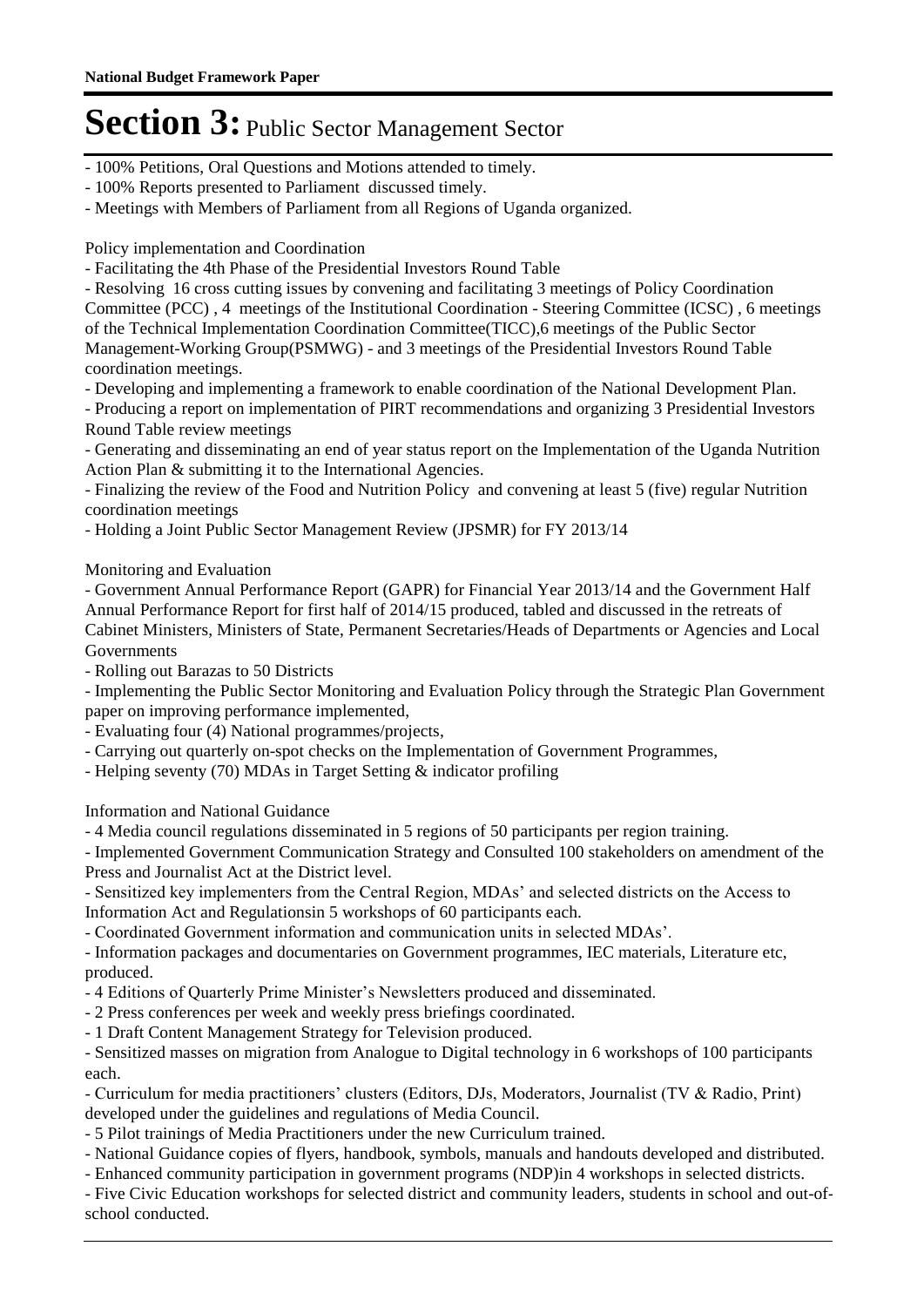- The National Vision, National Values, National Interest, National Objectives and National Common Good in district local government and institutions propagated.

- Promoted a positive mindset, attitudes, believes and perceptions of the citizenry in selected districts and institutions of higher learning.

- Two research reportsfrom two regions of Uganda on citizens' comprehension of the National Vision and National Objectives conducted.

- Pre-sensitization surveys and field research from selected districts conducted.
- Draft National Guidance Policy development.
- Two regional training Epicentres established.

### DISASTER PREPAREDNESS MANAGEMENT AND REFUGESS

- Disaster Preparedness and Management
- Relocating and Resettling one thousand households at risk of landslides in the Elgon region.

- Decentralizing Disaster Preparedness and Management through creation of 3 regional offices across the country.

- Supporting up to 500,000 households with relief assistance i.e. Relief food and Non Food Items (NFI's).
- Conducting a hazard, risk and vulnerability assessment of disaster prone communities.
- Constructing 100 more houses for the Bagisu at the Panyadholi resettlement.
- Disseminating the National Policy on Disaster Preparedness and Management.

- Strengthening support to the existing Early Warning systems and further improve dissemination of Early

- Warning (EW) messages and awareness.
- Constructing one (1) National store
- Procuring of a mobile emergency water purifier plant
- Constructing the National Emergency Coordination Operation Center(NECOC) in Namanve.
- Acquisition of land for resettling of Tanzanian expellees and other IDPs outside Elgon Region
- Undertaking research on River Nyamwamba to control floods in Kasese District
- Developing a National Disaster Management Act

### Refugees

- Voluntary repatriation of 3000 Rwandan Refugees
- Conducting 20 Refugee Eligibility Committee Sessions both in Kampala and Field Stations conducted
- Surveying of Kiryandongo Refugee Settlement

- Distributing 40,000 Grafted seedlings to refugees and host Communities in Kyaka11 and Rwamwanja Refugee Settlements

- Demarcating and allocating 5000 plots to 5000 new refugee arrivals
- Six (6) OPM accommodation in Kyangwali and and Kyaka11 and an Office block in Kyaka11 repaired
- Conventional Travel Documents and Identity cards issued to refugees .
- Profiling of refugees conducted

### Management of Special Programmes

Karamoja

- Constructing ten (10) Parish valley tanks in Kaabong (4), Abim (2) and Nakapiripirit (4) districts
- Procuring & distributing one thousand two hundred fifty (1250) Ox-ploughs.
- Procuring & distributing two thousand five hundred (2,500) Oxen to farmers Karamoja.
- Procuring & distributing 5,000 Heifers
- Procuring seventy (70) Bulls for cattle breed improvement
- Supporting Micro projects for youth & women in Karamoja
- Procuring & distributing 2000 Goats
- Distributing 1,200 bags improved cassava cuttings to farmers
- Branding of 59,315 cattle in Karamoja.
- Establishing eight (8) sites to provide Irrigation water to farmers.
- Constructing Seven (7) Dormitory blocks for selected Primary schools in Karamoja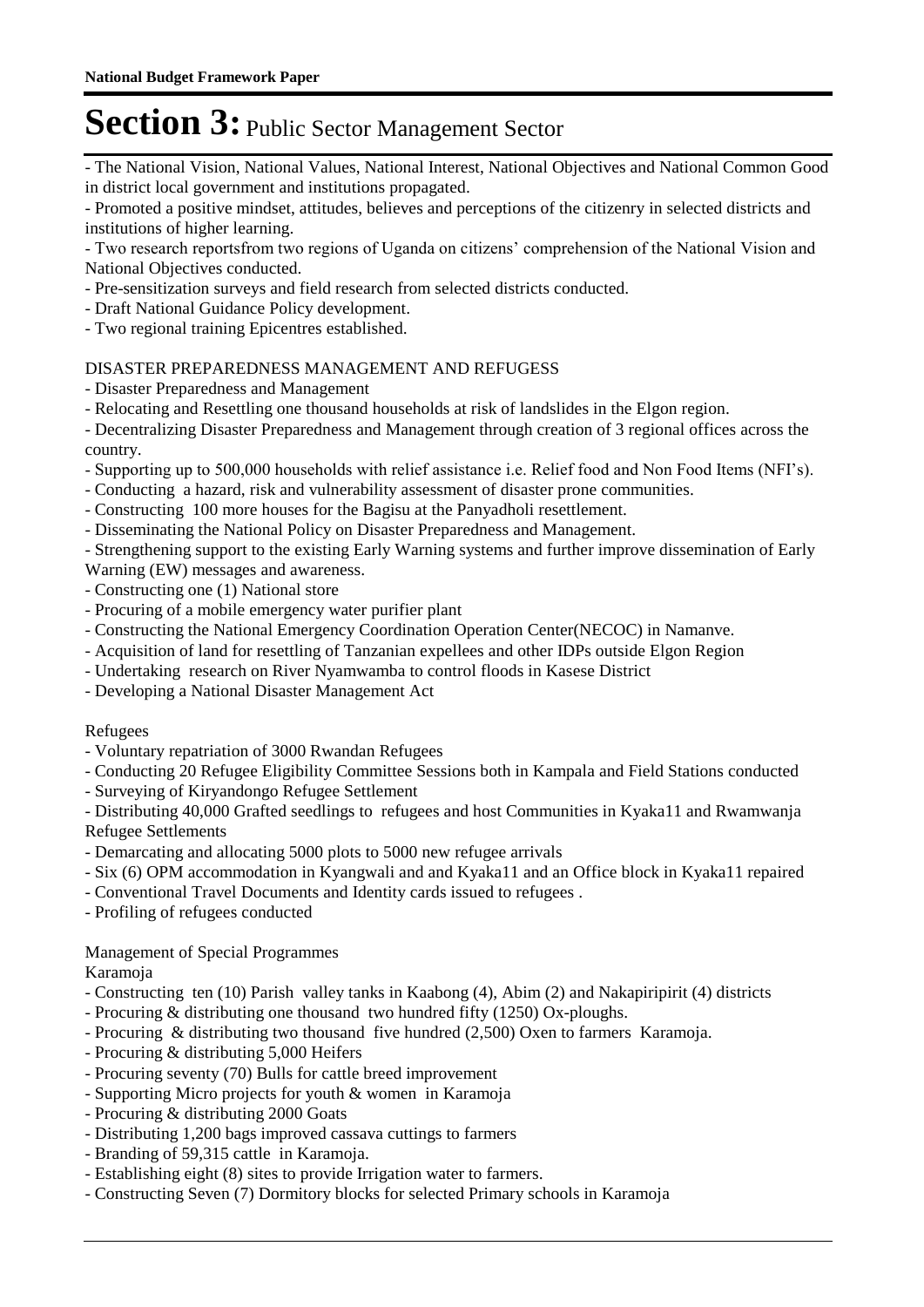Northen Uganda

- Procuring & distributing 10 tractors to farmer groups
- Procuring and distributing 700 Oxen for Youth & Women Groups to promote agriculture
- Procuring 350 ox-ploughs for youth & women groups o promote commercial agriculture
- Constructing 25 low cost houses for vulnerable groups (former IDPs)

- Providing 422 youth with vocational training skills at the Northern Uganda Youth Development Centre (NUYDC)

- Constructing 19 chiefs houses in lango
- Procuring 18,600 cattle for the sub-regions of West Nile, Lango, Teso& Acholi restocked
- Procuring 50 Rice Hullers
- Procuring 50 maize mills
- Procuring 100 cassava chippers
- Procuring 8000 bags of cement
- Procuring 10,000 iron sheets
- Procuring 50,000 hand hoes
- Procuring 200 tool kits for Motorcycle repairs
- Procuring 160 motorcycles
- Procuring 10 Hydra form machines for distribution to all 6 sub regions of Northern Uganda
- Procuring 2,000 goats

Luwero Triangle

- Grants disbursed to sixteen LRDP districts (high intensity) to support community driven enterprises to enhance their household incomes and also improve critical community infrastructure.

- Sixty (60) micro-projects to enhance household incomes for youths, women, and farmer groups and people with disabilities (PWDs).

- Ten (10) nurseries established in the former war zones.
- 8,500 hand-hoes procured and distributed to most needy in Luwero Triangle.
- 1,000 spray pumps procured and distributed to most needy in Luwero Triangle.
- 6,000 pangas procured and distributed to most needy in Luwero Triangle.
- 6,000 pick axes procured and distributed to most needy in Luwero Triangle.
- 3,000 iron sheets procured and distributed to the neediest Civilian Veterans
- 4,000 bags of cement procured and distributed to the neediest Civilian Veterans and deserving institutions.
- 2,500 Civilian Veterans paid a one-off gratuity
- Two hydra-form block yards set up (each comprising of 3 hydra-form machine pieces)
- Four (4) verification committee meetings held.
- Supervision of the anti-poverty campaign project.

### Teso Affairs

- Training of over 20 youth in the use of Hydra form technology
- De-silting of at least 6 Dams in Teso region
- Supporting women, youth & PWD enterprizez in 6 districts of Teso sub region
- Procuring and distributing citrus seedlings to one farmer in each of the sub-counties in Teso sub-region
- 591 Ox-ploughs procured and distributed to Abarata Keere Teso Group
- One (1) Hydra form machine for Soroti district
- Roofing of Omatenga HC II Maternity Unit

### Bunyoro Affairs

- Ten (10) micro-projects to enhance household incomes for youths, women, and farmer groups and people with disabilities (PWDs).

- Five (5) tractors and their accessories procured.
- Five thousand (5,000) hand hoes procured and distributed.
- One thousand (1,000) bags of cement procured and distributed.
- One thousand (1,000) iron sheets procured and distributed.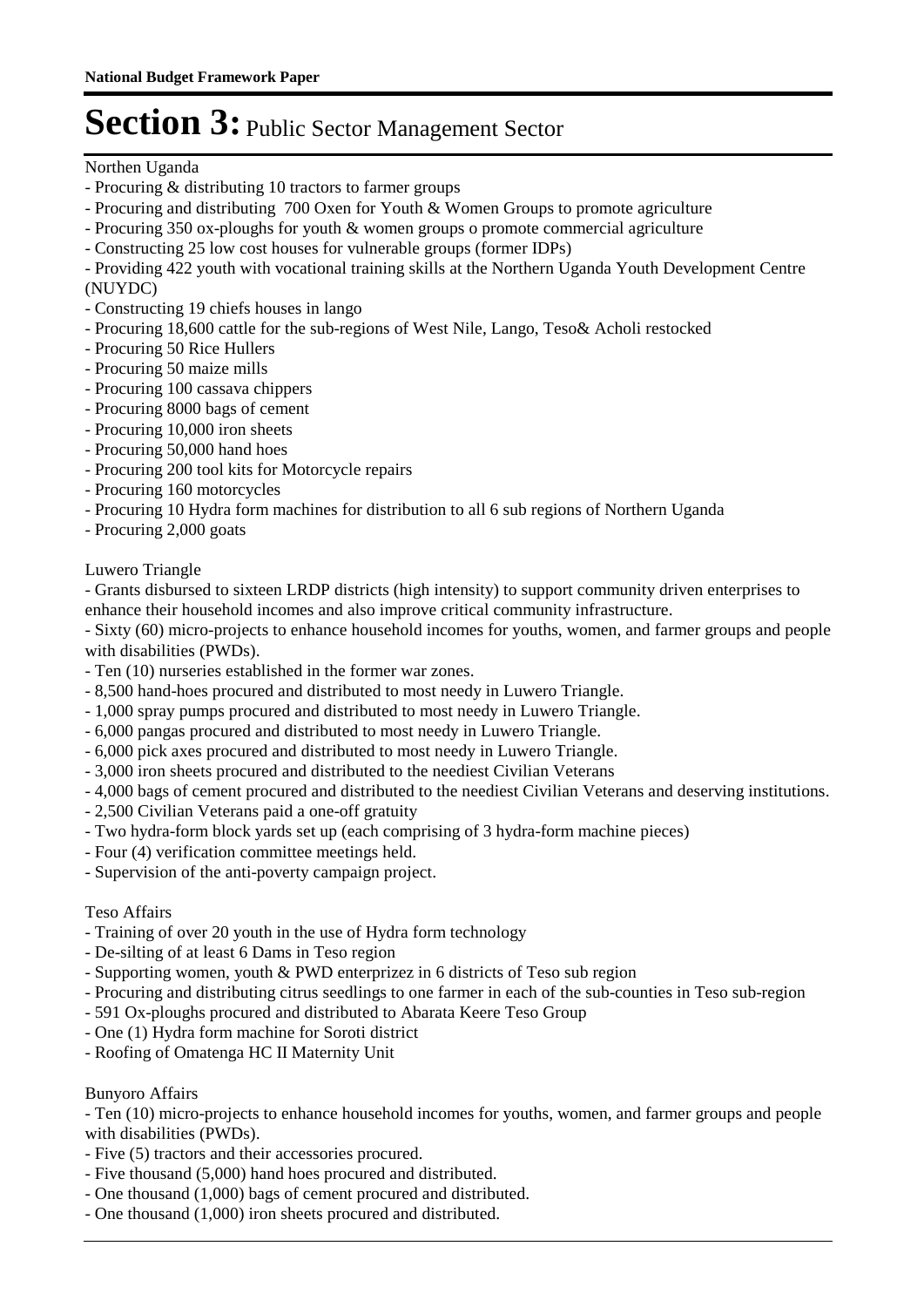- One hundred twenty thousand (120,000) Coffee seedlings procured and distributed.
- Five (5) region wide and One (1) national meetings held
- Four (4) technical working group meetings held.
- Two (2) Study visits on development projects in oil producing regions undertaken in two countries,
- preferably Norway and Angola or Malaysia and Brazil.
- Five (5) crop nursery operators in the region supported
- Coordination, supervision and monitoring of the Bunyoro Programmes

### NUSAF 2

- Disbursing Ushs.45.14bn to 1,331 sub projects in 55 District LGs that are expected to be implemented
- Implementation of Livelihood Investment Support (LIS) component in the 7 District LGs of Karamoja sub region
- Conducting End of project and Impact Evaluation of NUSAF2
- Completing 566 on-going sub projects (o/w 526 are Community Infrastructure Rehabilitation & 40 are Public Works Program) across the 55 implementing District LGs

- Training over 16,744 members of the Community Project Management Committees (CPMCs), Community Procurement

- Committees (CPC) and Social Accountability Committees(SAC)
- Writing the project Completion report
- Wrap up and handover of NUSAF2 to Government of Uganda

### KALIP

- Construct 21 valley tanks in 7 districts of Karamoja (Amudat, Moroto, Nakapiripirit, Napak, Abim, Kaabong and Kotido)

- Construct 1 regional Veterinary laboratory in Moroto District
- Construct Kangole police post in Napak

- Fencing the 7 police posts already constructed Karita in Amudat, Rupa in moroto, lalachat in nakapiripirit, Lokopo in Napak, Kanu in Abim, Lobalangit in Kaabong, - Kacheri in Kotido

- Supply and install solar equipment in 14 sub county production offices in the 7 districts of Karamoja
- Provide office furniture to district and sub county production offices
- Provide IT equipment to district production offices
- Provide assorted veterinary laboratory equipment to district and sub county production offices
- Support Project Monitoring Committees for valley tanks
- Provide field support to Uganda police Force
- Support the community crime preventers in schools and community
- Supply and install solar equipment in 7 Police office units in karita, Rupa, lalachat, Lokopo, kanu,
- Lobalangit, and Kacheri
- Support 2 Inter-District meetings
- Support to District Monitoring activities
- Support Quarter review and planning meetings
- Increase crop production levels among Agro-pastoral field schools/groups in Karamoja region
- Improve livestock health provision among Agro-pastoral field schools/groups
- -Improve livestock nutrition among Agro-pastoral field schools/groups
- Improve environmental management practices among 240 Agro-pastoral field schools/groups
- Initiate viable income generating projects
- Provide water sources
- Protect watersheds
- Develop community access roads
- Develop manyatta/backyard gardens in Karamoja

### ALREP

- Fence 1 valley dam in Akwang sub county in Kitgum district
- Construct 2 shallow wells in Apala Sub county in Alebtong district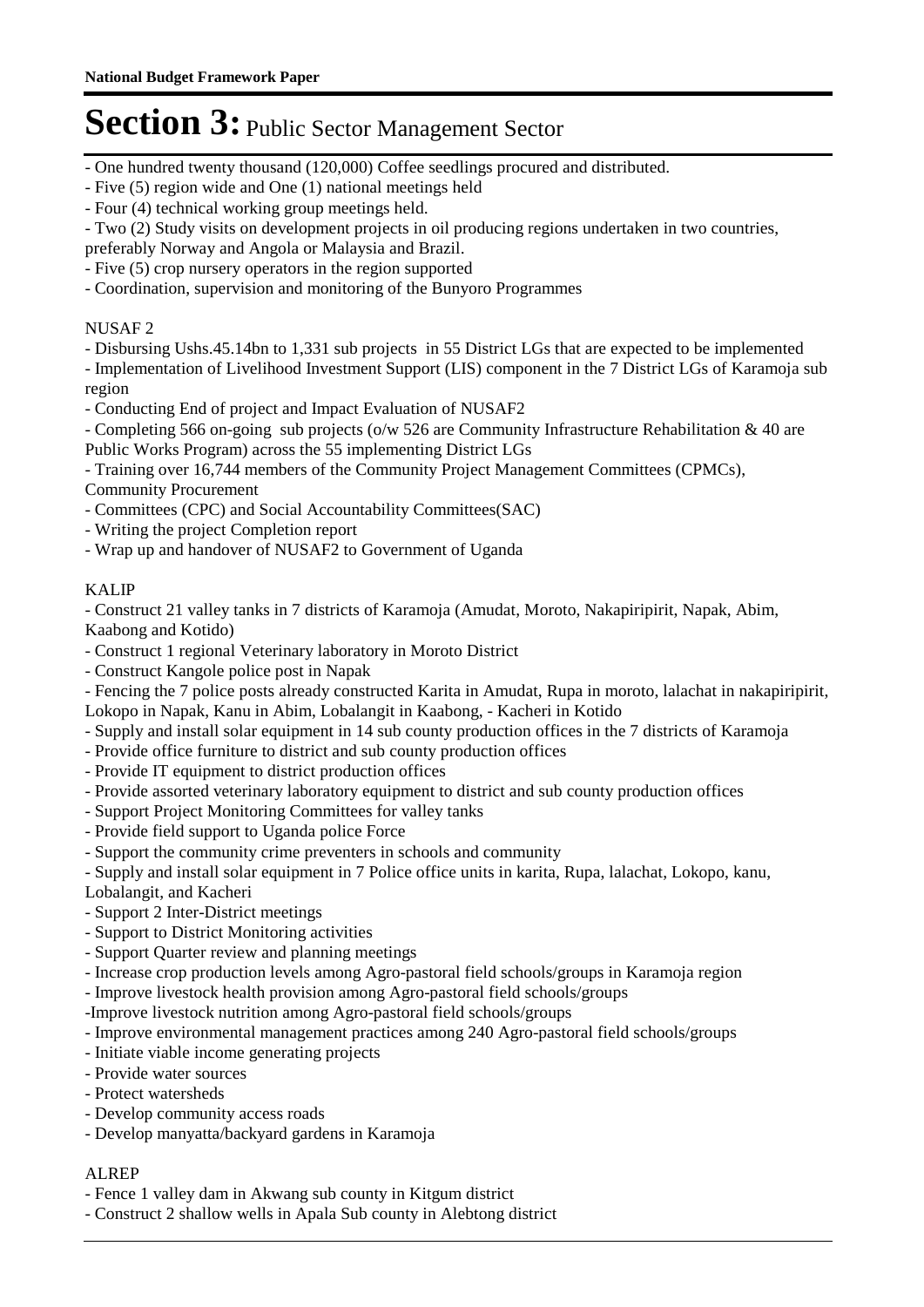- Drill 12 boreholes in Acholi and Lango sub regions
- Provide 100 matching grants to support to emerging agro dealers at sub county level
- Provide 100 matching grants to agro-processors to procure agro-processing equipment in selected sub counties in Acholi , Lango and Teso sub region
- Support the already established 300 market information /brokerage centers
- Link 200 VSLAs to Formal Financial Institutions (FFIs)
- Conduct an annual stakeholders meetings for agribusiness sector in Acholi, Lango and Teso sub regions
- Support the planning and coordination meetings at district and sub-county level
- Supply assorted equipment for functionality of district and Sub County offices
- Facilitate Project Monitoring Committees
- Contribute to operational costs of District and Sub County offices in 15 districts (Amuru, Gulu, Pader,

Kitgum, Lira, Oyam, Apac, Katakwi, Amuria, Nwoya, Agago, - Lamwo, Otuke, Alebtong and Kole) - Support the production sector meetings with development partners

- Facilitate District officials to carry out monitoring in 15 districts(Amuru, Gulu, Pader, Kitgum, Lira,
- Oyam, Apac, Katakwi, Amuria, Nwoya, Agago, Lamwo, Otuke, Alebtong and Kole)
- Support quarterly district meetings
- Conduct 2 Inter-district coordination workshops
- Support commercial farming in Lango sub region
- Increase livestock production among 480 Farmer Field Schools groups in Acholi, Lango and Teso sub region
- Build productive infrastructure using labour intensive works in Acholi, Lango and Teso sub regions
- Offset Carbon footprint of ALREP
- Train technical staff and politicians in 15 Districts on environmental issues(Amuru, Gulu, Pader, Kitgum,
- Lira, Oyam, Apac, Katakwi, Amuria, Nwoya, Agago, Lamwo, Otuke, Alebtong and Kole)
- Conduct 2 trainings for ALREP service providers and grantees in contract management
- Building productive infrastructure in Acholi. Lango and Teso sub region
- 4. Administration and Support Services
- Vote Budget Estimates for FY 2015/16 prepared
- Vote Ministerial Policy Statement for FY 2015/16 prepared
- 4 perfomance Quartely progress Reports Produced
- 4 Budget performance reports produced
- 4 Quarterly Quality Assurance Exercises conducted
- BFP for FY 2015/16 compiled and submitted to PSM secretariant

- Internal Policy Research and Analysis undertaken to generate evidence for implementable policy options for the OPM

- Internal policy, programme and project Monitoring and Evaluation undertaken
- Short term consultancies on OPM programmes and projects undertaken
- Restructuring of OPM establishment Finalized
- Training function managed.
- Induction training of new employees conducted.
- HIV/AIDS Policy Operationalized
- Support supervision to field Staff conducted
- OBT training undertaken
- Assets register updated and equipment labeled
- Top and other management meetings facilitated
- Accountabilities retired
- Obsolete items boarded off
- Audit recommendations implemented
- Report on Review of Final Accounts
- Report on review of Means of safe guarding assets
- Report on Accountability and advances review
- Report on Evaluation of internal controls- stores management, cash management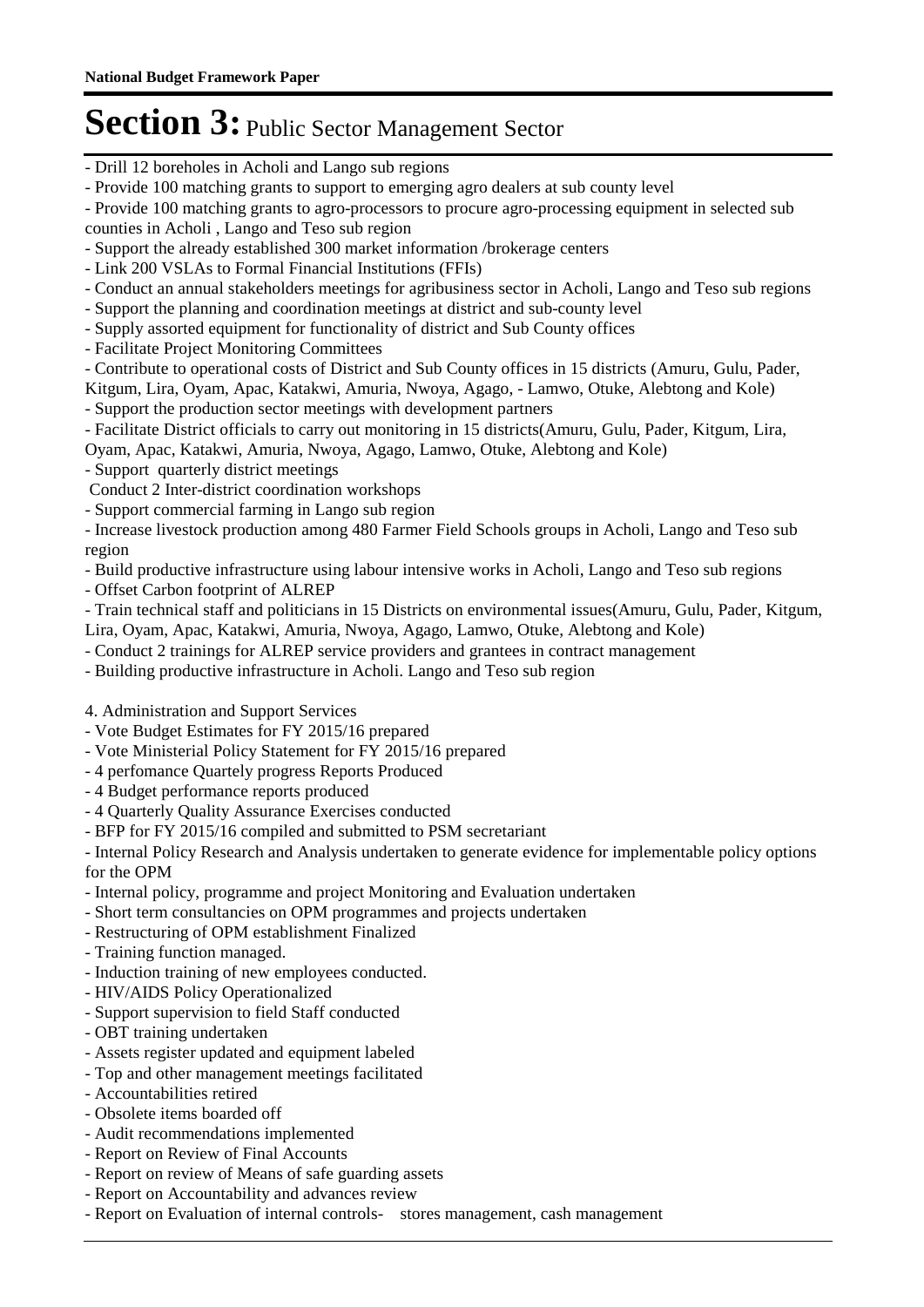& advances/accountability, fleet management.

- Report on IFMS system controls.
- Government Web Portal Programme Implemented
- ICT Support to MDA and LG websites
- IT Support to OPM (wages 1.5M X 2 persons X 12 months
- OPM Geographical Information Systems (GIS) Facility
- Use of social media to promote public participation in Govt Programmes
- Acquire new reading materials for the Resource Center
- Acquire all major local newspapers and magazines and bound for public access.
- Respond to and provide information to public visitors to the resource center
- Maintain the new OPM library and Resource center
- Maintain the OPM website and Government Web Portal with at least 1 new update every days

- Maintain Databases and Information Systems to support Departments with Statistics, Maps, Graphs, e.t.c for decision making

### Ministry of Local Government

- District Administration and Development: Support supervision and monitoring visits conducted in 60 LGs; Quarterly meetings of CAOs and Town Clerks conducted as scheduled; JARD 2014 conducted; technical support and training of LG officials conducted in 40 LGs.

- Key outputs planned to be delivered under the capital projects that fall under the Vote Function include; Rehabilitation of District feeder roads; Agro-Facilities Processing equipment rehabilitated; 54 kms of national grid extended to 57 APFs; 5 Urban markets re-developed; managerial capacity of Urban Councils and Vendors' Associations enhanced; monitoring and support supervision visits in LGs conducted; These interventions are to be supported under CAIIP, MATIP Programmes.

Under the DLSP, support shall be provided to 13 LGs

- Urban Administration and Development: Support supervision to all Urban Councils provided; technical support and training of officials provided to selected Urban Councils; support to urban service delivery provided.

- Local Governments Inspection and Assessment: Routine and periodic inspection activities conducted in111 districts and 198 Urban Councils; capacity in financial management and accountability strengthened in 30 LGs and 16 Urban Councils; 2014 National Assessment of LGs conducted; stakeholder capacity in revenue mobilization enhanced in 9 Districts.

- Local Councils Development: Local Council Courts officials trained in 20 LGs; conflicts between appointed and elected officials in a projected 24 LGs resolved; Ordinances and Bye-laws processed as and when submitted by LGs; LGs support to implement CDD and LED approaches; community level service delivery committees supported.

- Policy, Planning and Support Services: Ministry's annual budgets and Quarterly performance reports for FY 2014/15 produced; periodic financial reports prepared and submited to the relevant Authorities; Ministerial Senior and Top management activities supported; budgeted utilities, consumables, transport facilities and other logistics to support the operation of the Ministry procured; additional staff recruited and overall human resources efficiently managed and capacity developed; LGs supported in planning and budgeting; monitoring and evaluation of central and local government programmes and projects; LGs supported to implement viable PPPs; ICT functions in MoLG and LGs supported; Quarterly meetings with District officials conducted to review performance issues. Under the Internal Audit Unit, internal systems and procedures are to be strengthened.

Local Government Finance Commission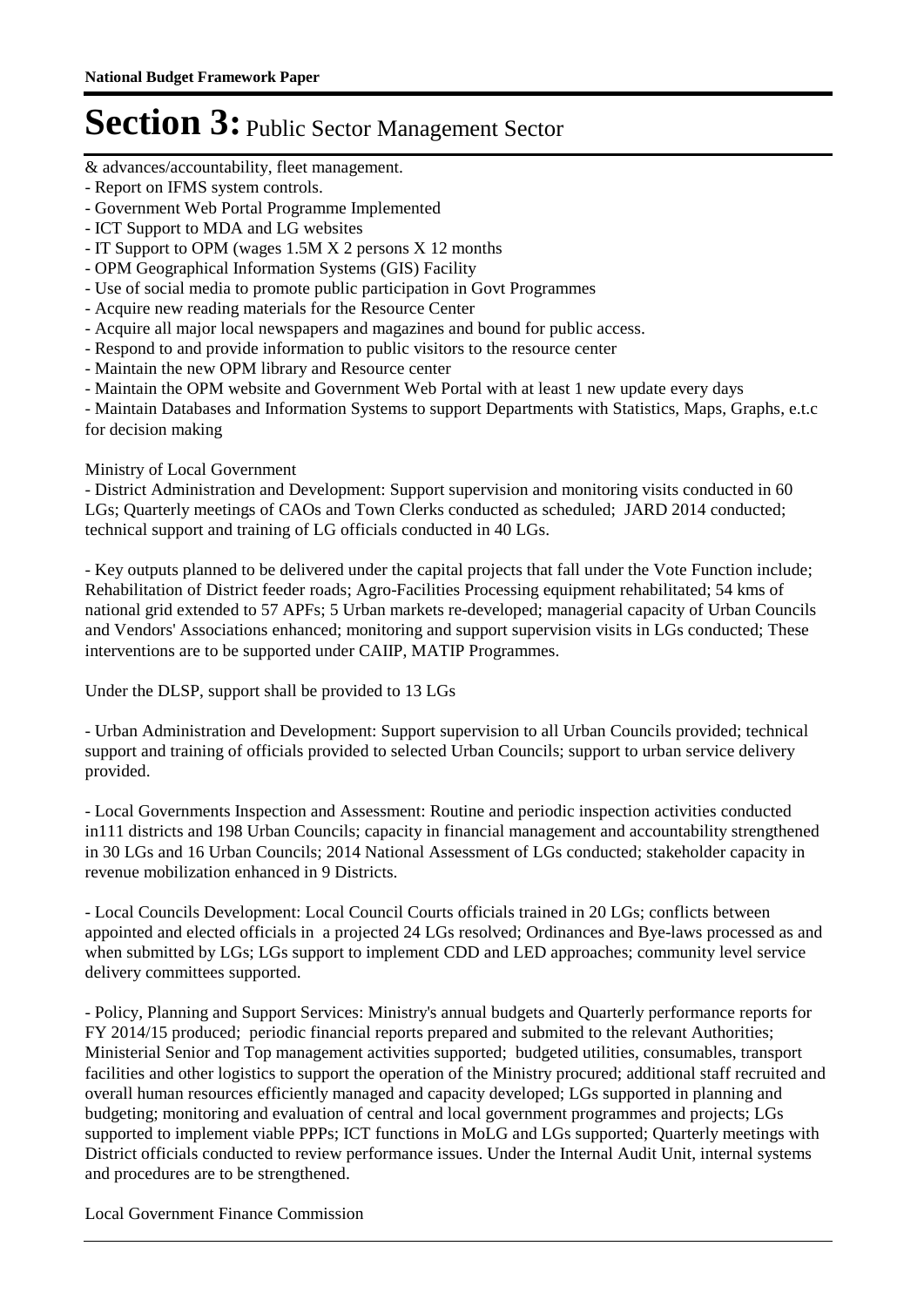Enhancement of Local Revenue Mobilization and Generation

The Commission plan to provide support to 30 LGs with skills and approaches to establish Local Revenue database management systems. In addition 20 LGs will be supported to improve methods of collecting property rates

Identify and document issues in the legal provisions and framework that govern local revenue administration and management for amendment.

4 LRECC meetings will be held to discuss the challenges in local revenue mobilization and generation by LGs

Equitable Distribution of Grants to LGs

-The Commission in the FY 2013/14 intend to continue facilitating negotiations on sector conditional grants, disseminate and monitor implementation of the agreements - reached. The Commission will provide support to the operations of the LGBC, Finalize review of the grants allocation formula to in-build crosscutting issues like - poverty, gender, HIV/AIDs and environment. Lastly, the Commission under this vote function will strive to follow and implement the recommendations arising from the - study on LG financing. - Local Government Budget Analysis

- Analyze LG Budgets and give feedback to relevant stakeholders

- Human Resource Management

- Under this Vote Function, the Commission would like to implement measures aimed at strengthen the records management practices and systems, Develop a health and - safety policy, Implement staff welfare programs and Conduct staff training in various skills.

- Institutional Capacity Maintenance and Enhancement

- The Commission in the FY 2013/14 plan to procure ICT equipments and software, Conduct ICT security audit, Enhance the resource centre, Build capacity of staff to - conduct research on issues affecting financing of LGs, Develop framework for conducting research and writing position papers on various issues affecting LG - financing, Produce Policy Briefs/user friendly versions of technical reports and other reports, Identify new policy areas for research, Prepare periodic work plan, - Budgets, Policy Statement, Advisory Notes and Performance Reports , Organize regular planning forums, Conduct policy dialogue and outreach, Conduct tracer studies - to gauge the impact of LGFC interventions in LGs, Conduct training for Technical Staff and Commissioners on the OBT and lastly to enhance and maintain the fiscal - data bank through collection, processing and analysis of data and generate the required report outputs for LGFC and stakeholders

Kampala Capital City Authority

- Legislation and oversight on implementation of KCCA programmes provided.

- KCCA enforcement arms motivated equipped and strengthened
- KCCA installations secured
- Compensation to third parties including the resettlement action plan carried out.

- KCCA programmes and projects planned, monitored and Evaluated

- Financial planning and reporting executed, approved financial manual,train and equip budget liason officers in budget management and planning.Conduct research and development of policies to support management.Review and update existing policies, laws and legislation.

- Staff recruited, motivated, trained and retained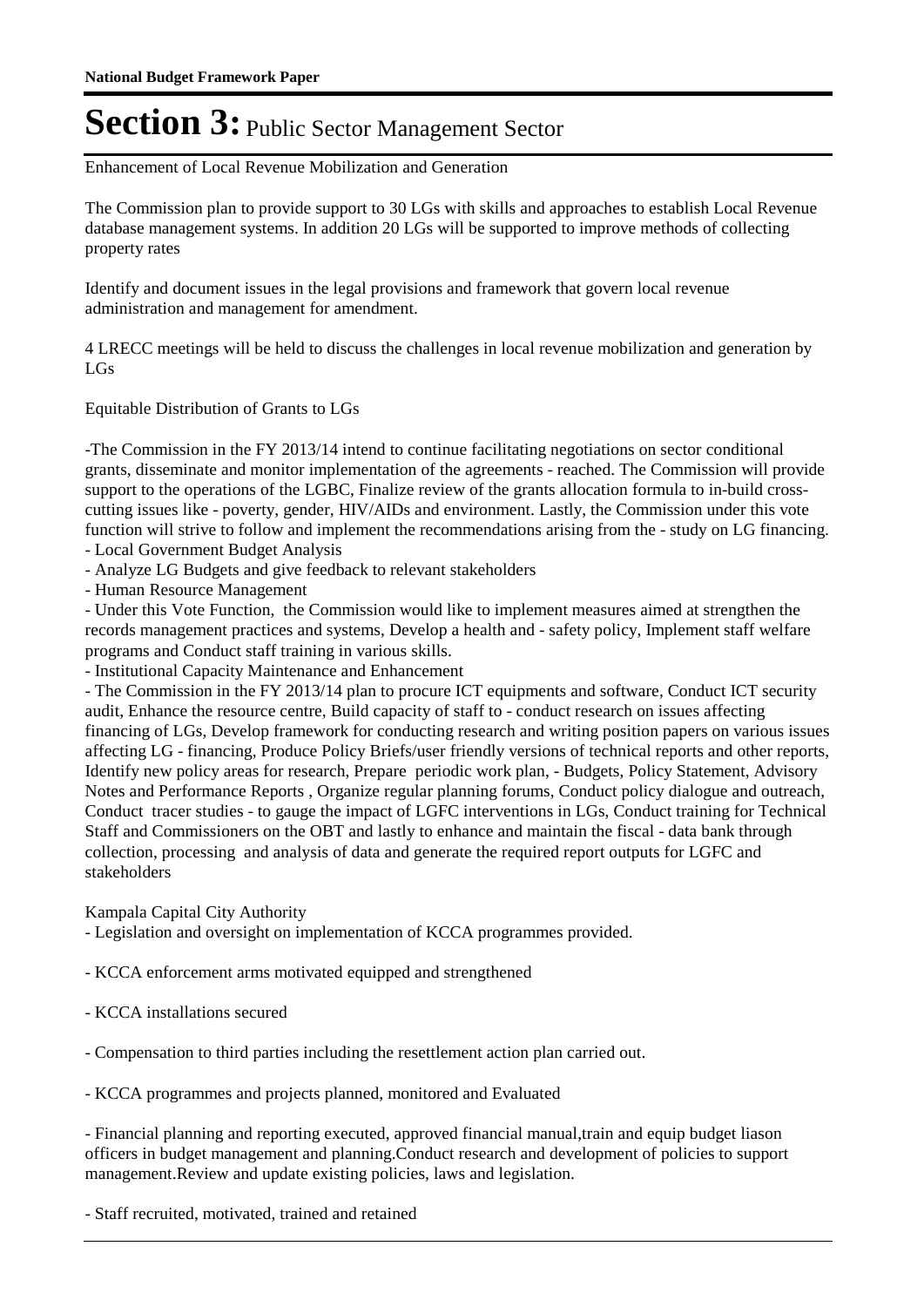- Value for money enhanced in implementation of programmes
- Boda-Bodas operations in the City streamlined

- Introduce in conjunction with the Ministry of Finance, Planning and Economic Development, the National Lotteries Board and Industry Stakeholders, a Kampala Lottery whose proceeds will strictly be ring-fenced to finance social development projects in Education, health and Environment Management. 2013 Kampala city festival (carnival) organised.development partners engaged to support KCCA programmes.

### Public Service Commission

- Five (5) adverts released (External and Internal)
- Annual exercise for GRE 2014/15 conducted.
- Submissions from MDA's processed and concluded
- Databank for management of recruitment related information eg job profiles, job descriptions, person specifications tracking systems computerization concluded.
- Selection Instruments developed from approved competence profiles.
- Selection tests administered at the Center and in Local Governments.
- Capacity of PSC Secretariat and Members built in Competence based recruitment
- DSCs with capacity gaps identified, monitored and technical guidance tendered.
- All appeals received from DSCs investigated, determined and outcome communicated.
- Performance audit in 20 priority DSC's carried out using the approved monitoring and evaluation checklist
- Feedback on the use of Manual for Minimum conditions and Performance standards obtained from DSCs
- All new DSC Members Inducted
- Performance enhancement programmes conducted for at least 20 DSCs
- All requests for approval of Members DSCs attended to within one month
- His Excellency the President advised in accordance with Article 172 of the Constitution.
- One vehicle, 15 Computers and 1 Printer/Photocopier procured. Case tracking Software developed

### National Planning Authority

- 30 Year Plan -National Vision 2040 disseminated
- Infrastructure Spatial plans produced
- Planning capacity of MDAs and LGs Planners strengthened
- Policy Evaluation and Review Reports produced
- National Development Report for FY2012/13 produced
- Study / Research Reports and Working Series Papers produ

### *Medium Term Plans*

Office of the Prime Minister

In the medium term, the Office of the Prime Minister under its vote functions plans to undertake the following:

Policy Coordination, Monitoring and Evaluation

- Strengthen policy analysis, monitoring and evaluation skills across Government and MDAs

- Intensify the coordination of multi-sectoral approaches to addressing challenges in Government performance and service delivery;

- Coordinate the production of Government Annual Performance reports and the half year Government Performance reports. Quarterly monitoring reports of the implementation of Government Policies and Program based on the sector performance continue to be produced and analyzed. Track and report on the implementation of Cabinet decisions;

- Provide accountability to the citizens through publicity of Government Policies , programmes and Projects

Disaster Preparedness, Management and Refugees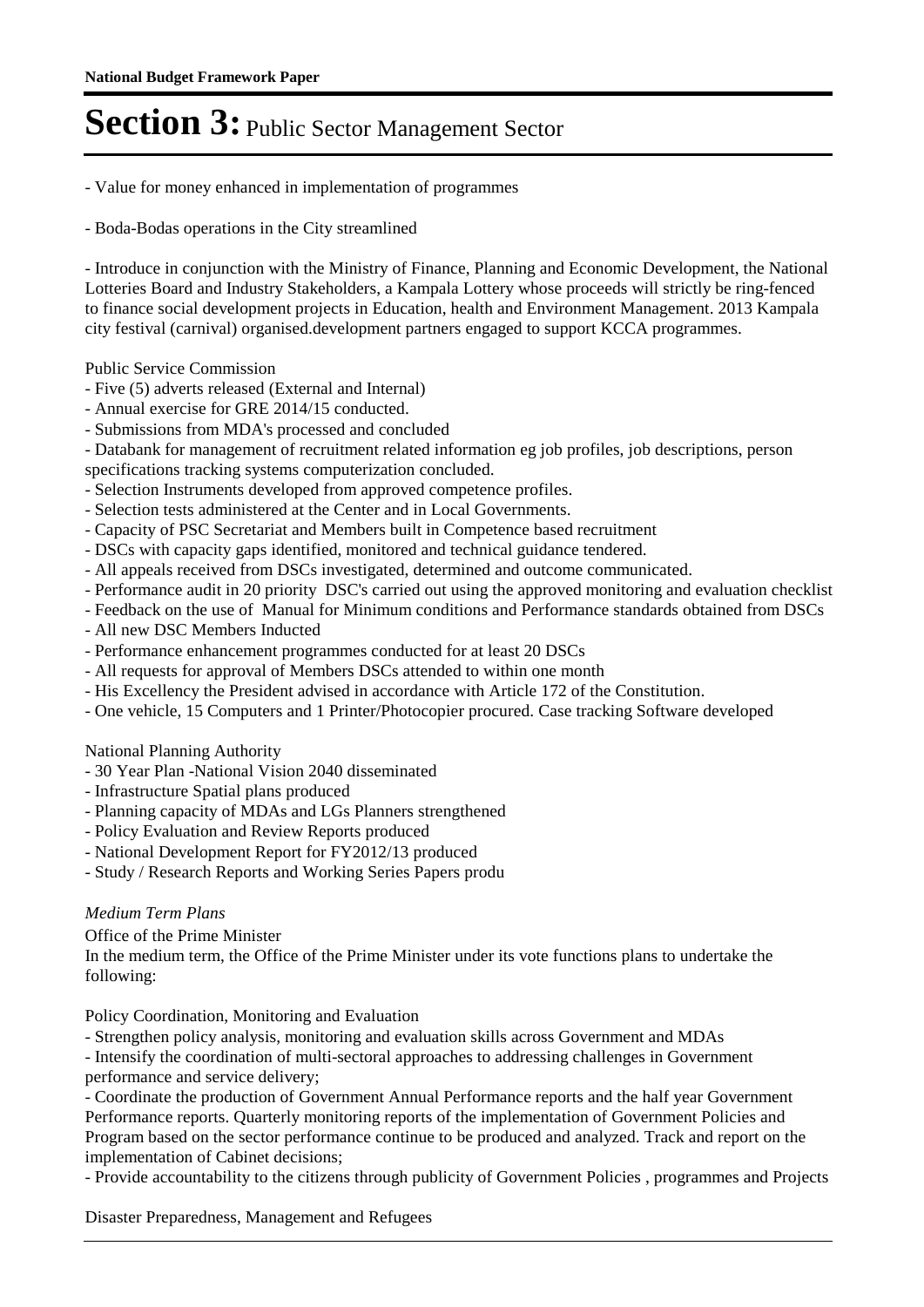- Implement the National Policy on Disaster Preparedness and Management
- Facilitate resettlement through de-mining, mine risk education and assistance to victims
- Upscale early warning systems

Management of Special Programs, Lucero, Northern Uganda and Karamoja

- Roll out the implementation of the LRDP to 43 Districts focusing on household income enhancement - Implement the Karamoja Integrated Disarmament and Development Programme (KIDDP): (i) Implement the Karamoja Food Security Plan; (ii) Coordinate the construction of valley dams at parish level and check dams; (iii) Support the communities to implement modern agriculture in Karamoja Sub-region through

tractorisation, supply of hand hoes and ox ploughs; (iv) Coordinate peace-building initiatives;

- Continuous implementation of the PRDP, coordinate and implement the NUSAF II programme and the various development interventions in Northern Uganda

### Administration and Support Services

- The vote function will continue to handle the change management process and the impacts of the restructuring. It will also ensure that capacity gaps are filled and that offices are enabled to achieve the set objectives

Ministry of Local Government

The medium term plans of the Ministry are to;

- Ensure enhanced human resource and institutional capacity of the Ministry as a key central agency charged with coordination of the implementation of the decentralization policy;

- Ensure optimal and rationalized resource transfers to LGs,
- Enhanced capacity to mobilize local revenues;
- Ensure human and institutional capacities of LGs to deliver on their constitutional mandates;
- Ensure increased efficiency and effectiveness of service delivery by LGs;
- Ensure transparency and accountability in the utilization public funds by LGs;
- Ensure enhanced political accountability in LGs,
- Ensure enhanced capacity of LGs for policy formulation, planning and budgeting.

Local Government Finance Commission

- Contribute to Improvement of the state of funding for LGs in the National Budget;
- Promote Equity In Resource Allocation AmongLGs;
- Support LGs to improve Local Revenue Performance;

- To Enhance the Institutional Capacity of the LGFC to effectively Perform its mandate.

### Public Service Commission

- The activities that the PSC plans to do are continuous and ongoing, they will therefore cover the next financial year and the medium term.

Kampala Capital City Authoriy

Mobilise resources to implement the KCCA strategy,Transformation of KCCA into an efficient ,client focused instituion.

National Planning Authority

- Medium and long-term plans and frameworks produced
- Functional Think Tank and National Planning Forum organized
- Quality development plans for MDAs and LGs.
- Harmonized development planning guidelines for MDAs and LGs.
- Enhanced planning capacity at sector and local governments
- National Development Reports developed
- National Spatial Data Infrastructure developed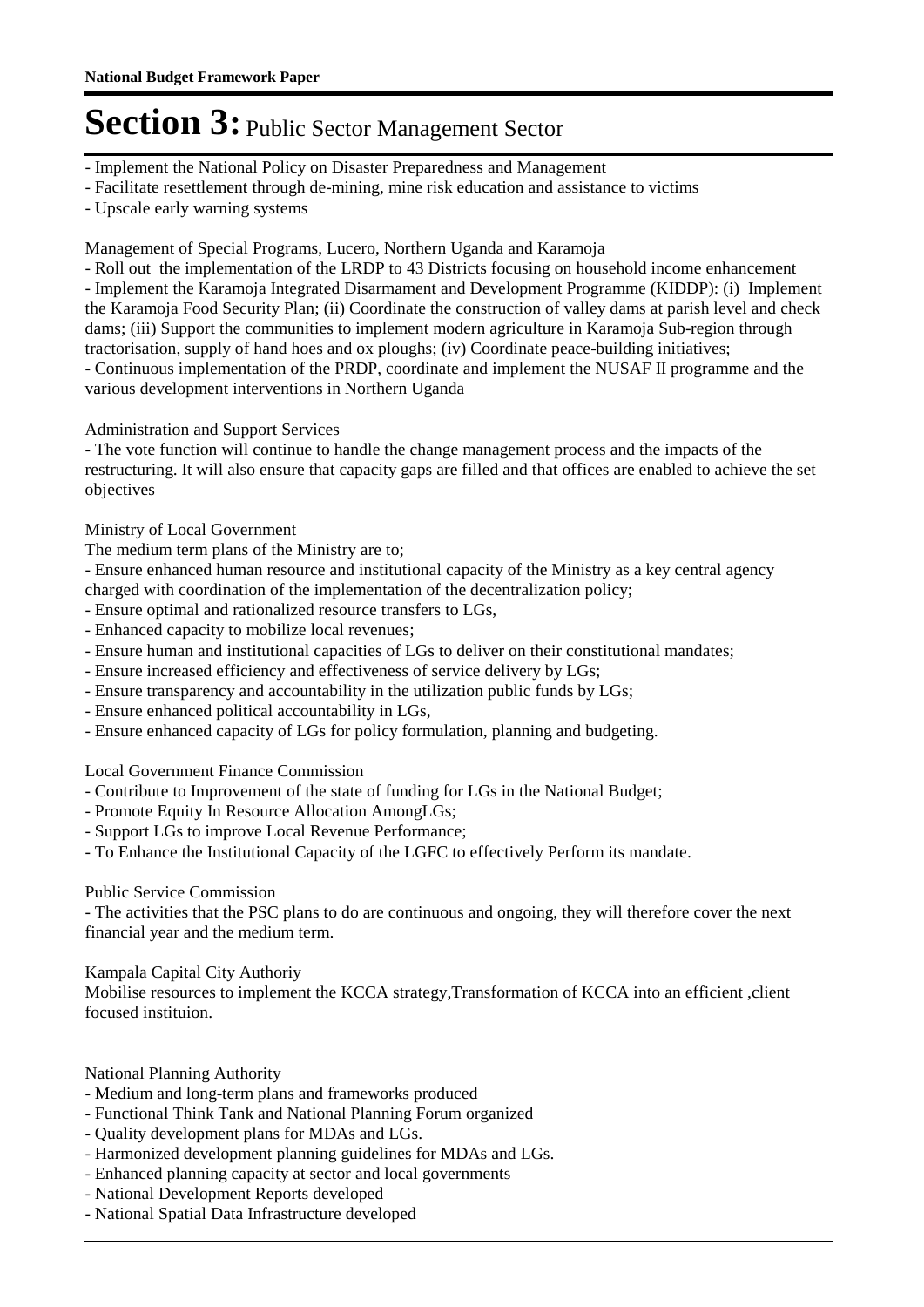#### *Actions to Improve Outcome Performance*

To improve the Outcome performance, the Sector plans to

- Strengthening of the Coordination, Monitoring and Evaluation function with strong emphasis to accountability and value for money across Government.

- Ensure the implementation of the National Development Plan by aligning it to the different sector BFPS, Work plans and Ministerial Policy Statements.

- Fast track peace and development to improve service delivery in the areas that were affected by war

- Prioritization of staff training and capacity enhancement;

- Ensuring that management practices are more flexible such that defined priorities are easier and cheaper to achieve;

- Transformation of work force structure and HRM arrangements;

- Adoption of more cost effective methods in the implementation of programmed activities particularly at the Local Government Level.

### **Table S2.3: Actions and Medium Term Strategy to Improve Sector Outcome**

*Mechanisms that will promote coordinated and harmonized planning, monitoring and budgeting of Sector Outcome 3: National and Local Government levels established*

| 2013/14 Planned Actions:                                                                                                                                                                                                                                                                                                                                                                                                                | 2013/14 Actions by Sept:                                                                                                                                                              | 2014/15 Planned Actions:                                                                                                                                                                            | <b>MT Strategy:</b>                                                                                                                                                                                                                    |  |  |
|-----------------------------------------------------------------------------------------------------------------------------------------------------------------------------------------------------------------------------------------------------------------------------------------------------------------------------------------------------------------------------------------------------------------------------------------|---------------------------------------------------------------------------------------------------------------------------------------------------------------------------------------|-----------------------------------------------------------------------------------------------------------------------------------------------------------------------------------------------------|----------------------------------------------------------------------------------------------------------------------------------------------------------------------------------------------------------------------------------------|--|--|
| Vote: 003 Office of the Prime Minister                                                                                                                                                                                                                                                                                                                                                                                                  |                                                                                                                                                                                       |                                                                                                                                                                                                     |                                                                                                                                                                                                                                        |  |  |
|                                                                                                                                                                                                                                                                                                                                                                                                                                         | Vote Function: 1301 Policy Coordination, Monitoring and Evaluation                                                                                                                    |                                                                                                                                                                                                     |                                                                                                                                                                                                                                        |  |  |
| Continue with the national<br>Continued with the national<br>guidance through<br>guidance through sensitisation<br>sensitisation programmes in<br>programmes in LGs and<br>programmes in LGs and<br>LGs and institutions across<br>institutions across the country,<br>and develop the National<br>the country, and develop the<br>and develop the National<br><b>Guidance Policy.</b><br>National Guidance Policy.<br>Guidance Policy. |                                                                                                                                                                                       | Continue with the national<br>guidance through sensitisation<br>institutions across the country,                                                                                                    | The National Vision, National<br>Values, National Interest,<br><b>National Objectives and</b><br><b>National Common Good</b><br>propagated. Promote a positive<br>mindset, attitudes, believes<br>and perceptions of the<br>citizenry. |  |  |
| Develop the capacity of the<br>structures<br>Media council operations<br>strengthened<br>Government Communication<br><b>Strategy and Amended Press</b><br>and Journalist Implemented.                                                                                                                                                                                                                                                   | Develop the capacity of the<br>structures<br>Media council operations<br>strengthened<br>Government Communication<br><b>Strategy and Amended Press</b><br>and Journalist Implemented. | Develop the capacity of the<br>structures<br><b>Media council operations</b><br>strengthened<br><b>Government Communication</b><br><b>Strategy and Amended Press</b><br>and Journalist Implemented. | Stregnthen the structures to<br>deliver their outputs.                                                                                                                                                                                 |  |  |
| Facilitate continued<br>improvement of coordination<br>between Ministries,<br>Departments and Agencies,<br>conduct 4 independent<br>evaluations, and strengthen<br>the evaluation facility                                                                                                                                                                                                                                              | Facilitated continued<br>improvement of coordination<br>between Ministries,<br>Departments and Agencies and<br>strengthen the evaluation<br>facility                                  | <b>Facilitate continued</b><br>improvement of coordination<br>between Ministries,<br>Departments and Agencies,<br>conduct 4 independent<br>evaluations, and strengthen the<br>evaluation facility   | Develop evaluation data base,<br>Standards and evaluation<br>guidance materials, and<br>identify evaluation topics and<br>prepare concept notes.                                                                                       |  |  |
|                                                                                                                                                                                                                                                                                                                                                                                                                                         |                                                                                                                                                                                       |                                                                                                                                                                                                     |                                                                                                                                                                                                                                        |  |  |
| Vote Function: 1302 Disaster Preparedness, Management and Refugees<br>The policy is being<br>Full scale implementation of<br>the National Disaster Policy,<br>implemented, though the<br>coordinate Capacity building<br>department is coming with the<br>programmes for national and<br>policy implementation stategy<br>to bring other stakeholders on<br>local government staff in<br>DRR.<br>board                                  |                                                                                                                                                                                       | Full scale implementation of<br>the National Disaster Policy,<br>coordinate Capacity building<br>programmes for national and<br>local government staff in DRR.                                      | Initiate and facilitate capacity<br>building programmes for<br>national and local government<br>staff.                                                                                                                                 |  |  |
| Vote Function: 1303 Management of Special Programs                                                                                                                                                                                                                                                                                                                                                                                      |                                                                                                                                                                                       |                                                                                                                                                                                                     |                                                                                                                                                                                                                                        |  |  |
| LRDP plan implemented in<br>43 districts: Disbursement<br>made to 14 districts.                                                                                                                                                                                                                                                                                                                                                         | Disbursement made to 14<br>districts.                                                                                                                                                 | <b>Implementation of the Luwero-</b><br><b>Rwenzori Triangle</b><br>Development Plan, KIDP, &<br><b>PRDP</b>                                                                                        | <b>Evaluate LRDP</b> performance<br>and regular monitoring and<br>evaluation.                                                                                                                                                          |  |  |
| Build capacity of staff,<br>committes and structures for<br>service delivery.                                                                                                                                                                                                                                                                                                                                                           | Build capacity of staff,<br>committes and structures for<br>service delivery.                                                                                                         | Capacity in terms of human<br>resources and tools especially<br>at the Local Government levels                                                                                                      | Advocate/influence filling of<br>strategic capacity gaps in a<br>phased manner, and build the<br>capacity of regional                                                                                                                  |  |  |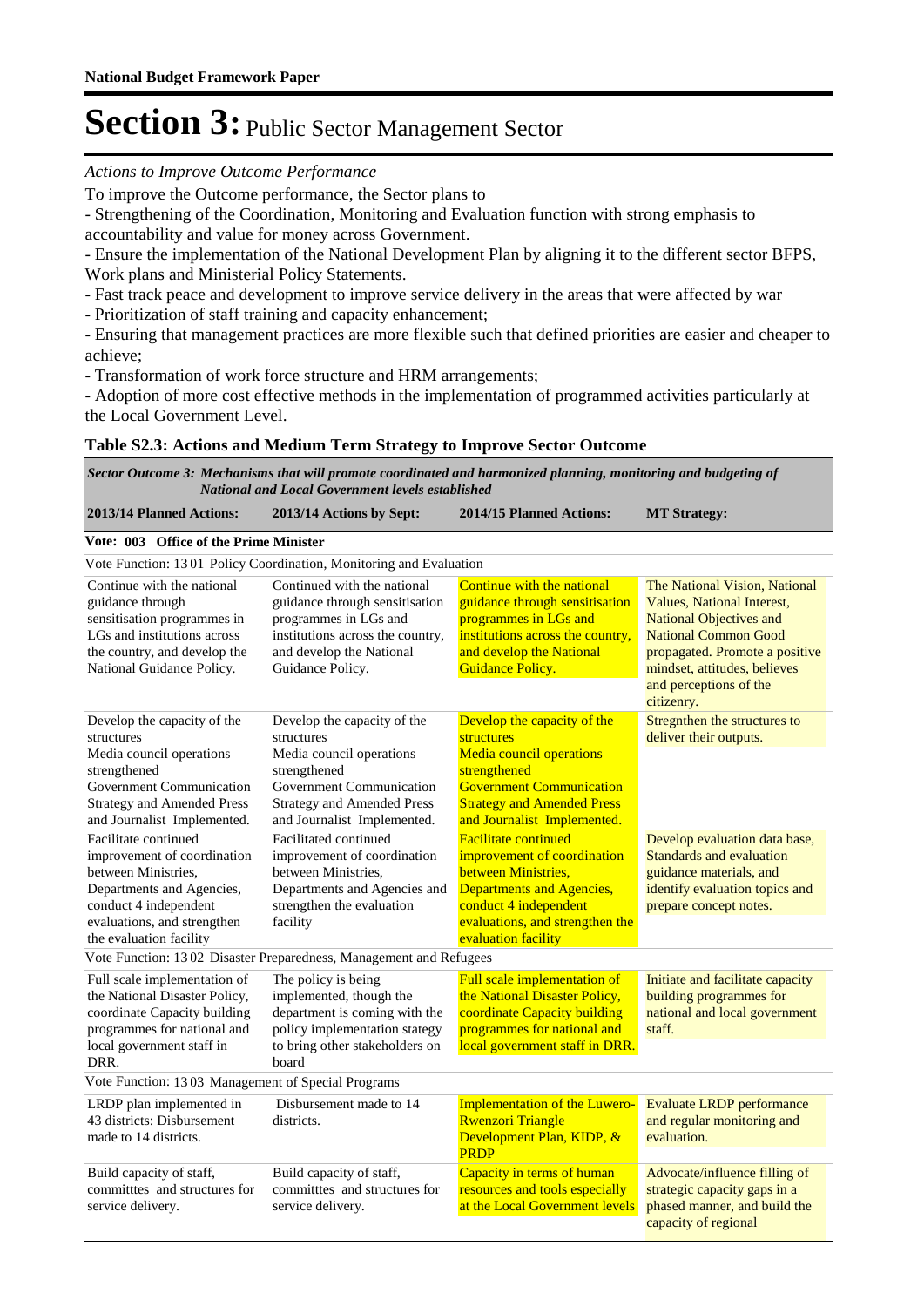*Mechanisms that will promote coordinated and harmonized planning, monitoring and budgeting of National and Local Government levels established Sector Outcome 3:*

| 2013/14 Planned Actions:                                                                                                                                                                             | 2013/14 Actions by Sept:                                                                                                                                    | 2014/15 Planned Actions:                                                                                                         | <b>MT Strategy:</b>                                                                                                                                                       |
|------------------------------------------------------------------------------------------------------------------------------------------------------------------------------------------------------|-------------------------------------------------------------------------------------------------------------------------------------------------------------|----------------------------------------------------------------------------------------------------------------------------------|---------------------------------------------------------------------------------------------------------------------------------------------------------------------------|
|                                                                                                                                                                                                      |                                                                                                                                                             |                                                                                                                                  | <b>Monitoring Units to</b><br>implement PRDP.                                                                                                                             |
| Introduce and utilize work<br>plan-based financing of<br>activities both at sector and<br>district levels and Districts<br>LGs submit work plans in<br>time.<br>Vote: 005 Ministry of Public Service | Introduced and utilized work<br>plan-based financing of<br>activities both at sector and<br>district levels and Districts<br>LGs submit work plans in time. | <b>Mainstreaming the</b><br>implementation of special<br>development recovery<br>programs in government<br>policies and programs | Assess the programme<br>performance Conduct<br>evaluations on programmes.                                                                                                 |
| Vote Function: 1312 HR Management                                                                                                                                                                    |                                                                                                                                                             |                                                                                                                                  |                                                                                                                                                                           |
| Refurbish and equip Civil<br>Service College facililty.In<br>addition roll out Civil Service<br>College programmes to<br>MDAs and LGs                                                                | The refurbishment of the<br>CSCU is in progress                                                                                                             |                                                                                                                                  | Support and Strenghen the<br><b>Civil Service College to</b><br>contiunously refresh<br>Knowledge, Skills and altitudes<br>of Public officers for improved<br>performance |
| Vote: 011 Ministry of Local Government                                                                                                                                                               |                                                                                                                                                             |                                                                                                                                  |                                                                                                                                                                           |
| Vote Function: 1321 District Administration and Development                                                                                                                                          |                                                                                                                                                             |                                                                                                                                  |                                                                                                                                                                           |
| continue with the filling of<br>vacancies in HCIVs                                                                                                                                                   | Training and orientation of<br>local government staff was<br>conducted.                                                                                     | <b>Restructuring of LGs</b>                                                                                                      | Fill the posts after restructuring                                                                                                                                        |
| Vote Function: 13 23 Urban Administration and Development                                                                                                                                            |                                                                                                                                                             |                                                                                                                                  |                                                                                                                                                                           |
| Support Ministry of Lands,<br>Housing and Urban<br>Development to implement<br>policy recommendations.                                                                                               | Conducted advocacy for repeal<br>of outdated laws.                                                                                                          | Fast track the approval of the<br>policy                                                                                         | Harmonise implementation<br>strategy with Ministry of<br>Lands, Housing and Urban<br>Development                                                                          |
| Technical support and<br>training provided to 60 Urban<br>Councils. 20 Urban councils<br>will be financially supported                                                                               | Technical support and training                                                                                                                              | echnical support and training<br>provided to 10 Urban Councils. provided to 15 Urban Councils.                                   | Strengthening of generic<br>training modules for Urban<br>Council officials.                                                                                              |
| to implement physical plans                                                                                                                                                                          |                                                                                                                                                             |                                                                                                                                  |                                                                                                                                                                           |
|                                                                                                                                                                                                      | Vote Function: 13 24 Local Government Inspection and Assessment                                                                                             |                                                                                                                                  |                                                                                                                                                                           |
|                                                                                                                                                                                                      | Routine inspection of LGs                                                                                                                                   | Roll out anti courruption<br>strategy                                                                                            | Enforcement of the revised<br>laws and regulations that<br>govern financial management<br>and accountability in Urban<br>Councils.                                        |
| Vote: 108 National Planning Authority                                                                                                                                                                |                                                                                                                                                             |                                                                                                                                  |                                                                                                                                                                           |
|                                                                                                                                                                                                      | Vote Function: 1351 National Planning, Monitoring and Evaluation                                                                                            |                                                                                                                                  |                                                                                                                                                                           |
| - Roles of OPM and NPA on<br>M&E clarified by MFPED                                                                                                                                                  | - Roles of OPM and NPA on<br>M&E clarified by MFPED                                                                                                         | <b>Build consensus over the NDP</b><br>results framework and M&E<br>system                                                       | - NDP M&E System<br>development to be completed<br>and made operational                                                                                                   |
| -Review of OBT started<br>-LG planning guidelines                                                                                                                                                    |                                                                                                                                                             | <b>Re-clustering sectors</b><br>according to the strategic                                                                       | - New OBT made fully<br>operational                                                                                                                                       |
| operationalized                                                                                                                                                                                      |                                                                                                                                                             | direction of the country to<br>inform the budget system and<br>tools                                                             |                                                                                                                                                                           |
| Vote: 146 Public Service Commission                                                                                                                                                                  |                                                                                                                                                             |                                                                                                                                  |                                                                                                                                                                           |
|                                                                                                                                                                                                      | Vote Function: 1352 Public Service Selection and Discplinary Systems                                                                                        |                                                                                                                                  |                                                                                                                                                                           |
| Carryout training in utility<br>analysis and development of<br>research tools.                                                                                                                       | Conducted training in utility<br>analysis                                                                                                                   | Develop/Review profiles and<br>conduct research/training to<br>improve the recruitment system                                    | Review and improve on the<br>current selection and<br>recruitment methods                                                                                                 |
| Vote: 147 Local Government Finance Comm                                                                                                                                                              |                                                                                                                                                             |                                                                                                                                  |                                                                                                                                                                           |
|                                                                                                                                                                                                      | Vote Function: 13 53 Coordination of Local Government Financing                                                                                             |                                                                                                                                  |                                                                                                                                                                           |
| Support 60 LGs on                                                                                                                                                                                    | Support 25 LGs on                                                                                                                                           | Support 30 LGs on                                                                                                                | <b>Support LGs to improve local</b>                                                                                                                                       |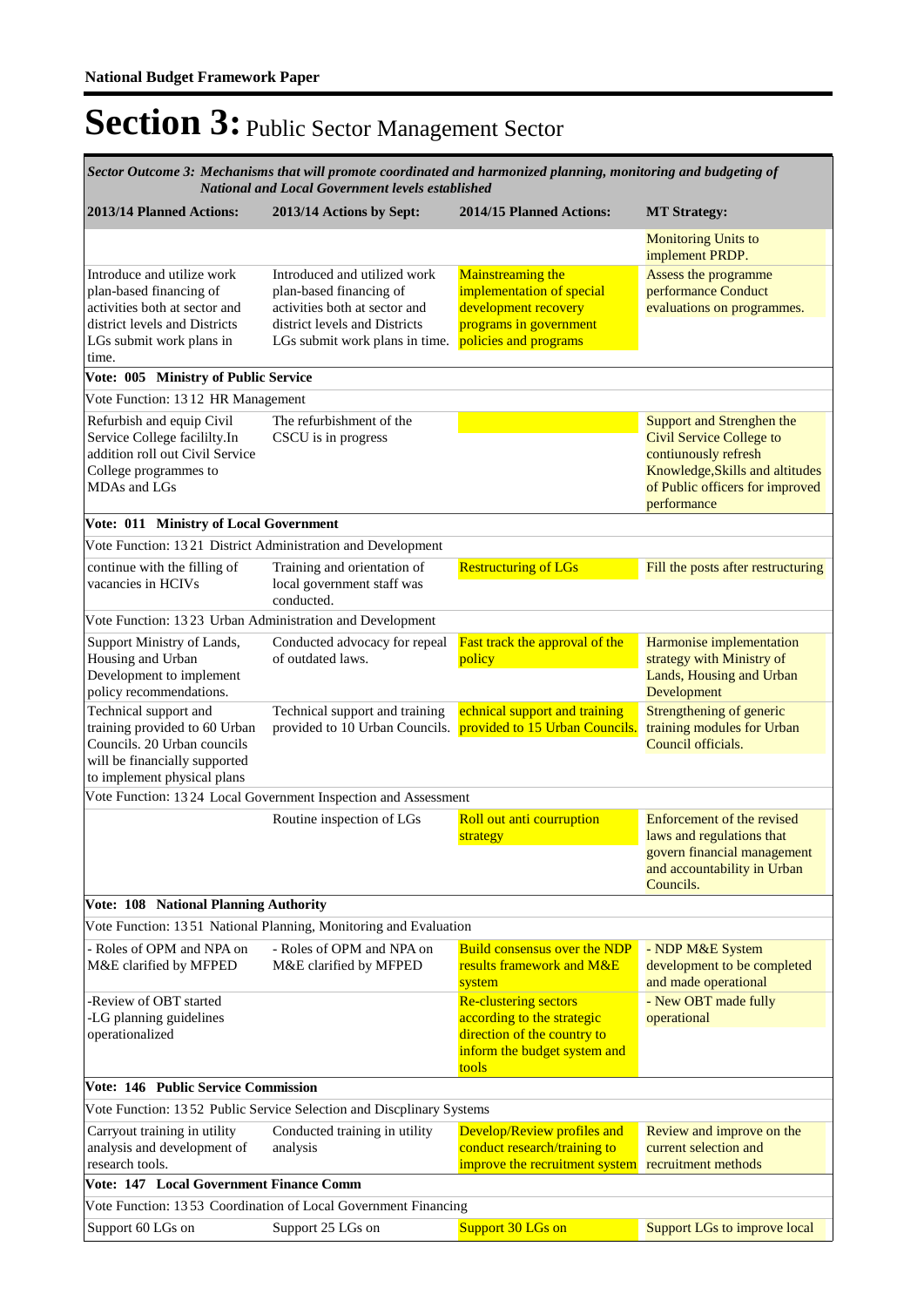*Mechanisms that will promote coordinated and harmonized planning, monitoring and budgeting of Sector Outcome 3: National and Local Government levels established*

| 2013/14 Planned Actions:                                                       | 2013/14 Actions by Sept:                                                           | 2014/15 Planned Actions:                                      | <b>MT Strategy:</b>                                                              |
|--------------------------------------------------------------------------------|------------------------------------------------------------------------------------|---------------------------------------------------------------|----------------------------------------------------------------------------------|
| establishing fiscal database<br>management systems                             | establishing fiscal database<br>management<br>systems.                             | establishing fiscal database<br>management systems            | Revenue performance by<br>identifying, reviewing and<br>recommedn implementation |
| Continue with provision of<br>technical support on the                         |                                                                                    | <b>Continue with provision of</b><br>technical support on the | measure for local revenue<br>sources                                             |
| process of collection of<br>property rates in 40 LGs                           | Continue with provision of<br>technical support on the<br>process of collection of | process of collection of<br>property rates in 20 LGs          |                                                                                  |
| Provide advice on the review<br>of legal framework effecting<br>local revenues | property rates in 10 LGs                                                           | <b>Review guidelines for royalties</b><br>and best practices  |                                                                                  |

### **(iv) Efficiency of Sector Budget Allocations**

To attain efficiency of Sector budget allocations , the Sector will strengthen the Coordination, Monitoring and Evaluation function with strong emphasis to accountability and value for money across Government. Adopt performance based approaches in programme implementation; prioritization of staff training and capacity enhancement; ensuring that management practices are more flexible such that defined priorities are easier and cheaper to achieve; transformation of work force structure and HRM arrangements; adoption of more cost effective methods in the implementation of programmed activities.

Under the Ministry of East African Community Affairs will improve efficiency of resources by ensuring that the decisions that have been agreed upon at the EAC regional level are implemented in a timely manner. This will be attained through ensuring that sectors mainstream EAC recommendations into their work plans and Budgets.

### **Table S2.4: Allocations to Key Sector and Service Delivery Outputs over the Medium Term**

|                                 | $(i)$ Allocation (Shs Bn) |       |                                 | $(ii)$ % Sector Budget |          |          |                                 |          |
|---------------------------------|---------------------------|-------|---------------------------------|------------------------|----------|----------|---------------------------------|----------|
| <b>Billion Uganda Shillings</b> |                           |       | 2013/14 2014/15 2015/16 2016/17 |                        |          |          | 2013/14 2014/15 2015/16 2016/17 |          |
| <b>Key Sector</b>               | 82.4                      | 68.6  | 127.8                           | 60.7                   | $10.4\%$ | $9.0\%$  | $13.3\%$                        | $18.0\%$ |
| Service Delivery                | 351.3                     | 331.7 | 556.8                           | 51.2                   | 44.3%    | $43.4\%$ | 58.1%                           | $15.1\%$ |

N/A

### **Table S2.5: Key Unit Costs of Services in the Sector (Shs '000)**

### **(v) Sector Investment Plans**

The Capital Investments that are to be undertaken are aimed at facilitating the Office of the Prime Minister in attaining its planned deliverable under Special Programmes particularly in the Northern and Karamoja areas and purchasing land to relocate people from Mt. Elgon.

The Investments will also facilitate the Ministry of Local Government in executing its deliverables under the Urban markets MATIP, construction of roads infrastructure and Agro-processing facilities under CAIIP, and rehabilitation of roads under DLSP.

National Planning Authority has prioritized the purchase of Hitech ICT equipment to enhance the generation, analysis and storage of information during the Planning process.

### **Table S2.6: Allocations to Capital Investment over the Medium Term**

|                                           | $(i)$ Allocation (Shs Bn) |       |                         | $(ii)$ % Sector Budget |           |               |                                 |           |
|-------------------------------------------|---------------------------|-------|-------------------------|------------------------|-----------|---------------|---------------------------------|-----------|
| <b>Billion Uganda Shillings</b>           | 2013/14                   |       | 2014/15 2015/16 2016/17 |                        |           |               | 2013/14 2014/15 2015/16 2016/17 |           |
| Consumption Expendture (Outputs Provided) | 509.8                     | 491.8 | 783.2                   | 224.4                  | 64.4%     | 64.4%         | 81.8%                           | 66.4%     |
| Grants and Subsidies (Outputs Funded)     | 58.0                      | 70.9  | 80.7                    | 23.6                   | 7.3%      | 9.3%          | 8.4%                            | $7.0\%$   |
| Investment (Capital Purchases)            | 224.4                     | 201.4 | 93.9                    | 90.0                   | 28.3%     | $26.4\%$      | 9.8%                            | 26.6%     |
| <b>Grand Total</b>                        | 792.2                     | 764.2 | 957.8                   | 338.0                  | $100.0\%$ | <b>100.0%</b> | $100.0\%$                       | $100.0\%$ |

### Office of the Prime Minister

The vote will undertake the following capital investment during the Financial Year 2013/14:

(i) Construct chiefs houses in Lango Region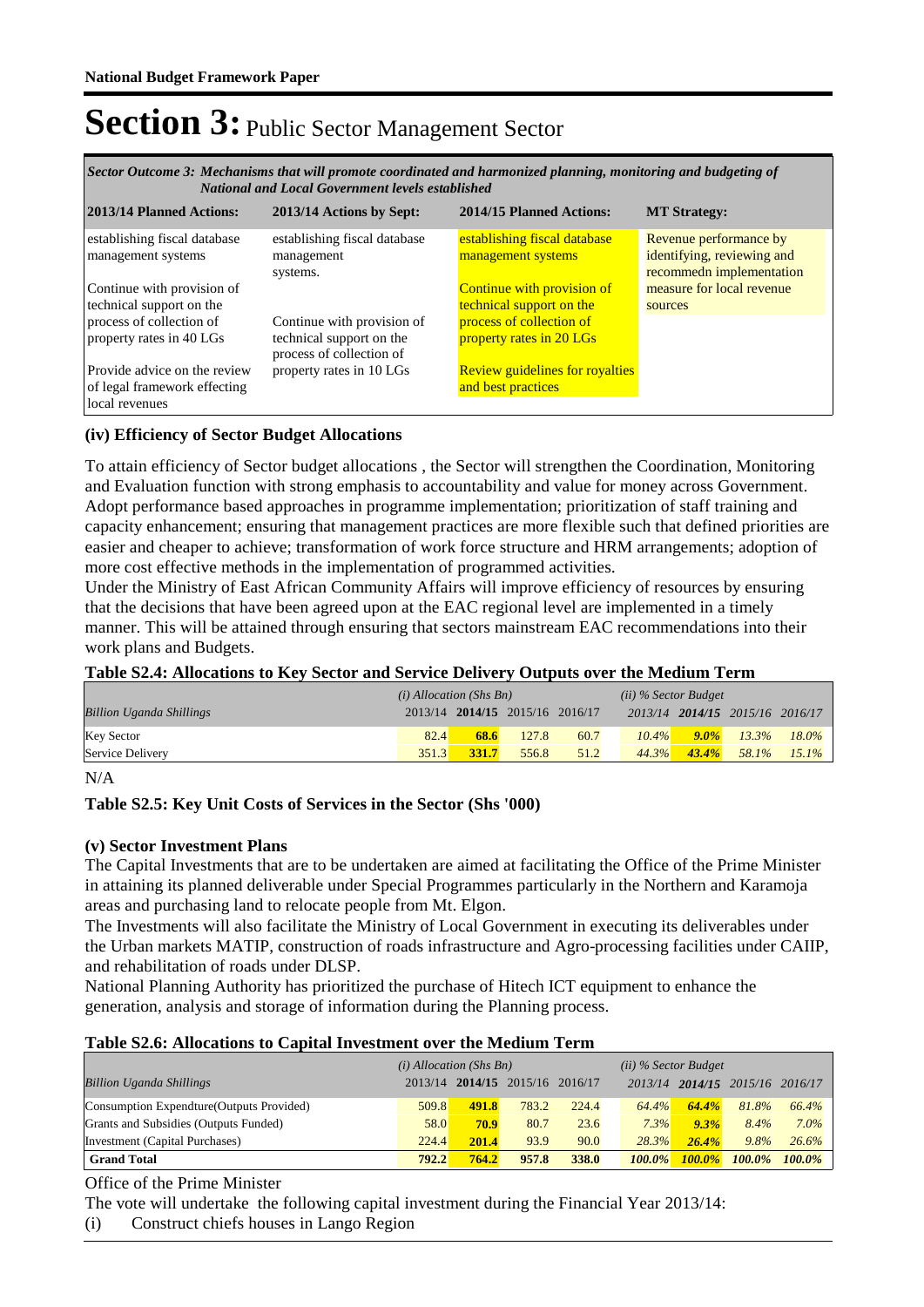- (ii) The beginning of construction of the OPM food and Non relief Stores at Namuwongo
- (III) Construction of Classrooms under NUSAF 2
- (iv) Purchase of Tractors and farm inputs for PRDP Districts
- (v) Construction of sub county and LG production offices under KALIK and ALREP programmes
- (vi) Purchase of land for resettlement of re locatees from Mt Elgon

### Ministry of Local Governments

Major capital investment areas under the Vote during the Financial Year include construction of Urban markets MATIP, construction of roads infrastructure and Agro-processing facilities under CAIIP, and rehabilitation of roads under DLSP.

National Planning Authority

Hitech ICT

#### **Table S2.7: Major Capital Investments**

| Project |                                                                                             | 2013/14                                                                                                                |                                                                                                                                                                | 2014/15                                                                                                                                                                                                                                            |  |  |
|---------|---------------------------------------------------------------------------------------------|------------------------------------------------------------------------------------------------------------------------|----------------------------------------------------------------------------------------------------------------------------------------------------------------|----------------------------------------------------------------------------------------------------------------------------------------------------------------------------------------------------------------------------------------------------|--|--|
|         | <b>Vote Function Output</b><br><b>UShs Thousand</b>                                         | <b>Approved Budget, Planned</b><br><b>Outputs (Quantity and Location)</b>                                              | <b>Actual Expenditure and</b><br><b>Outputs by September</b><br>(Quantity and Location)                                                                        | <b>Proposed Budget, Planned</b><br><b>Outputs (Quantity and Location)</b>                                                                                                                                                                          |  |  |
| Vote:   | 003                                                                                         | <b>Office of the Prime Minister</b>                                                                                    |                                                                                                                                                                |                                                                                                                                                                                                                                                    |  |  |
|         | <b>Vote Function:</b><br>1302                                                               | <b>Disaster Preparedness, Management and Refugees</b>                                                                  |                                                                                                                                                                |                                                                                                                                                                                                                                                    |  |  |
|         | Project 0922 Humanitarian Assistance                                                        |                                                                                                                        |                                                                                                                                                                |                                                                                                                                                                                                                                                    |  |  |
|         | 130271 Acquisition of Land<br>by Government                                                 | Procurement of 1000 acres of<br>land to accommodate 357<br>households resettled from the<br>Mt Elgon region            | <b>Consultative Meetings</b><br>conducted                                                                                                                      | -Acquisition of land by<br>Government to relocate 1000<br>households at risk in Elgon<br>region                                                                                                                                                    |  |  |
|         | <b>Total</b>                                                                                | 8,000,000                                                                                                              | 8.840                                                                                                                                                          | 8,000,000                                                                                                                                                                                                                                          |  |  |
|         | <b>GoU</b> Development                                                                      | 8,000,000                                                                                                              | 8,840                                                                                                                                                          | 8,000,000                                                                                                                                                                                                                                          |  |  |
|         | <b>External Financing</b>                                                                   | $\boldsymbol{\theta}$                                                                                                  | $\theta$                                                                                                                                                       | $\overline{0}$                                                                                                                                                                                                                                     |  |  |
|         | <b>Vote Function:</b><br>1303                                                               | <b>Management of Special Programs</b>                                                                                  |                                                                                                                                                                |                                                                                                                                                                                                                                                    |  |  |
|         | Project 0022 Support to LRDP                                                                |                                                                                                                        |                                                                                                                                                                |                                                                                                                                                                                                                                                    |  |  |
|         | 130372 Government<br><b>Buildings and</b><br><b>Administrative</b><br><b>Infrastructure</b> | i) Presidential pledges, below<br>fulfilled<br>-Construct Semuto Town<br>Council Offices.<br>-Fund the construction of | i) Presidential pledges, below<br>fulfilled<br>-Funds for the construction of<br>Butambala district H/Q<br>disbursed.                                          | i) Completion of Nalutuntu HC<br>$\mathbf{m}$<br>ii) 1 Regional Office<br>Constructed.                                                                                                                                                             |  |  |
|         |                                                                                             | Butambala district H/Q<br>ii) 1 Regional Office<br>Constructed.<br>iii) Completion of Nalutuntu<br>$HC$ III            | ii) 1 supervision and appraisal<br>of Capital works mission<br>undertaken to Katebwa SDA<br>Church in Kabarole and<br>Nalutuntu HC III in Mubende<br>district. |                                                                                                                                                                                                                                                    |  |  |
|         | <b>Total</b>                                                                                | 964,000                                                                                                                | 280,908                                                                                                                                                        | 600,121                                                                                                                                                                                                                                            |  |  |
|         | <b>GoU</b> Development                                                                      | 964,000                                                                                                                | 280,908                                                                                                                                                        | 600,121                                                                                                                                                                                                                                            |  |  |
|         | <b>External Financing</b>                                                                   | 0                                                                                                                      | $\theta$                                                                                                                                                       | $\overline{\theta}$                                                                                                                                                                                                                                |  |  |
|         |                                                                                             | Project 0932 Post-war Recovery, and Presidential Pledges                                                               |                                                                                                                                                                |                                                                                                                                                                                                                                                    |  |  |
|         | 130377 Purchase of<br><b>Specialised</b><br>Machinery &<br>Equipment                        | 1. Hydraform machines procured<br>for distribution to all 8<br>subregions of Northern Uganda                           | Adverts for the various<br>procurements have been placed<br>and the procurement process is<br>ongoin                                                           | 1. 5 Hydraform machines<br>procured for distribution to all 6<br>sub regions of Northern Uganda<br>2. 1,000 Beneficiaries of<br><b>Hydraform Machines trained on</b><br>usage.<br>3. 300 Sewing Machines<br>procured for Women and Youth<br>groups |  |  |
|         |                                                                                             |                                                                                                                        |                                                                                                                                                                | 4. 5 tractors procured for<br>distribution in Northern Uganda                                                                                                                                                                                      |  |  |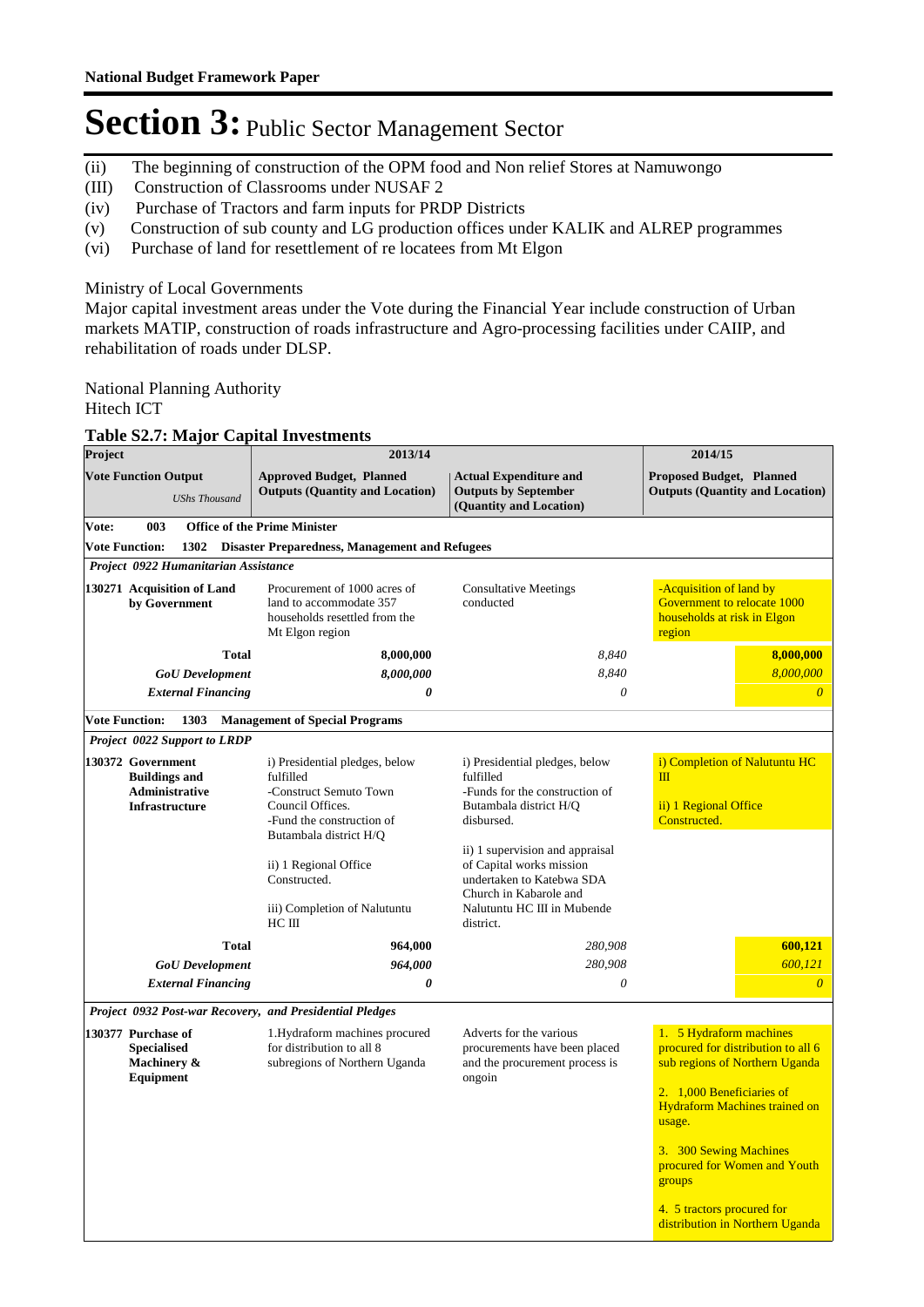| Project |                                                                                     | 2013/14                                                                                   |                                                                                         | 2014/15                                                                                                      |
|---------|-------------------------------------------------------------------------------------|-------------------------------------------------------------------------------------------|-----------------------------------------------------------------------------------------|--------------------------------------------------------------------------------------------------------------|
|         | <b>Vote Function Output</b><br><b>UShs Thousand</b>                                 | <b>Approved Budget, Planned</b><br><b>Outputs (Quantity and Location)</b>                 | <b>Actual Expenditure and</b><br><b>Outputs by September</b><br>(Quantity and Location) | <b>Proposed Budget, Planned</b><br><b>Outputs (Quantity and Location)</b>                                    |
|         | <b>Vote Function:</b><br>1303                                                       | <b>Management of Special Programs</b>                                                     |                                                                                         | to farmer groups (Presidential<br>pledge).                                                                   |
|         |                                                                                     |                                                                                           |                                                                                         | 5. Clearance of outstanding<br><b>VAT</b> arrears                                                            |
|         | <b>Total</b><br><b>GoU</b> Development<br><b>External Financing</b>                 | 2,394,211<br>2,394,211<br>0                                                               | 18,065<br>18,065<br>0                                                                   | 1,610,000<br>1,610,000<br>$\overline{\theta}$                                                                |
|         | 130375 Purchase of Motor<br><b>Vehicles and Other</b><br><b>Transport Equipment</b> | 1. Vehicles procured for Gulu<br>field office<br>2. Two Tipper trucks procured.           | Procurement ongoing                                                                     | 1.200 Tool Kits for bicycle<br>repairs procured for Youth in<br>Northern Uganda (Presidential<br>Pledge)     |
|         |                                                                                     | 3. Vehicle procured for the<br>coordination office.                                       |                                                                                         | 2. 200 Tool Kits for Motorcycle<br>repairs procured for Youth in<br>Northern Uganda (Presidential<br>Pledge) |
|         |                                                                                     |                                                                                           |                                                                                         | 3.160 motorcycles procured<br>(Presidential Pledge)                                                          |
|         | <b>Total</b>                                                                        | 810,000                                                                                   | 0                                                                                       | 880,000                                                                                                      |
|         | <b>GoU</b> Development<br><b>External Financing</b>                                 | 810,000<br>0                                                                              | 0<br>0                                                                                  | 880,000<br>$\theta$                                                                                          |
|         | 130372 Government<br><b>Buildings and</b><br><b>Administrative</b>                  | Presidential Pledges fuffiled                                                             | Procurement ongoing                                                                     | 1. 11 Chiefs houses in Lango<br><b>Constructed (Presidential</b><br>Pledge)                                  |
|         | Infrastructure                                                                      |                                                                                           |                                                                                         | 2. 20 Low cost houses for<br>vulnerable groups (former IDPs)<br>in Northern Uganda<br>(Presidential Pledge)  |
|         | <b>Total</b>                                                                        | 1,842,621                                                                                 | 0                                                                                       | 1,204,000                                                                                                    |
|         | <b>GoU</b> Development<br><b>External Financing</b>                                 | 1,842,621<br>0                                                                            | 0<br>0                                                                                  | 1,204,000<br>$\overline{0}$                                                                                  |
|         |                                                                                     |                                                                                           |                                                                                         |                                                                                                              |
|         |                                                                                     | Project 1078 Karamoja Intergrated Development Programme(KIDP)<br>1. Karamoja OPM regional | 1. Renovation of Karamoja OPM                                                           | 1. Seven (7) dormitory blocks                                                                                |
|         | 130372 Government<br><b>Buildings and</b><br><b>Administrative</b>                  | office renovated.                                                                         | regional office is 75% complete<br>and funds have been committed.                       | constructed for one selected<br>school in each district in                                                   |
|         | <b>Infrastructure</b>                                                               | 2. Teachers houses constructed<br>at Moroto High School.                                  |                                                                                         | Karamoja                                                                                                     |
|         |                                                                                     | 3. KDA OPM houses renovated.                                                              |                                                                                         |                                                                                                              |
|         |                                                                                     | 4. Moroto technical institute<br>fenced.                                                  |                                                                                         |                                                                                                              |
|         | <b>Total</b>                                                                        | 3,270,000                                                                                 | 39,400                                                                                  | 1,680,000                                                                                                    |
|         | <b>GoU</b> Development                                                              | 3,270,000                                                                                 | 39,400                                                                                  | 1,680,000                                                                                                    |
|         | <b>External Financing</b>                                                           | 0                                                                                         | 0                                                                                       | $\boldsymbol{\theta}$                                                                                        |
|         | Project 1251 Support to Teso Development                                            |                                                                                           |                                                                                         |                                                                                                              |
|         | 130377 Purchase of<br><b>Specialised</b>                                            | Presidential pledges fulfilled                                                            | Desilting 3 dams in Kumi<br>Pallisa and Amuria                                          | 1. One Farm Tractor Procured                                                                                 |
|         | Machinery &<br>Equipment                                                            |                                                                                           | Procurement of tractor for<br>Kaberamaido district                                      | 2.591 oxploughs procured for<br><b>Abarata Keere Teso Group</b>                                              |
|         |                                                                                     |                                                                                           | Procurement of 200 oxploughs                                                            | 3. Three Hydraform Machine<br>for Soroti District procured                                                   |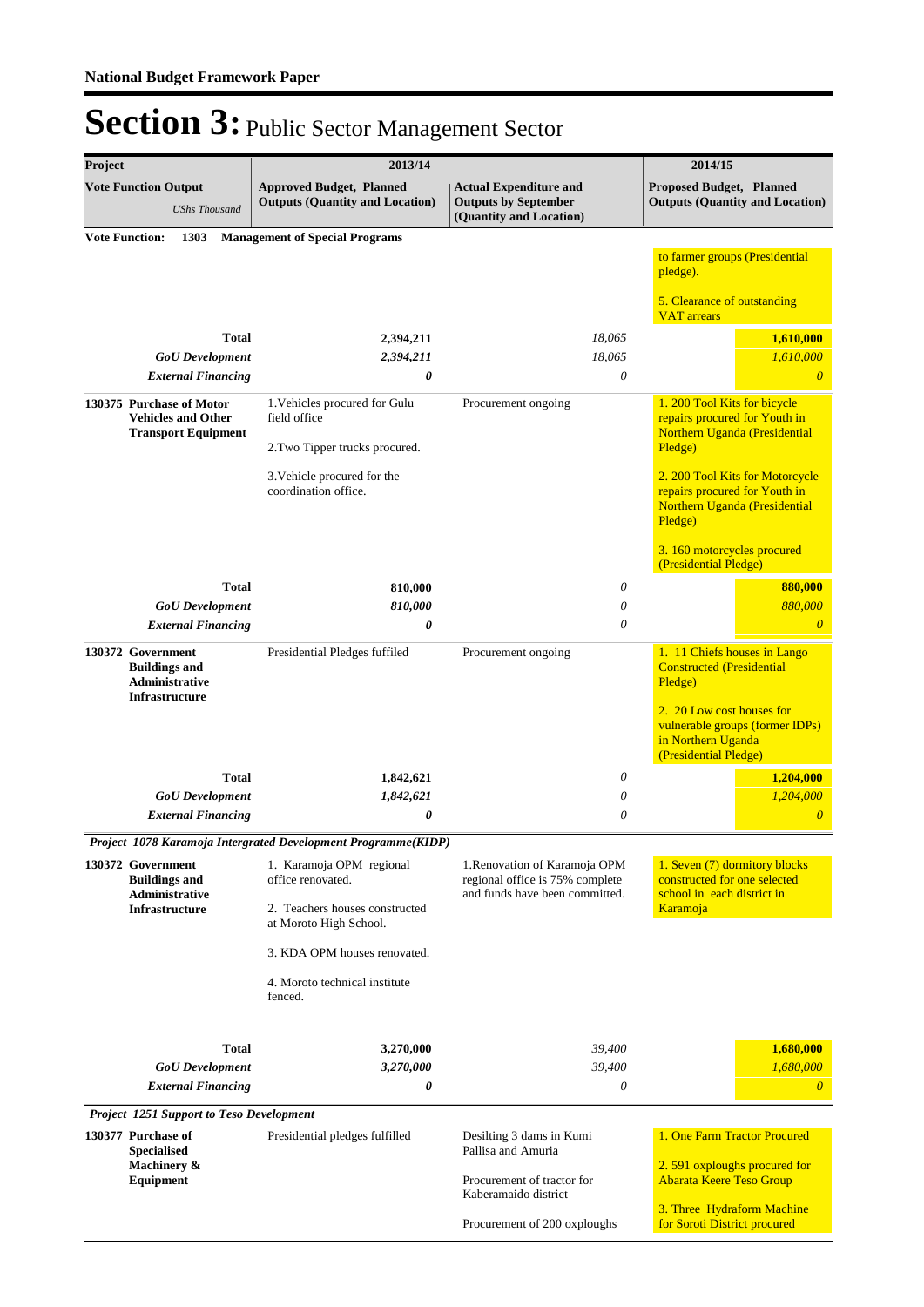| <b>Vote Function Output</b>                                          |                                                    |                                                                                                                                    |                                                                                                                                                                                                                                                                                                                                                                                                                                                                                                                  | 2014/15                                                                      |
|----------------------------------------------------------------------|----------------------------------------------------|------------------------------------------------------------------------------------------------------------------------------------|------------------------------------------------------------------------------------------------------------------------------------------------------------------------------------------------------------------------------------------------------------------------------------------------------------------------------------------------------------------------------------------------------------------------------------------------------------------------------------------------------------------|------------------------------------------------------------------------------|
|                                                                      | <b>UShs Thousand</b>                               | <b>Approved Budget, Planned</b><br><b>Outputs (Quantity and Location)</b>                                                          | <b>Actual Expenditure and</b><br><b>Outputs by September</b><br>(Quantity and Location)                                                                                                                                                                                                                                                                                                                                                                                                                          | <b>Proposed Budget, Planned</b><br><b>Outputs (Quantity and Location)</b>    |
| <b>Vote Function:</b>                                                | 1303                                               | <b>Management of Special Programs</b>                                                                                              | for amuria, Ngora, Serere,<br>Kaberamaido districts                                                                                                                                                                                                                                                                                                                                                                                                                                                              |                                                                              |
|                                                                      |                                                    |                                                                                                                                    | Procurement of 952 iron sheets<br>of gauge 28 for Tisai island and<br>Kachumbala                                                                                                                                                                                                                                                                                                                                                                                                                                 |                                                                              |
|                                                                      | <b>Total</b>                                       | 500,000                                                                                                                            | 2,615                                                                                                                                                                                                                                                                                                                                                                                                                                                                                                            | 700,000                                                                      |
|                                                                      | <b>GoU</b> Development                             | 500,000                                                                                                                            | 2,615                                                                                                                                                                                                                                                                                                                                                                                                                                                                                                            | 700,000                                                                      |
|                                                                      | <b>External Financing</b>                          | 0                                                                                                                                  | 0                                                                                                                                                                                                                                                                                                                                                                                                                                                                                                                | $\theta$                                                                     |
| Vote:                                                                | 011                                                | <b>Ministry of Local Government</b>                                                                                                |                                                                                                                                                                                                                                                                                                                                                                                                                                                                                                                  |                                                                              |
| <b>Vote Function:</b>                                                | Project 1066 District Livelihood Support Programme | 1321 District Administration and Development                                                                                       |                                                                                                                                                                                                                                                                                                                                                                                                                                                                                                                  |                                                                              |
|                                                                      | 132173 Roads, Streets and                          | 645km of Community access                                                                                                          | -150 kms of Batch 2 roads were                                                                                                                                                                                                                                                                                                                                                                                                                                                                                   | <b>Construction of Community</b>                                             |
|                                                                      | <b>Highways</b>                                    | road rehabilitated                                                                                                                 | rehabilitated:<br>-Designs for construction of 630<br>kms of CARs under Batch 3<br>were finalized and contract<br>awards displayed;<br>-90% of the draft designs for<br>670 kms of Batch 4 CARs were<br>submitted to IFAD for review.                                                                                                                                                                                                                                                                            | access roads                                                                 |
|                                                                      | <b>Total</b>                                       | 3,400,000                                                                                                                          | 2,145,453                                                                                                                                                                                                                                                                                                                                                                                                                                                                                                        | 72,191,585                                                                   |
|                                                                      | <b>GoU</b> Development                             | 100,000                                                                                                                            | 0                                                                                                                                                                                                                                                                                                                                                                                                                                                                                                                | $\theta$                                                                     |
|                                                                      | <b>External Financing</b>                          | 3,300,000                                                                                                                          | 2,145,453                                                                                                                                                                                                                                                                                                                                                                                                                                                                                                        | 72,191,585                                                                   |
|                                                                      | Project 1087 CAIIP II                              |                                                                                                                                    |                                                                                                                                                                                                                                                                                                                                                                                                                                                                                                                  |                                                                              |
| 132177 Purchase of<br><b>Specialised</b><br>Machinery &<br>Equipment |                                                    | 97 units of Agro processing<br>equipment procured                                                                                  | -Civil works on 80 agro-shelters<br>are on-going and at 30%<br>progress level;<br>-95 APFs have been shipped<br>and expected to arrive in the<br>country by end of October 2013.                                                                                                                                                                                                                                                                                                                                 | <b>Units of Agro processing</b><br>equipment rehabilitated.                  |
|                                                                      | <b>Total</b>                                       | 5,752,400                                                                                                                          | 0                                                                                                                                                                                                                                                                                                                                                                                                                                                                                                                | 4,569,440                                                                    |
|                                                                      | <b>GoU</b> Development                             | 1,622,400                                                                                                                          | 0                                                                                                                                                                                                                                                                                                                                                                                                                                                                                                                | $\theta$                                                                     |
|                                                                      | <b>External Financing</b>                          | 4,130,000                                                                                                                          | 0                                                                                                                                                                                                                                                                                                                                                                                                                                                                                                                | 4,569,440                                                                    |
| 132173 Roads, Streets and<br><b>Highways</b>                         |                                                    | 230 kms of District feeder<br>roads, and 1500 kms of<br><b>Community Access Roads</b><br>upgraded, rehabilitated and<br>mantained. | -Construction of 1,454.1 kms of<br>Batch A CARs was completed<br>and handed over to district local<br>governments;<br>-Civil works on 555.6 kms of<br>Batch B CARs was completed<br>and infrastructure handed over<br>to district local governments;<br>-Construction of 202.5 kms of<br>District Feeder roads was<br>completed and handed over to<br>respective districts;<br>-Designs for Batch C CARs<br>totalling 600 kms were<br>completed and submitted to the<br>Bank for review and a non-<br>objection. | 735kms of CARs and 28km of<br><b>District feeder roads</b><br>rehabilitated. |
|                                                                      | Total<br><b>GoU</b> Development                    | 78,940,000<br>0                                                                                                                    | 0<br>0                                                                                                                                                                                                                                                                                                                                                                                                                                                                                                           | 26,000,000<br>0                                                              |
|                                                                      |                                                    |                                                                                                                                    |                                                                                                                                                                                                                                                                                                                                                                                                                                                                                                                  |                                                                              |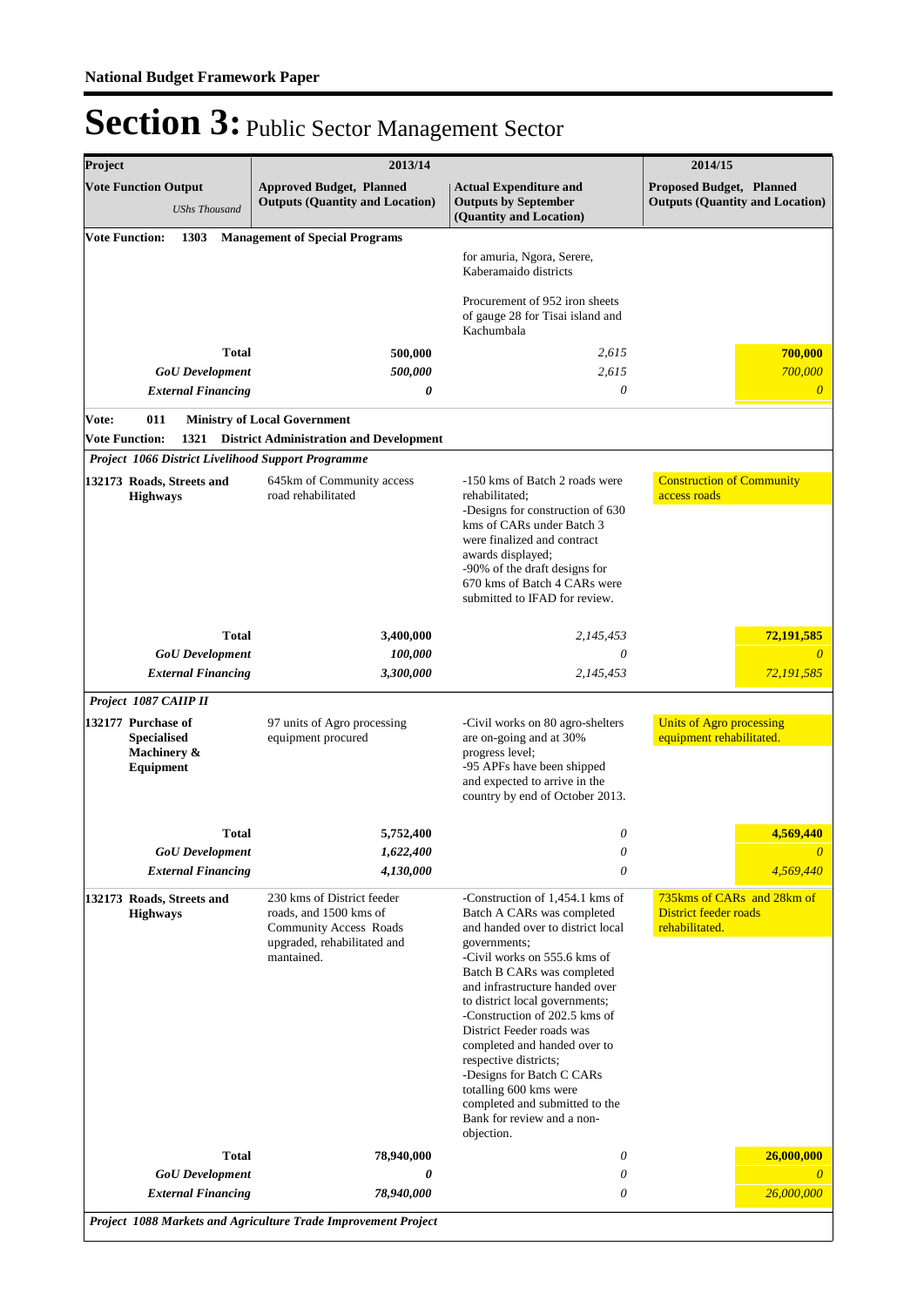| Project                                                                                     | 2013/14                                                                             |                                                                                                                                                                                                                       | 2014/15                                                                                                                       |            |  |
|---------------------------------------------------------------------------------------------|-------------------------------------------------------------------------------------|-----------------------------------------------------------------------------------------------------------------------------------------------------------------------------------------------------------------------|-------------------------------------------------------------------------------------------------------------------------------|------------|--|
| <b>Vote Function Output</b><br><b>UShs Thousand</b>                                         | <b>Approved Budget, Planned</b><br><b>Outputs (Quantity and Location)</b>           | <b>Actual Expenditure and</b><br><b>Outputs by September</b><br>(Quantity and Location)                                                                                                                               | <b>Proposed Budget, Planned</b><br><b>Outputs (Quantity and Location)</b>                                                     |            |  |
| <b>Vote Function:</b><br>1321                                                               | <b>District Administration and Development</b>                                      |                                                                                                                                                                                                                       |                                                                                                                               |            |  |
| 132172 Government<br><b>Buildings and</b><br><b>Administrative</b><br><b>Infrastructure</b> | 7 Urban markets redeveloped<br>and upgraded                                         | -2 markets, namely Wandegeya<br>in Kampala and Mpanga in<br>Kabarole district were<br>completed and handed over;                                                                                                      | Urban markets re-developed;<br>-Managerial capacity of Urban<br><b>Councils and Vendors'</b><br><b>Associations enhanced.</b> |            |  |
| <b>Total</b>                                                                                | 30,756,945                                                                          | 11,650,504                                                                                                                                                                                                            |                                                                                                                               | 32,000,000 |  |
| <b>GoU</b> Development                                                                      | 800,000                                                                             | 0                                                                                                                                                                                                                     | 1,000,000                                                                                                                     |            |  |
| <b>External Financing</b>                                                                   | 29,956,945                                                                          | 11,650,504                                                                                                                                                                                                            | 31,000,000                                                                                                                    |            |  |
|                                                                                             | Project 1236 Community Agric & Infrastructure Improvement Project (CAIIP) III       |                                                                                                                                                                                                                       |                                                                                                                               |            |  |
| 132173 Roads, Streets and<br><b>Highways</b>                                                | Feeder and community Access<br>roads constructed (A list is<br>available with MOLG) | -A no-objection for award of 3<br>out of 78 contracts for execution<br>of civil works for Batch A<br>CARs was received from ADB;<br>-Civil works for the three<br>contracts are expected to<br>commence in Quarter 2. | 1.318 kms of Batch A CARs<br>rehabilitated:<br>-Preparations for construction of<br><b>Batch B CARs finalized.</b>            |            |  |
| <b>Total</b>                                                                                | 38,304,300                                                                          | 13,825                                                                                                                                                                                                                |                                                                                                                               | 45,068,248 |  |
| <b>GoU</b> Development                                                                      | 70,000                                                                              | 13,825                                                                                                                                                                                                                |                                                                                                                               |            |  |
| <b>External Financing</b>                                                                   | 38,234,300                                                                          | 0                                                                                                                                                                                                                     |                                                                                                                               | 45.068.248 |  |

### *S3 Proposed Budget Allocations for 2014/15 and the Medium Term*

*This section sets out the proposed sector budget allocations for 2014/15 and the medium term, including major areas of expenditures and any notable changes in allocations.* 

### **Table S3.1: Past Expenditure and Medium Term Projections by Vote Function**

|                                                     |                    |                        | 2013/14                     | <b>Medium Term Projections</b> |         |         |
|-----------------------------------------------------|--------------------|------------------------|-----------------------------|--------------------------------|---------|---------|
|                                                     | 2012/13<br>Outturn | Appr.<br><b>Budget</b> | Spent by<br><b>End Sept</b> | 2014/15                        | 2015/16 | 2016/17 |
| Vote: 003 Office of the Prime Minister              |                    |                        |                             |                                |         |         |
| 1301 Policy Coordination, Monitoring and Evaluation | 11.281             | 13.819                 | 2.139                       | 12.806                         | 10.127  | 10.149  |
| 1302 Disaster Preparedness, Management and Refugees | 17.907             | 22.829                 | 1.709                       | 20.076                         | 35.079  | 15.076  |
| 1303 Management of Special Programs                 | 43.453             | 137.318                | 31.284                      | 124.410                        | 71.144  | 100.663 |
| 1349 Administration and Support Services            | 2.840              | 2.862                  | 0.471                       | 3.164                          | 6.511   | 1.950   |
| <b>Total for Vote:</b>                              | 75.481             | 176.828                | 35.603                      | 160.455                        | 122.861 | 127.839 |
| <b>Vote: 005 Ministry of Public Service</b>         |                    |                        |                             |                                |         |         |
| 1312 HR Management                                  | 1.929              | 13.948                 | 0.522                       | 2.130                          | 2.361   | 336.936 |
| 1313 Management Systems and Structures              | 0.283              | 11.290                 | 0.145                       | 0.710                          | 36.195  | 0.000   |
| 1314 Public Service Inspection                      | 0.219              | 0.523                  | 0.103                       | 0.523                          | 15.698  | 0.427   |
| 1315 Public Service Pensions (Statutory)            | 265.104            | 286.745                | 63.811                      | 286.745                        | 251.867 | 0.000   |
| 1316 Public Service Pensions Reform                 | 0.290              | 0.406                  | 0.063                       | 0.328                          | 15.700  | 0.000   |
| 1349 Policy, Planning and Support Services          | 3.113              | 4.646                  | 0.827                       | 5.137                          | 2.228   | 0.264   |
| <b>Total for Vote:</b>                              | 270.938            | 317.558                | 65.471                      | 295.573                        | 324.049 | 337.627 |
| <b>Vote: 011 Ministry of Local Government</b>       |                    |                        |                             |                                |         |         |
| 1321 District Administration and Development        | 8.830              | 188.684                | 99.286                      | 192.496                        | 119.018 | 65.594  |
| 1322 Local Council Development                      | 0.381              | 1.535                  | 0.185                       | 0.564                          | 0.725   | 0.779   |
| 1323 Urban Administration and Development           | 1.356              | 0.897                  | 0.138                       | 0.798                          | 1.971   | 2.142   |
| 1324 Local Government Inspection and Assessment     | 3.129              | 1.993                  | 0.390                       | 1.470                          | 3.229   | 3.473   |
| 1349 Policy, Planning and Support Services          | 6.424              | 7.093                  | 1.063                       | 4.672                          | 9.492   | 9.383   |
| <b>Total for Vote:</b>                              | 20.120             | 200.202                | 101.063                     | 200.000                        | 134.435 | 81.371  |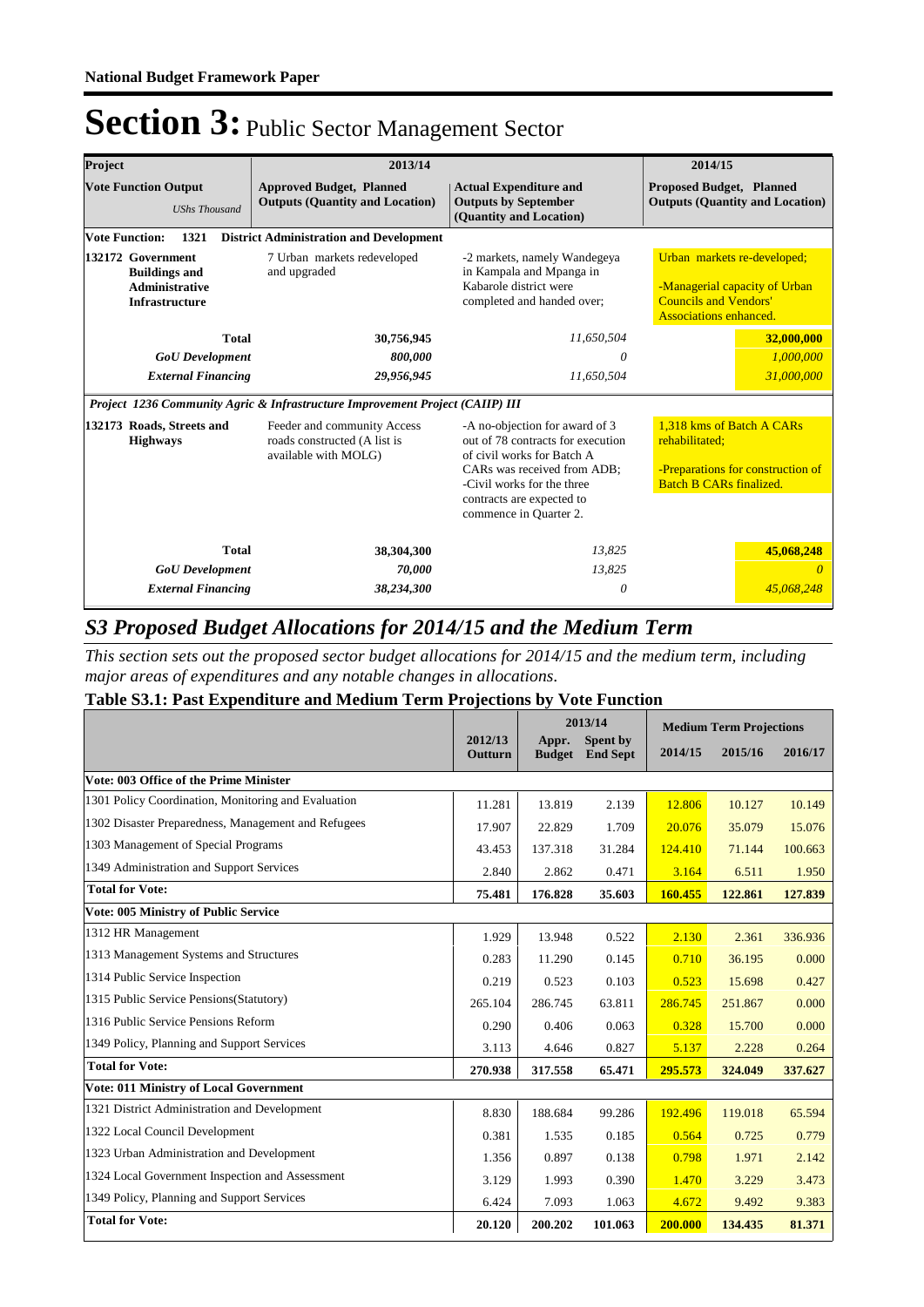|                                                          |                    |                        | 2013/14                     |         | <b>Medium Term Projections</b> |           |
|----------------------------------------------------------|--------------------|------------------------|-----------------------------|---------|--------------------------------|-----------|
|                                                          | 2012/13<br>Outturn | Appr.<br><b>Budget</b> | Spent by<br><b>End Sept</b> | 2014/15 | 2015/16                        | 2016/17   |
| <b>Vote: 021 East African Community</b>                  |                    |                        |                             |         |                                |           |
| 1331 Coordination of the East African Community Affairs  | 1.170              | 1.132                  | 0.317                       | 1.258   | 1.293                          | 1.339     |
| 1332 East African Community Secretariat Services         | 13.007             | 14.187                 | 4.247                       | 14.187  | 15.874                         | 16.669    |
| 1349 Policy, Planning and Support Services               | 3.510              | 3.825                  | 0.789                       | 3.699   | 3.767                          | 3.910     |
| <b>Total for Vote:</b>                                   | 17.687             | 19.145                 | 5.352                       | 19.145  | 20.935                         | 21.917    |
| <b>Vote: 108 National Planning Authority</b>             |                    |                        |                             |         |                                |           |
| 1351 National Planning, Monitoring and Evaluation        | 8.691              | 9.934                  | 2.936                       | 9.934   | 10.503                         | 11.993    |
| <b>Total for Vote:</b>                                   | 8.691              | 9.934                  | 2.936                       | 9.934   | 10.503                         | 11.993    |
| Vote: 122 Kampala Capital City Authority                 |                    |                        |                             |         |                                |           |
| 1349 Economic Policy Monitoring, Evaluation & Inspection | 25.517             | 60.190                 | 18.013                      | 70.706  | 82.325                         | 89.903    |
| <b>Total for Vote:</b>                                   | 25.517             | 60.190                 | 18.013                      | 70.706  | 82.325                         | 89.903    |
| <b>Vote: 146 Public Service Commission</b>               |                    |                        |                             |         |                                |           |
| 1352 Public Service Selection and Discplinary Systems    | 3.929              | 4.371                  | 0.761                       | 4.371   | 4.705                          | 5.212     |
| <b>Total for Vote:</b>                                   | 3.929              | 4.371                  | 0.761                       | 4.371   | 4.705                          | 5.212     |
| <b>Vote: 147 Local Government Finance Comm</b>           |                    |                        |                             |         |                                |           |
| 1353 Coordination of Local Government Financing          | 3.752              | 3.979                  | 0.870                       | 3.979   | 4.279                          | 4.668     |
| <b>Total for Vote:</b>                                   | 3.752              | 3.979                  | 0.870                       | 3.979   | 4.279                          | 4.668     |
| Vote: 500 501-850 Local Governments                      |                    |                        |                             |         |                                |           |
| 1381 District and Urban Administration                   | 215.834            | 249.411                | 56.842                      | 249.411 | 260.672                        | 310.077   |
| 1382 Local Statutory Bodies                              | 25.966             | 26.035                 | 3.947                       | 26.035  | 26.035                         | 26.035    |
| 1383 Local Government Planning Services                  | 54.606             | 72.061                 | 18.015                      | 73.002  | 84.904                         | 88.180    |
| <b>Total for Vote:</b>                                   | 296.405            | 347.507                | 78.804                      | 348.448 | 371.611                        | 424.292   |
| <b>Total for Sector:</b>                                 | 722.521            | 1,139.713              | 308.874                     |         | 1,112.611 1,075.703            | 1,104.822 |

*\* Excluding Taxes and Arrears and including NTR*

### **(i) The Total Budget over the Medium Term**

The total resource allocation to the PSM sector is 1,117.775bn for FY 14/15.

Under the recurrent budget, Shs. 180.437bn has been allocated to wages which is 16% of the total budget and the Non-wage is Shs. 480.045bn . The Development Budget is 35% of the total budget of which, Shs. 158.747bn has been ear marked by the Government as GOU funds and Shs. 238.060bn is to be provided by the External funding. A total of Shs. 60.486bn is to be generated as Non Tax Revenue

### **(ii) The major expenditure allocations in the sector**

The Major Expenditure head is the Public Service Pensions (Statutory) which has been allocated Shs. 286.745bn which is 25.7% of the total budget. This is followed by; the District and Urban Administration grant with Shs. 249.411 bn (22.3%). The District Administration and Development budget will take Shs. 187.700 bn. (16%) and the Management of Special Programs will be allocated Shs. 128.730 bn (11.5%)

### **(iii) The major planned changes in resource allocations within the sector**

There are no major resource allocations within the Sector except in the Ministry of Public Service where funding for Human Resource Management which has reduced from 13.948bn to 2.630bn, and the budget of Management Systems and Structures has reduced from 11.290bn to 0.710bn.

### **Table S3.2: Major Changes in Sector Resource Allocation**

*\* Excluding Taxes and Arrears*

### *S4: Unfunded Outputs for 2014/15 and the Medium Term*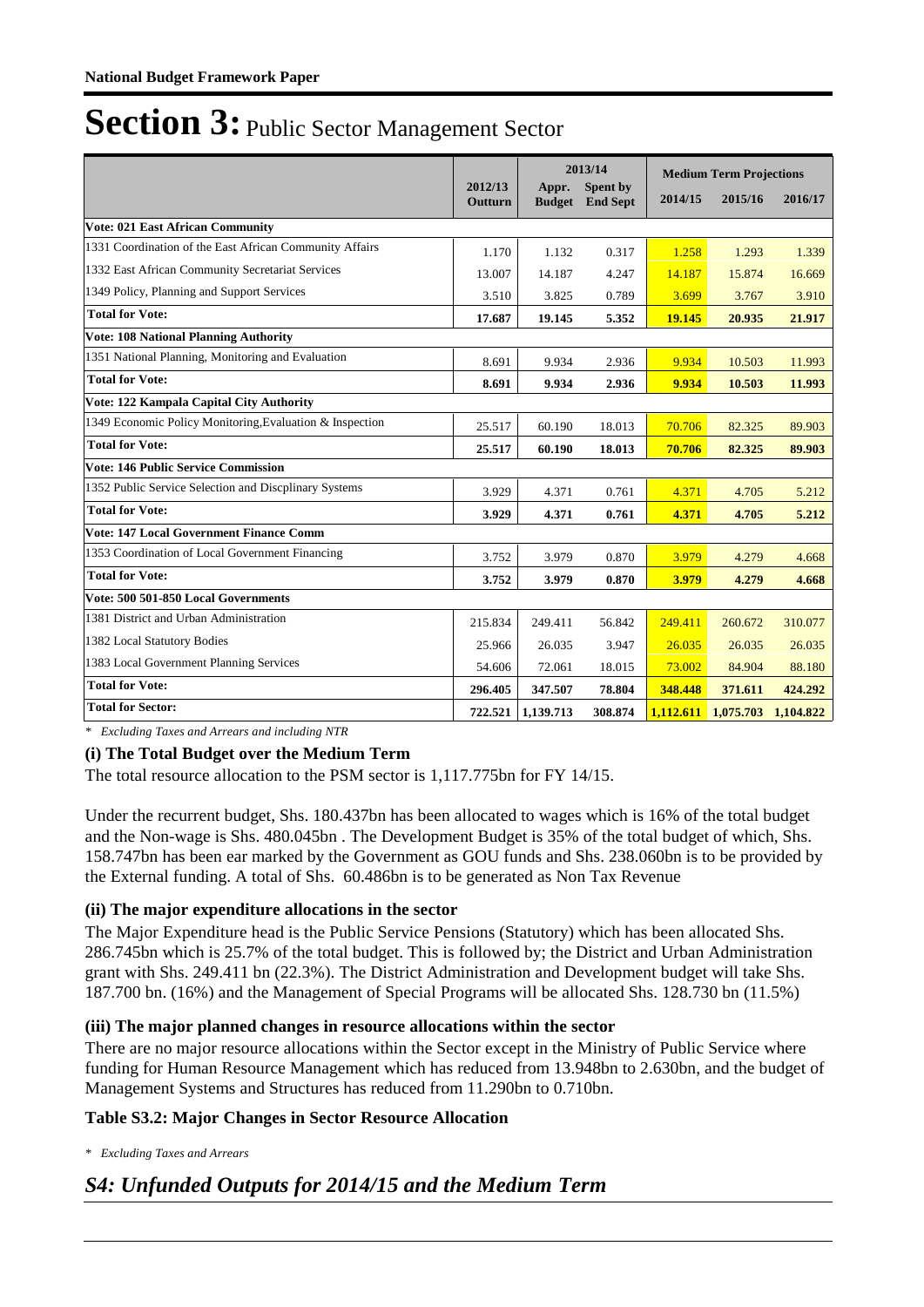*This section sets out the highest priotrity outputs in 2014/15 and the medium term which the sector has been unable to fund in its spending plans.*

The Sector is faced with a number challenges which include;

1. Weak Coordination of policies & programmes due to low funding, Slow Implementation of M&E policy & rolling out the Baraza initiative, Lack of sufficient funds for Digital Migration Capital investment, Lack of land to resettle 3000 Expellees from Tanzania

2. Budget cuts which affect the implementation of the planned targeted outputs, High staff turnover which affects budget implementation.

3. Limited staffing and funding compared to the demands to turn Kampala into a modern city.

4. The Ministry of Local Government itself has continued to be constrained by inadequacy of financial and other logistical resources, which has impeded effective delivery on planned output targets; In the case of LGs, local revenues local revenues have shown little improvement, undermining their contribution towards the cost of service delivery to the population; local governments have remained constrained by the phenomenon of low staffing levels and poor funding of structures. Local governments have found it difficult to attract and retain qualified staff, a problem which is worse in 'hard-to-reach-areas'; rapid expansion of urban settlements, coupled with weak policies, regulations and enforcement mechanisms has led to the unplanned expansion of informal settlements; inadequacy of performance standards and evaluation systems for political leaders has on occasion permitted them to get away with non-performance and lip service; the fiscal decentralization architecture has been characterized by vertical imbalances of central government grants, coupled with limited real growth and designs; there has been inadequate funding for implementation of emerging cross-cutting issues such as food security, population and other demographic factors, climate change; inadequacy of the frameworks for decentralized planning and budgeting in terms of technical skills, tools, up to date and accurate data; incidences of intra-local government conflicts, which paralyze service delivery and local government operations.

5. Capacity challenges are still undermining the performance of the National Planning Authority

### **Table S4.1: Additional Output Funding Requests**

| <b>Additional Requirements for Funding and</b><br>Outputs in 2014/15                                                                   | <b>Justification of Requirement for Additional Outputs and Funding</b>                |
|----------------------------------------------------------------------------------------------------------------------------------------|---------------------------------------------------------------------------------------|
| Vote Function: 1301 Policy Coordination, Monitoring and Evaluation<br>1301 01 Government policy implementation coordination<br>Output: |                                                                                       |
|                                                                                                                                        |                                                                                       |
| <b>Funding Requirement (UShs Bn):</b>                                                                                                  | 33.010 1. Digital Migration Capital Investment (Ushs.28bn0                            |
|                                                                                                                                        | 2. Effective coordination of Government policies & programmes                         |
|                                                                                                                                        | (Ushs.4.69)                                                                           |
|                                                                                                                                        | 3. Presidential Advisory Budget Committee(Ushs.0.32bn)                                |
| 1301 06 Functioning National Monitoring and Evaluation<br>Output:                                                                      |                                                                                       |
| <b>Funding Requirement (UShs Bn):</b>                                                                                                  | <b>19.000</b> 1. Implementation of the National M&E policy; and                       |
|                                                                                                                                        | 2. Need to facilitate the roll out of Baraza initiative to all LGs in the<br>country  |
| Vote Function: 1311 Policy, Planning and Support Services                                                                              |                                                                                       |
| 1349 11 Ministerial and Support Services<br>Output:                                                                                    |                                                                                       |
| <b>Funding Requirement (UShs Bn):</b>                                                                                                  | <b>3.139</b> The mandate of Ministry of Public Service is to actualize the need for a |
| To sufficiently fulfill its mandate, the ministry needs                                                                                | Public Service that is efficient, effective and accountable in the delivery of        |
| to have motor vehicles which are in sound                                                                                              | Public Services to support social transformation of Uganda into a modern              |
| mechanical conditions. However, the current fleet of                                                                                   | state. It is charged with formulation and implementation of policies and              |
| motor vehicles in the ministry has grown old with a                                                                                    | programmes for the Public Service of Uganda. This mandate is                          |
| majority of them having been procured over the last 7                                                                                  | implemented by nine (9) Departments which fall under three (3)                        |
| to 9 years ago. Presently, out of a total fleet of 43                                                                                  | Directorates of Human Resource Management, Efficiency and Quality                     |
| vehicles 27 (63%) are either more than 5 years old or                                                                                  | Assurance and Research and Development.                                               |